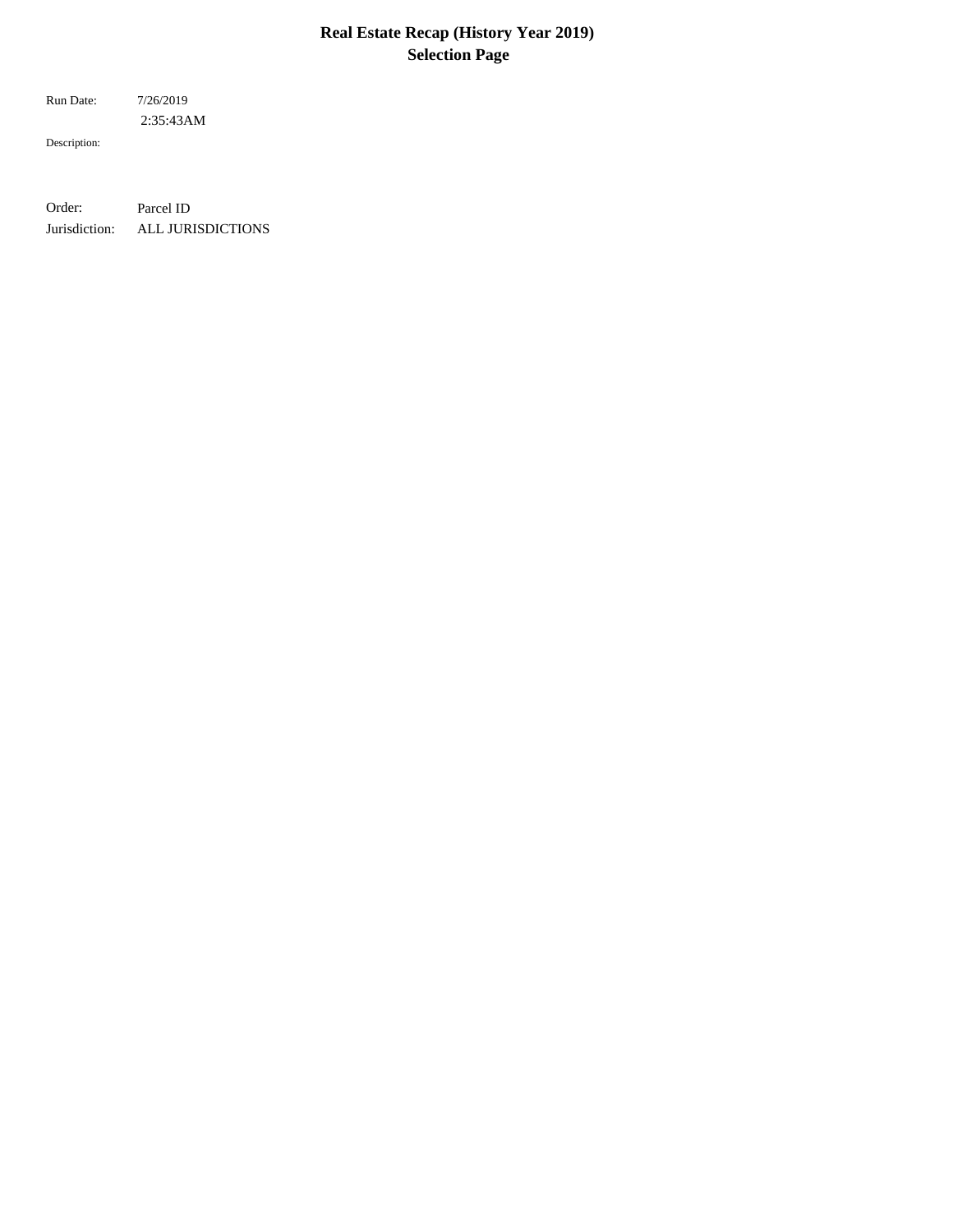| Category                          | <b>Value</b>        | <b>Items</b>     | <b>Exempt Value</b> |                              |               |
|-----------------------------------|---------------------|------------------|---------------------|------------------------------|---------------|
| HS Real:                          | 32,096,840          | 3,994            | 105,460             |                              |               |
| Non-HS Real:                      | 65,288,910          | 3,624            | 37,918,900          |                              |               |
| Production Market:                | 1,024,055,270       | 7,083            | $\overline{0}$      | Total Land Mkt Value:        | 1,121,441,020 |
| HS Improvements:                  | 361,019,710         | 4,127            | 1,484,530           |                              |               |
| New HS Improvements:              | 2,180,070           | 14               | $\mathbf{0}$        |                              |               |
| Non-HS Improvements:              | 99,331,930          | 2,138            | 36,181,380          |                              |               |
| New Non-HS Improvements:          | $\boldsymbol{0}$    | $\boldsymbol{0}$ | $\overline{0}$      | Total Imps Mkt Value:        | 462,531,710   |
| HS Personal:                      | 13,840,530          | 486              | 37,010              |                              |               |
| New Personal:                     | 191,120             | 1                |                     |                              |               |
|                                   |                     |                  | $\overline{0}$      |                              |               |
| Non-HS Personal:                  | 51,103,480          | 661              | 3,546,540           |                              |               |
| New Non-HS Personal:              | $\mathbf{0}$        | $\boldsymbol{0}$ | $\overline{0}$      | <b>Total Pers Mkt Value:</b> | 65,135,130    |
| <b>Total Real Market:</b>         | 1,649,107,860       | 22,128           |                     |                              |               |
| MN Value:                         | 42,786,690          | 5,943            |                     |                              |               |
| MN Inv. Value - Real:             | 496,688,210         | 933              |                     |                              |               |
| MN Inv. Value - Personal:         | $\boldsymbol{0}$    | $\boldsymbol{0}$ |                     |                              |               |
| <b>Total Mineral Mkt:</b>         | 539,474,900         | 6,876            |                     | Total Mineral Mkt:           | 539,474,900   |
| Land Timber Gain:                 | $\boldsymbol{0}$    | $\boldsymbol{0}$ |                     | <b>Total Market Value:</b>   | 2,188,582,760 |
|                                   |                     |                  |                     |                              |               |
| Production Market:                | 1,024,055,270       | 7,083            |                     |                              |               |
| Land Ag 1D Value:                 | 34,870              | 3                |                     |                              |               |
| Land Ag 1D1 Value:                | 54,395,970          | 7,074            |                     |                              |               |
| Land Ag Tim Value:                | $\theta$            | $\boldsymbol{0}$ |                     |                              |               |
| <b>Productivity Loss:</b>         | 969,624,430         | 7,077            |                     | <b>Total Market Taxable:</b> | 1,218,958,330 |
| Less Real Exempt Property:        | 79,273,820          | 635              |                     |                              |               |
| Less \$500 Inc. Real Personal:    | 4,240               | 15               |                     |                              |               |
| Other Freeport:                   | $\boldsymbol{0}$    | $\boldsymbol{0}$ |                     |                              |               |
| Other Allocation:                 | $\mathbf{0}$        | $\boldsymbol{0}$ |                     |                              |               |
| Other Goods In Tranit:            | $\overline{0}$      | $\boldsymbol{0}$ |                     |                              |               |
| Other MultiUse:                   | $\boldsymbol{0}$    | $\boldsymbol{0}$ |                     |                              |               |
| Less Real/Pers Abatements:        | $\mathbf{0}$        |                  |                     |                              |               |
|                                   |                     | $\overline{4}$   |                     |                              |               |
| Less 10% Cap Loss:                | 9,826,540<br>89,030 | 922              |                     |                              |               |
| Less Min Exempt Property:         |                     | $\overline{4}$   |                     |                              |               |
| Less \$500 Inc. Mineral Owner:    | 163,180             | 1,411            |                     |                              |               |
| Less TNRCC:                       | 19,896,600          | 71               |                     |                              |               |
| Less Min Abatements/VLA:          | 221,723,760         | 10               |                     |                              |               |
| Less Min Freeports/Int State Com: | $\boldsymbol{0}$    | $\boldsymbol{0}$ |                     |                              |               |
| Less Min Unknowns:                | $\boldsymbol{0}$    | $\boldsymbol{0}$ |                     |                              |               |
| Less Protest Value:               | $\mathbf{0}$        | $\boldsymbol{0}$ |                     |                              |               |
| <b>Total Losses:</b>              | 1,300,601,600       |                  |                     |                              |               |
| <b>Total Appraised:</b>           | 887,981,160         |                  |                     | Total Appraised:             | 887,981,160   |
| <b>Reimbursable Exemptions</b>    |                     |                  |                     |                              |               |
| Homestead H,S:                    | $\boldsymbol{0}$    | $\boldsymbol{0}$ |                     |                              |               |
| Senior S:                         | $\boldsymbol{0}$    | $\boldsymbol{0}$ |                     |                              |               |
| Disable B:                        | $\mathbf{0}$        | $\boldsymbol{0}$ |                     |                              |               |
| DV 100%:                          | $\mathbf{0}$        | 75               |                     |                              |               |
| <b>Total Reimbursable:</b>        | $\bf{0}$            | 75               |                     |                              |               |
| Local Discount:                   | $\mathbf{0}$        | $\boldsymbol{0}$ |                     |                              |               |
| Disable Veteran:                  | $\Omega$            | $\mathbf{0}$     |                     |                              |               |
| Optional 65:                      | $\theta$            | 0                |                     |                              |               |
| Local Disable:                    | $\theta$            | $\boldsymbol{0}$ |                     |                              |               |
| State Homestead:                  | $\mathbf{0}$        | $\boldsymbol{0}$ |                     |                              |               |
| <b>Total Exemptions:</b>          | $\boldsymbol{0}$    |                  |                     |                              |               |
| <b>Net Taxable Value:</b>         | 887,981,160         |                  |                     | Net Taxable Value            | 887,981,160   |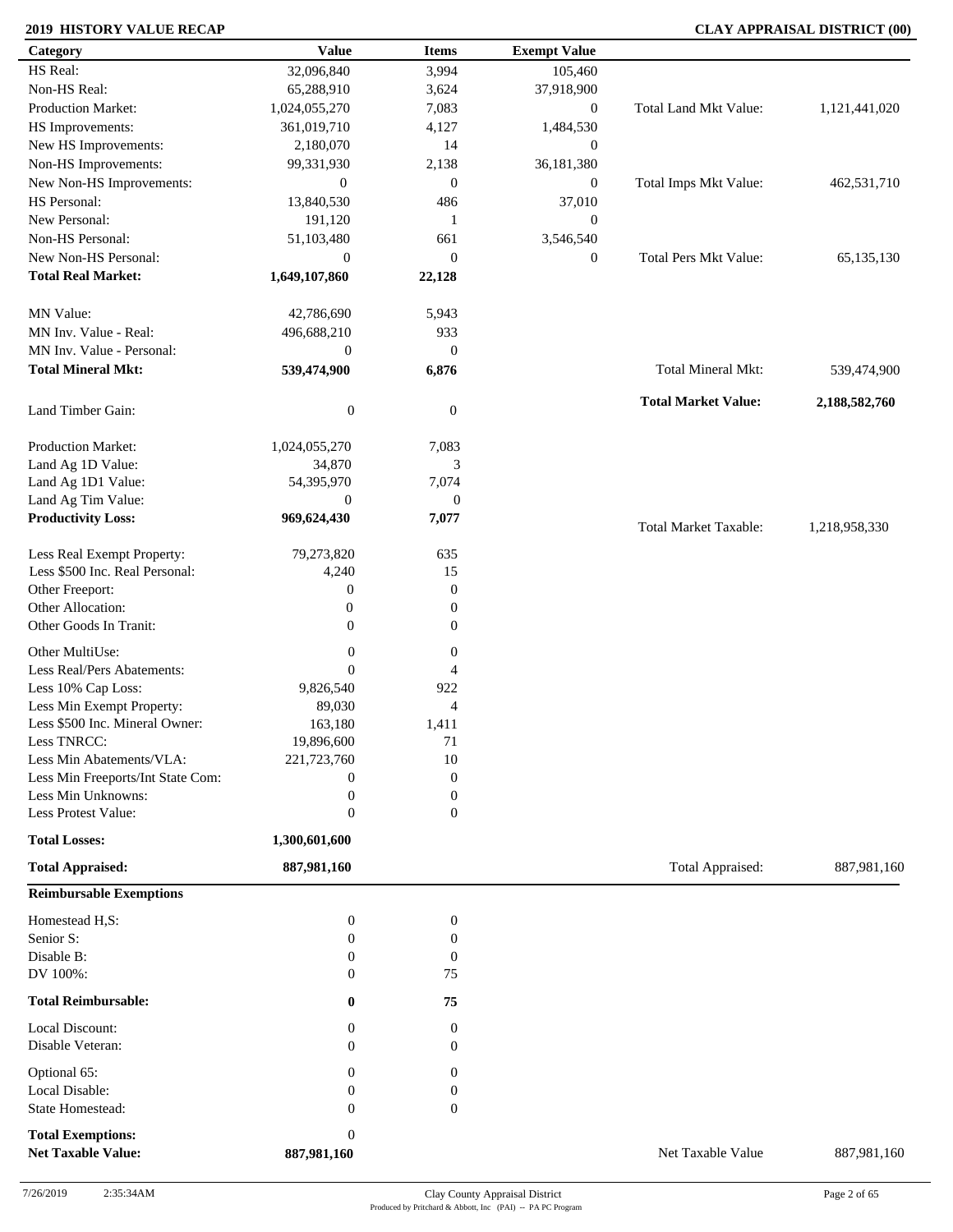| $S - Over 65$<br>$\bf H$<br>S<br>W<br>D<br><b>DV100</b><br>$\mathbf{o}$<br><b>DV</b><br>B<br>F<br>B - Disabled<br>208<br>75<br>0<br>$\overline{0}$<br>2<br>108<br>1469<br>1593<br>$\overline{0}$ |                                                |
|--------------------------------------------------------------------------------------------------------------------------------------------------------------------------------------------------|------------------------------------------------|
|                                                                                                                                                                                                  | DV - Disabled Veteran<br>$O - Over 65 (No HS)$ |
|                                                                                                                                                                                                  |                                                |
| 23,230<br><b>Total Parcels:</b>                                                                                                                                                                  |                                                |
| <b>Total Owners:</b><br>9,454                                                                                                                                                                    |                                                |

| Exempt Value of First Time Absolute Exemption: | \$338,630   |
|------------------------------------------------|-------------|
| Exempt Value of First Time Partial Exemption:  | \$0         |
| Value Loss Due to New AGT/Timber:              | \$156.220   |
| New Imps/New Pers Market Value:                | \$2,371,190 |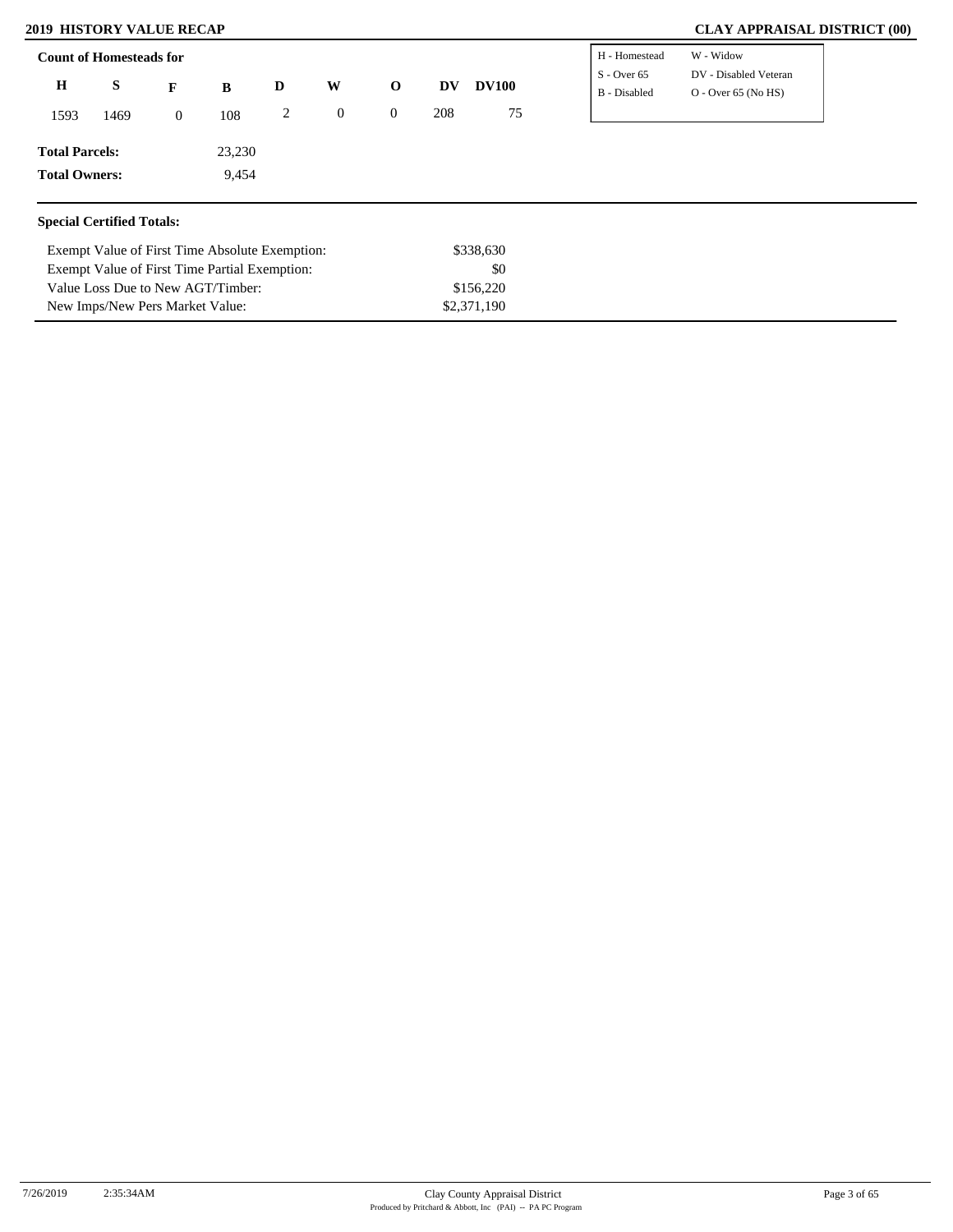|                 | <b>Combined Recap</b> |             |                   |              |                          |                        |                                     |                          |                                    |                                    |
|-----------------|-----------------------|-------------|-------------------|--------------|--------------------------|------------------------|-------------------------------------|--------------------------|------------------------------------|------------------------------------|
| Cat<br>Code     | <b>Items</b>          | Acres       | <b>Total Real</b> | Ag/Timber    | Production<br><b>Mkt</b> | <b>Taxable</b><br>Land | <b>Total</b><br><b>Improvements</b> | <b>Total</b><br>Personal | <b>Total</b><br><b>Mkt Taxable</b> | <b>Total</b><br><b>Net Taxable</b> |
| A               | 196                   | 273.758     | 1,183,870         | $\bf{0}$     | $\bf{0}$                 | 1,183,870              | 12,096,410                          | 375,590                  | 13,655,870                         | 13,475,660                         |
| A1              | 3,086                 | 4,076.606   | 19,383,320        | $\bf{0}$     | $\bf{0}$                 | 19,383,320             | 227,314,420                         | 111,610                  | 246,809,350                        | 242,587,650                        |
| A <sub>2</sub>  | 1,029                 | 646.556     | 5,957,760         | $\bf{0}$     | $\bf{0}$                 | 5,957,760              | 3,766,570                           | 4,571,260                | 14,295,590                         | 13,435,750                         |
| A <sub>3</sub>  | 200                   | 0.000       | 9,000             | $\bf{0}$     | $\bf{0}$                 | 9,000                  | 9,312,360                           | 1,570,800                | 10,892,160                         | 10,613,010                         |
| $A^*$           | 4,511                 | 4,996.920   | 26,533,950        | $\bf{0}$     | $\bf{0}$                 | 26,533,950             | 252,489,760                         | 6,629,260                | 285,652,970                        | 280,112,070                        |
| B               | 3                     | 30.340      | 265,250           | $\bf{0}$     | $\bf{0}$                 | 265,250                | 1,262,160                           | $\boldsymbol{0}$         | 1,527,410                          | 1,507,390                          |
| B1              | 16                    | 4.417       | 85,560            | $\mathbf{0}$ | $\bf{0}$                 | 85,560                 | 1,378,310                           | $\boldsymbol{0}$         | 1,463,870                          | 1,407,750                          |
| $B^*$           | 19                    | 34.757      | 350,810           | $\bf{0}$     | $\bf{0}$                 | 350,810                | 2,640,470                           | $\bf{0}$                 | 2,991,280                          | 2,915,140                          |
| C1              | 1,170                 | 1,165.763   | 4,705,670         | $\bf{0}$     | $\bf{0}$                 | 4,705,670              | 1,197,360                           | $\bf{0}$                 | 5,903,030                          | 5,875,510                          |
| C <sub>3</sub>  | 8                     | 24.335      | 87,300            | $\bf{0}$     | $\bf{0}$                 | 87,300                 | 521,780                             | $\bf{0}$                 | 609,080                            | 608,350                            |
| $C^*$           | 1,178                 | 1,190.098   | 4,792,970         | 0            | $\bf{0}$                 | 4,792,970              | 1,719,140                           | $\bf{0}$                 | 6,512,110                          | 6,483,860                          |
| D1              | 7,083                 | 665,421.283 | $\boldsymbol{0}$  | 54,430,840   | 1,024,055,270            | 54,430,840             | $\bf{0}$                            | $\bf{0}$                 | 54,430,840                         | 54,430,840                         |
| D <sub>2</sub>  | 748                   | 0.000       | $\bf{0}$          | $\bf{0}$     | $\bf{0}$                 | $\bf{0}$               | 11,861,220                          | $\bf{0}$                 | 11,861,220                         | 11,861,220                         |
| $D^*$           | 7,831                 | 665,421.283 | $\bf{0}$          | 54,430,840   | 1,024,055,270            | 54,430,840             | 11,861,220                          | $\bf{0}$                 | 66,292,060                         | 66,292,060                         |
| E               | 571                   | 3,390.640   | 9,593,060         | $\bf{0}$     | $\bf{0}$                 | 9,593,060              | 21,942,150                          | 84,700                   | 31,619,910                         | 31,207,050                         |
| E1              | 1,182                 | 3,103.594   | 12,566,810        | $\bf{0}$     | $\bf{0}$                 | 12,566,810             | 101,121,530                         | $\boldsymbol{0}$         | 113,688,340                        | 110,189,520                        |
| E2              | 66                    | 339.179     | 1,452,140         | $\bf{0}$     | $\bf{0}$                 | 1,452,140              | 4,864,750                           | $\bf{0}$                 | 6,316,890                          | 5,625,540                          |
| $E^*$           | 1,819                 | 6,833.413   | 23,612,010        | $\mathbf{0}$ | $\bf{0}$                 | 23,612,010             | 127,928,430                         | 84,700                   | 151,625,140                        | 147,022,110                        |
| F1              | 296                   | 445.484     | 2,894,620         | $\bf{0}$     | $\bf{0}$                 | 2,894,620              | 24,925,160                          | $\bf{0}$                 | 27,819,780                         | 27,770,040                         |
| F <sub>2</sub>  | 17                    | 399.273     | 897,320           | $\bf{0}$     | $\bf{0}$                 | 897,320                | 216,028,580                         | $\bf{0}$                 | 216,925,900                        | 15,739,600                         |
| $\mathbf{F}^*$  | 313                   | 844.757     | 3,791,940         | $\mathbf{0}$ | $\bf{0}$                 | 3,791,940              | 240,953,740                         | $\bf{0}$                 | 244,745,680                        | 43,509,640                         |
| G1              | 4,531                 | 0.000       | $\bf{0}$          | $\bf{0}$     | $\bf{0}$                 | $\bf{0}$               | 42,615,880                          | $\bf{0}$                 | 42,615,880                         | 42,615,880                         |
| G3C             | $\mathbf{1}$          | 0.000       | $\bf{0}$          | $\bf{0}$     | $\bf{0}$                 | $\bf{0}$               | 9,960                               | $\bf{0}$                 | 9,960                              | 4,480                              |
| $G^*$<br>J1     | 4,532                 | 0.000       | $\bf{0}$          | $\bf{0}$     | $\bf{0}$                 | $\bf{0}$               | 42,625,840                          | $\bf{0}$                 | 42,625,840                         | 42,620,360                         |
|                 | 8                     | 25.806      | 66,960            |              | $\bf{0}$                 | 66,960                 | 28,570                              | $\bf{0}$                 | 95,530                             | 95,530                             |
|                 | 8                     | 2.000       | 3,600             | 0            | $\bf{0}$                 | 3,600                  | 1,805,610                           | $\boldsymbol{0}$         | 1,809,210                          | 1,809,210                          |
|                 | 51                    | 19.415      | 43,800            | $\bf{0}$     | $\bf{0}$                 | 43,800                 | 60,243,060                          | $\bf{0}$                 | 60,286,860                         | 60,262,560                         |
| J3A             | $\mathbf{1}$          | 0.000       | $\bf{0}$          | $\bf{0}$     | $\bf{0}$                 | $\bf{0}$               | 80,000                              | $\bf{0}$                 | 80,000                             | 80,000                             |
|                 | 228                   | 25.927      | 79,220            | $\bf{0}$     | $\bf{0}$                 | 79,220                 | 7,653,030                           | $\bf{0}$                 | 7,732,250                          | 7,732,250                          |
| J4A             | $\mathbf{1}$          | 0.000       | $\bf{0}$          | $\mathbf{0}$ | $\bf{0}$                 | $\bf{0}$               | 35,000                              | $\bf{0}$                 | 35,000                             | 35,000                             |
|                 | 17                    | 21.787      | 45,850            | $\bf{0}$     | $\bf{0}$                 | 45,850                 | 25,996,730                          | $\bf{0}$                 | 26,042,580                         | 26,042,580                         |
| J5A             | $\boldsymbol{2}$      | 0.000       | $\pmb{0}$         |              | $\bf{0}$                 | $\bf{0}$               | 10,600                              | $\bf{0}$                 | 10,600                             | 10,600                             |
|                 | 184                   | 5.380       | 11,300            | $\bf{0}$     | $\bf{0}$                 | 11,300                 | 64,059,290                          | $\bf{0}$                 | 64,070,590                         | 63,383,940                         |
| J6A             | 18                    | 0.000       | $\bf{0}$          | $\bf{0}$     | $\bf{0}$                 | $\bf{0}$               | 24,902,970                          | $\bf{0}$                 | 24,902,970                         | 5,717,320                          |
| J7              | 1                     | 0.000       | $\bf{0}$          | $\bf{0}$     | $\bf{0}$                 | $\boldsymbol{0}$       | 208,160                             | $\bf{0}$                 | 208,160                            | 208,160                            |
| J8              | 9                     | 0.000       | $\bf{0}$          | $\bf{0}$     | $\bf{0}$                 | $\boldsymbol{0}$       | 1,108,160                           | $\bf{0}$                 | 1,108,160                          | 1,108,160                          |
| J8A             | $\boldsymbol{2}$      | 0.000       | $\bf{0}$          | $\mathbf{0}$ | $\bf{0}$                 | $\mathbf 0$            | 60,000                              | $\boldsymbol{0}$         | 60,000                             | 60,000                             |
|                 | $\boldsymbol{2}$      | 0.000       | $\bf{0}$          | 0            | $\mathbf{0}$             | $\mathbf 0$            | $\bf{0}$                            | 13,175,390               | 13,175,390                         | 13,175,390                         |
|                 | 532                   | 100.315     | 250,730           | $\bf{0}$     | $\bf{0}$                 | 250,730                | 186,191,180                         | 13,175,390               | 199,617,300                        | 179,720,700                        |
| L1              | 430                   | 0.000       | $\theta$          |              | $\theta$                 | $\theta$               | $\bf{0}$                            | 26,551,710               | 26,551,710                         | 26,551,600                         |
| L2              | 3                     | 0.000       | $\mathbf 0$       | 0            | $\mathbf{0}$             | 0                      | $\bf{0}$                            | 2,325,820                | 2,325,820                          | 2,325,820                          |
| L2A             | 3                     | 0.000       | $\bf{0}$          | $\bf{0}$     | $\bf{0}$                 | 0                      | 9,700                               | $\boldsymbol{0}$         | 9,700                              | 9,700                              |
| L2C             | 20                    | 0.000       | $\bf{0}$          | 0            | $\boldsymbol{0}$         | $\bf{0}$               | 46,885,280                          | $\bf{0}$                 | 46,885,280                         | 46,885,280                         |
| L2D             | 3                     | 0.000       | $\bf{0}$          | $\bf{0}$     | $\mathbf{0}$             | $\boldsymbol{0}$       | 64,740                              | $\boldsymbol{0}$         | 64,740                             | 64,740                             |
| L2E             | $\boldsymbol{2}$      | 0.000       | $\bf{0}$          | $\bf{0}$     | $\bf{0}$                 | $\bf{0}$               | 46,000                              | $\bf{0}$                 | 46,000                             | 46,000                             |
| L2G             | 21                    | 0.000       | $\bf{0}$          | $\bf{0}$     | $\bf{0}$                 | $\bf{0}$               | 47,300,070                          | $\bf{0}$                 | 47,300,070                         | 26,801,170                         |
| L2J             | $\overline{7}$        | 0.000       | $\bf{0}$          | $\bf{0}$     | $\bf{0}$                 | $\boldsymbol{0}$       | 52,670                              | $\bf{0}$                 | 52,670                             | 19,590                             |
| L2L             | 3                     | 0.000       | $\bf{0}$          | $\bf{0}$     | $\bf{0}$                 | $\boldsymbol{0}$       | 14,880                              | $\bf{0}$                 | 14,880                             | 14,880                             |
| L2M             | $\overline{7}$        | 0.000       | $\bf{0}$          | $\bf{0}$     | $\bf{0}$                 | $\bf{0}$               | 227,760                             | $\bf{0}$                 | 227,760                            | 227,760                            |
| L2P             | 29                    | 0.000       | $\bf{0}$          | $\bf{0}$     | $\bf{0}$                 | $\bf{0}$               | 1,466,680                           | $\bf{0}$                 | 1,466,680                          | 1,466,680                          |
| L2Q<br>$L^*$    | 352                   | 0.000       | $\bf{0}$          | $\bf{0}$     | $\bf{0}$                 | $\boldsymbol{0}$       | 1,127,570                           | $\bf{0}$                 | 1,127,570                          | 1,127,570                          |
|                 | 880                   | 0.000       | $\bf{0}$          | $\bf{0}$     | $\bf{0}$                 | $\bf{0}$               | 97,195,350                          | 28,877,530               | 126,072,880                        | 105,540,790                        |
| M1              | 467                   | 0.000       | $\bf{0}$          | 0            | $\bf{0}$                 | $\bf{0}$               | 690,620                             | 10,126,620               | 10,817,240                         | 10,660,890                         |
| $M^*$           | 467                   | 0.000       | $\bf{0}$          |              | $\bf{0}$                 | $\bf{0}$               | 690,620                             | 10,126,620               | 10,817,240                         | 10,660,890                         |
|                 | 12                    | 42.519      | 121,540           | 0            | $\bf{0}$                 | 121,540                | 291,040                             | $\bf{0}$                 | 412,580                            | 412,580                            |
|                 | 12                    | 42.519      | 121,540           | $\bf{0}$     | $\bf{0}$                 | 121,540                | 291,040                             | $\boldsymbol{0}$         | 412,580                            | 412,580                            |
|                 | 10                    | 0.000       | $\bf{0}$          | $\bf{0}$     | $\bf{0}$                 | $\boldsymbol{0}$       | 0                                   | 2,690,960                | 2,690,960                          | 2,690,960                          |
|                 | 10                    | 0.000       | $\bf{0}$          | 0            | $\bf{0}$                 | $\bf{0}$               | 0                                   | 2,690,960                | 2,690,960                          | 2,690,960                          |
| XB              | 28                    | 0.000       | $\boldsymbol{0}$  | 0            | $\bf{0}$                 | $\boldsymbol{0}$       | $\bf{0}$                            | 6,330                    | 6,330                              | $\bf{0}$                           |
| XC              | 1,411                 | 0.000       | $\bf{0}$          |              | $\bf{0}$                 | $\bf{0}$               | 163,180                             | $\pmb{0}$                | 163,180                            | 0                                  |
| XЕ              | $\boldsymbol{2}$      | 4.000       | 26,000            | $\bf{0}$     | $\bf{0}$                 | 26,000                 | 2,264,090                           | $\bf{0}$                 | 2,290,090                          |                                    |
| XI              | 6                     | 55.379      | 94,460            | $\bf{0}$     | $\bf{0}$                 | 94,460                 | 450,210                             | $\bf{0}$                 | 544,670                            |                                    |
| XJ1             | $\mathbf{1}$          | 0.000       | $\pmb{0}$         | $\bf{0}$     | $\bf{0}$                 | $\bf{0}$               | 26,400                              | $\bf{0}$                 | 26,400                             | $\bf{0}$                           |
| XL              | $\pmb{7}$             | 18.543      | 116,320           | $\bf{0}$     | $\bf{0}$                 | 116,320                | $\bf{0}$                            | $\boldsymbol{0}$         | 116,320                            | $\mathbf 0$                        |
| XL <sub>2</sub> | $\boldsymbol{2}$      | 0.000       | $\pmb{0}$         | $\bf{0}$     | $\bf{0}$                 | $\bf{0}$               | 55,000                              | $\pmb{0}$                | 55,000                             | $\mathbf 0$                        |
| XN              | 17                    | 0.000       | $\pmb{0}$         |              | $\bf{0}$                 | $\bf{0}$               | $\bf{0}$                            | 3,494,340                | 3,494,340                          |                                    |
| XV              | 563                   | 19,876.012  | 37,695,020        |              | $\bf{0}$                 | 37,695,020             | 34,453,310                          | 50,000                   | 72,198,330                         | $\bf{0}$                           |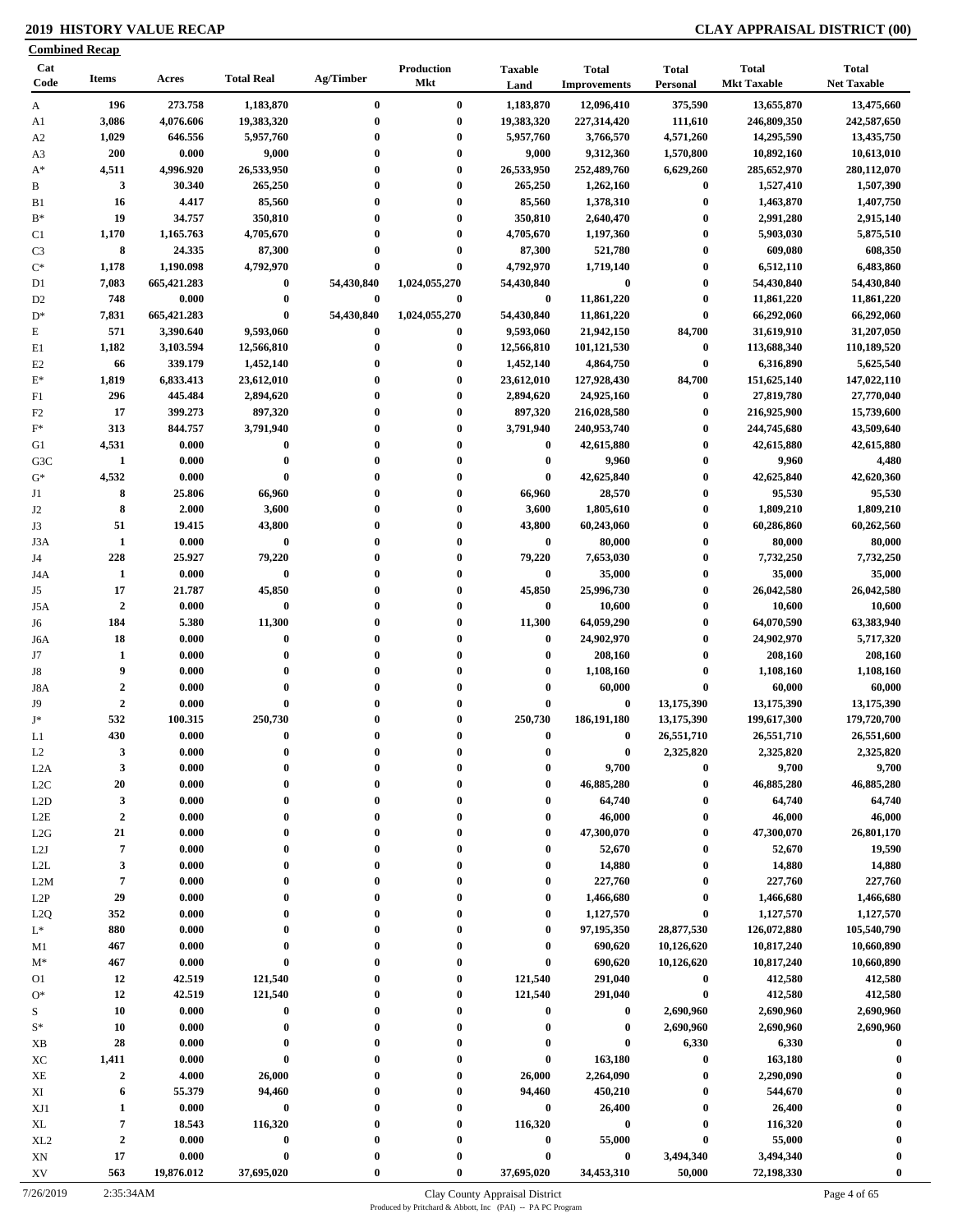| <b>XXV</b><br>$X^*$ | 2,038  | 0.000<br>19,953.934 | 37,931,800 |            |               | 37.931.800  | 7,630<br>37,419,820 | 3,550,670    | 7,630<br>78,902,290 |             |
|---------------------|--------|---------------------|------------|------------|---------------|-------------|---------------------|--------------|---------------------|-------------|
| Totals:             | 24,142 | 699,417.995         | 97,385,750 | 54,430,840 | 1,024,055,270 | 151,816,590 | 1,002,006,610       | 65, 135, 130 | 1,218,958,330       | 887,981,160 |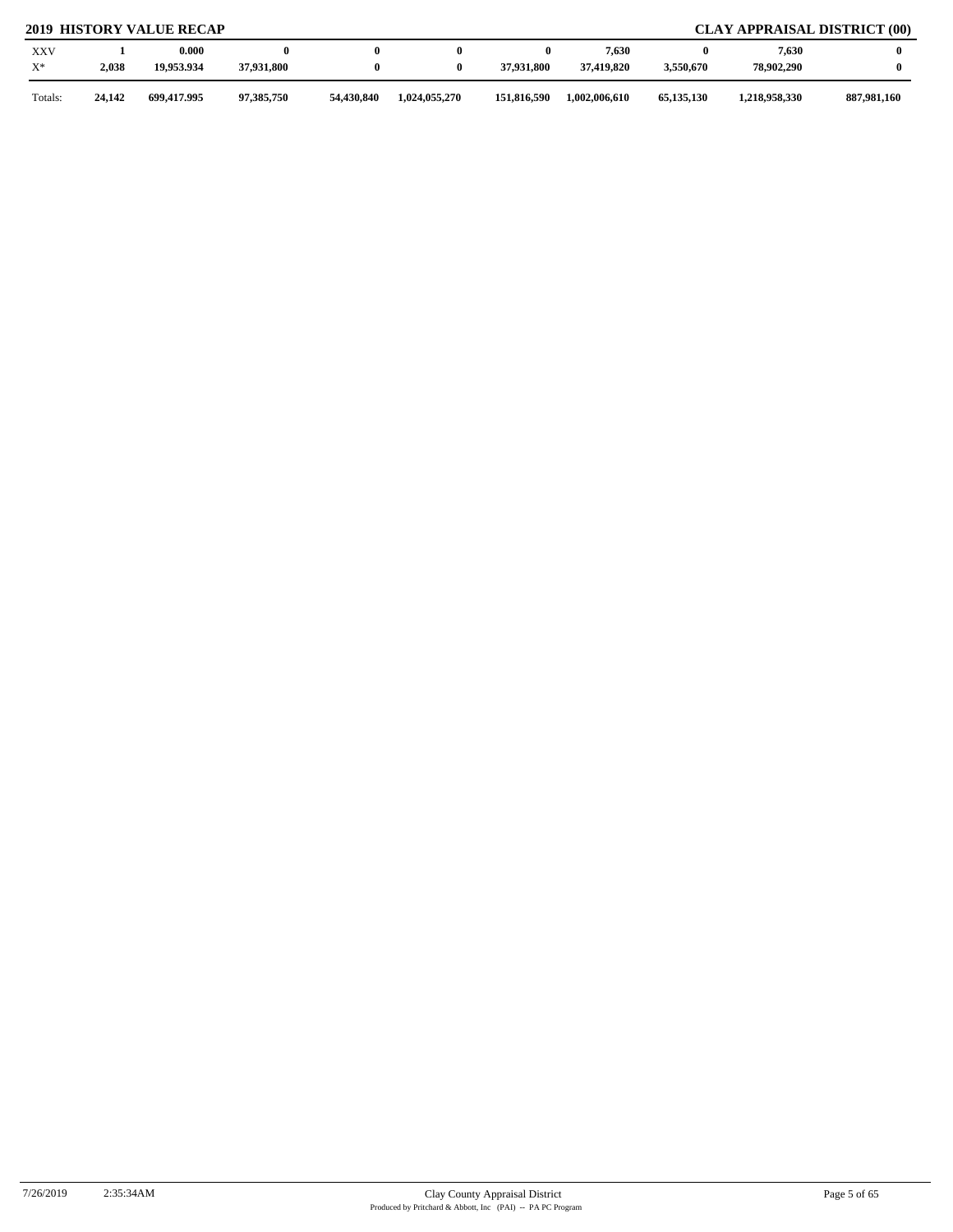### **2019 HISTORY VALUE RECAP CLAY COUNTY (01)**

| Category                                     | <b>Value</b>               | <b>Items</b>     | <b>Exempt Value</b> |                              |               |
|----------------------------------------------|----------------------------|------------------|---------------------|------------------------------|---------------|
| HS Real:                                     | 32,096,840                 | 3,994            | 105,460             |                              |               |
| Non-HS Real:                                 | 65,288,910                 | 3,624            | 37,918,900          |                              |               |
| Production Market:                           | 1,024,055,270              | 7,083            | $\mathbf{0}$        | Total Land Mkt Value:        | 1,121,441,020 |
| HS Improvements:                             | 361,019,710                | 4,127            | 1,484,530           |                              |               |
| New HS Improvements:                         | 2,180,070                  | 14               | $\overline{0}$      |                              |               |
| Non-HS Improvements:                         | 99,331,930                 | 2,138            | 36,181,380          |                              |               |
| New Non-HS Improvements:                     | $\boldsymbol{0}$           | $\mathbf{0}$     | $\mathbf{0}$        | Total Imps Mkt Value:        | 462,531,710   |
| HS Personal:                                 | 13,840,530                 | 486              | 37,010              |                              |               |
| New Personal:                                | 191,120                    | -1               | $\boldsymbol{0}$    |                              |               |
| Non-HS Personal:                             |                            |                  |                     |                              |               |
|                                              | 51,103,480                 | 661              | 3,546,540           |                              |               |
| New Non-HS Personal:                         | $\mathbf{0}$               | $\overline{0}$   | $\boldsymbol{0}$    | <b>Total Pers Mkt Value:</b> | 65,135,130    |
| <b>Total Real Market:</b>                    | 1,649,107,860              | 22,128           |                     |                              |               |
| MN Value:                                    | 42,786,690                 | 5,943            |                     |                              |               |
| MN Inv. Value - Real:                        | 496,688,210                | 933              |                     |                              |               |
| MN Inv. Value - Personal:                    | $\overline{0}$             | $\mathbf{0}$     |                     |                              |               |
| <b>Total Mineral Mkt:</b>                    | 539,474,900                | 6,876            |                     | Total Mineral Mkt:           | 539,474,900   |
| Land Timber Gain:                            | $\boldsymbol{0}$           | $\mathbf{0}$     |                     | <b>Total Market Value:</b>   | 2,188,582,760 |
| Production Market:                           | 1,024,055,270              |                  |                     |                              |               |
|                                              |                            | 7,083<br>3       |                     |                              |               |
| Land Ag 1D Value:                            | 34,870                     |                  |                     |                              |               |
| Land Ag 1D1 Value:                           | 54,395,970                 | 7,074            |                     |                              |               |
| Land Ag Tim Value:                           | $\overline{0}$             | $\boldsymbol{0}$ |                     |                              |               |
| <b>Productivity Loss:</b>                    | 969,624,430                | 7,077            |                     | <b>Total Market Taxable:</b> | 1,218,958,330 |
| Less Real Exempt Property:                   | 79,273,820                 | 635              |                     |                              |               |
| Less \$500 Inc. Real Personal:               | 4,240                      | 15               |                     |                              |               |
| Other Freeport:                              | $\boldsymbol{0}$           | $\mathbf{0}$     |                     |                              |               |
| Other Allocation:                            | $\boldsymbol{0}$           | $\boldsymbol{0}$ |                     |                              |               |
| Other Goods In Tranit:                       | $\theta$                   | $\overline{0}$   |                     |                              |               |
|                                              |                            |                  |                     |                              |               |
| Other MultiUse:                              | $\boldsymbol{0}$           | $\boldsymbol{0}$ |                     |                              |               |
| Less Real/Pers Abatements:                   | 1,408                      | 4                |                     |                              |               |
| Less 10% Cap Loss:                           | 9,826,540                  | 922              |                     |                              |               |
| Less Min Exempt Property:                    | 89,030                     | $\overline{4}$   |                     |                              |               |
| Less \$500 Inc. Mineral Owner:               | 163,180                    | 1,411            |                     |                              |               |
| Less TNRCC:                                  | 19,896,600                 | $71\,$           |                     |                              |               |
| Less Min Abatements/VLA:                     | 221,723,760                | 10               |                     |                              |               |
| Less Min Freeports/Int State Com:            | $\mathbf{0}$               | $\boldsymbol{0}$ |                     |                              |               |
| Less Min Unknowns:                           | $\boldsymbol{0}$           | $\boldsymbol{0}$ |                     |                              |               |
| Less Protest Value:                          | $\theta$                   | $\overline{0}$   |                     |                              |               |
| <b>Total Losses:</b>                         | 1,300,603,008              |                  |                     |                              |               |
| <b>Total Appraised:</b>                      | 887,979,752                |                  |                     | Total Appraised:             | 887,979,752   |
| <b>Reimbursable Exemptions</b>               |                            |                  |                     |                              |               |
| Homestead H,S:                               | $\boldsymbol{0}$           | $\boldsymbol{0}$ |                     |                              |               |
| Senior S:                                    | $\boldsymbol{0}$           | $\boldsymbol{0}$ |                     |                              |               |
| Disable B:                                   | $\Omega$                   | $\boldsymbol{0}$ |                     |                              |               |
| DV 100%:                                     | 7,973,030                  | 75               |                     |                              |               |
| <b>Total Reimbursable:</b>                   | 7,973,030                  | 75               |                     |                              |               |
| Local Discount:                              | 14,844,030                 | 3,163            |                     |                              |               |
| Disable Veteran:                             | 1,795,150                  | 181              |                     |                              |               |
|                                              |                            |                  |                     |                              |               |
|                                              |                            |                  |                     |                              |               |
| Optional 65:                                 | $\boldsymbol{0}$           | $\mathbf{0}$     |                     |                              |               |
| Local Disable:                               | $\boldsymbol{0}$           | $\boldsymbol{0}$ |                     |                              |               |
| State Homestead:<br><b>Total Exemptions:</b> | $\mathbf{0}$<br>24,612,210 | $\mathbf{0}$     |                     |                              |               |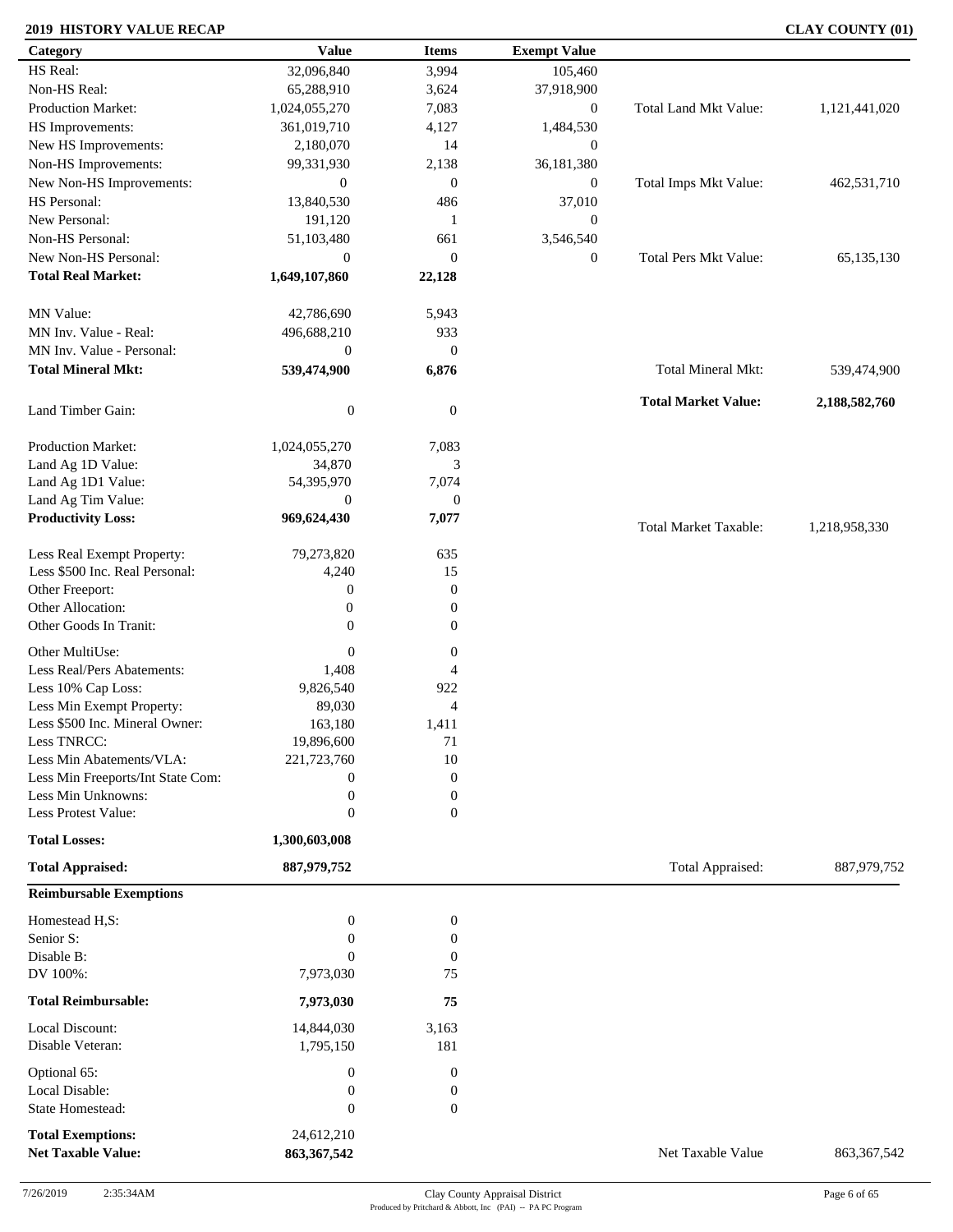#### **2019 HISTORY VALUE RECAP**

Exempt Value of First Time Partial Exemption:

Value Loss Due to New AGT/Timber: New Imps/New Pers Market Value:

| <b>CLAY COUNTY (01)</b> |  |  |
|-------------------------|--|--|
|-------------------------|--|--|

|                       | <b>Count of Homesteads for</b>   |                  |                                                |   |              |                |     |              | H - Homestead                 | W - Widow                                      |
|-----------------------|----------------------------------|------------------|------------------------------------------------|---|--------------|----------------|-----|--------------|-------------------------------|------------------------------------------------|
| $\bf H$               | S                                | F                | B                                              | D | W            | $\mathbf 0$    | DV  | <b>DV100</b> | $S -$ Over 65<br>B - Disabled | DV - Disabled Veteran<br>$O -$ Over 65 (No HS) |
| 1593                  | 1469                             | $\boldsymbol{0}$ | 108                                            | 2 | $\mathbf{0}$ | $\overline{0}$ | 208 | 75           |                               |                                                |
| <b>Total Parcels:</b> |                                  |                  | 23,230                                         |   |              |                |     |              |                               |                                                |
| <b>Total Owners:</b>  |                                  |                  | 9,454                                          |   |              |                |     |              |                               |                                                |
|                       |                                  |                  |                                                |   |              |                |     |              |                               |                                                |
|                       | <b>Special Certified Totals:</b> |                  |                                                |   |              |                |     |              |                               |                                                |
|                       |                                  |                  | Exempt Value of First Time Absolute Exemption: |   |              |                |     | \$242,100    |                               |                                                |

\$1,338,950 \$156,220 \$2,371,190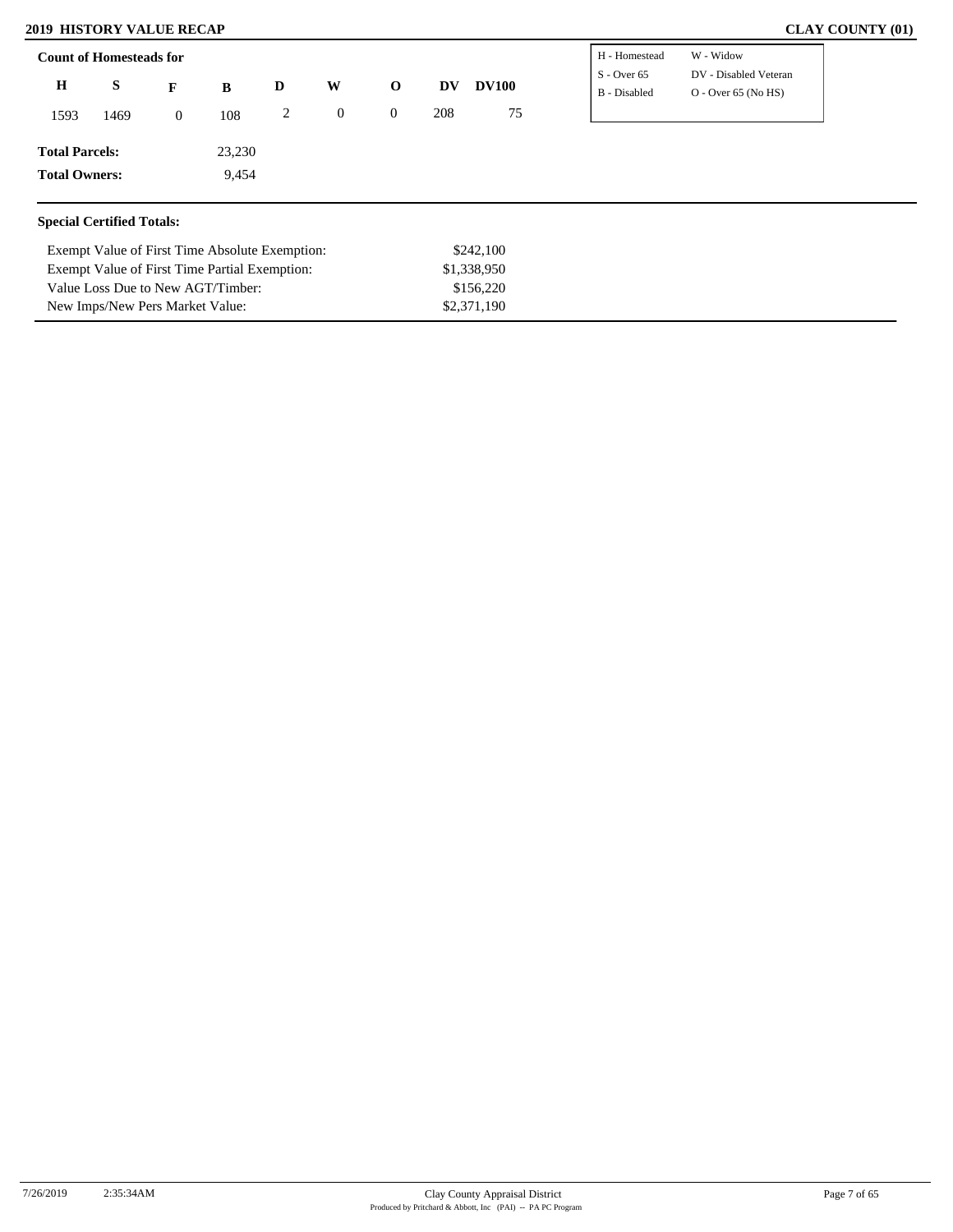### **2019 HISTORY VALUE RECAP CLAY COUNTY (01)**

|                  | <b>Combined Recap</b> |                      |                              |                        |                           |                        |                                     |                              |                                    |                                    |
|------------------|-----------------------|----------------------|------------------------------|------------------------|---------------------------|------------------------|-------------------------------------|------------------------------|------------------------------------|------------------------------------|
| Cat<br>Code      | <b>Items</b>          | Acres                | <b>Total Real</b>            | Ag/Timber              | Production<br>Mkt         | <b>Taxable</b><br>Land | <b>Total</b><br><b>Improvements</b> | <b>Total</b><br>Personal     | <b>Total</b><br><b>Mkt Taxable</b> | <b>Total</b><br><b>Net Taxable</b> |
| A                | 196                   | 273.758              | 1,183,870                    | $\bf{0}$               | $\bf{0}$                  | 1,183,870              | 12,096,410                          | 375,590                      | 13,655,870                         | 12,684,540                         |
| A1               | 3,086                 | 4,076.606            | 19,383,320                   | $\bf{0}$               | $\bf{0}$                  | 19,383,320             | 227,314,420                         | 111,610                      | 246,809,350                        | 228,377,390                        |
| A <sub>2</sub>   | 1,029                 | 646.556              | 5,957,760                    | $\bf{0}$               | $\bf{0}$                  | 5,957,760              | 3,766,570                           | 4,571,260                    | 14,295,590                         | 12,314,070                         |
| A3               | <b>200</b>            | 0.000                | 9,000                        | 0                      | $\bf{0}$                  | 9,000                  | 9,312,360                           | 1,570,800                    | 10,892,160                         | 9,933,080                          |
| $A^*$            | 4,511                 | 4,996.920            | 26,533,950                   | $\mathbf{0}$           | $\bf{0}$                  | 26,533,950             | 252,489,760                         | 6,629,260                    | 285,652,970                        | 263,309,080                        |
|                  | 3                     | 30.340               | 265,250                      | $\bf{0}$               | $\bf{0}$                  | 265,250                | 1,262,160                           | $\bf{0}$                     | 1,527,410                          | 1,339,400                          |
|                  | 16                    | 4.417                | 85,560                       | $\mathbf{0}$           | $\bf{0}$                  | 85,560                 | 1,378,310                           | $\boldsymbol{0}$             | 1,463,870                          | 1,397,750                          |
|                  | 19                    | 34.757               | 350,810                      | $\bf{0}$               | $\bf{0}$                  | 350,810                | 2,640,470                           | $\boldsymbol{0}$             | 2,991,280                          | 2,737,150                          |
|                  | 1,170                 | 1,165.763            | 4,705,670                    | $\bf{0}$               | $\bf{0}$                  | 4,705,670              | 1,197,360                           | $\bf{0}$                     | 5,903,030                          | 5,846,780                          |
|                  | 8                     | 24.335               | 87,300                       | $\bf{0}$               | $\bf{0}$                  | 87,300                 | 521,780                             | $\boldsymbol{0}$             | 609,080                            | 608,350                            |
|                  | 1,178                 | 1,190.098            | 4,792,970                    |                        | $\bf{0}$                  | 4,792,970              | 1,719,140                           | $\bf{0}$                     | 6,512,110                          | 6,455,130                          |
|                  | 7,083<br>748          | 665,421.283<br>0.000 | $\boldsymbol{0}$<br>$\bf{0}$ | 54,430,840<br>$\bf{0}$ | 1,024,055,270<br>$\bf{0}$ | 54,430,840<br>$\bf{0}$ | $\bf{0}$<br>11,861,220              | $\boldsymbol{0}$<br>$\bf{0}$ | 54,430,840<br>11,861,220           | 54,376,550<br>11,840,300           |
|                  | 7,831                 | 665,421.283          | $\bf{0}$                     | 54,430,840             | 1,024,055,270             | 54,430,840             | 11,861,220                          | $\boldsymbol{0}$             | 66,292,060                         | 66,216,850                         |
|                  | 571                   | 3,390.640            | 9,593,060                    | $\bf{0}$               | $\bf{0}$                  | 9,593,060              | 21,942,150                          | 84,700                       | 31,619,910                         | 29,902,380                         |
|                  | 1,182                 | 3,103.594            | 12,566,810                   | $\bf{0}$               | $\bf{0}$                  | 12,566,810             | 101,121,530                         | $\boldsymbol{0}$             | 113,688,340                        | 105,547,950                        |
|                  | 66                    | 339.179              | 1,452,140                    | $\bf{0}$               | $\bf{0}$                  | 1,452,140              | 4,864,750                           | $\boldsymbol{0}$             | 6,316,890                          | 5,417,190                          |
|                  | 1,819                 | 6,833.413            | 23,612,010                   | $\bf{0}$               | $\bf{0}$                  | 23,612,010             | 127,928,430                         | 84,700                       | 151,625,140                        | 140,867,520                        |
|                  | 296                   | 445.484              | 2,894,620                    | $\bf{0}$               | $\bf{0}$                  | 2,894,620              | 24,925,160                          | $\boldsymbol{0}$             | 27,819,780                         | 27,753,632                         |
|                  | 17                    | 399.273              | 897,320                      | $\bf{0}$               | $\bf{0}$                  | 897,320                | 216,028,580                         | $\bf{0}$                     | 216,925,900                        | 15,739,600                         |
|                  | 313                   | 844.757              | 3,791,940                    | $\bf{0}$               | $\bf{0}$                  | 3,791,940              | 240,953,740                         | $\bf{0}$                     | 244,745,680                        | 43,493,232                         |
|                  | 4,531                 | 0.000                | $\bf{0}$                     | $\bf{0}$               | $\bf{0}$                  | $\bf{0}$               | 42,615,880                          | $\bf{0}$                     | 42,615,880                         | 42,615,880                         |
| G3C              | $\mathbf{1}$          | 0.000                | $\bf{0}$                     | $\bf{0}$               | $\bf{0}$                  | $\bf{0}$               | 9,960                               | $\boldsymbol{0}$             | 9,960                              | 4,480                              |
|                  | 4,532                 | 0.000                | $\bf{0}$                     | $\bf{0}$               | $\bf{0}$                  | $\bf{0}$               | 42,625,840                          | $\bf{0}$                     | 42,625,840                         | 42,620,360                         |
|                  | 8                     | 25.806               | 66,960                       | $\bf{0}$               | $\bf{0}$                  | 66,960                 | 28,570                              | $\bf{0}$                     | 95,530                             | 95,530                             |
|                  | 8                     | 2.000                | 3,600                        | $\bf{0}$               | $\boldsymbol{0}$          | 3,600                  | 1,805,610                           | $\bf{0}$                     | 1,809,210                          | 1,809,210                          |
|                  | 51                    | 19.415               | 43,800                       | 0                      | $\boldsymbol{0}$          | 43,800                 | 60,243,060                          | $\boldsymbol{0}$             | 60,286,860                         | 60,262,560                         |
|                  | 1                     | 0.000                | $\bf{0}$                     | $\mathbf{0}$           | $\boldsymbol{0}$          | $\bf{0}$               | 80,000                              | $\bf{0}$                     | 80,000                             | 80,000                             |
|                  | 228                   | 25.927               | 79,220                       | $\bf{0}$               | $\bf{0}$                  | 79,220                 | 7,653,030                           | $\boldsymbol{0}$             | 7,732,250                          | 7,732,250                          |
|                  | 1                     | 0.000                | $\bf{0}$                     | $\bf{0}$               | $\bf{0}$                  | $\bf{0}$               | 35,000                              | $\bf{0}$                     | 35,000                             | 35,000                             |
|                  | 17                    | 21.787               | 45,850                       | $\bf{0}$               | $\bf{0}$                  | 45,850                 | 25,996,730                          | $\bf{0}$                     | 26,042,580                         | 26,042,580                         |
|                  | $\overline{2}$        | 0.000                | $\bf{0}$                     | $\bf{0}$               | $\bf{0}$                  | $\bf{0}$               | 10,600                              | $\bf{0}$                     | 10,600                             | 10,600                             |
|                  | 184                   | 5.380                | 11,300                       | $\bf{0}$               | $\bf{0}$                  | 11,300                 | 64,059,290                          | $\boldsymbol{0}$             | 64,070,590                         | 63,383,940                         |
|                  | 18                    | 0.000                | $\bf{0}$                     | 0                      | $\bf{0}$                  | $\bf{0}$               | 24,902,970                          | $\boldsymbol{0}$             | 24,902,970                         | 5,717,320                          |
|                  | 1                     | 0.000                | $\bf{0}$                     | $\bf{0}$               | $\bf{0}$                  | $\bf{0}$               | 208,160                             | $\bf{0}$                     | 208,160                            | 208,160                            |
|                  | 9                     | 0.000                | $\bf{0}$                     | $\bf{0}$               | $\bf{0}$                  | $\bf{0}$               | 1,108,160                           | $\boldsymbol{0}$             | 1,108,160                          | 1,108,160                          |
|                  | $\mathbf 2$           | 0.000                | $\mathbf{0}$                 | $\mathbf{0}$           | $\bf{0}$                  | $\mathbf 0$            | 60,000                              | $\bf{0}$                     | 60,000                             | 60,000                             |
|                  | $\boldsymbol{2}$      | 0.000                | $\bf{0}$                     | 0                      | $\mathbf{0}$              | $\mathbf 0$            | $\bf{0}$                            | 13,175,390                   | 13,175,390                         | 13,175,390                         |
|                  | 532                   | 100.315              | 250,730                      | $\bf{0}$               | $\bf{0}$                  | 250,730                | 186,191,180                         | 13,175,390                   | 199,617,300                        | 179,720,700                        |
|                  | 430                   | 0.000                | $\mathbf{0}$                 | 0                      | $\mathbf{0}$              | $\mathbf{0}$           | $\mathbf{0}$                        | 26,551,710                   | 26,551,710                         | 26,551,600                         |
|                  | 3                     | 0.000                | $\mathbf 0$                  |                        | $\boldsymbol{0}$          | $\boldsymbol{0}$       | $\bf{0}$                            | 2,325,820                    | 2,325,820                          | 2,325,820                          |
| L <sub>2</sub> A | 3                     | 0.000                | $\bf{0}$                     | $\bf{0}$               | $\bf{0}$                  | $\bf{0}$               | 9,700                               | $\bf{0}$                     | 9,700                              | 9,700                              |
|                  | 20                    | 0.000                | $\bf{0}$                     | $\bf{0}$               | $\bf{0}$                  | $\bf{0}$               | 46,885,280                          | $\boldsymbol{0}$             | 46,885,280                         | 46,885,280                         |
| L2D              | $\mathbf{3}$          | 0.000                | $\bf{0}$                     | $\bf{0}$               | $\bf{0}$                  | $\boldsymbol{0}$       | 64,740                              | $\bf{0}$                     | 64,740                             | 64,740                             |
| L2E              | $\boldsymbol{2}$      | 0.000                | $\bf{0}$                     | $\bf{0}$               | $\boldsymbol{0}$          | $\bf{0}$               | 46,000                              | $\bf{0}$                     | 46,000                             | 46,000                             |
| L2G              | 21                    | 0.000                | $\bf{0}$                     | $\bf{0}$               | $\bf{0}$                  | $\mathbf 0$            | 47,300,070                          | $\bf{0}$                     | 47,300,070                         | 26,801,170                         |
|                  | $\overline{7}$        | 0.000                | $\bf{0}$                     | $\bf{0}$               | $\mathbf{0}$              | $\mathbf 0$            | 52,670                              | $\bf{0}$                     | 52,670                             | 19,590                             |
|                  | $\mathbf{3}$          | 0.000                | $\mathbf{0}$                 | $\bf{0}$               | $\mathbf{0}$              | $\mathbf 0$            | 14,880                              | $\bf{0}$                     | 14,880                             | 14,880                             |
| L2M              | 7                     | 0.000                | $\bf{0}$                     | 0                      | $\mathbf{0}$              | $\mathbf 0$            | 227,760                             | $\bf{0}$                     | 227,760                            | 227,760                            |
|                  | 29                    | 0.000                | $\mathbf{0}$                 |                        | $\mathbf{0}$              | $\bf{0}$               | 1,466,680                           | $\bf{0}$                     | 1,466,680                          | 1,466,680                          |
|                  | 352                   | 0.000                | $\bf{0}$                     | $\bf{0}$               | $\mathbf{0}$              | $\mathbf 0$            | 1,127,570                           | $\bf{0}$                     | 1,127,570                          | 1,127,570                          |
|                  | 880                   | 0.000                | $\mathbf{0}$                 | 0                      | $\mathbf{0}$              | $\bf{0}$               | 97,195,350                          | 28,877,530                   | 126,072,880                        | 105,540,790                        |
|                  | 467                   | 0.000                | $\bf{0}$                     | $\bf{0}$               | $\boldsymbol{0}$          | $\mathbf 0$            | 690,620                             | 10,126,620                   | 10,817,240                         | 9,303,190                          |
|                  | 467                   | 0.000                | $\bf{0}$                     | $\bf{0}$               | $\bf{0}$                  | $\bf{0}$               | 690,620                             | 10,126,620                   | 10,817,240                         | 9,303,190                          |
|                  | 12                    | 42.519               | 121,540                      | $\bf{0}$               | $\bf{0}$                  | 121,540                | 291,040                             | $\boldsymbol{0}$             | 412,580                            | 412,580                            |
|                  | 12                    | 42.519               | 121,540                      | $\bf{0}$               | $\bf{0}$                  | 121,540                | 291,040                             | $\boldsymbol{0}$             | 412,580                            | 412,580                            |
|                  | 10                    | 0.000                | $\bf{0}$                     | $\bf{0}$               | $\bf{0}$                  | $\boldsymbol{0}$       | 0                                   | 2,690,960                    | 2,690,960                          | 2,690,960                          |
|                  | 10                    | 0.000                | $\bf{0}$                     | $\bf{0}$               | $\bf{0}$                  | $\boldsymbol{0}$       | $\bf{0}$                            | 2,690,960                    | 2,690,960                          | 2,690,960                          |
|                  | 28                    | 0.000                | $\bf{0}$                     | $\bf{0}$               | $\bf{0}$                  | $\boldsymbol{0}$       | $\bf{0}$                            | 6,330                        | 6,330                              | $\bf{0}$                           |
|                  | 1,411                 | 0.000                | $\bf{0}$                     | $\bf{0}$               | $\bf{0}$                  | $\bf{0}$               | 163,180                             | $\boldsymbol{0}$             | 163,180                            | $\bf{0}$                           |
|                  | $\boldsymbol{2}$      | 4.000                | 26,000                       | $\bf{0}$               | $\bf{0}$                  | 26,000                 | 2,264,090                           | $\bf{0}$                     | 2,290,090                          |                                    |
|                  | 6                     | 55.379               | 94,460                       | $\bf{0}$               | $\bf{0}$                  | 94,460                 | 450,210                             | $\bf{0}$                     | 544,670                            | $\mathbf 0$                        |
| XJ1              | $\mathbf{1}$          | 0.000                | $\pmb{0}$                    | $\bf{0}$               | $\bf{0}$                  | $\bf{0}$               | 26,400                              | $\bf{0}$                     | 26,400                             | $\bf{0}$                           |
| XL <sub>2</sub>  | 7                     | 18.543               | 116,320                      | $\bf{0}$               | $\bf{0}$                  | 116,320                | $\bf{0}$                            | $\boldsymbol{0}$             | 116,320                            | $\mathbf 0$                        |
|                  | $\boldsymbol{2}$      | 0.000                | $\pmb{0}$                    | $\bf{0}$               | $\bf{0}$                  | $\bf{0}$               | 55,000                              | $\bf{0}$                     | 55,000                             | $\mathbf 0$                        |
|                  | 17                    | 0.000                | $\bf{0}$                     |                        | $\boldsymbol{0}$          | $\bf{0}$               | $\bf{0}$                            | 3,494,340                    | 3,494,340                          | $\mathbf 0$                        |
| XV               | 563                   | 19,876.012           | 37,695,020                   |                        | $\bf{0}$                  | 37,695,020             | 34,453,310                          | 50,000                       | 72,198,330                         | $\bf{0}$                           |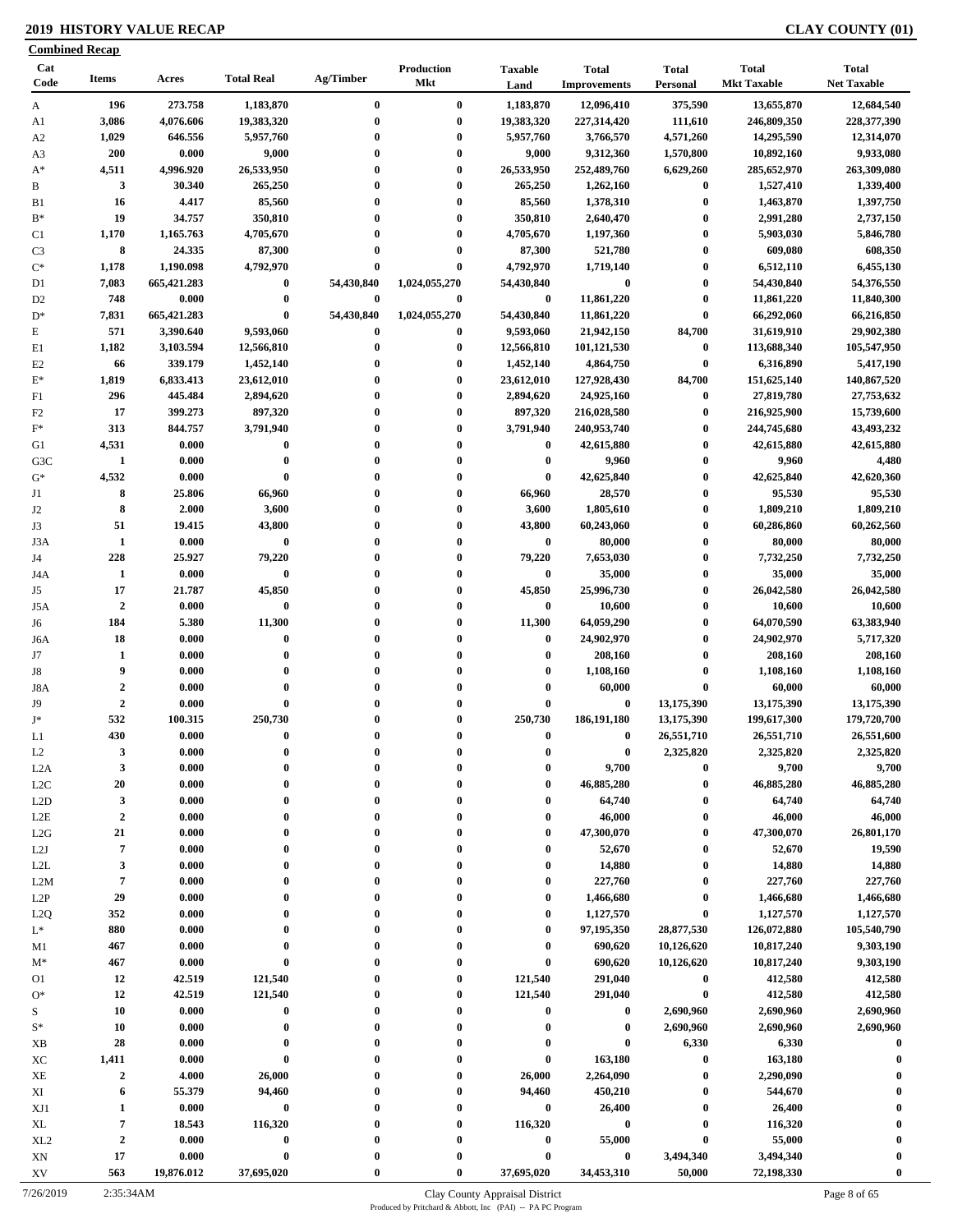# **2019 HISTORY VALUE RECAP CLAY COUNTY (01)**

| <b>XXV</b><br>$X^*$ | 2,038  | 0.000<br>19.953.934 | 37,931,800 |            |               | 37.931.800  | 7,630<br>37.419.820 | 0<br>3,550,670 | 7,630<br>78.902.290 |               |
|---------------------|--------|---------------------|------------|------------|---------------|-------------|---------------------|----------------|---------------------|---------------|
| Totals:             | 24.142 | 699,417,995         | 97,385,750 | 54,430,840 | 1,024,055,270 | 151,816,590 | 1,002,006,610       | 65,135,130     | 1,218,958,330       | 863, 367, 542 |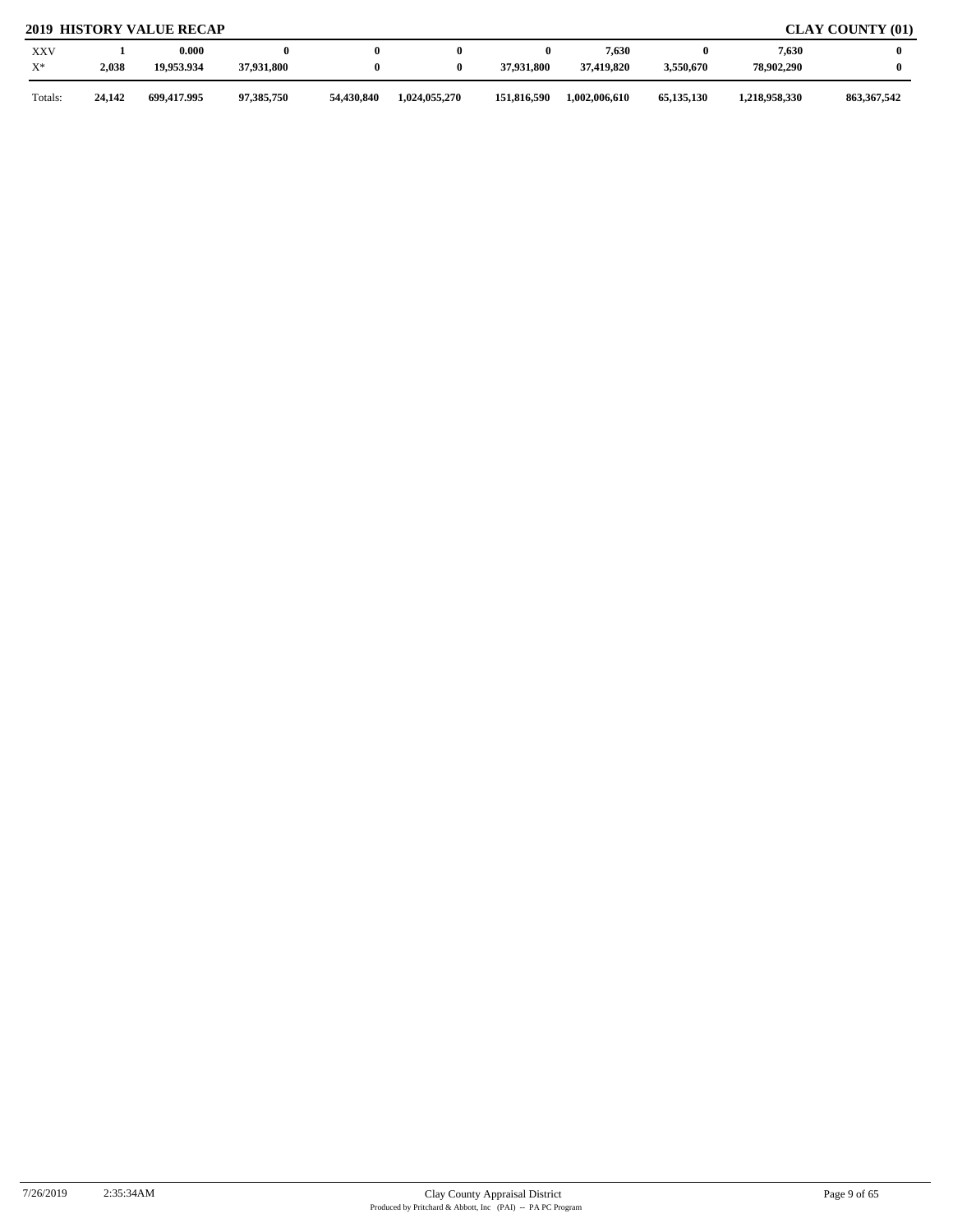### **2019 HISTORY VALUE RECAP HENRIETTA CITY (10)**

| Category                          | <b>Value</b>     | <b>Items</b>     | <b>Exempt Value</b> |                              |             |
|-----------------------------------|------------------|------------------|---------------------|------------------------------|-------------|
| HS Real:                          | 5,687,030        | 1,213            | 53,060              |                              |             |
| Non-HS Real:                      | 5,207,680        | 761              | 1,334,990           |                              |             |
| Production Market:                | 2,864,920        | 134              | $\boldsymbol{0}$    | Total Land Mkt Value:        | 13,759,630  |
| HS Improvements:                  | 87,151,310       | 1,282            | 671,010             |                              |             |
| New HS Improvements:              | 347,400          | $\mathbf{2}$     | $\boldsymbol{0}$    |                              |             |
| Non-HS Improvements:              | 36,859,730       | 353              | 17,174,570          |                              |             |
| New Non-HS Improvements:          | $\mathbf{0}$     | $\mathbf{0}$     | $\boldsymbol{0}$    | Total Imps Mkt Value:        | 124,358,440 |
| HS Personal:                      | 1,419,940        | 84               | 13,850              |                              |             |
| New Personal:                     | $\boldsymbol{0}$ | $\mathbf{0}$     | $\mathbf{0}$        |                              |             |
| Non-HS Personal:                  |                  |                  |                     |                              |             |
| New Non-HS Personal:              | 8,534,800        | 195              | 154,190             |                              |             |
|                                   | $\boldsymbol{0}$ | $\mathbf{0}$     | $\boldsymbol{0}$    | <b>Total Pers Mkt Value:</b> | 9,954,740   |
| <b>Total Real Market:</b>         | 148,072,810      | 4,024            |                     |                              |             |
| MN Value:                         | $\boldsymbol{0}$ | $\boldsymbol{0}$ |                     |                              |             |
| MN Inv. Value - Real:             | 5,223,630        | 92               |                     |                              |             |
| MN Inv. Value - Personal:         | $\boldsymbol{0}$ | $\mathbf{0}$     |                     |                              |             |
| <b>Total Mineral Mkt:</b>         |                  |                  |                     | Total Mineral Mkt:           |             |
|                                   | 5,223,630        | 92               |                     |                              | 5,223,630   |
| Land Timber Gain:                 | $\boldsymbol{0}$ | $\mathbf{0}$     |                     | <b>Total Market Value:</b>   | 153,296,440 |
|                                   |                  |                  |                     |                              |             |
| Production Market:                | 2,864,920        | 134              |                     |                              |             |
| Land Ag 1D Value:                 | $\boldsymbol{0}$ | $\boldsymbol{0}$ |                     |                              |             |
| Land Ag 1D1 Value:                | 102,050          | 128              |                     |                              |             |
| Land Ag Tim Value:                | $\mathbf{0}$     | $\boldsymbol{0}$ |                     |                              |             |
| <b>Productivity Loss:</b>         | 2,762,870        | 128              |                     | <b>Total Market Taxable:</b> | 150,533,570 |
| Less Real Exempt Property:        | 19,401,670       | 159              |                     |                              |             |
| Less \$500 Inc. Real Personal:    | 3,220            | 12               |                     |                              |             |
| Other Freeport:                   | $\boldsymbol{0}$ | $\mathbf{0}$     |                     |                              |             |
| Other Allocation:                 | $\boldsymbol{0}$ | $\boldsymbol{0}$ |                     |                              |             |
| Other Goods In Tranit:            | $\overline{0}$   | $\boldsymbol{0}$ |                     |                              |             |
|                                   |                  |                  |                     |                              |             |
| Other MultiUse:                   | $\boldsymbol{0}$ | $\boldsymbol{0}$ |                     |                              |             |
| Less Real/Pers Abatements:        | $\boldsymbol{0}$ | -1               |                     |                              |             |
| Less 10% Cap Loss:                | 830,860          | 98               |                     |                              |             |
| Less Min Exempt Property:         | $\boldsymbol{0}$ | $\boldsymbol{0}$ |                     |                              |             |
| Less \$500 Inc. Mineral Owner:    | 230              | 1                |                     |                              |             |
| Less TNRCC:                       | 980              | $\overline{2}$   |                     |                              |             |
| Less Min Abatements/VLA:          | $\boldsymbol{0}$ | $\boldsymbol{0}$ |                     |                              |             |
| Less Min Freeports/Int State Com: | $\theta$         | $\Omega$         |                     |                              |             |
| Less Min Unknowns:                | $\mathbf{0}$     | $\Omega$         |                     |                              |             |
| Less Protest Value:               | $\boldsymbol{0}$ | $\mathbf{0}$     |                     |                              |             |
| <b>Total Losses:</b>              | 22,999,830       |                  |                     |                              |             |
| <b>Total Appraised:</b>           | 130,296,610      |                  |                     | Total Appraised:             | 130,296,610 |
| <b>Reimbursable Exemptions</b>    |                  |                  |                     |                              |             |
| Homestead H,S:                    | $\boldsymbol{0}$ | $\boldsymbol{0}$ |                     |                              |             |
| Senior S:                         | $\boldsymbol{0}$ | $\boldsymbol{0}$ |                     |                              |             |
| Disable B:                        | $\mathbf{0}$     | $\mathbf{0}$     |                     |                              |             |
| DV 100%:                          | 1,320,270        | 12               |                     |                              |             |
|                                   |                  |                  |                     |                              |             |
| <b>Total Reimbursable:</b>        | 1,320,270        | 12               |                     |                              |             |
| Local Discount:                   | $\boldsymbol{0}$ | $\overline{0}$   |                     |                              |             |
| Disable Veteran:                  | 363,250          | 36               |                     |                              |             |
| Optional 65:                      | 1,778,890        | 363              |                     |                              |             |
| Local Disable:                    | $\boldsymbol{0}$ | $\boldsymbol{0}$ |                     |                              |             |
| State Homestead:                  | $\boldsymbol{0}$ | $\mathbf{0}$     |                     |                              |             |
| <b>Total Exemptions:</b>          | 3,462,410        |                  |                     |                              |             |
| <b>Net Taxable Value:</b>         | 126,834,200      |                  |                     | Net Taxable Value            | 126,834,200 |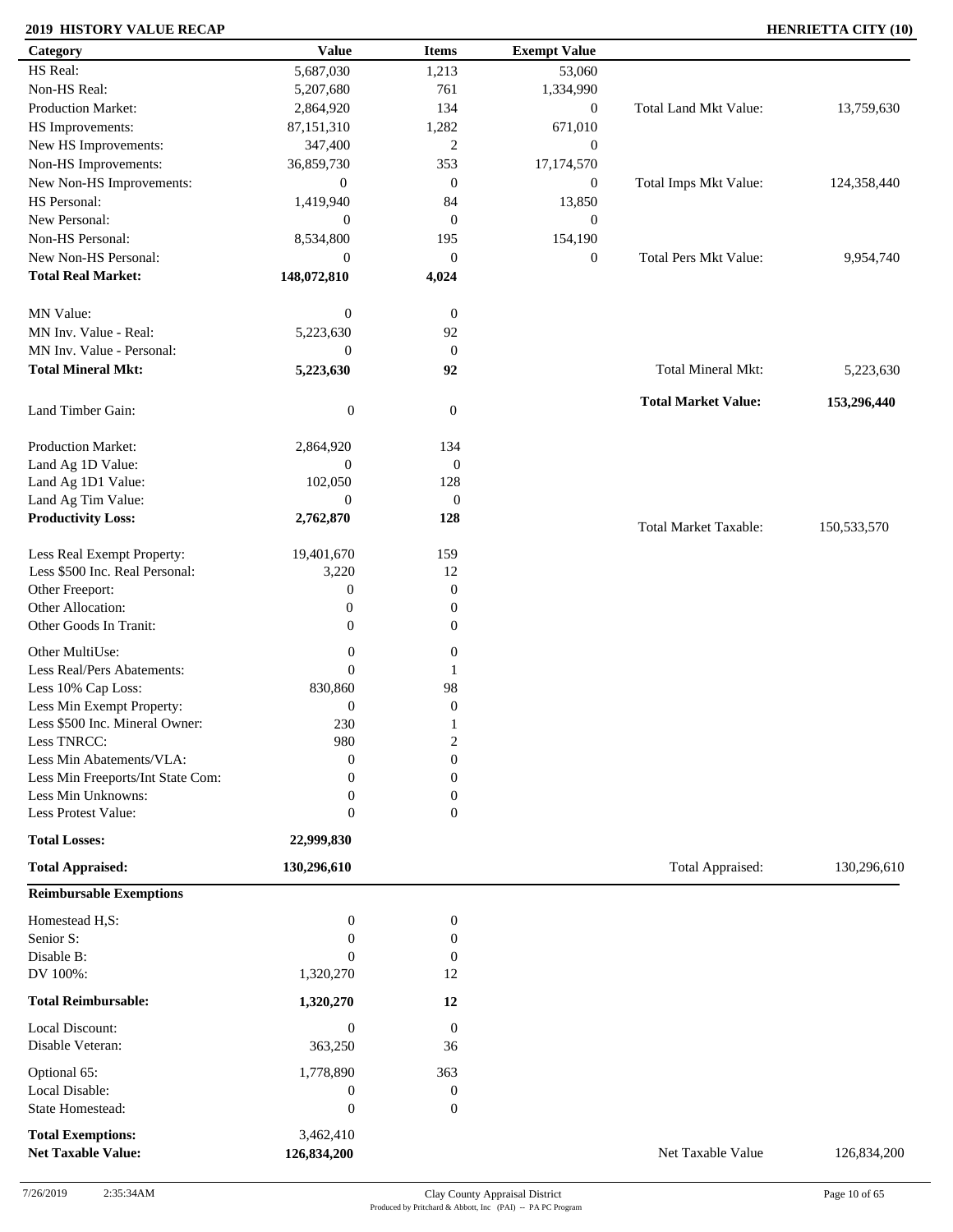### **2019 HISTORY VALUE RECAP HENRIETTA CITY (10)**

Exempt Value of First Time Partial Exemption: Value Loss Due to New AGT/Timber: New Imps/New Pers Market Value:

| <b>Count of Homesteads for</b>   |                                                |                  |       |   |                  |                |    |              | H - Homestead                 | W - Widow                                      |
|----------------------------------|------------------------------------------------|------------------|-------|---|------------------|----------------|----|--------------|-------------------------------|------------------------------------------------|
| $\bf H$                          | S                                              | $\mathbf{F}$     | B     | D | W                | $\mathbf 0$    | DV | <b>DV100</b> | $S - Over 65$<br>B - Disabled | DV - Disabled Veteran<br>$O - Over 65 (No HS)$ |
| 417<br>366                       |                                                | $\boldsymbol{0}$ | 38    | 2 | $\boldsymbol{0}$ | $\overline{0}$ | 43 | 12           |                               |                                                |
| <b>Total Parcels:</b>            |                                                |                  | 2,535 |   |                  |                |    |              |                               |                                                |
| <b>Total Owners:</b>             |                                                |                  | 1,596 |   |                  |                |    |              |                               |                                                |
| <b>Special Certified Totals:</b> |                                                |                  |       |   |                  |                |    |              |                               |                                                |
|                                  | Exempt Value of First Time Absolute Exemption: |                  |       |   |                  |                |    | \$45,430     |                               |                                                |
|                                  | Exempt Value of First Time Partial Exemption:  |                  |       |   |                  |                |    | \$135,200    |                               |                                                |

\$0 \$347,400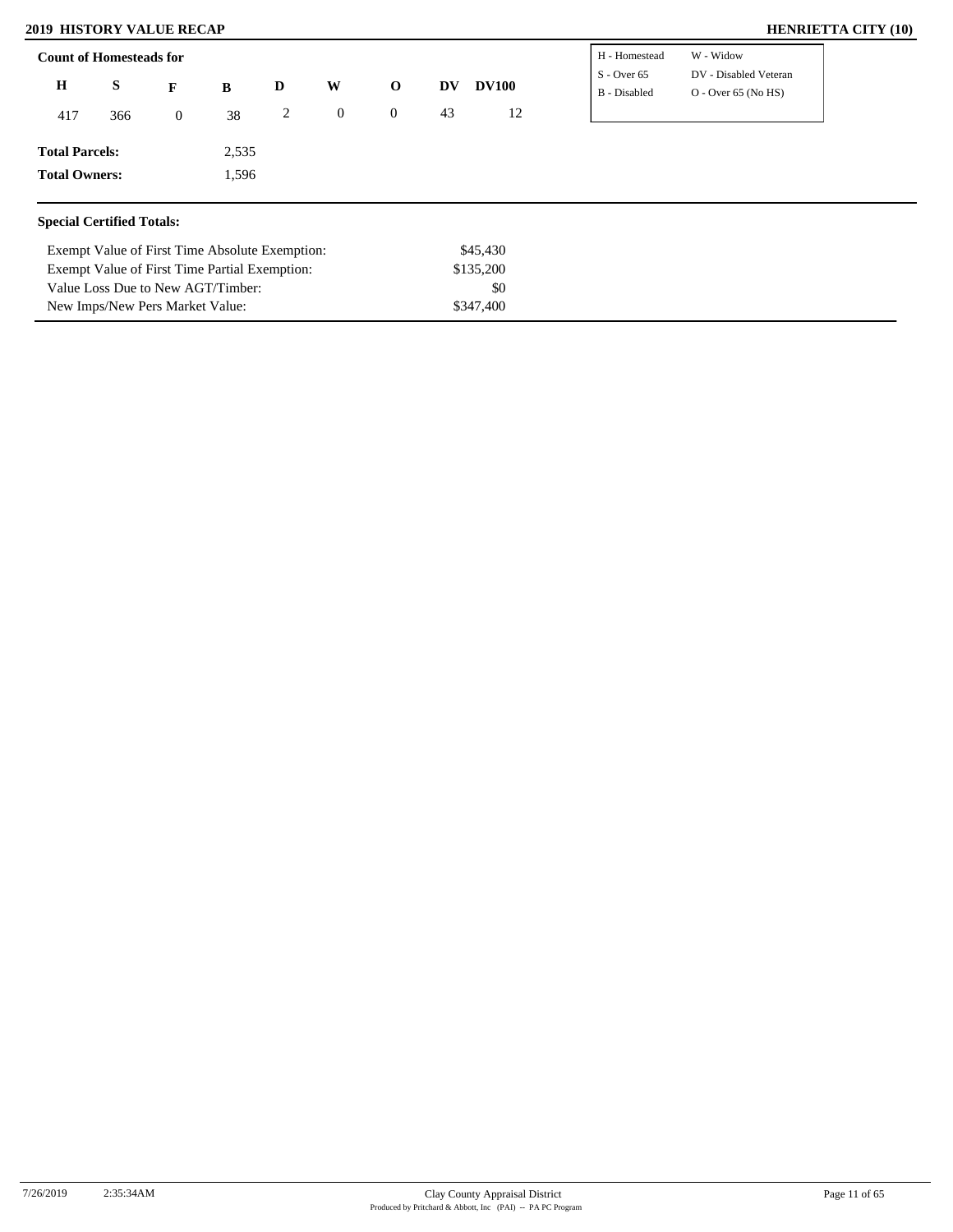### **2019 HISTORY VALUE RECAP HENRIETTA CITY (10)**

| <b>Combined Recap</b> |                         |           |                      |                      |                          |                         |                                     |                              |                                    |                                    |
|-----------------------|-------------------------|-----------|----------------------|----------------------|--------------------------|-------------------------|-------------------------------------|------------------------------|------------------------------------|------------------------------------|
| Cat<br>Code           | <b>Items</b>            | Acres     | <b>Total Real</b>    | Ag/Timber            | Production<br><b>Mkt</b> | <b>Taxable</b><br>Land  | <b>Total</b><br><b>Improvements</b> | <b>Total</b><br>Personal     | <b>Total</b><br><b>Mkt Taxable</b> | <b>Total</b><br><b>Net Taxable</b> |
| $\mathbf{A}$          | 71                      | 14.502    | 257,280              | $\bf{0}$             | $\bf{0}$                 | 257,280                 | 3,377,220                           | 89,860                       | 3,724,360                          | 3,636,960                          |
| A1                    | 1,262                   | 364.773   | 5,388,250            | 0                    | $\bf{0}$                 | 5,388,250               | 81,568,490                          | $\pmb{0}$                    | 86,956,740                         | 83,054,330                         |
| A <sub>2</sub>        | 93                      | 33.051    | 347,920              | $\bf{0}$             | $\bf{0}$                 | 347,920                 | 342,480                             | $\bf{0}$                     | 690,400                            | 646,570                            |
| $A^*$                 | 1,426                   | 412.326   | 5,993,450            | 0                    | $\bf{0}$                 | 5,993,450               | 85,288,190                          | 89,860                       | 91,371,500                         | 87,337,860                         |
| B                     | $\mathbf{2}$            | 10.340    | 205,250              | $\bf{0}$             | $\bf{0}$                 | 205,250                 | 1,134,150                           | $\boldsymbol{0}$             | 1,339,400                          | 1,339,400                          |
| B1                    | 14                      | 4.016     | 82,680               | $\bf{0}$             | $\bf{0}$                 | 82,680                  | 1,249,970                           | $\boldsymbol{0}$             | 1,332,650                          | 1,332,650                          |
| $B^*$                 | 16                      | 14.356    | 287,930              | $\bf{0}$             | $\bf{0}$                 | 287,930                 | 2,384,120                           | $\boldsymbol{0}$             | 2,672,050                          | 2,672,050                          |
| C <sub>1</sub>        | 246                     | 99.605    | 724,480              | 0                    | $\bf{0}$                 | 724,480                 | 83,240                              | $\bf{0}$                     | 807,720                            | 804,560                            |
| $C^*$                 | 246                     | 99.605    | 724,480              | $\bf{0}$             | $\bf{0}$                 | 724,480                 | 83,240                              | $\boldsymbol{0}$             | 807,720                            | 804,560                            |
| D1                    | 134                     | 1,522.395 | $\bf{0}$             | 102,050              | 2,864,920                | 102,050                 | $\bf{0}$                            | $\boldsymbol{0}$             | 102,050                            | 102,050                            |
| D <sub>2</sub>        | 9                       | 0.000     | $\pmb{0}$            | $\bf{0}$             | $\bf{0}$                 | $\bf{0}$                | 182,820                             | $\boldsymbol{0}$             | 182,820                            | 182,820                            |
| $D^*$                 | 143                     | 1,522.395 | $\pmb{0}$            | 102,050              | 2,864,920                | 102,050                 | 182,820                             | $\boldsymbol{0}$             | 284,870                            | 284,870                            |
| $\mathbf E$           | 10                      | 55.757    | 205,870              | 0                    | $\bf{0}$                 | 205,870                 | 267,690                             | $\bf{0}$                     | 473,560                            | 435,760                            |
| E1                    | 19                      | 103.599   | 320,090              | $\bf{0}$             | $\bf{0}$                 | 320,090                 | 1,507,440                           | $\boldsymbol{0}$             | 1,827,530                          | 1,772,080                          |
| E2                    | $\boldsymbol{2}$        | 37.160    | 141,480              | 0                    | $\bf{0}$                 | 141,480                 | 215,390                             | $\bf{0}$                     | 356,870                            | 201,560                            |
| $\mathbf{E}^*$        | 31                      | 196.516   | 667,440              | 0                    | $\bf{0}$                 | 667,440                 | 1,990,520                           | $\bf{0}$                     | 2,657,960                          | 2,409,400                          |
| F1                    | 142                     | 102.773   | 1,632,310            | $\bf{0}$             | $\bf{0}$                 | 1,632,310               | 15,287,840                          | $\bf{0}$                     | 16,920,150                         | 16,910,150                         |
| F <sub>2</sub>        | $\mathbf{3}$            | 15.667    | 68,170               | $\bf{0}$             | $\bf{0}$                 | 68,170                  | 809,930                             | $\boldsymbol{0}$             | 878,100                            | 878,100                            |
| $\mathbf{F}^*$        | 145                     | 118.440   | 1,700,480            | 0                    | $\bf{0}$                 | 1,700,480               | 16,097,770                          | $\bf{0}$                     | 17,798,250                         | 17,788,250                         |
| J2                    | 1                       | 0.000     | $\bf{0}$             | 0                    | $\bf{0}$                 | $\bf{0}$                | 1,164,700                           | $\bf{0}$                     | 1,164,700                          | 1,164,700                          |
| J3                    | $\boldsymbol{2}$        | 0.101     | 960                  | 0                    | $\bf{0}$                 | 960                     | 1,518,000                           | $\bf{0}$                     | 1,518,960                          | 1,518,960                          |
| J4                    | 18                      | 0.287     | 13,000               | $\bf{0}$             | $\bf{0}$                 | 13,000                  | 782,480                             | $\boldsymbol{0}$             | 795,480                            | 795,480                            |
| J5                    | 8                       | 0.737     | 4,620                | 0                    | $\bf{0}$                 | 4,620                   | 1,501,870                           | $\bf{0}$                     | 1,506,490                          | 1,506,490                          |
| J5A                   | $\boldsymbol{2}$        | 0.000     | $\bf{0}$             | 0                    | $\bf{0}$                 | $\boldsymbol{0}$        | 10,600                              | $\boldsymbol{0}$             | 10,600                             | 10,600                             |
|                       | $\mathbf{2}$            | 0.000     | $\bf{0}$             | $\bf{0}$             | $\bf{0}$                 | $\bf{0}$                | 14,030                              | $\boldsymbol{0}$             | 14,030                             | 13,050                             |
| J6                    | $\mathbf{1}$            | 0.000     | $\bf{0}$             | $\bf{0}$             | $\bf{0}$                 | $\bf{0}$                | 208,160                             | $\pmb{0}$                    | 208,160                            | 208,160                            |
| J7<br>$\mathbf{J}^*$  | 34                      | 1.125     | 18,580               | 0                    | $\boldsymbol{0}$         | 18,580                  | 5,199,840                           | $\bf{0}$                     | 5,218,420                          | 5,217,440                          |
|                       | 156                     | 0.000     | $\pmb{0}$            | 0                    | $\bf{0}$                 | $\bf{0}$                | $\bf{0}$                            |                              |                                    |                                    |
| L1                    |                         |           | $\bf{0}$             | 0                    | $\bf{0}$                 | $\bf{0}$                | $\bf{0}$                            | 5,374,230<br>570,290         | 5,374,230                          | 5,374,120<br>570,290               |
| L2                    | $\mathbf{1}$            | 0.000     |                      |                      |                          |                         |                                     |                              | 570,290                            |                                    |
| L <sub>2</sub> P      | 3                       | 0.000     | $\bf{0}$<br>$\bf{0}$ | $\bf{0}$<br>$\bf{0}$ | $\bf{0}$<br>$\bf{0}$     | $\bf{0}$<br>$\bf{0}$    | 123,050                             | $\boldsymbol{0}$<br>$\bf{0}$ | 123,050                            | 123,050                            |
| L2Q                   | 63                      | 0.000     | $\bf{0}$             | $\bf{0}$             | $\bf{0}$                 |                         | 185,870                             |                              | 185,870                            | 185,870                            |
| $\mathrm{L}^*$        | 223                     | 0.000     |                      |                      | $\bf{0}$                 | $\bf{0}$<br>$\mathbf 0$ | 308,920                             | 5,944,520                    | 6,253,440                          | 6,253,330                          |
| M1                    | 98                      | 0.000     | $\bf{0}$             | $\bf{0}$             |                          |                         | $\bf{0}$                            | 1,523,750                    | 1,523,750                          | 1,414,550                          |
| $M^*$                 | 98                      | 0.000     | $\bf{0}$             | 0                    | $\bf{0}$                 | $\bf{0}$                | $\bf{0}$                            | 1,523,750                    | 1,523,750                          | 1,414,550                          |
| O1                    | 12                      | 42.519    | 121,540              | 0                    | $\bf{0}$                 | 121,540                 | 291,040                             | $\pmb{0}$                    | 412,580                            | 412,580                            |
| $O*$                  | 12                      | 42.519    | 121,540              | $\bf{0}$             | $\bf{0}$                 | 121,540                 | 291,040                             | $\bf{0}$                     | 412,580                            | 412,580                            |
| S                     | 5                       | 0.000     | $\bf{0}$             | $\bf{0}$             | $\bf{0}$                 | $\bf{0}$                | $\bf{0}$                            | 2,239,310                    | 2,239,310                          | 2,239,310                          |
| $S^*$                 | $\sqrt{5}$              | 0.000     | $\bf{0}$             | 0                    | $\bf{0}$                 | $\boldsymbol{0}$        | $\bf{0}$                            | 2,239,310                    | 2,239,310                          | 2,239,310                          |
| XB                    | 19                      | 0.000     | $\bf{0}$             | 0                    | $\bf{0}$                 | $\bf{0}$                | $\bf{0}$                            | 4,550                        | 4,550                              | $\bf{0}$                           |
| ХC                    | 1                       | 0.000     | $\bf{0}$             | 0                    | $\mathbf{0}$             | $\bf{0}$                | 230                                 | $\mathbf{0}$                 | 230                                | $\mathbf{0}$                       |
| XE                    | $\overline{2}$          | 4.000     | 26,000               | 0                    | $\bf{0}$                 | 26,000                  | 2,264,090                           | $\bf{0}$                     | 2,290,090                          | $\bf{0}$                           |
| XI                    | $\mathbf{2}$            | 1.288     | 9,000                |                      | 0                        | 9,000                   | 168,640                             | $\bf{0}$                     | 177,640                            | $\boldsymbol{0}$                   |
| XL                    | 7                       | 18.543    | 116,320              |                      | $\bf{0}$                 | 116,320                 | $\bf{0}$                            | $\bf{0}$                     | 116,320                            |                                    |
| XN                    | $\overline{\mathbf{4}}$ | 0.000     | $\bf{0}$             |                      | $\bf{0}$                 | $\bf{0}$                | $\bf{0}$                            | 152,750                      | 152,750                            | 0                                  |
| XV                    | 128                     | 261.881   | 1,229,490            |                      | $\bf{0}$                 | 1,229,490               | 15,322,650                          | $\bf{0}$                     | 16,552,140                         | 0                                  |
| $X^*$                 | 163                     | 285.712   | 1,380,810            | 0                    | $\bf{0}$                 | 1,380,810               | 17,755,610                          | 157,300                      | 19,293,720                         | $\bf{0}$                           |
| Totals:               | 2,542                   | 2,692.994 | 10,894,710           | 102,050              | 2,864,920                | 10,996,760              | 129,582,070                         | 9,954,740                    | 150,533,570                        | 126,834,200                        |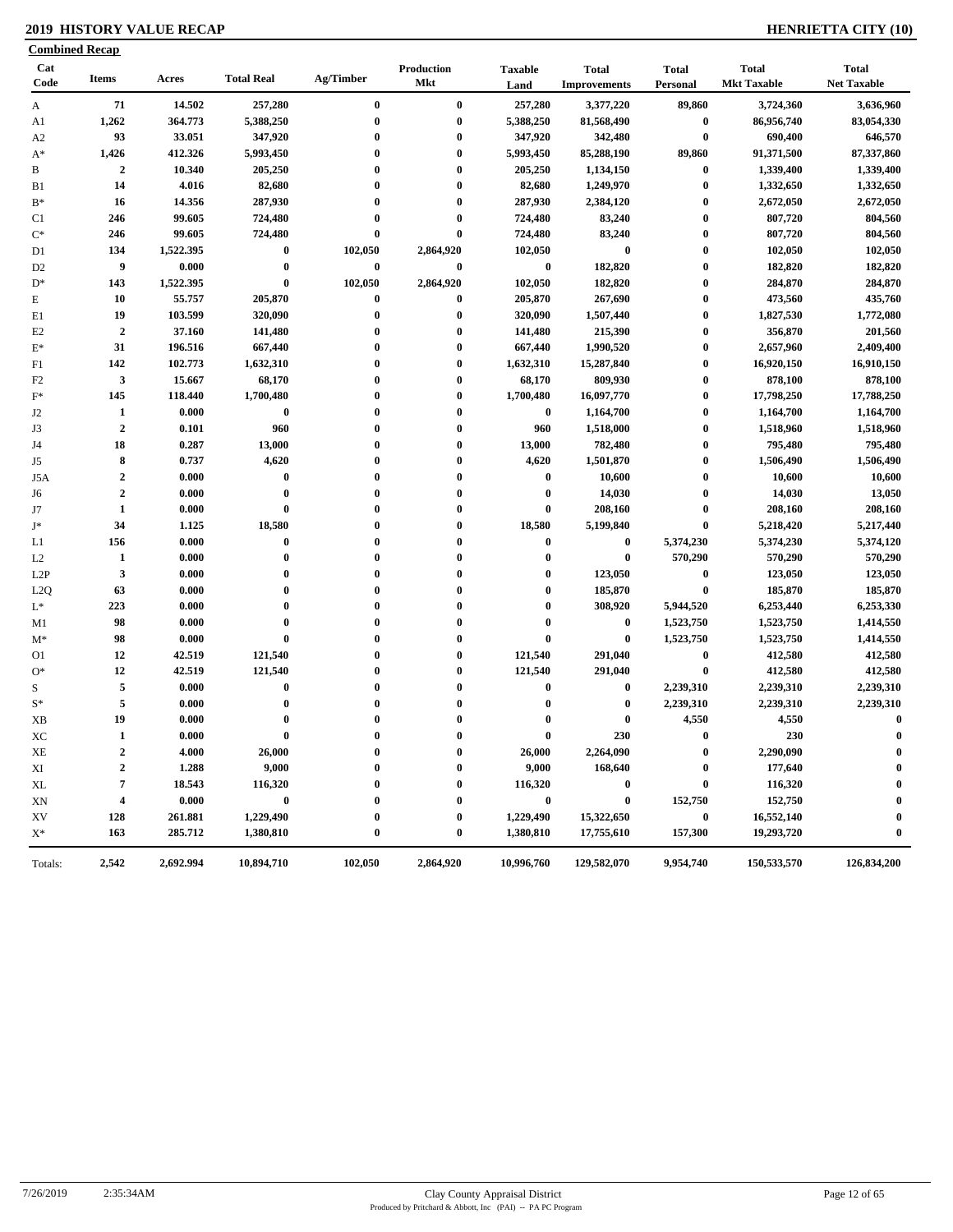### **2019 HISTORY VALUE RECAP BELLEVUE CITY (11)**

| Category                          | <b>Value</b>     | <b>Items</b>     | <b>Exempt Value</b> |                              |            |
|-----------------------------------|------------------|------------------|---------------------|------------------------------|------------|
| HS Real:                          | 286,480          | 118              | 4,080               |                              |            |
| Non-HS Real:                      | 359,840          | 236              | 57,330              |                              |            |
| Production Market:                | 454,770          | 47               | $\boldsymbol{0}$    | Total Land Mkt Value:        | 1,101,090  |
| HS Improvements:                  | 4,828,090        | 104              | 146,760             |                              |            |
| New HS Improvements:              | $\boldsymbol{0}$ | $\mathbf{0}$     | $\mathbf{0}$        |                              |            |
| Non-HS Improvements:              | 2,618,780        | 90               | 1,544,360           |                              |            |
| New Non-HS Improvements:          | $\mathbf{0}$     | $\mathbf{0}$     | $\boldsymbol{0}$    | Total Imps Mkt Value:        | 7,446,870  |
| HS Personal:                      | 348,220          | 17               | $\boldsymbol{0}$    |                              |            |
| New Personal:                     | $\overline{0}$   | $\boldsymbol{0}$ | $\boldsymbol{0}$    |                              |            |
| Non-HS Personal:                  | 250,610          | 32               | $\boldsymbol{0}$    |                              |            |
| New Non-HS Personal:              | $\overline{0}$   | $\theta$         | $\boldsymbol{0}$    | <b>Total Pers Mkt Value:</b> | 598,830    |
| <b>Total Real Market:</b>         | 9,146,790        | 644              |                     |                              |            |
| MN Value:                         | $\boldsymbol{0}$ | $\boldsymbol{0}$ |                     |                              |            |
| MN Inv. Value - Real:             | 1,731,980        | 74               |                     |                              |            |
| MN Inv. Value - Personal:         | $\boldsymbol{0}$ | $\mathbf{0}$     |                     |                              |            |
| <b>Total Mineral Mkt:</b>         | 1,731,980        | 74               |                     | <b>Total Mineral Mkt:</b>    | 1,731,980  |
| Land Timber Gain:                 | $\boldsymbol{0}$ | $\boldsymbol{0}$ |                     | <b>Total Market Value:</b>   | 10,878,770 |
| Production Market:                | 454,770          | 47               |                     |                              |            |
| Land Ag 1D Value:                 | $\boldsymbol{0}$ | $\boldsymbol{0}$ |                     |                              |            |
| Land Ag 1D1 Value:                | 17,300           | 47               |                     |                              |            |
| Land Ag Tim Value:                | $\boldsymbol{0}$ | $\boldsymbol{0}$ |                     |                              |            |
| <b>Productivity Loss:</b>         | 437,470          | 47               |                     | <b>Total Market Taxable:</b> | 10,441,300 |
| Less Real Exempt Property:        | 1,752,530        | $32\,$           |                     |                              |            |
| Less \$500 Inc. Real Personal:    | 420              | $\overline{2}$   |                     |                              |            |
| Other Freeport:                   | $\boldsymbol{0}$ | $\mathbf{0}$     |                     |                              |            |
| Other Allocation:                 | $\boldsymbol{0}$ | $\boldsymbol{0}$ |                     |                              |            |
| Other Goods In Tranit:            | $\overline{0}$   | $\boldsymbol{0}$ |                     |                              |            |
| Other MultiUse:                   | $\boldsymbol{0}$ | $\boldsymbol{0}$ |                     |                              |            |
| Less Real/Pers Abatements:        | $\boldsymbol{0}$ | $\boldsymbol{2}$ |                     |                              |            |
| Less 10% Cap Loss:                | 437,470          | 36               |                     |                              |            |
| Less Min Exempt Property:         | $\boldsymbol{0}$ | $\mathbf{0}$     |                     |                              |            |
| Less \$500 Inc. Mineral Owner:    | $\boldsymbol{0}$ | $\boldsymbol{0}$ |                     |                              |            |
| Less TNRCC:                       | $\mathbf{0}$     | $\boldsymbol{0}$ |                     |                              |            |
| Less Min Abatements/VLA:          | $\boldsymbol{0}$ | $\boldsymbol{0}$ |                     |                              |            |
| Less Min Freeports/Int State Com: | $\Omega$         | $\Omega$         |                     |                              |            |
| Less Min Unknowns:                | $\mathbf{0}$     | $\Omega$         |                     |                              |            |
| Less Protest Value:               | $\boldsymbol{0}$ | $\overline{0}$   |                     |                              |            |
| <b>Total Losses:</b>              | 2,627,890        |                  |                     |                              |            |
| <b>Total Appraised:</b>           | 8,250,880        |                  |                     | Total Appraised:             | 8,250,880  |
| <b>Reimbursable Exemptions</b>    |                  |                  |                     |                              |            |
| Homestead H,S:                    | $\boldsymbol{0}$ | $\boldsymbol{0}$ |                     |                              |            |
| Senior S:                         | $\boldsymbol{0}$ | $\boldsymbol{0}$ |                     |                              |            |
| Disable B:                        | $\mathbf{0}$     | 0                |                     |                              |            |
| DV 100%:                          | 125,890          | 2                |                     |                              |            |
| <b>Total Reimbursable:</b>        | 125,890          | $\overline{2}$   |                     |                              |            |
| Local Discount:                   | $\boldsymbol{0}$ | $\boldsymbol{0}$ |                     |                              |            |
| Disable Veteran:                  | 27,150           | 3                |                     |                              |            |
| Optional 65:                      | 295,830          | 32               |                     |                              |            |
| Local Disable:                    | $\boldsymbol{0}$ | $\boldsymbol{0}$ |                     |                              |            |
| State Homestead:                  | $\boldsymbol{0}$ | $\mathbf{0}$     |                     |                              |            |
| <b>Total Exemptions:</b>          | 448,870          |                  |                     |                              |            |
| <b>Net Taxable Value:</b>         | 7,802,010        |                  |                     | Net Taxable Value            | 7,802,010  |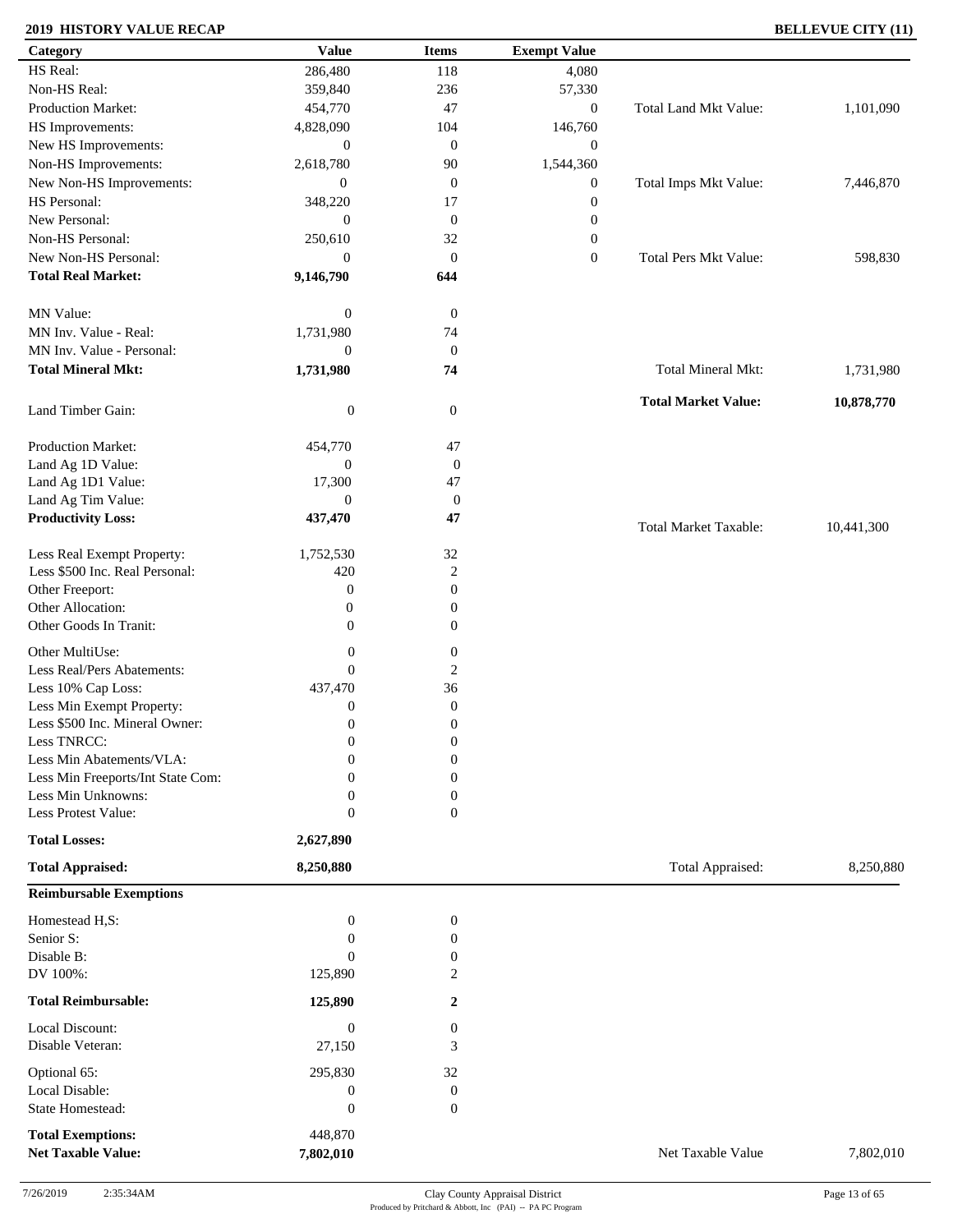#### **2019 HISTORY VALUE RECAP**

| <b>BELLEVUE CITY (11)</b> |  |  |
|---------------------------|--|--|
|---------------------------|--|--|

| <b>Count of Homesteads for</b> |    |                |                |              |                |                |    |              | H - Homestead                 | W - Widow                                      |
|--------------------------------|----|----------------|----------------|--------------|----------------|----------------|----|--------------|-------------------------------|------------------------------------------------|
| $\mathbf H$                    | S  | $\mathbf{F}$   | B              | D            | W              | $\mathbf 0$    | DV | <b>DV100</b> | $S - Over 65$<br>B - Disabled | DV - Disabled Veteran<br>$O - Over 65 (No HS)$ |
| 41                             | 32 | $\overline{0}$ | $\overline{4}$ | $\mathbf{0}$ | $\overline{0}$ | $\overline{0}$ | 4  | 2            |                               |                                                |
| <b>Total Parcels:</b>          |    |                | 534            |              |                |                |    |              |                               |                                                |
| <b>Total Owners:</b>           |    |                | 242            |              |                |                |    |              |                               |                                                |
|                                |    |                |                |              |                |                |    |              |                               |                                                |

### **Special Certified Totals:**

| Exempt Value of First Time Absolute Exemption: | \$5.740  |  |
|------------------------------------------------|----------|--|
| Exempt Value of First Time Partial Exemption:  | \$10,000 |  |
| Value Loss Due to New AGT/Timber:              | \$0      |  |
| New Imps/New Pers Market Value:                | \$0      |  |

| Cat<br>Code    | <b>Items</b>     | Acres   | <b>Total Real</b> | Ag/Timber    | Production<br><b>Mkt</b> | <b>Taxable</b><br>Land | <b>Total</b><br><b>Improvements</b> | <b>Total</b><br>Personal | <b>Total</b><br><b>Mkt Taxable</b> | <b>Total</b><br><b>Net Taxable</b> |
|----------------|------------------|---------|-------------------|--------------|--------------------------|------------------------|-------------------------------------|--------------------------|------------------------------------|------------------------------------|
| A              | 13               | 5.367   | 14,120            | $\mathbf{0}$ | $\bf{0}$                 | 14,120                 | 277,690                             | 20,610                   | 312,420                            | 277,050                            |
| A1             | 108              | 69.004  | 178,750           |              | $\mathbf{0}$             | 178,750                | 4,407,190                           | $\bf{0}$                 | 4,585,940                          | 3,702,290                          |
| A2             | 47               | 17.489  | 56,640            |              |                          | 56,640                 | 301,560                             | 241,380                  | 599,580                            | 499,850                            |
| $A^*$          | 168              | 91.860  | 249,510           |              |                          | 249,510                | 4,986,440                           | 261,990                  | 5,497,940                          | 4,479,190                          |
| C1             | 156              | 67.359  | 160,100           |              |                          | 160,100                | 37,070                              | $\bf{0}$                 | 197,170                            | 193,420                            |
| C <sub>3</sub> | $\overline{2}$   | 1.355   | 2,560             |              |                          | 2,560                  | 80                                  | $\bf{0}$                 | 2,640                              | 1,910                              |
| $\mathrm{C}^*$ | 158              | 68.714  | 162,660           | $\mathbf{0}$ | $\bf{0}$                 | 162,660                | 37,150                              | $\bf{0}$                 | 199,810                            | 195,330                            |
| D <sub>1</sub> | 47               | 239.182 | $\bf{0}$          | 17,300       | 454,770                  | 17,300                 | $\bf{0}$                            | $\bf{0}$                 | 17,300                             | 17,300                             |
| D <sub>2</sub> | $\overline{2}$   | 0.000   | $\bf{0}$          | $\bf{0}$     | $\bf{0}$                 | $\bf{0}$               | 7,860                               | $\mathbf{0}$             | 7,860                              | 7,860                              |
| $D^*$          | 49               | 239.182 | $\bf{0}$          | 17,300       | 454,770                  | 17,300                 | 7,860                               | $\bf{0}$                 | 25,160                             | 25,160                             |
| E1             | 4                | 20.000  | 81,000            | $\bf{0}$     | $\bf{0}$                 | 81,000                 | 154,390                             | $\bf{0}$                 | 235,390                            | 209,240                            |
| E2             |                  | 2.000   | 8,000             | 0            | $\bf{0}$                 | 8,000                  | 77,920                              | $\bf{0}$                 | 85,920                             | 85,920                             |
| $\mathbf{E}^*$ | 5                | 22.000  | 89,000            |              |                          | 89,000                 | 232,310                             | $\bf{0}$                 | 321,310                            | 295,160                            |
| F1             | 21               | 8.963   | 85,570            |              |                          | 85,570                 | 675,710                             | $\bf{0}$                 | 761,280                            | 726,600                            |
| $F^*$          | 21               | 8.963   | 85,570            |              |                          | 85,570                 | 675,710                             | $\bf{0}$                 | 761,280                            | 726,600                            |
| J2             | 1                | 0.000   | $\bf{0}$          |              | 0                        | $\bf{0}$               | 86,970                              | $\mathbf{0}$             | 86,970                             | 86,970                             |
| J3             | 3                | 0.150   | 2,500             |              |                          | 2,500                  | 402,000                             | $\mathbf{0}$             | 404,500                            | 404,500                            |
| J4             | 13               | 0.160   | 1,000             |              |                          | 1,000                  | 241,830                             | $\bf{0}$                 | 242,830                            | 242,830                            |
| J5             | $\boldsymbol{2}$ | 0.000   | $\bf{0}$          |              |                          | $\bf{0}$               | 842,990                             | $\bf{0}$                 | 842,990                            | 842,990                            |
| J*             | 19               | 0.310   | 3,500             |              |                          | 3,500                  | 1,573,790                           | $\bf{0}$                 | 1,577,290                          | 1,577,290                          |
| L1             | 22               | 0.000   | $\bf{0}$          |              |                          | $\bf{0}$               | $\bf{0}$                            | 218,600                  | 218,600                            | 218,600                            |
| L2P            | 1                | 0.000   | 0                 |              |                          | 0                      | 47,120                              | $\mathbf{0}$             | 47,120                             | 47,120                             |
| L2Q            | 58               | 0.000   |                   |              |                          | 0                      | 135,270                             | $\bf{0}$                 | 135,270                            | 135,270                            |
| $L^*$          | 81               | 0.000   |                   |              |                          | $\mathbf 0$            | 182,390                             | 218,600                  | 400,990                            | 400,990                            |
| M1             | 7                | 0.000   |                   |              |                          |                        | $\mathbf{0}$                        | 117,820                  | 117,820                            | 102,290                            |
| $M^*$          | 7                | 0.000   |                   |              |                          | $\mathbf 0$            | $\mathbf{0}$                        | 117,820                  | 117,820                            | 102,290                            |
| <b>XB</b>      | $\boldsymbol{2}$ | 0.000   | $\mathbf{0}$      |              |                          | $\bf{0}$               | $\mathbf{0}$                        | 420                      | 420                                | $\mathbf 0$                        |
| XV             | 27               | 11.965  | 56,080            |              |                          | 56,080                 | 1,483,200                           | $\bf{0}$                 | 1,539,280                          |                                    |
| $X^*$          | 29               | 11.965  | 56,080            | $\bf{0}$     | $\bf{0}$                 | 56,080                 | 1,483,200                           | 420                      | 1,539,700                          |                                    |
| Totals:        | 537              | 442.994 | 646,320           | 17,300       | 454,770                  | 663,620                | 9,178,850                           | 598,830                  | 10,441,300                         | 7,802,010                          |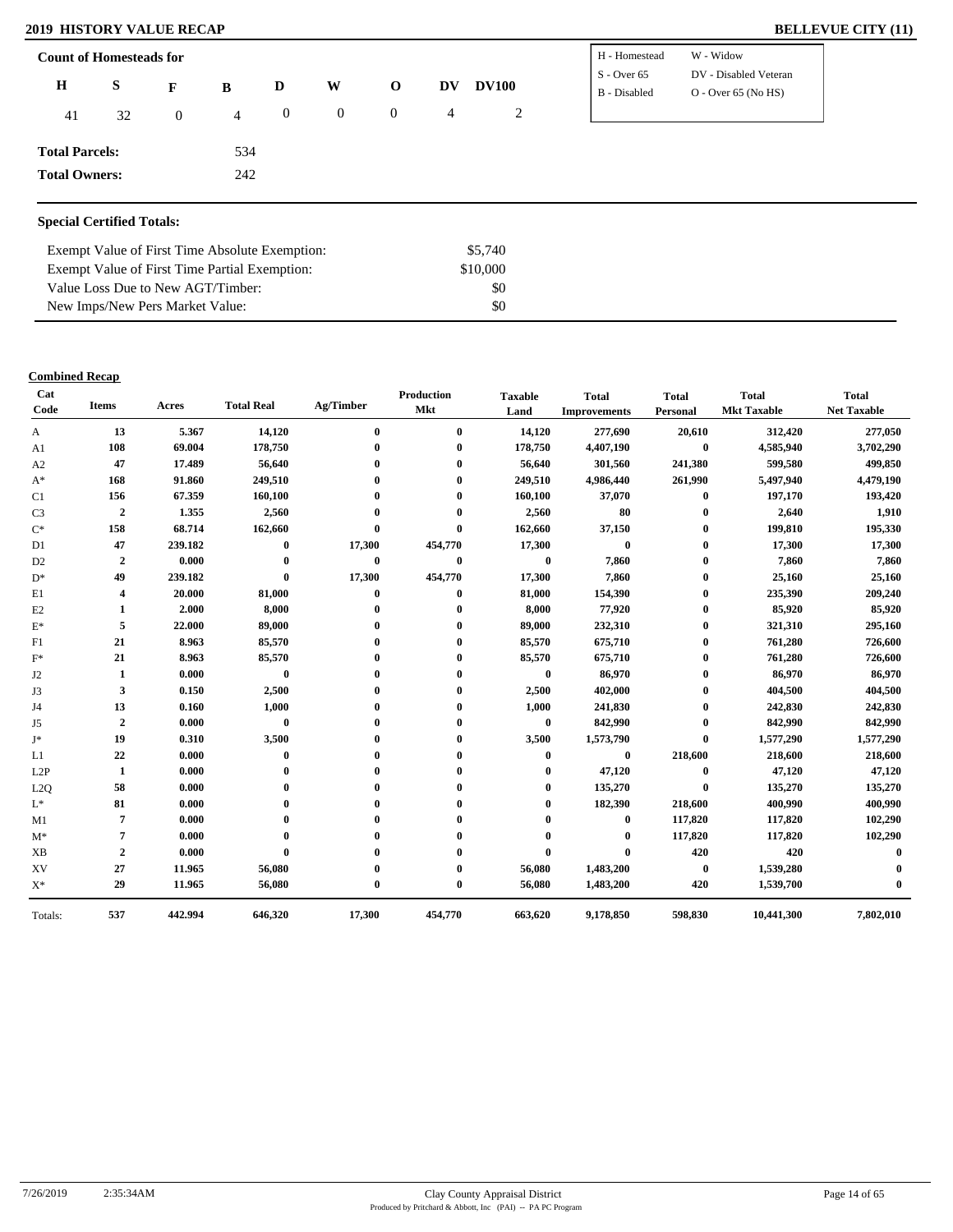### **2019 HISTORY VALUE RECAP BYERS CITY (12)**

| Category                            | <b>Value</b>               | <b>Items</b>        | <b>Exempt Value</b> |                              |            |
|-------------------------------------|----------------------------|---------------------|---------------------|------------------------------|------------|
| HS Real:                            | 703,220                    | 185                 | 4,350               |                              |            |
| Non-HS Real:                        | 513,760                    | 163                 | 109,120             |                              |            |
| Production Market:                  | 329,080                    | 10                  | $\boldsymbol{0}$    | Total Land Mkt Value:        | 1,546,060  |
| HS Improvements:                    | 11,823,030                 | 177                 | 281,460             |                              |            |
| New HS Improvements:                | $\mathbf{0}$               | $\overline{0}$      | $\mathbf{0}$        |                              |            |
| Non-HS Improvements:                | 3,867,630                  | 76                  | 2,027,270           |                              |            |
| New Non-HS Improvements:            | $\overline{0}$             | $\mathbf{0}$        |                     | Total Imps Mkt Value:        |            |
|                                     |                            |                     | $\boldsymbol{0}$    |                              | 15,690,660 |
| HS Personal:                        | 346,340                    | 16                  | $\boldsymbol{0}$    |                              |            |
| New Personal:                       | $\overline{0}$             | $\mathbf{0}$        | $\boldsymbol{0}$    |                              |            |
| Non-HS Personal:                    | 266,060                    | 19                  | 100                 |                              |            |
| New Non-HS Personal:                | $\overline{0}$             | $\mathbf{0}$        | $\boldsymbol{0}$    | <b>Total Pers Mkt Value:</b> | 612,400    |
| <b>Total Real Market:</b>           | 17,849,120                 | 646                 |                     |                              |            |
| MN Value:                           | $\boldsymbol{0}$           | $\boldsymbol{0}$    |                     |                              |            |
| MN Inv. Value - Real:               | 777,380                    | 5                   |                     |                              |            |
| MN Inv. Value - Personal:           | $\mathbf{0}$               | $\boldsymbol{0}$    |                     |                              |            |
| <b>Total Mineral Mkt:</b>           | 777,380                    | 5                   |                     | Total Mineral Mkt:           | 777,380    |
|                                     |                            |                     |                     |                              |            |
| Land Timber Gain:                   | $\boldsymbol{0}$           | $\mathbf{0}$        |                     | <b>Total Market Value:</b>   | 18,626,500 |
| Production Market:                  | 329,080                    | 10                  |                     |                              |            |
| Land Ag 1D Value:                   | $\boldsymbol{0}$           | $\boldsymbol{0}$    |                     |                              |            |
| Land Ag 1D1 Value:                  | 15,190                     | 10                  |                     |                              |            |
| Land Ag Tim Value:                  | $\mathbf{0}$               | $\boldsymbol{0}$    |                     |                              |            |
| <b>Productivity Loss:</b>           | 313,890                    | 10                  |                     |                              |            |
|                                     |                            |                     |                     | <b>Total Market Taxable:</b> | 18,312,610 |
| Less Real Exempt Property:          | 2,422,300                  | 33                  |                     |                              |            |
| Less \$500 Inc. Real Personal:      | 410                        | $\sqrt{2}$          |                     |                              |            |
| Other Freeport:                     | $\boldsymbol{0}$           | $\theta$            |                     |                              |            |
| Other Allocation:                   | $\boldsymbol{0}$           | $\theta$            |                     |                              |            |
| Other Goods In Tranit:              | $\overline{0}$             | $\boldsymbol{0}$    |                     |                              |            |
| Other MultiUse:                     | $\boldsymbol{0}$           | $\boldsymbol{0}$    |                     |                              |            |
| Less Real/Pers Abatements:          | $\mathbf{0}$               | $\boldsymbol{0}$    |                     |                              |            |
| Less 10% Cap Loss:                  | 390,210                    | 49                  |                     |                              |            |
| Less Min Exempt Property:           | $\boldsymbol{0}$           | $\boldsymbol{0}$    |                     |                              |            |
| Less \$500 Inc. Mineral Owner:      | $\mathbf{0}$               | $\boldsymbol{0}$    |                     |                              |            |
| Less TNRCC:                         | $\mathbf{0}$               | $\boldsymbol{0}$    |                     |                              |            |
| Less Min Abatements/VLA:            | $\boldsymbol{0}$           | $\boldsymbol{0}$    |                     |                              |            |
| Less Min Freeports/Int State Com:   | 0                          | $\Omega$            |                     |                              |            |
| Less Min Unknowns:                  | $\theta$                   | $\mathbf{0}$        |                     |                              |            |
| Less Protest Value:                 | $\boldsymbol{0}$           | $\theta$            |                     |                              |            |
| <b>Total Losses:</b>                | 3,126,810                  |                     |                     |                              |            |
| <b>Total Appraised:</b>             | 15,499,690                 |                     |                     | Total Appraised:             | 15,499,690 |
| <b>Reimbursable Exemptions</b>      |                            |                     |                     |                              |            |
| Homestead H,S:                      | $\boldsymbol{0}$           | $\boldsymbol{0}$    |                     |                              |            |
| Senior S:                           | $\mathbf{0}$               | $\boldsymbol{0}$    |                     |                              |            |
| Disable B:                          | $\mathbf{0}$               | $\boldsymbol{0}$    |                     |                              |            |
| DV 100%:                            | 517,060                    | 7                   |                     |                              |            |
| <b>Total Reimbursable:</b>          | 517,060                    | 7                   |                     |                              |            |
|                                     |                            |                     |                     |                              |            |
| Local Discount:<br>Disable Veteran: | $\boldsymbol{0}$<br>51,750 | $\overline{0}$<br>5 |                     |                              |            |
| Optional 65:                        | 320,000                    | 66                  |                     |                              |            |
| Local Disable:                      | $\boldsymbol{0}$           | $\boldsymbol{0}$    |                     |                              |            |
| State Homestead:                    | $\boldsymbol{0}$           | $\mathbf{0}$        |                     |                              |            |
| <b>Total Exemptions:</b>            | 888,810                    |                     |                     |                              |            |
| <b>Net Taxable Value:</b>           | 14,610,880                 |                     |                     | Net Taxable Value            | 14,610,880 |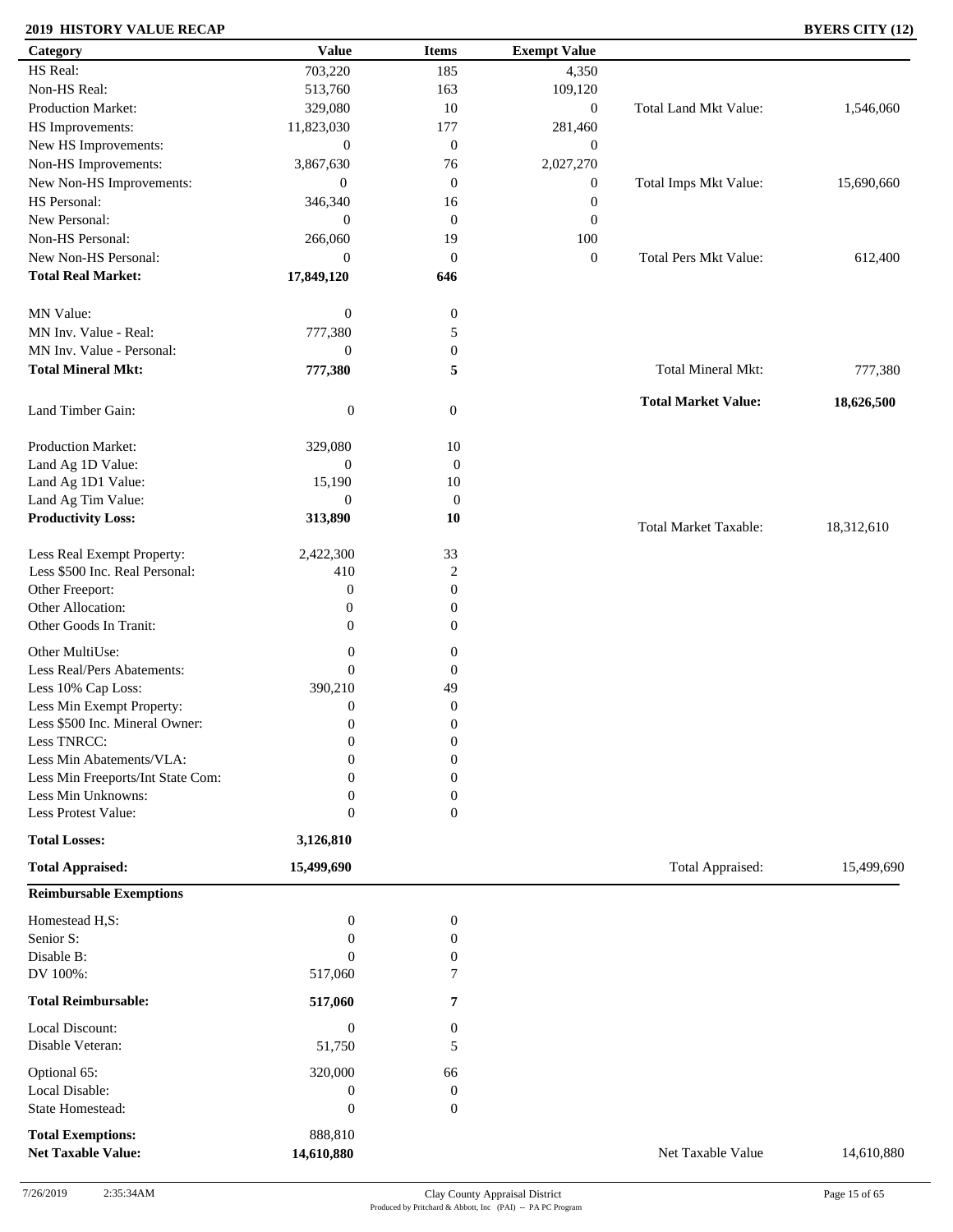| <b>2019 HISTORY VALUE RECAP</b> | <b>BYERS CITY (12)</b>                                                                                                                                                                                                                                     |
|---------------------------------|------------------------------------------------------------------------------------------------------------------------------------------------------------------------------------------------------------------------------------------------------------|
| <b>Count of Homesteads for</b>  | W - Widow<br>I - Homestead                                                                                                                                                                                                                                 |
|                                 | $T_1$ $T_2$ $T_3$ $T_1$ $T_2$ $T_3$ $T_4$ $T_5$ $T_6$ $T_7$ $T_8$ $T_9$ $T_9$ $T_9$ $T_9$ $T_9$ $T_9$ $T_9$ $T_9$ $T_9$ $T_9$ $T_9$ $T_9$ $T_9$ $T_9$ $T_9$ $T_9$ $T_9$ $T_9$ $T_9$ $T_9$ $T_9$ $T_9$ $T_9$ $T_9$ $T_9$ $T_9$<br>$\alpha$ $\alpha$ $\beta$ |

| <b>Count of Homesteads for</b> |    |          |        |                |          |                                   |   |              | H - Homestead | W - Widow             |
|--------------------------------|----|----------|--------|----------------|----------|-----------------------------------|---|--------------|---------------|-----------------------|
|                                |    |          |        |                |          |                                   |   |              | $S - Over 65$ | DV - Disabled Veteran |
| Н                              | S  | F        | B      | D              | W        | <b>DV100</b><br>$\mathbf 0$<br>DV |   | B - Disabled |               | $O - Over 65 (No HS)$ |
| 52                             | 66 | $\Omega$ | $\tau$ | $\overline{0}$ | $\theta$ | $\theta$                          | 6 |              |               |                       |
|                                |    |          |        |                |          |                                   |   |              |               |                       |
| <b>Total Parcels:</b>          |    |          | 413    |                |          |                                   |   |              |               |                       |
| <b>Total Owners:</b>           |    |          | 279    |                |          |                                   |   |              |               |                       |
|                                |    |          |        |                |          |                                   |   |              |               |                       |

### **Special Certified Totals:**

| Exempt Value of First Time Absolute Exemption: | \$67,380  |
|------------------------------------------------|-----------|
| Exempt Value of First Time Partial Exemption:  | \$109.280 |
| Value Loss Due to New AGT/Timber:              | SO.       |
| New Imps/New Pers Market Value:                | SO.       |

| Cat<br>Code    | Items | Acres   | <b>Total Real</b> | Ag/Timber    | <b>Production</b><br><b>Mkt</b> | <b>Taxable</b><br>Land | <b>Total</b><br><b>Improvements</b> | <b>Total</b><br>Personal | <b>Total</b><br><b>Mkt Taxable</b> | <b>Total</b><br><b>Net Taxable</b> |
|----------------|-------|---------|-------------------|--------------|---------------------------------|------------------------|-------------------------------------|--------------------------|------------------------------------|------------------------------------|
| A              | 5     | 1.825   | 11,500            | $\mathbf{0}$ | $\mathbf{0}$                    | 11,500                 | 203,490                             | 1,810                    | 216,800                            | 216,800                            |
| A1             | 191   | 156.939 | 603,510           |              |                                 | 603,510                | 11,036,500                          | $\bf{0}$                 | 11,640,010                         | 10,458,150                         |
| A2             | 32    | 26.731  | 85,810            |              | 0                               | 85,810                 | 161,340                             | 205,990                  | 453,140                            | 391,620                            |
| $A^*$          | 228   | 185.495 | 700,820           |              |                                 | 700,820                | 11,401,330                          | 207,800                  | 12,309,950                         | 11,066,570                         |
| C1             | 69    | 45.891  | 178,370           |              |                                 | 178,370                | $\mathbf{0}$                        | $\bf{0}$                 | 178,370                            | 178,370                            |
| $\mathrm{C}^*$ | 69    | 45.891  | 178,370           | $\mathbf{0}$ | $\mathbf{0}$                    | 178,370                | $\mathbf{0}$                        | $\bf{0}$                 | 178,370                            | 178,370                            |
| D1             | 10    | 129.005 | $\bf{0}$          | 15,190       | 329,080                         | 15,190                 | $\mathbf{0}$                        | $\bf{0}$                 | 15,190                             | 15,190                             |
| D <sub>2</sub> | 3     | 0.000   | $\bf{0}$          | $\bf{0}$     | $\bf{0}$                        | $\bf{0}$               | 20,800                              | $\bf{0}$                 | 20,800                             | 20,800                             |
| $D^*$          | 13    | 129.005 | $\bf{0}$          | 15,190       | 329,080                         | 15,190                 | 20,800                              | 0                        | 35,990                             | 35,990                             |
| E              | 5     | 14.330  | 65,130            | $\bf{0}$     | $\bf{0}$                        | 65,130                 | 202,780                             | $\bf{0}$                 | 267,910                            | 232,780                            |
| E1             | 13    | 24.726  | 92,180            | $\bf{0}$     | $\mathbf{0}$                    | 92,180                 | 639,360                             | $\bf{0}$                 | 731,540                            | 711,540                            |
| $\mathbf{E}^*$ | 18    | 39.056  | 157,310           |              |                                 | 157,310                | 842,140                             | $\bf{0}$                 | 999,450                            | 944,320                            |
| F1             | 24    | 10.294  | 65,080            |              | $\mathbf 0$                     | 65,080                 | 1,025,750                           | $\bf{0}$                 | 1,090,830                          | 1,065,770                          |
| F <sub>2</sub> | 1     | 0.080   | 880               |              | 0                               | 880                    | 24,300                              | $\bf{0}$                 | 25,180                             | 25,180                             |
| $F^*$          | 25    | 10.374  | 65,960            |              |                                 | 65,960                 | 1,050,050                           | $\bf{0}$                 | 1,116,010                          | 1,090,950                          |
| J1             | 1     | 0.080   | 880               |              |                                 | 880                    | 3,190                               | $\bf{0}$                 | 4,070                              | 4,070                              |
| J2             |       | 0.000   | $\bf{0}$          |              |                                 | $\bf{0}$               | 165,430                             | $\bf{0}$                 | 165,430                            | 165,430                            |
| J3             |       | 0.000   | $\mathbf{0}$      |              |                                 | $\mathbf{0}$           | 548,140                             | $\bf{0}$                 | 548,140                            | 548,140                            |
| J4             | 5     | 0.482   | 4,880             |              |                                 | 4,880                  | 160,740                             | 0                        | 165,620                            | 165,620                            |
| J4A            | 1     | 0.000   | $\bf{0}$          |              |                                 | $\bf{0}$               | 35,000                              | $\mathbf{0}$             | 35,000                             | 35,000                             |
| J*             | 9     | 0.562   | 5,760             |              | 0                               | 5,760                  | 912,500                             | $\mathbf{0}$             | 918,260                            | 918,260                            |
| L1             | 13    | 0.000   | $\mathbf{0}$      |              |                                 | $\mathbf{0}$           | $\bf{0}$                            | 255,160                  | 255,160                            | 255,160                            |
| $\mathbf{L}^*$ | 13    | 0.000   |                   |              |                                 |                        | $\bf{0}$                            | 255,160                  | 255,160                            | 255,160                            |
| M1             | 9     | 0.000   |                   |              |                                 | $\mathbf 0$            | 22,250                              | 148,930                  | 171,180                            | 121,260                            |
| $M^*$          | 9     | 0.000   |                   |              |                                 | $\mathbf{0}$           | 22,250                              | 148,930                  | 171,180                            | 121,260                            |
| <b>XB</b>      | 4     | 0.000   | $\mathbf{0}$      |              |                                 | $\mathbf 0$            | $\bf{0}$                            | 510                      | 510                                | $\mathbf 0$                        |
| XV             | 29    | 30.098  | 108,760           |              |                                 | 108,760                | 2,218,970                           | $\mathbf{0}$             | 2,327,730                          |                                    |
| $X^*$          | 33    | 30.098  | 108,760           | $\mathbf{0}$ | $\mathbf{0}$                    | 108,760                | 2,218,970                           | 510                      | 2,328,240                          |                                    |
| Totals:        | 417   | 440.481 | 1,216,980         | 15,190       | 329,080                         | 1,232,170              | 16,468,040                          | 612,400                  | 18,312,610                         | 14,610,880                         |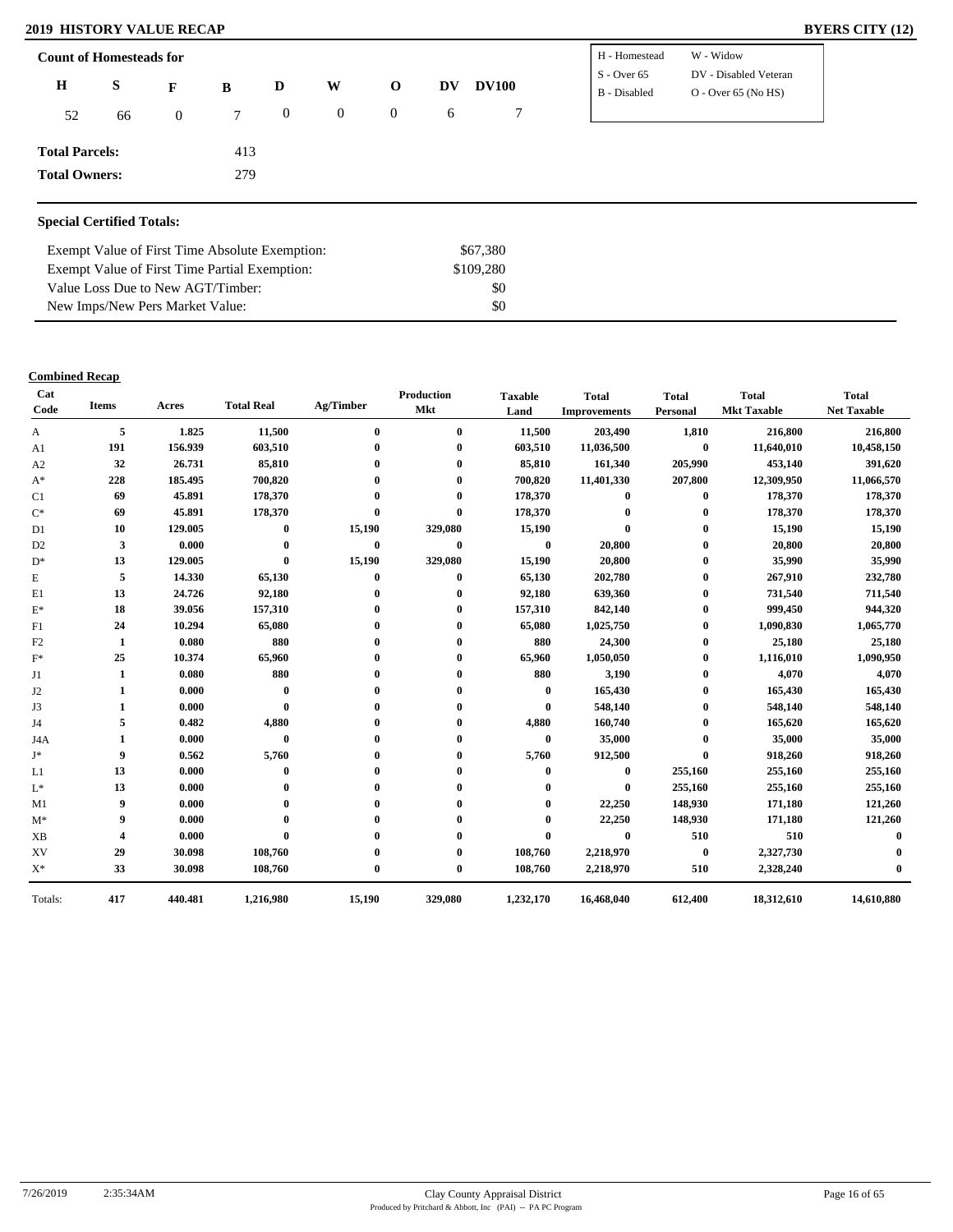### **2019 HISTORY VALUE RECAP PETROLIA CITY (13)**

| Category                            | <b>Value</b>                     | <b>Items</b>                         | <b>Exempt Value</b> |                              |            |
|-------------------------------------|----------------------------------|--------------------------------------|---------------------|------------------------------|------------|
| HS Real:                            | 565,010                          | 247                                  | 7,600               |                              |            |
| Non-HS Real:                        | 584,050                          | 258                                  | 102,310             |                              |            |
| Production Market:                  | 166,680                          | 9                                    | $\boldsymbol{0}$    | Total Land Mkt Value:        | 1,315,740  |
| HS Improvements:                    | 11,824,730                       | 219                                  | 34,680              |                              |            |
| New HS Improvements:                | $\mathbf{0}$                     | $\mathbf{0}$                         | $\mathbf{0}$        |                              |            |
| Non-HS Improvements:                | 7,128,850                        | 98                                   | 4,491,700           |                              |            |
| New Non-HS Improvements:            | $\boldsymbol{0}$                 | $\mathbf{0}$                         | $\boldsymbol{0}$    | Total Imps Mkt Value:        | 18,953,580 |
| HS Personal:                        | 601,700                          | 33                                   | $\boldsymbol{0}$    |                              |            |
| New Personal:                       | $\boldsymbol{0}$                 | $\mathbf{0}$                         | $\boldsymbol{0}$    |                              |            |
| Non-HS Personal:                    |                                  |                                      |                     |                              |            |
|                                     | 1,483,100                        | 40                                   | 607,340             |                              |            |
| New Non-HS Personal:                | $\mathbf{0}$                     | $\boldsymbol{0}$                     | $\boldsymbol{0}$    | <b>Total Pers Mkt Value:</b> | 2,084,800  |
| <b>Total Real Market:</b>           | 22,354,120                       | 904                                  |                     |                              |            |
| MN Value:                           | 4,480                            | $\overline{2}$                       |                     |                              |            |
| MN Inv. Value - Real:               | 1,369,750                        | 12                                   |                     |                              |            |
| MN Inv. Value - Personal:           | $\boldsymbol{0}$                 | $\mathbf{0}$                         |                     |                              |            |
| <b>Total Mineral Mkt:</b>           | 1,374,230                        | 14                                   |                     | Total Mineral Mkt:           | 1,374,230  |
|                                     |                                  |                                      |                     |                              |            |
| Land Timber Gain:                   | $\boldsymbol{0}$                 | $\mathbf{0}$                         |                     | <b>Total Market Value:</b>   | 23,728,350 |
| Production Market:                  | 166,680                          | 9                                    |                     |                              |            |
| Land Ag 1D Value:                   | $\boldsymbol{0}$                 | $\boldsymbol{0}$                     |                     |                              |            |
| Land Ag 1D1 Value:                  | 7,950                            | 9                                    |                     |                              |            |
| Land Ag Tim Value:                  | $\mathbf{0}$                     | $\boldsymbol{0}$                     |                     |                              |            |
| <b>Productivity Loss:</b>           | 158,730                          | 9                                    |                     | <b>Total Market Taxable:</b> | 23,569,620 |
| Less Real Exempt Property:          | 5,243,630                        | 44                                   |                     |                              |            |
| Less \$500 Inc. Real Personal:      | 100                              | -1                                   |                     |                              |            |
| Other Freeport:                     | $\boldsymbol{0}$                 | $\boldsymbol{0}$                     |                     |                              |            |
| Other Allocation:                   |                                  |                                      |                     |                              |            |
| Other Goods In Tranit:              | $\boldsymbol{0}$<br>$\mathbf{0}$ | $\boldsymbol{0}$<br>$\boldsymbol{0}$ |                     |                              |            |
|                                     |                                  |                                      |                     |                              |            |
| Other MultiUse:                     | $\boldsymbol{0}$                 | $\boldsymbol{0}$                     |                     |                              |            |
| Less Real/Pers Abatements:          | $\mathbf{0}$                     | $\boldsymbol{0}$                     |                     |                              |            |
| Less 10% Cap Loss:                  | 495,100                          | 53                                   |                     |                              |            |
| Less Min Exempt Property:           | 55,000                           | $\sqrt{2}$                           |                     |                              |            |
| Less \$500 Inc. Mineral Owner:      | 470                              | 3                                    |                     |                              |            |
| Less TNRCC:                         | $\mathbf{0}$                     | $\boldsymbol{0}$                     |                     |                              |            |
| Less Min Abatements/VLA:            | $\mathbf{0}$                     | $\boldsymbol{0}$                     |                     |                              |            |
| Less Min Freeports/Int State Com:   | 0                                | $\theta$                             |                     |                              |            |
| Less Min Unknowns:                  | 0                                | $\boldsymbol{0}$                     |                     |                              |            |
| Less Protest Value:                 | $\mathbf{0}$                     | $\overline{0}$                       |                     |                              |            |
| <b>Total Losses:</b>                | 5,953,030                        |                                      |                     |                              |            |
| <b>Total Appraised:</b>             | 17,775,320                       |                                      |                     | Total Appraised:             | 17,775,320 |
| <b>Reimbursable Exemptions</b>      |                                  |                                      |                     |                              |            |
| Homestead H,S:                      | $\boldsymbol{0}$                 | $\boldsymbol{0}$                     |                     |                              |            |
| Senior S:                           | $\Omega$                         | $\boldsymbol{0}$                     |                     |                              |            |
| Disable B:                          | $\mathbf{0}$                     | $\boldsymbol{0}$                     |                     |                              |            |
| DV 100%:                            | 98,660                           |                                      |                     |                              |            |
| <b>Total Reimbursable:</b>          | 98,660                           | 1                                    |                     |                              |            |
|                                     |                                  |                                      |                     |                              |            |
| Local Discount:<br>Disable Veteran: | $\boldsymbol{0}$<br>71,600       | 0<br>8                               |                     |                              |            |
| Optional 65:                        | 331,470                          | 68                                   |                     |                              |            |
| Local Disable:                      | $\boldsymbol{0}$                 | $\boldsymbol{0}$                     |                     |                              |            |
| State Homestead:                    | $\boldsymbol{0}$                 | $\boldsymbol{0}$                     |                     |                              |            |
| <b>Total Exemptions:</b>            | 501,730                          |                                      |                     |                              |            |
| <b>Net Taxable Value:</b>           | 17,273,590                       |                                      |                     | Net Taxable Value            | 17,273,590 |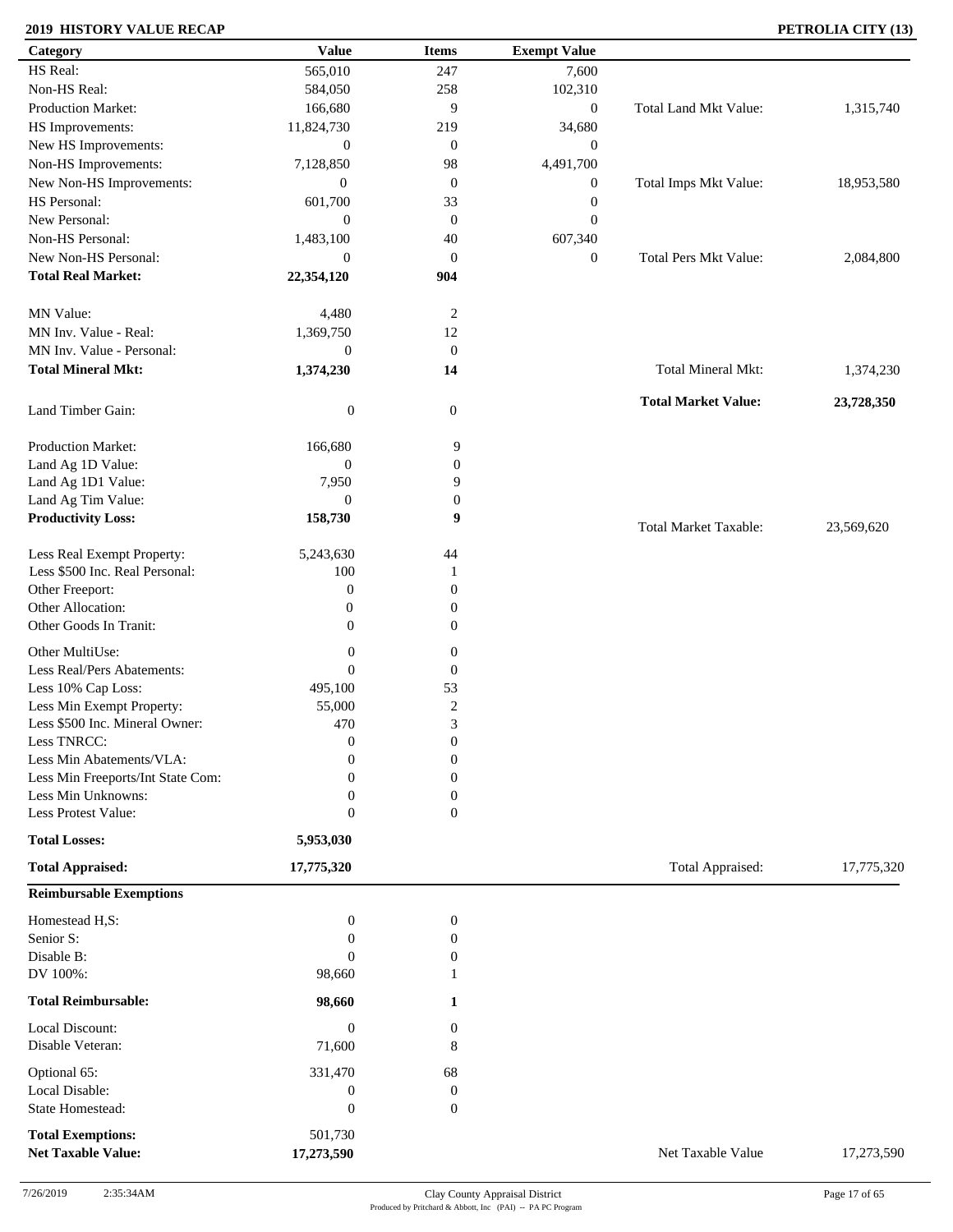#### **2019 HISTORY VALUE RECAP**

| PETROLIA CITY (13) |  |  |
|--------------------|--|--|
|--------------------|--|--|

| <b>Count of Homesteads for</b> |    |                | H - Homestead | W - Widow      |          |                |    |              |                               |                                                |
|--------------------------------|----|----------------|---------------|----------------|----------|----------------|----|--------------|-------------------------------|------------------------------------------------|
| $\mathbf H$                    | S  | F              | B             | D              | W        | $\mathbf 0$    | DV | <b>DV100</b> | $S - Over 65$<br>B - Disabled | DV - Disabled Veteran<br>$O -$ Over 65 (No HS) |
| 68                             | 68 | $\overline{0}$ | 14            | $\overline{0}$ | $\bf{0}$ | $\overline{0}$ | 8  |              |                               |                                                |
| <b>Total Parcels:</b>          |    |                | 624           |                |          |                |    |              |                               |                                                |
| <b>Total Owners:</b>           |    |                | 373           |                |          |                |    |              |                               |                                                |
|                                |    |                |               |                |          |                |    |              |                               |                                                |

### **Special Certified Totals:**

| Exempt Value of First Time Absolute Exemption: | \$3,880  |  |
|------------------------------------------------|----------|--|
| Exempt Value of First Time Partial Exemption:  | \$25,000 |  |
| Value Loss Due to New AGT/Timber:              | \$0      |  |
| New Imps/New Pers Market Value:                | \$0      |  |

| Cat<br>Code     | <b>Items</b>            | Acres   | <b>Total Real</b> | Ag/Timber        | Production<br>Mkt | <b>Taxable</b><br>Land | <b>Total</b><br><b>Improvements</b> | <b>Total</b><br>Personal | <b>Total</b><br><b>Mkt Taxable</b> | <b>Total</b><br><b>Net Taxable</b> |
|-----------------|-------------------------|---------|-------------------|------------------|-------------------|------------------------|-------------------------------------|--------------------------|------------------------------------|------------------------------------|
| A               | 11                      | 2.889   | 19,940            | $\bf{0}$         | $\bf{0}$          | 19,940                 | 502,270                             | 65,200                   | 587,410                            | 569,920                            |
| A1              | 263                     | 102.318 | 557,420           | $\mathbf{0}$     | $\bf{0}$          | 557,420                | 12,087,690                          | $\bf{0}$                 | 12,645,110                         | 11,807,230                         |
| A2              | 106                     | 24.543  | 137,840           | $\mathbf{0}$     | $\mathbf{0}$      | 137,840                | 280,120                             | 590,700                  | 1,008,660                          | 930,970                            |
| $A^*$           | 380                     | 129.750 | 715,200           | $\mathbf{0}$     | $\mathbf{0}$      | 715,200                | 12,870,080                          | 655,900                  | 14,241,180                         | 13,308,120                         |
| B1              | $\mathbf{2}$            | 0.401   | 2,880             | $\mathbf{0}$     | $\mathbf{0}$      | 2,880                  | 128,340                             | $\bf{0}$                 | 131,220                            | 70,100                             |
| $B^*$           | $\overline{2}$          | 0.401   | 2,880             | $\mathbf{0}$     | $\mathbf{0}$      | 2,880                  | 128,340                             | $\bf{0}$                 | 131,220                            | 70,100                             |
| C1              | 124                     | 58.121  | 253,410           | $\theta$         | $\theta$          | 253,410                | 623,520                             | $\bf{0}$                 | 876,930                            | 871,950                            |
| $C^*$           | 124                     | 58.121  | 253,410           | $\bf{0}$         | $\bf{0}$          | 253,410                | 623,520                             | $\bf{0}$                 | 876,930                            | 871,950                            |
| D1              | 9                       | 118.420 | $\bf{0}$          | 7,950            | 166,680           | 7,950                  | $\bf{0}$                            | $\bf{0}$                 | 7,950                              | 7,950                              |
| D <sub>2</sub>  | 1                       | 0.000   | $\bf{0}$          | $\bf{0}$         | $\bf{0}$          | $\bf{0}$               | 910                                 | $\bf{0}$                 | 910                                | 910                                |
| $D^*$           | 10                      | 118.420 | $\bf{0}$          | 7,950            | 166,680           | 7,950                  | 910                                 | $\bf{0}$                 | 8,860                              | 8,860                              |
| E               | $\overline{2}$          | 2.847   | 12,810            | $\bf{0}$         | $\bf{0}$          | 12,810                 | $\bf{0}$                            | $\bf{0}$                 | 12,810                             | 12,810                             |
| E1              | $\overline{\mathbf{4}}$ | 0.000   | $\bf{0}$          | $\bf{0}$         | $\bf{0}$          | $\bf{0}$               | 4,680                               | $\bf{0}$                 | 4,680                              | 4,680                              |
| $\mathbf{E}^*$  | 6                       | 2.847   | 12,810            | $\bf{0}$         | $\boldsymbol{0}$  | 12,810                 | 4,680                               | $\bf{0}$                 | 17,490                             | 17,490                             |
| F1              | 17                      | 6.646   | 52,100            | $\mathbf{0}$     | $\mathbf{0}$      | 52,100                 | 759,290                             | $\bf{0}$                 | 811,390                            | 811,390                            |
| $F^*$           | 17                      | 6.646   | 52,100            | $\mathbf{0}$     | $\boldsymbol{0}$  | 52,100                 | 759,290                             | $\bf{0}$                 | 811,390                            | 811,390                            |
| G1              | 2                       | 0.000   | $\bf{0}$          | $\boldsymbol{0}$ | $\boldsymbol{0}$  | $\bf{0}$               | 4,480                               | $\bf{0}$                 | 4,480                              | 4,480                              |
| $G^*$           | 2                       | 0.000   | $\bf{0}$          | $\mathbf{0}$     | $\boldsymbol{0}$  | $\bf{0}$               | 4,480                               | $\bf{0}$                 | 4,480                              | 4,480                              |
| J2              | 1                       | 0.000   | $\bf{0}$          | $\Omega$         | $\mathbf{0}$      | $\bf{0}$               | 355,270                             | $\bf{0}$                 | 355,270                            | 355,270                            |
| J3              | $\overline{2}$          | 1.275   | 3,830             | $\mathbf{0}$     | $\mathbf{0}$      | 3,830                  | 896,560                             | $\bf{0}$                 | 900,390                            | 900,390                            |
| J4              | 3                       | 0.161   | 2,800             | $\mathbf{0}$     | $\boldsymbol{0}$  | 2,800                  | 35,910                              | $\bf{0}$                 | 38,710                             | 38,710                             |
| J*              | 6                       | 1.436   | 6,630             | 0                | $\boldsymbol{0}$  | 6,630                  | 1,287,740                           | $\bf{0}$                 | 1,294,370                          | 1,294,370                          |
| L1              | 17                      | 0.000   | $\bf{0}$          | $\mathbf{0}$     | $\mathbf{0}$      | $\bf{0}$               | $\bf{0}$                            | 728,280                  | 728,280                            | 728,280                            |
| L2A             | 1                       | 0.000   | $\bf{0}$          | $\mathbf{0}$     | $\mathbf{0}$      | $\bf{0}$               | 5,500                               | $\bf{0}$                 | 5,500                              | 5,500                              |
| L2D             | $\mathbf{1}$            | 0.000   | $\mathbf 0$       | $\mathbf{0}$     | $\mathbf{0}$      | $\mathbf{0}$           | 6,500                               | $\bf{0}$                 | 6,500                              | 6,500                              |
| L2G             | $\mathbf{1}$            | 0.000   | $\mathbf 0$       | $\mathbf{0}$     | $\mathbf{0}$      | $\mathbf{0}$           | 21,000                              | $\bf{0}$                 | 21,000                             | 21,000                             |
| $\mathbf{L}^*$  | 20                      | 0.000   | $\mathbf 0$       | $\mathbf 0$      | $\mathbf{0}$      | 0                      | 33,000                              | 728,280                  | 761,280                            | 761,280                            |
| M1              | 10                      | 0.000   | $\mathbf 0$       | $\mathbf 0$      | $\mathbf{0}$      | 0                      | 33,920                              | 93,180                   | 127,100                            | 125,550                            |
| $M^*$           | 10                      | 0.000   | $\mathbf{0}$      |                  | 0                 | 0                      | 33,920                              | 93,180                   | 127,100                            | 125,550                            |
| <b>XB</b>       | $\overline{2}$          | 0.000   | $\mathbf 0$       | $\theta$         | $\bf{0}$          | $\mathbf{0}$           | $\bf{0}$                            | 490                      | 490                                | $\boldsymbol{0}$                   |
| XC              | 3                       | 0.000   | $\mathbf 0$       | $\mathbf{0}$     | $\mathbf{0}$      | $\bf{0}$               | 470                                 | $\bf{0}$                 | 470                                |                                    |
| XI              | 1                       | 0.241   | 2,100             | $\Omega$         | $\mathbf{0}$      | 2,100                  | 88,290                              | $\mathbf{0}$             | 90,390                             |                                    |
| XL <sub>2</sub> | 2                       | 0.000   | $\bf{0}$          | $\mathbf{0}$     | $\mathbf{0}$      | $\bf{0}$               | 55,000                              | $\bf{0}$                 | 55,000                             |                                    |
| XN              | $\overline{2}$          | 0.000   | $\bf{0}$          |                  | $\mathbf{0}$      | $\mathbf{0}$           | $\bf{0}$                            | 606,950                  | 606,950                            |                                    |
| XV              | 37                      | 24.226  | 103,930           |                  | 0                 | 103,930                | 4,438,090                           | $\bf{0}$                 | 4,542,020                          |                                    |
| $\mathbf{X}^*$  | 47                      | 24.467  | 106,030           | $\bf{0}$         | $\bf{0}$          | 106,030                | 4,581,850                           | 607,440                  | 5,295,320                          | $\mathbf 0$                        |
| Totals:         | 624                     | 342.088 | 1,149,060         | 7,950            | 166,680           | 1,157,010              | 20,327,810                          | 2,084,800                | 23,569,620                         | 17,273,590                         |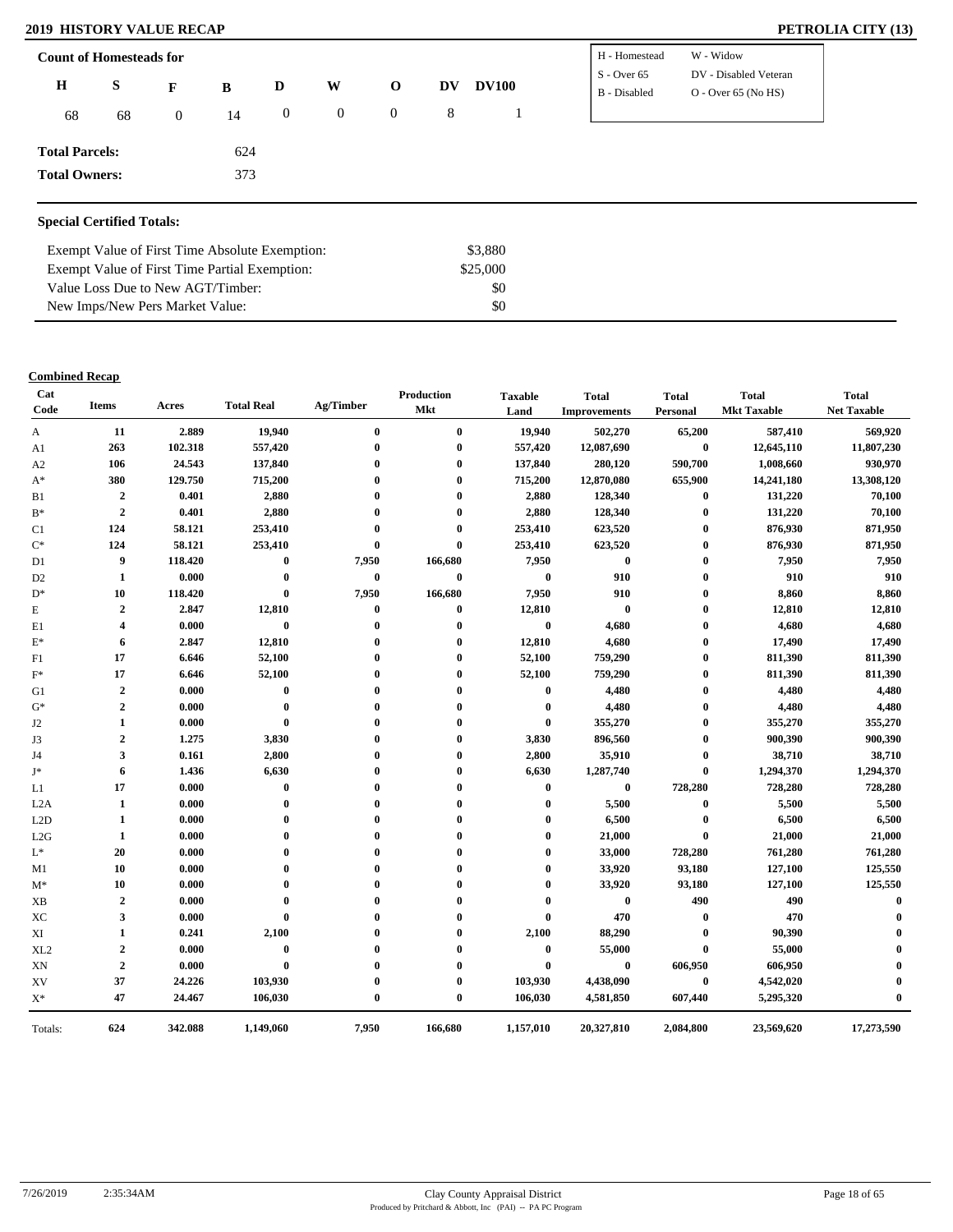### **2019 HISTORY VALUE RECAP WINDTHORST CITY (14)**

| Category                                              | <b>Value</b>                | <b>Items</b>     | <b>Exempt Value</b> |                            |                  |
|-------------------------------------------------------|-----------------------------|------------------|---------------------|----------------------------|------------------|
| HS Real:                                              | 21,750                      | 3                | $\overline{0}$      |                            |                  |
| Non-HS Real:                                          | 8,600                       | 4                | $\boldsymbol{0}$    |                            |                  |
| Production Market:                                    | 336,490                     | 4                | $\boldsymbol{0}$    | Total Land Mkt Value:      | 366,840          |
| HS Improvements:                                      | 364,120                     | 3                | $\boldsymbol{0}$    |                            |                  |
| New HS Improvements:                                  | $\mathbf{0}$                | $\boldsymbol{0}$ | $\boldsymbol{0}$    |                            |                  |
| Non-HS Improvements:                                  | 48,220                      | 3                | $\boldsymbol{0}$    |                            |                  |
| New Non-HS Improvements:                              | $\boldsymbol{0}$            | $\boldsymbol{0}$ | $\boldsymbol{0}$    | Total Imps Mkt Value:      | 412,340          |
| HS Personal:                                          |                             |                  |                     |                            |                  |
|                                                       | $\boldsymbol{0}$            | $\boldsymbol{0}$ | $\boldsymbol{0}$    |                            |                  |
| New Personal:                                         | $\mathbf{0}$                | $\theta$         | $\boldsymbol{0}$    |                            |                  |
| Non-HS Personal:                                      | 20,810                      | $\overline{4}$   | $\boldsymbol{0}$    |                            |                  |
| New Non-HS Personal:                                  | $\mathbf{0}$                | $\mathbf{0}$     | $\boldsymbol{0}$    | Total Pers Mkt Value:      | 20,810           |
| <b>Total Real Market:</b>                             | 799,990                     | 21               |                     |                            |                  |
| MN Value:                                             | $\boldsymbol{0}$            | $\boldsymbol{0}$ |                     |                            |                  |
| MN Inv. Value - Real:                                 | $\boldsymbol{0}$            | $\mathbf{0}$     |                     |                            |                  |
| MN Inv. Value - Personal:                             | $\boldsymbol{0}$            | $\mathbf{0}$     |                     |                            |                  |
| <b>Total Mineral Mkt:</b>                             | $\bf{0}$                    | $\bf{0}$         |                     | Total Mineral Mkt:         | $\boldsymbol{0}$ |
| Land Timber Gain:                                     | $\boldsymbol{0}$            | $\boldsymbol{0}$ |                     | <b>Total Market Value:</b> | 799,990          |
| Production Market:                                    | 336,490                     | 4                |                     |                            |                  |
| Land Ag 1D Value:                                     | $\boldsymbol{0}$            | $\boldsymbol{0}$ |                     |                            |                  |
| Land Ag 1D1 Value:                                    | 25,690                      | 4                |                     |                            |                  |
| Land Ag Tim Value:                                    | $\overline{0}$              | 0                |                     |                            |                  |
|                                                       |                             |                  |                     |                            |                  |
| <b>Productivity Loss:</b>                             | 310,800                     | 4                |                     | Total Market Taxable:      | 489,190          |
| Less Real Exempt Property:                            | $\boldsymbol{0}$            | $\boldsymbol{0}$ |                     |                            |                  |
| Less \$500 Inc. Real Personal:                        | $30\,$                      |                  |                     |                            |                  |
| Other Freeport:                                       | $\boldsymbol{0}$            | $\Omega$         |                     |                            |                  |
| Other Allocation:                                     | 0                           | $\mathbf{0}$     |                     |                            |                  |
| Other Goods In Tranit:                                | $\boldsymbol{0}$            | $\mathbf{0}$     |                     |                            |                  |
| Other MultiUse:                                       |                             | $\boldsymbol{0}$ |                     |                            |                  |
|                                                       | $\boldsymbol{0}$            |                  |                     |                            |                  |
| Less Real/Pers Abatements:                            | $\boldsymbol{0}$            | $\boldsymbol{0}$ |                     |                            |                  |
| Less 10% Cap Loss:                                    | $\boldsymbol{0}$            | 0                |                     |                            |                  |
| Less Min Exempt Property:                             | $\overline{0}$              | $\theta$         |                     |                            |                  |
| Less \$500 Inc. Mineral Owner:                        | $\boldsymbol{0}$            | $\boldsymbol{0}$ |                     |                            |                  |
| Less TNRCC:                                           | $\boldsymbol{0}$            | $\boldsymbol{0}$ |                     |                            |                  |
| Less Min Abatements/VLA:                              | $\mathbf{0}$                | $\boldsymbol{0}$ |                     |                            |                  |
| Less Min Freeports/Int State Com:                     | $\Omega$                    | $\mathbf{0}$     |                     |                            |                  |
| Less Min Unknowns:                                    | $\theta$                    | $\mathbf{0}$     |                     |                            |                  |
| Less Protest Value:                                   | $\mathbf{0}$                | $\theta$         |                     |                            |                  |
| <b>Total Losses:</b>                                  | 310,830                     |                  |                     |                            |                  |
| <b>Total Appraised:</b>                               | 489,160                     |                  |                     | Total Appraised:           | 489,160          |
| <b>Reimbursable Exemptions</b>                        |                             |                  |                     |                            |                  |
| Homestead H,S:                                        | $\boldsymbol{0}$            | $\boldsymbol{0}$ |                     |                            |                  |
| Senior S:                                             | $\boldsymbol{0}$            | $\mathbf{0}$     |                     |                            |                  |
| Disable B:                                            | $\boldsymbol{0}$            | $\boldsymbol{0}$ |                     |                            |                  |
| DV 100%:                                              | $\theta$                    | $\Omega$         |                     |                            |                  |
| <b>Total Reimbursable:</b>                            | $\bf{0}$                    | $\bf{0}$         |                     |                            |                  |
| Local Discount:                                       | $\bf{0}$                    | $\theta$         |                     |                            |                  |
| Disable Veteran:                                      | $\theta$                    | $\theta$         |                     |                            |                  |
| Optional 65:                                          | $\mathbf{0}$                | $\boldsymbol{0}$ |                     |                            |                  |
| Local Disable:                                        | $\mathbf{0}$                | $\mathbf{0}$     |                     |                            |                  |
| State Homestead:                                      | $\mathbf{0}$                | $\mathbf{0}$     |                     |                            |                  |
|                                                       |                             |                  |                     |                            |                  |
| <b>Total Exemptions:</b><br><b>Net Taxable Value:</b> | $\boldsymbol{0}$<br>489,160 |                  |                     | Net Taxable Value          | 489,160          |
|                                                       |                             |                  |                     |                            |                  |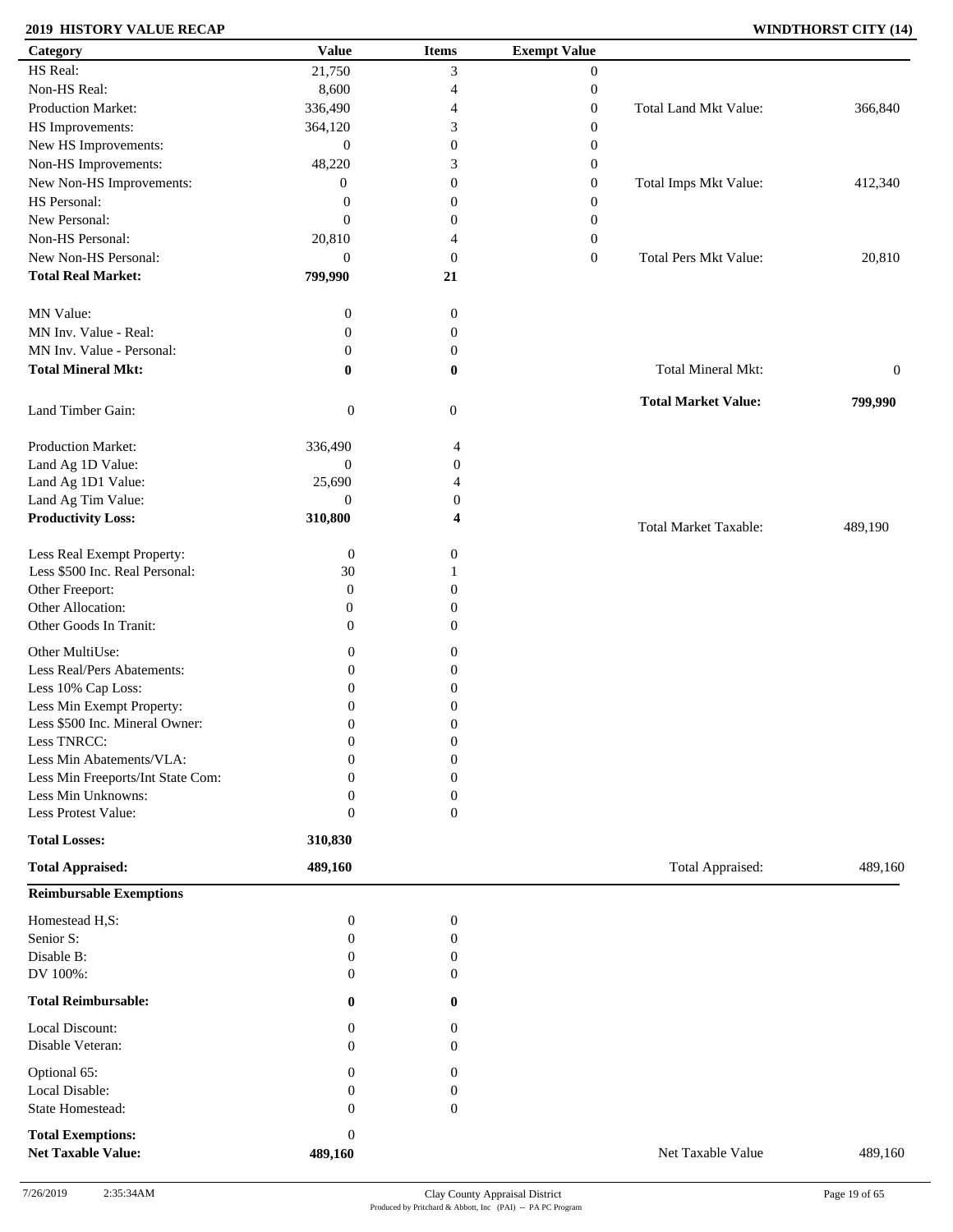### **2019 HISTORY VALUE RECAP WINDTHORST CITY (14)**

| DV - Disabled Veteran<br>$S -$ Over 65<br>S<br>$\bf H$<br><b>DV100</b><br>W<br>DV<br>D<br>$\mathbf{o}$<br>B<br>$\mathbf{F}$<br>$O -$ Over 65 (No HS)<br>B - Disabled<br>$\mathbf{0}$<br>$\overline{0}$<br>$\bf{0}$<br>$\boldsymbol{0}$<br>$\mathbf{0}$<br>$\overline{0}$<br>$\overline{0}$<br>15 |                      |  |
|--------------------------------------------------------------------------------------------------------------------------------------------------------------------------------------------------------------------------------------------------------------------------------------------------|----------------------|--|
| <b>Total Parcels:</b>                                                                                                                                                                                                                                                                            |                      |  |
|                                                                                                                                                                                                                                                                                                  |                      |  |
|                                                                                                                                                                                                                                                                                                  |                      |  |
|                                                                                                                                                                                                                                                                                                  |                      |  |
| 12                                                                                                                                                                                                                                                                                               | <b>Total Owners:</b> |  |

#### **Special Certified Totals:**

| Exempt Value of First Time Absolute Exemption: | \$0 |
|------------------------------------------------|-----|
| Exempt Value of First Time Partial Exemption:  | \$0 |
| Value Loss Due to New AGT/Timber:              | SO. |
| New Imps/New Pers Market Value:                | SO. |

| Cat<br>Code    | <b>Items</b> | Acres   | <b>Total Real</b> | Ag/Timber | Production<br>Mkt | <b>Taxable</b><br>Land | <b>Total</b><br><b>Improvements</b> | <b>Total</b><br>Personal | Total<br><b>Mkt Taxable</b> | <b>Total</b><br><b>Net Taxable</b> |
|----------------|--------------|---------|-------------------|-----------|-------------------|------------------------|-------------------------------------|--------------------------|-----------------------------|------------------------------------|
| A1             | 3            | 5.000   | 18,700            | $\bf{0}$  | $\bf{0}$          | 18,700                 | 268,480                             | $\bf{0}$                 | 287,180                     | 287,180                            |
| A2             | 4            | 0.920   | 3,400             | $\bf{0}$  | $\bf{0}$          | 3,400                  | $\bf{0}$                            | 19,160                   | 22,560                      | 22,560                             |
| $A^*$          |              | 5.920   | 22,100            | $\bf{0}$  | $\bf{0}$          | 22,100                 | 268,480                             | 19,160                   | 309,740                     | 309,740                            |
| C <sub>1</sub> |              | 1.000   | 2,200             | $\bf{0}$  | $\bf{0}$          | 2,200                  | $\mathbf{0}$                        | $\bf{0}$                 | 2,200                       | 2,200                              |
| $C^*$          |              | 1.000   | 2,200             | $\bf{0}$  | $\mathbf{0}$      | 2,200                  | $\bf{0}$                            | $\bf{0}$                 | 2,200                       | 2,200                              |
| D <sub>1</sub> | 4            | 130.990 | $\bf{0}$          | 25,690    | 336,490           | 25,690                 | $\mathbf{0}$                        | $\bf{0}$                 | 25,690                      | 25,690                             |
| D <sub>2</sub> | $\mathbf{2}$ | 0.000   | $\bf{0}$          | $\bf{0}$  | $\mathbf{0}$      | $\bf{0}$               | 39,660                              | $\bf{0}$                 | 39,660                      | 39,660                             |
| $D^*$          | 6            | 130.990 | $\bf{0}$          | 25,690    | 336,490           | 25,690                 | 39,660                              | $\bf{0}$                 | 65,350                      | 65,350                             |
| E1             |              | 0.930   | 6,050             | $\bf{0}$  | $\bf{0}$          | 6,050                  | 104,200                             | $\bf{0}$                 | 110,250                     | 110,250                            |
| $E^*$          |              | 0.930   | 6,050             | $\bf{0}$  | $\bf{0}$          | 6,050                  | 104,200                             | $\bf{0}$                 | 110,250                     | 110,250                            |
| L1             |              | 0.000   | $\bf{0}$          | $\bf{0}$  | $\bf{0}$          | $\bf{0}$               | $\bf{0}$                            | 1,620                    | 1,620                       | 1,620                              |
| L*             |              | 0.000   | $\bf{0}$          | $\bf{0}$  | $\mathbf{0}$      | $\mathbf{0}$           | $\bf{0}$                            | 1,620                    | 1,620                       | 1,620                              |
| XB             |              | 0.000   | $\bf{0}$          | $\bf{0}$  | $\mathbf{0}$      | $\mathbf{0}$           | $\bf{0}$                            | 30                       | 30                          | $\mathbf 0$                        |
| $X^*$          |              | 0.000   | $\bf{0}$          | $\bf{0}$  | $\bf{0}$          | $\bf{0}$               | $\bf{0}$                            | 30                       | 30                          |                                    |
| Totals:        | 17           | 138.840 | 30,350            | 25,690    | 336,490           | 56,040                 | 412,340                             | 20,810                   | 489,190                     | 489,160                            |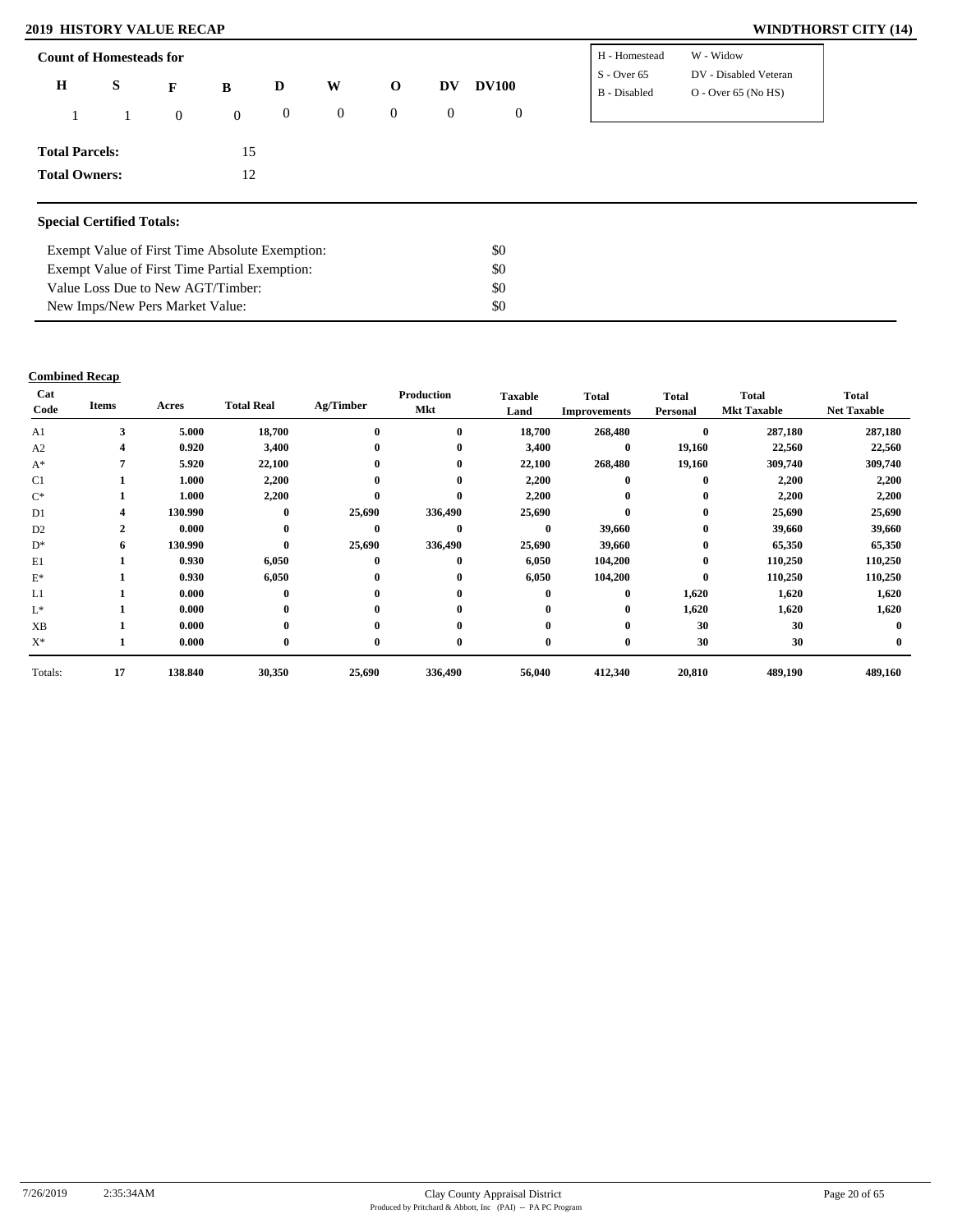### **2019 HISTORY VALUE RECAP BELLEVUE ISD (30)**

| Category                          | <b>Value</b>                     | <b>Items</b>                         | <b>Exempt Value</b> |                              |               |
|-----------------------------------|----------------------------------|--------------------------------------|---------------------|------------------------------|---------------|
| HS Real:                          | 1,688,880                        | 272                                  | 9,760               |                              |               |
| Non-HS Real:                      | 2,383,390                        | 364                                  | 99,620              |                              |               |
| Production Market:                | 144,592,410                      | 977                                  | $\boldsymbol{0}$    | Total Land Mkt Value:        | 148,664,680   |
| HS Improvements:                  | 20,382,130                       | 267                                  | 146,760             |                              |               |
| New HS Improvements:              | $\mathbf{0}$                     | $\mathbf{0}$                         | $\boldsymbol{0}$    |                              |               |
| Non-HS Improvements:              | 7,502,220                        | 303                                  | 2,216,360           |                              |               |
| New Non-HS Improvements:          | $\overline{0}$                   | $\mathbf{0}$                         | $\boldsymbol{0}$    | Total Imps Mkt Value:        | 27,884,350    |
| HS Personal:                      | 1,005,390                        | 35                                   | $\boldsymbol{0}$    |                              |               |
| New Personal:                     | $\mathbf{0}$                     | $\mathbf{0}$                         | $\boldsymbol{0}$    |                              |               |
| Non-HS Personal:                  | 1,007,130                        | 59                                   | $\boldsymbol{0}$    |                              |               |
| New Non-HS Personal:              | $\mathbf{0}$                     | $\boldsymbol{0}$                     | $\mathbf{0}$        | Total Pers Mkt Value:        | 2,012,520     |
| <b>Total Real Market:</b>         |                                  |                                      |                     |                              |               |
|                                   | 178,561,550                      | 2,277                                |                     |                              |               |
| MN Value:                         | 5,658,470                        | 773                                  |                     |                              |               |
| MN Inv. Value - Real:             | 102,965,850                      | 181                                  |                     |                              |               |
| MN Inv. Value - Personal:         | $\mathbf{0}$                     |                                      |                     |                              |               |
| <b>Total Mineral Mkt:</b>         |                                  | $\boldsymbol{0}$                     |                     | Total Mineral Mkt:           |               |
|                                   | 108,624,320                      | 954                                  |                     |                              | 108,624,320   |
|                                   |                                  |                                      |                     | <b>Total Market Value:</b>   | 287, 185, 870 |
| Land Timber Gain:                 | $\boldsymbol{0}$                 | $\boldsymbol{0}$                     |                     |                              |               |
| Production Market:                | 144,592,410                      | 977                                  |                     |                              |               |
| Land Ag 1D Value:                 | $\mathbf{0}$                     | $\boldsymbol{0}$                     |                     |                              |               |
| Land Ag 1D1 Value:                | 6,763,660                        | 977                                  |                     |                              |               |
| Land Ag Tim Value:                | $\mathbf{0}$                     | $\boldsymbol{0}$                     |                     |                              |               |
| <b>Productivity Loss:</b>         | 137,828,750                      | 977                                  |                     |                              |               |
|                                   |                                  |                                      |                     | <b>Total Market Taxable:</b> | 149,357,120   |
| Less Real Exempt Property:        | 2,472,500                        | $42\,$                               |                     |                              |               |
| Less \$500 Inc. Real Personal:    | 500                              | 5                                    |                     |                              |               |
| Other Freeport:                   | $\boldsymbol{0}$                 | $\boldsymbol{0}$                     |                     |                              |               |
| Other Allocation:                 | $\boldsymbol{0}$                 | $\boldsymbol{0}$                     |                     |                              |               |
| Other Goods In Tranit:            | $\theta$                         | $\boldsymbol{0}$                     |                     |                              |               |
| Other MultiUse:                   | $\boldsymbol{0}$                 | $\boldsymbol{0}$                     |                     |                              |               |
| Less Real/Pers Abatements:        | $\mathbf{0}$                     | $\mathbf{2}$                         |                     |                              |               |
| Less 10% Cap Loss:                | 1,443,980                        | 83                                   |                     |                              |               |
| Less Min Exempt Property:         | $\theta$                         | $\boldsymbol{0}$                     |                     |                              |               |
| Less \$500 Inc. Mineral Owner:    | 28,400                           | 133                                  |                     |                              |               |
| Less TNRCC:                       |                                  | $10\,$                               |                     |                              |               |
| Less Min Abatements/VLA:          | 2,436,850<br>$\overline{0}$      | $\boldsymbol{0}$                     |                     |                              |               |
| Less Min Freeports/Int State Com: | $\boldsymbol{0}$                 | $\boldsymbol{0}$                     |                     |                              |               |
| Less Min Unknowns:                |                                  |                                      |                     |                              |               |
| Less Protest Value:               | $\boldsymbol{0}$<br>$\mathbf{0}$ | $\boldsymbol{0}$<br>$\boldsymbol{0}$ |                     |                              |               |
|                                   |                                  |                                      |                     |                              |               |
| <b>Total Losses:</b>              | 144,210,980                      |                                      |                     |                              |               |
| <b>Total Appraised:</b>           | 142,974,890                      |                                      |                     | Total Appraised:             | 142,974,890   |
| <b>Reimbursable Exemptions</b>    |                                  |                                      |                     |                              |               |
| Homestead H,S:                    | 4,654,800                        | 205                                  |                     |                              |               |
| Senior S:                         | 732,920                          | 82                                   |                     |                              |               |
| Disable B:                        | 30,000                           | $\mathfrak 3$                        |                     |                              |               |
| DV 100%:                          | 1,086,370                        | $\overline{7}$                       |                     |                              |               |
|                                   |                                  |                                      |                     |                              |               |
| <b>Total Reimbursable:</b>        | 6,504,090                        | 297                                  |                     |                              |               |
| Local Discount:                   | $\boldsymbol{0}$                 | $\boldsymbol{0}$                     |                     |                              |               |
| Disable Veteran:                  | 101,360                          | 11                                   |                     |                              |               |
| Optional 65:                      | $\boldsymbol{0}$                 | $\boldsymbol{0}$                     |                     |                              |               |
| Local Disable:                    | $\boldsymbol{0}$                 | $\boldsymbol{0}$                     |                     |                              |               |
| <b>State Homestead:</b>           | $\mathbf{0}$                     | $\boldsymbol{0}$                     |                     |                              |               |
|                                   |                                  |                                      |                     |                              |               |
| <b>Total Exemptions:</b>          | 6,605,450                        |                                      |                     |                              |               |
| <b>Net Taxable Value:</b>         | 136,369,440                      |                                      |                     | Net Taxable Value            | 136,369,440   |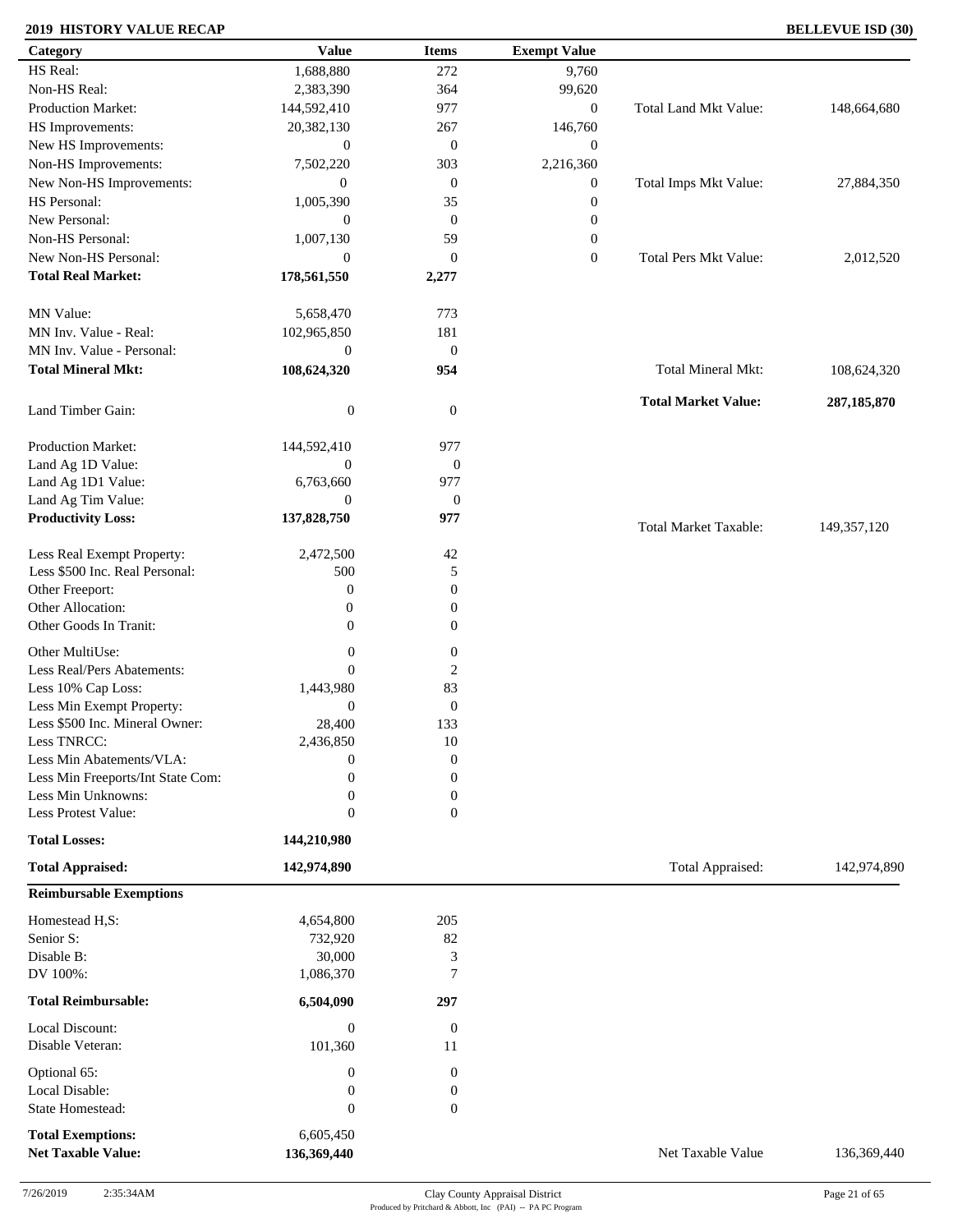# **2019 HISTORY VALUE RECAP BELLEVUE ISD (30)**

New Imps/New Pers Market Value:

|                                  |    | **** Freeze Totals: (This is only for Effective Tax Rate Calculation) |       |                  |              |              |           |              |                                                                                                                                     |                                                                               |  |  |
|----------------------------------|----|-----------------------------------------------------------------------|-------|------------------|--------------|--------------|-----------|--------------|-------------------------------------------------------------------------------------------------------------------------------------|-------------------------------------------------------------------------------|--|--|
| <b>Total Ceiling Tax:</b>        |    |                                                                       |       |                  | 41,676.92    |              |           |              |                                                                                                                                     |                                                                               |  |  |
| <b>Total Freeze Taxable:</b>     |    |                                                                       |       |                  | 4,857,400    |              |           |              |                                                                                                                                     |                                                                               |  |  |
| New Imp/Pers with Ceiling: +     |    |                                                                       |       |                  |              |              |           |              |                                                                                                                                     |                                                                               |  |  |
| **Freeze Adjusted Taxable:       |    |                                                                       |       |                  | 131,512,040  |              |           |              |                                                                                                                                     | **This number DOES NOT represent any Jurisdiction's Certified Taxable Value** |  |  |
|                                  |    | or (Freeze Adjusted Taxable * Tax Rate / 100) + Total Ceiling Tax     |       |                  |              |              |           |              | Estimated Total Levy: ((Net Taxable Value - Total Freeze Taxable + New Imp/Pers with Ceiling) * Tax Rate / 100) + Total Ceiling Tax |                                                                               |  |  |
| <b>Count of Homesteads for</b>   |    |                                                                       |       |                  |              |              |           |              | H - Homestead                                                                                                                       | W - Widow                                                                     |  |  |
| $\mathbf H$                      | S  | F                                                                     | B     | D                | W            | $\mathbf 0$  | <b>DV</b> | <b>DV100</b> | $S -$ Over 65<br><b>B</b> - Disabled                                                                                                | DV - Disabled Veteran<br>$O -$ Over 65 (No HS)                                |  |  |
| 105                              | 94 | $\overline{0}$                                                        | 6     | $\boldsymbol{0}$ | $\mathbf{0}$ | $\mathbf{0}$ | 13        | 7            |                                                                                                                                     |                                                                               |  |  |
| <b>Total Parcels:</b>            |    |                                                                       | 2,704 |                  |              |              |           |              |                                                                                                                                     |                                                                               |  |  |
| <b>Total Owners:</b>             |    |                                                                       | 1,084 |                  |              |              |           |              |                                                                                                                                     |                                                                               |  |  |
| <b>Special Certified Totals:</b> |    |                                                                       |       |                  |              |              |           |              |                                                                                                                                     |                                                                               |  |  |
|                                  |    | Exempt Value of First Time Absolute Exemption:                        |       |                  |              |              |           | \$600        |                                                                                                                                     |                                                                               |  |  |
|                                  |    | Exempt Value of First Time Partial Exemption:                         |       |                  |              |              |           | \$275,000    |                                                                                                                                     |                                                                               |  |  |
|                                  |    | Value Loss Due to New AGT/Timber:                                     |       |                  |              |              |           | \$0          |                                                                                                                                     |                                                                               |  |  |

\$0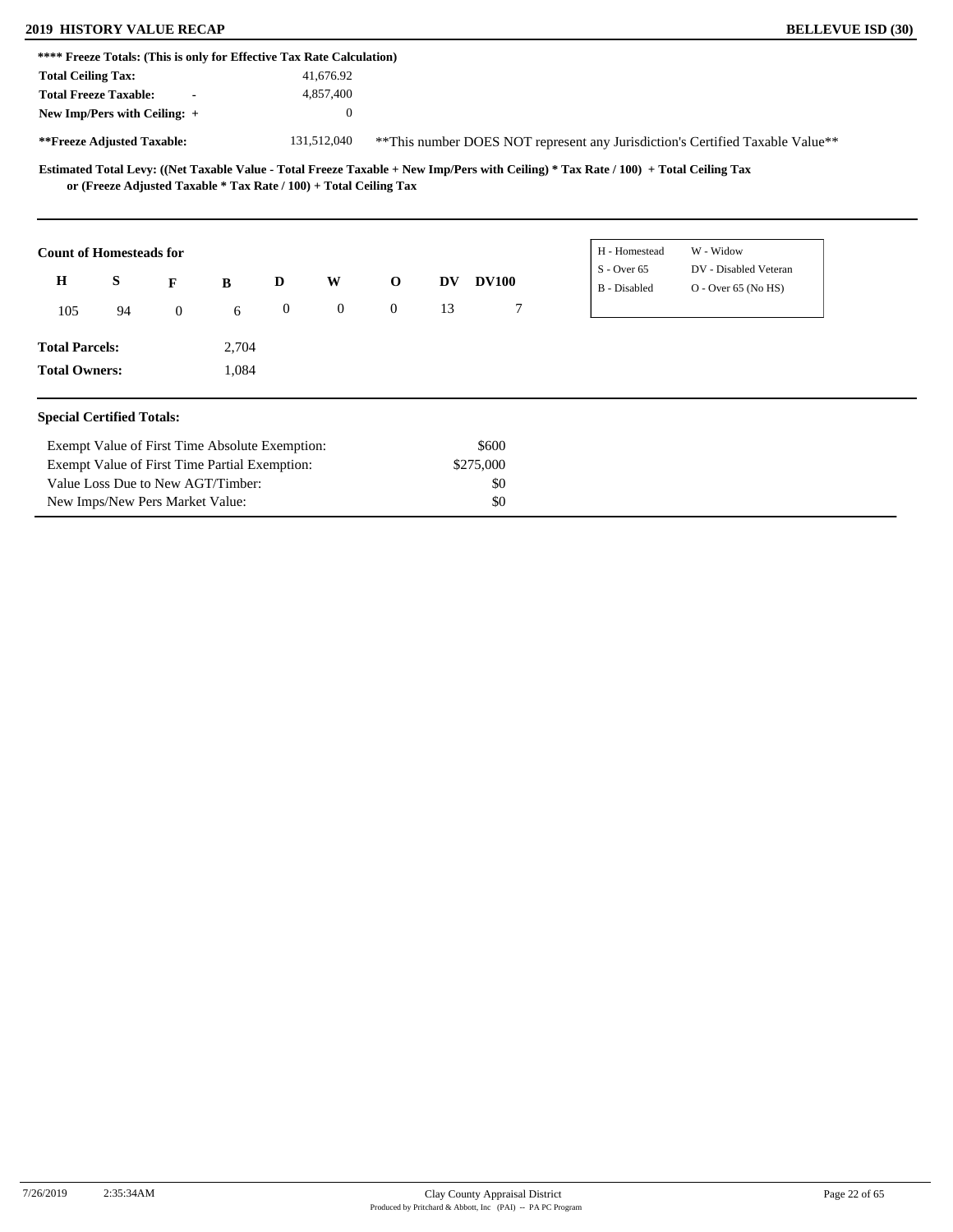### **2019 HISTORY VALUE RECAP BELLEVUE ISD (30)**

| <b>Combined Recap</b>     |                         |            |                   |           |                   |                        |                                     |                          |                                    |                                    |
|---------------------------|-------------------------|------------|-------------------|-----------|-------------------|------------------------|-------------------------------------|--------------------------|------------------------------------|------------------------------------|
| Cat<br>Code               | <b>Items</b>            | Acres      | <b>Total Real</b> | Ag/Timber | Production<br>Mkt | <b>Taxable</b><br>Land | <b>Total</b><br><b>Improvements</b> | <b>Total</b><br>Personal | <b>Total</b><br><b>Mkt Taxable</b> | <b>Total</b><br><b>Net Taxable</b> |
| $\boldsymbol{\mathsf{A}}$ | 17                      | 8.927      | 29,330            | $\bf{0}$  | $\bf{0}$          | 29,330                 | 541,940                             | 39,350                   | 610,620                            | 446,510                            |
| A1                        | 148                     | 195.590    | 494,340           | $\bf{0}$  | $\bf{0}$          | 494,340                | 7,124,430                           | $\bf{0}$                 | 7,618,770                          | 4,829,620                          |
| A2                        | 78                      | 43.339     | 110,040           | $\bf{0}$  | $\bf{0}$          | 110,040                | 460,380                             | 925,330                  | 1,495,750                          | 817,810                            |
| $A^*$                     | 243                     | 247.856    | 633,710           | $\bf{0}$  | $\bf{0}$          | 633,710                | 8,126,750                           | 964,680                  | 9,725,140                          | 6,093,940                          |
| C1                        | 174                     | 88.735     | 203,950           | $\bf{0}$  | $\bf{0}$          | 203,950                | 37,070                              | $\bf{0}$                 | 241,020                            | 233,140                            |
| C <sub>3</sub>            | $\overline{2}$          | 1.355      | 2,560             | $\bf{0}$  | $\bf{0}$          | 2,560                  | 80                                  | $\bf{0}$                 | 2,640                              | 1,910                              |
| $\mathrm{C}^*$            | 176                     | 90.090     | 206,510           | $\bf{0}$  | $\bf{0}$          | 206,510                | 37,150                              | $\bf{0}$                 | 243,660                            | 235,050                            |
| D1                        | 977                     | 95,879.385 | $\bf{0}$          | 6,763,660 | 144,592,410       | 6,763,660              | $\bf{0}$                            | $\bf{0}$                 | 6,763,660                          | 6,762,250                          |
| D <sub>2</sub>            | 133                     | 0.000      | $\bf{0}$          | $\bf{0}$  | $\bf{0}$          | $\bf{0}$               | 1,841,880                           | $\bf{0}$                 | 1,841,880                          | 1,832,960                          |
| $D^*$                     | 1,110                   | 95,879.385 | $\bf{0}$          | 6,763,660 | 144,592,410       | 6,763,660              | 1,841,880                           | $\bf{0}$                 | 8,605,540                          | 8,595,210                          |
| E                         | 62                      | 468.600    | 994,720           | $\bf{0}$  | $\bf{0}$          | 994,720                | 1,906,210                           | 1,440                    | 2,902,370                          | 2,011,560                          |
| E1                        | 160                     | 233.612    | 1,429,540         | $\bf{0}$  | $\bf{0}$          | 1,429,540              | 11,863,290                          | $\boldsymbol{0}$         | 13,292,830                         | 10,126,230                         |
| E <sub>2</sub>            | 14                      | 71.000     | 240,000           | $\bf{0}$  | $\bf{0}$          | 240,000                | 1,202,030                           | $\boldsymbol{0}$         | 1,442,030                          | 1,098,610                          |
| $E^*$                     | 236                     | 773.212    | 2,664,260         | $\bf{0}$  | $\bf{0}$          | 2,664,260              | 14,971,530                          | 1,440                    | 17,637,230                         | 13,236,400                         |
| F1                        | 23                      | 13.267     | 103,320           | $\bf{0}$  | $\bf{0}$          | 103,320                | 727,640                             | $\bf{0}$                 | 830,960                            | 771,280                            |
| F2                        | $\overline{2}$          | 202.850    | 354,990           | $\bf{0}$  | $\bf{0}$          | 354,990                | 25,571,160                          | $\bf{0}$                 | 25,926,150                         | 25,926,150                         |
| $\mathbf{F}^*$            | 25                      | 216.117    | 458,310           | $\bf{0}$  | $\bf{0}$          | 458,310                | 26,298,800                          | $\bf{0}$                 | 26,757,110                         | 26,697,430                         |
| G1                        | 640                     | 0.000      | $\bf{0}$          | $\bf{0}$  | $\bf{0}$          | $\bf{0}$               | 5,630,070                           | $\bf{0}$                 | 5,630,070                          | 5,630,070                          |
| $G^*$                     | 640                     | 0.000      | $\bf{0}$          | $\bf{0}$  | $\bf{0}$          | $\bf{0}$               | 5,630,070                           | $\bf{0}$                 | 5,630,070                          | 5,630,070                          |
| J <sub>2</sub>            | $\overline{2}$          | 0.000      | $\bf{0}$          | $\bf{0}$  | $\bf{0}$          | $\bf{0}$               | 90,090                              | $\bf{0}$                 | 90,090                             | 90,090                             |
| J3                        | 9                       | 3.100      | 7,810             | $\bf{0}$  | $\bf{0}$          | 7,810                  | 18,025,680                          | $\bf{0}$                 | 18,033,490                         | 18,033,490                         |
| J4                        | 44                      | 0.410      | 1,750             | $\bf{0}$  | $\bf{0}$          | 1,750                  | 1,882,410                           | $\bf{0}$                 | 1,884,160                          | 1,884,160                          |
| J5                        | $\overline{\mathbf{3}}$ | 0.000      | $\bf{0}$          | $\bf{0}$  | $\bf{0}$          | $\bf{0}$               | 7,293,270                           | $\bf{0}$                 | 7,293,270                          | 7,293,270                          |
| J6                        | 32                      | 0.000      | $\bf{0}$          | $\bf{0}$  | $\bf{0}$          | $\bf{0}$               | 3,064,130                           | $\bf{0}$                 | 3,064,130                          | 2,972,360                          |
| J6A                       | 3                       | 0.000      | $\bf{0}$          | $\bf{0}$  | $\bf{0}$          | $\bf{0}$               | 6,866,960                           | $\bf{0}$                 | 6,866,960                          | 4,521,880                          |
| J*                        | 93                      | 3.510      | 9,560             | $\bf{0}$  | $\bf{0}$          | 9,560                  | 37,222,540                          | $\bf{0}$                 | 37,232,100                         | 34,795,250                         |
| L1                        | 36                      | 0.000      | $\bf{0}$          | $\bf{0}$  | $\bf{0}$          | $\bf{0}$               | $\bf{0}$                            | 588,020                  | 588,020                            | 588,020                            |
| L2C                       | $\overline{2}$          | 0.000      | $\bf{0}$          | $\bf{0}$  | $\bf{0}$          | $\bf{0}$               | 740,230                             | $\bf{0}$                 | 740,230                            | 740,230                            |
| L2D                       | $\mathbf{1}$            | 0.000      | $\bf{0}$          | $\bf{0}$  | $\bf{0}$          | $\bf{0}$               | 53,240                              | $\bf{0}$                 | 53,240                             | 53,240                             |
| L2G                       | $\mathbf 2$             | 0.000      | $\bf{0}$          | $\bf{0}$  | $\bf{0}$          | $\mathbf{0}$           | 38,734,600                          | $\bf{0}$                 | 38,734,600                         | 38,734,600                         |
| L2J                       | $\mathbf{1}$            | 0.000      | $\bf{0}$          | $\bf{0}$  | $\bf{0}$          | $\mathbf{0}$           | 20,920                              | $\bf{0}$                 | 20,920                             | 20,920                             |
| L2M                       | 1                       | 0.000      | $\bf{0}$          | $\bf{0}$  | $\bf{0}$          | $\bf{0}$               | 145,230                             | $\bf{0}$                 | 145,230                            | 145,230                            |
| L2P                       | 6                       | 0.000      | $\bf{0}$          | $\bf{0}$  | $\bf{0}$          | $\bf{0}$               | 291,370                             | $\bf{0}$                 | 291,370                            | 291,370                            |
| L2Q                       | 80                      | 0.000      | $\bf{0}$          | $\bf{0}$  | $\bf{0}$          | $\theta$               | 210,760                             | $\bf{0}$                 | 210,760                            | 210,760                            |
| $L^*$                     | 129                     | 0.000      | $\bf{0}$          | $\bf{0}$  | $\bf{0}$          | $\mathbf{0}$           | 40,196,350                          | 588,020                  | 40,784,370                         | 40,784,370                         |
| M1                        | 18                      | 0.000      | $\bf{0}$          | $\bf{0}$  | $\bf{0}$          | $\bf{0}$               | $\bf{0}$                            | 457,880                  | 457,880                            | 301,720                            |
| $M^*$                     | 18                      | 0.000      | $\bf{0}$          | $\bf{0}$  | $\bf{0}$          | 0                      | $\bf{0}$                            | 457,880                  | 457,880                            | 301,720                            |
| XВ                        | $\overline{5}$          | 0.000      | $\bf{0}$          | $\bf{0}$  | $\bf{0}$          | $\mathbf{0}$           | $\bf{0}$                            | 500                      | 500                                | $\mathbf 0$                        |
| $\rm XC$                  | 133                     | 0.000      | $\bf{0}$          | $\bf{0}$  | $\bf{0}$          | $\bf{0}$               | 28,400                              | $\bf{0}$                 | 28,400                             | $\mathbf 0$                        |
| XV                        | 36                      | 35.023     | 99,920            | $\bf{0}$  | $\bf{0}$          | 99,920                 | 2,155,200                           | $\bf{0}$                 | 2,255,120                          | $\mathbf 0$                        |
| $\mathbf{X}^*$            | 174                     | 35.023     | 99,920            | $\bf{0}$  | $\bf{0}$          | 99,920                 | 2,183,600                           | 500                      | 2,284,020                          | $\bf{0}$                           |
| Totals:                   | 2,844                   | 97,245.193 | 4,072,270         | 6,763,660 | 144,592,410       | 10,835,930             | 136,508,670                         | 2,012,520                | 149,357,120                        | 136,369,440                        |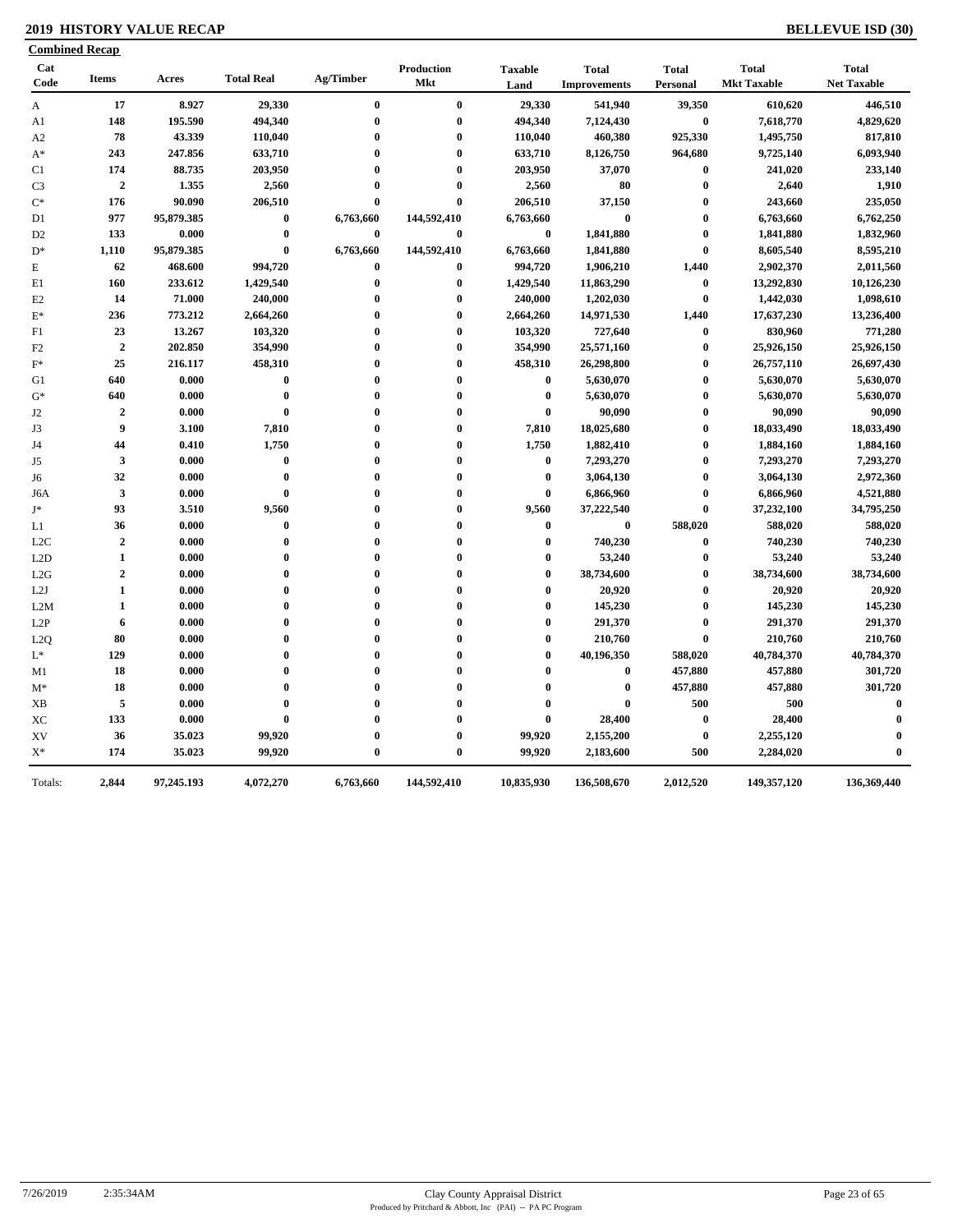### **2019 HISTORY VALUE RECAP HENRIETTA ISD (32)**

| Category                                              | <b>Value</b>                | <b>Items</b>     | <b>Exempt Value</b> |                              |             |
|-------------------------------------------------------|-----------------------------|------------------|---------------------|------------------------------|-------------|
| HS Real:                                              | 17,003,830                  | 2,144            | 53,060              |                              |             |
| Non-HS Real:                                          | 51,715,010                  | 1,975            | 36,003,800          |                              |             |
| Production Market:                                    | 366,400,280                 | 2,496            | $\mathbf{0}$        | <b>Total Land Mkt Value:</b> | 435,119,120 |
| HS Improvements:                                      | 190,457,240                 | 2,263            | 698,850             |                              |             |
| New HS Improvements:                                  | 1,238,970                   | 10               | $\mathbf{0}$        |                              |             |
| Non-HS Improvements:                                  |                             | 857              | 18,732,970          |                              |             |
|                                                       | 55,175,880                  |                  |                     |                              |             |
| New Non-HS Improvements:                              | $\mathbf{0}$                | $\mathbf{0}$     | $\mathbf{0}$        | Total Imps Mkt Value:        | 246,872,090 |
| HS Personal:                                          | 8,357,270                   | 280              | 13,850              |                              |             |
| New Personal:                                         | 191,120                     | 1                | $\mathbf{0}$        |                              |             |
| Non-HS Personal:                                      | 31,663,260                  | 387              | 2,754,650           |                              |             |
| New Non-HS Personal:                                  | $\mathbf{0}$                | $\mathbf{0}$     | $\mathbf{0}$        | <b>Total Pers Mkt Value:</b> | 40,211,650  |
| <b>Total Real Market:</b>                             | 722,202,860                 | 10,413           |                     |                              |             |
| MN Value:                                             | 14,834,360                  | 632              |                     |                              |             |
| MN Inv. Value - Real:                                 | 147,670,610                 | 476              |                     |                              |             |
| MN Inv. Value - Personal:                             | $\boldsymbol{0}$            | $\mathbf{0}$     |                     |                              |             |
| <b>Total Mineral Mkt:</b>                             | 162,504,970                 | 1,108            |                     | Total Mineral Mkt:           | 162,504,970 |
|                                                       |                             |                  |                     |                              |             |
| Land Timber Gain:                                     | $\boldsymbol{0}$            | $\mathbf{0}$     |                     | <b>Total Market Value:</b>   | 884,707,830 |
| Production Market:                                    | 366,400,280                 | 2,496            |                     |                              |             |
| Land Ag 1D Value:                                     | 34,870                      | 3                |                     |                              |             |
| Land Ag 1D1 Value:                                    | 18,417,170                  | 2,487            |                     |                              |             |
| Land Ag Tim Value:                                    | $\boldsymbol{0}$            | $\boldsymbol{0}$ |                     |                              |             |
| <b>Productivity Loss:</b>                             | 347,948,240                 | 2,490            |                     | <b>Total Market Taxable:</b> | 536,759,590 |
| Less Real Exempt Property:                            | 58,257,180                  | 417              |                     |                              |             |
| Less \$500 Inc. Real Personal:                        | 4,260                       | 16               |                     |                              |             |
| Other Freeport:                                       | $\mathbf{0}$                | $\boldsymbol{0}$ |                     |                              |             |
| Other Allocation:                                     | $\boldsymbol{0}$            | $\boldsymbol{0}$ |                     |                              |             |
| Other Goods In Tranit:                                | $\Omega$                    | $\Omega$         |                     |                              |             |
|                                                       |                             |                  |                     |                              |             |
| Other MultiUse:                                       | $\boldsymbol{0}$            | $\boldsymbol{0}$ |                     |                              |             |
| Less Real/Pers Abatements:                            | $\mathbf{0}$                | $\overline{2}$   |                     |                              |             |
| Less 10% Cap Loss:                                    | 3,979,130                   | 444              |                     |                              |             |
| Less Min Exempt Property:                             | $\boldsymbol{0}$            | $\mathbf{0}$     |                     |                              |             |
| Less \$500 Inc. Mineral Owner:                        | 20,190                      | 112              |                     |                              |             |
| Less TNRCC:                                           | 12,725,120                  | $40\,$           |                     |                              |             |
| Less Min Abatements/VLA:                              | $\mathbf{0}$                | $\boldsymbol{0}$ |                     |                              |             |
| Less Min Freeports/Int State Com:                     | $\overline{0}$              | $\boldsymbol{0}$ |                     |                              |             |
| Less Min Unknowns:                                    | $\boldsymbol{0}$            | $\mathbf{0}$     |                     |                              |             |
| Less Protest Value:                                   | $\mathbf{0}$                | $\mathbf{0}$     |                     |                              |             |
| <b>Total Losses:</b>                                  | 422,934,120                 |                  |                     |                              |             |
| <b>Total Appraised:</b>                               | 461,773,710                 |                  |                     | Total Appraised:             | 461,773,710 |
| <b>Reimbursable Exemptions</b>                        |                             |                  |                     |                              |             |
| Homestead H,S:                                        | 38,634,050                  | 1,769            |                     |                              |             |
| Senior S:                                             | 6,221,510                   | 714              |                     |                              |             |
| Disable B:                                            | 347,590                     | 46               |                     |                              |             |
| DV 100%:                                              | 3,756,340                   | 43               |                     |                              |             |
| <b>Total Reimbursable:</b>                            | 48,959,490                  | 2,572            |                     |                              |             |
| Local Discount:                                       |                             | $\mathbf{0}$     |                     |                              |             |
| Disable Veteran:                                      | $\boldsymbol{0}$<br>855,890 | 90               |                     |                              |             |
| Optional 65:                                          | $\boldsymbol{0}$            | $\overline{0}$   |                     |                              |             |
| Local Disable:                                        | $\boldsymbol{0}$            | 0                |                     |                              |             |
| State Homestead:                                      | $\boldsymbol{0}$            | $\overline{0}$   |                     |                              |             |
|                                                       |                             |                  |                     |                              |             |
| <b>Total Exemptions:</b><br><b>Net Taxable Value:</b> | 49,815,380<br>411,958,330   |                  |                     | Net Taxable Value            | 411,958,330 |
|                                                       |                             |                  |                     |                              |             |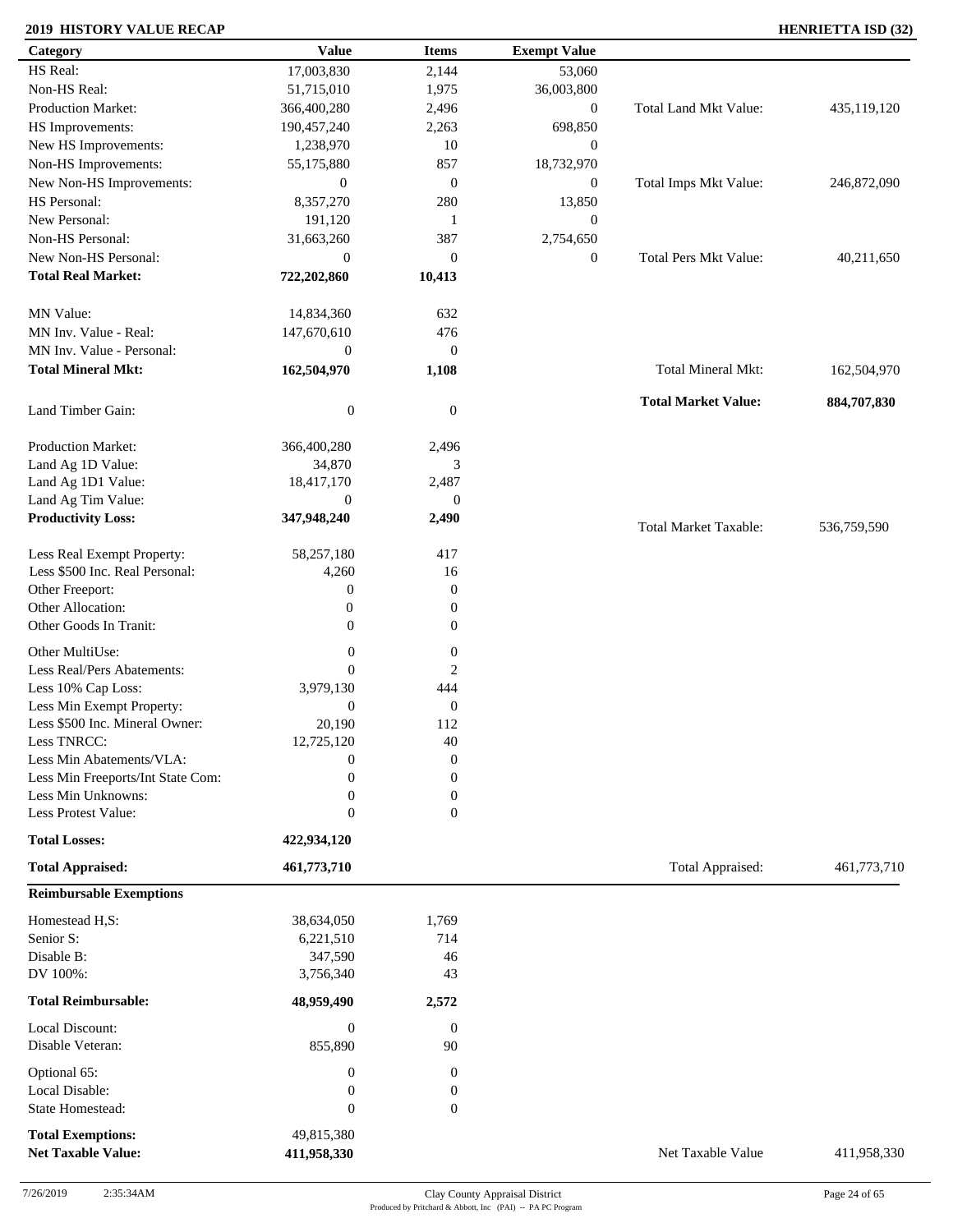|                           | <b>2019 HISTORY VALUE RECAP</b>                                       |                |       |   |              |                |     |              |               | <b>HENRIETTA ISD (32)</b>                                                     |
|---------------------------|-----------------------------------------------------------------------|----------------|-------|---|--------------|----------------|-----|--------------|---------------|-------------------------------------------------------------------------------|
|                           | **** Freeze Totals: (This is only for Effective Tax Rate Calculation) |                |       |   |              |                |     |              |               |                                                                               |
| <b>Total Ceiling Tax:</b> |                                                                       |                |       |   | 399,174.14   |                |     |              |               |                                                                               |
|                           | <b>Total Freeze Taxable:</b>                                          | $\blacksquare$ |       |   | 42,992,370   |                |     |              |               |                                                                               |
|                           | New Imp/Pers with Ceiling: $+$                                        |                |       |   | 55,230       |                |     |              |               |                                                                               |
|                           | **Freeze Adjusted Taxable:                                            |                |       |   | 369,021,190  |                |     |              |               | **This number DOES NOT represent any Jurisdiction's Certified Taxable Value** |
|                           |                                                                       |                |       |   |              |                |     |              |               |                                                                               |
|                           | <b>Count of Homesteads for</b>                                        |                |       |   |              |                |     |              | H - Homestead | W - Widow                                                                     |
|                           |                                                                       |                |       |   |              |                |     |              | $S -$ Over 65 | DV - Disabled Veteran                                                         |
| H                         | S<br>F                                                                |                | B     | D | W            | $\mathbf 0$    | DV  | <b>DV100</b> | B - Disabled  | $O - Over 65 (No HS)$                                                         |
| 904                       | 811                                                                   | $\overline{0}$ | 59    | 2 | $\mathbf{0}$ | $\overline{0}$ | 117 | 43           |               |                                                                               |
| <b>Total Parcels:</b>     |                                                                       |                | 8,839 |   |              |                |     |              |               |                                                                               |

#### **Special Certified Totals:**

| Exempt Value of First Time Absolute Exemption: | \$81,640    |
|------------------------------------------------|-------------|
| Exempt Value of First Time Partial Exemption:  | \$2,071,310 |
| Value Loss Due to New AGT/Timber:              | \$129,220   |
| New Imps/New Pers Market Value:                | \$1,430,090 |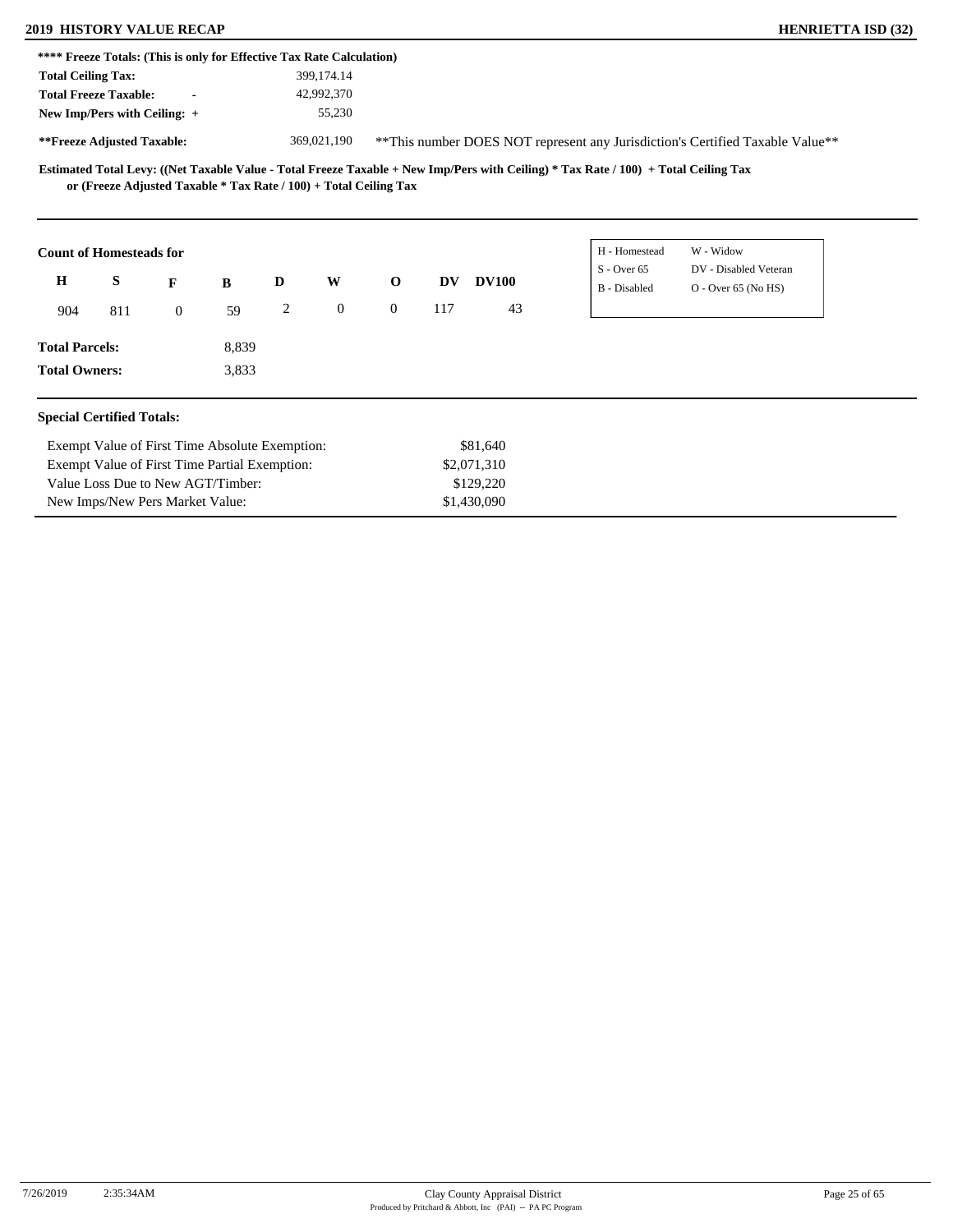### **2019 HISTORY VALUE RECAP HENRIETTA ISD (32)**

|                | <b>Combined Recap</b>   |             |                   |              |                          |                        |                                     |                          |                                    |                                    |
|----------------|-------------------------|-------------|-------------------|--------------|--------------------------|------------------------|-------------------------------------|--------------------------|------------------------------------|------------------------------------|
| Cat<br>Code    | <b>Items</b>            | Acres       | <b>Total Real</b> | Ag/Timber    | Production<br><b>Mkt</b> | <b>Taxable</b><br>Land | <b>Total</b><br><b>Improvements</b> | <b>Total</b><br>Personal | <b>Total</b><br><b>Mkt Taxable</b> | <b>Total</b><br><b>Net Taxable</b> |
| A              | 112                     | 134.676     | 689,490           | $\bf{0}$     | $\bf{0}$                 | 689,490                | 7,047,800                           | 93,140                   | 7,830,430                          | 6,358,350                          |
| A1             | 1,816                   | 1,905.482   | 11,824,740        | $\bf{0}$     | $\bf{0}$                 | 11,824,740             | 137,042,160                         | $\pmb{0}$                | 148,866,900                        | 113,266,350                        |
| A <sub>2</sub> | 580                     | 308.473     | 4,823,630         | $\bf{0}$     | $\bf{0}$                 | 4,823,630              | 1,880,840                           | 63,060                   | 6,767,530                          | 4,679,490                          |
| A3             | 200                     | 0.000       | 9,000             | $\bf{0}$     | $\bf{0}$                 | 9,000                  | 9,312,360                           | 1,570,800                | 10,892,160                         | 7,570,700                          |
| $A^*$          | 2,708                   | 2,348.631   | 17,346,860        | $\bf{0}$     | $\bf{0}$                 | 17,346,860             | 155,283,160                         | 1,727,000                | 174,357,020                        | 131,874,890                        |
| B              | $\overline{2}$          | 10.340      | 205,250           | $\mathbf{0}$ | $\bf{0}$                 | 205,250                | 1,134,150                           | $\boldsymbol{0}$         | 1,339,400                          | 1,339,400                          |
| B1             | 14                      | 4.016       | 82,680            | $\bf{0}$     | $\bf{0}$                 | 82,680                 | 1,249,970                           | $\boldsymbol{0}$         | 1,332,650                          | 1,307,650                          |
| $B^*$          | 16                      | 14.356      | 287,930           | $\bf{0}$     | $\bf{0}$                 | 287,930                | 2,384,120                           | $\bf{0}$                 | 2,672,050                          | 2,647,050                          |
| C <sub>1</sub> | 566                     | 514.649     | 2,757,400         | $\bf{0}$     | $\bf{0}$                 | 2,757,400              | 238,140                             | $\bf{0}$                 | 2,995,540                          | 2,937,850                          |
| C <sub>3</sub> | 3                       | 12.880      | 44,200            | $\bf{0}$     | $\bf{0}$                 | 44,200                 | $\bf{0}$                            | $\bf{0}$                 | 44,200                             | 44,200                             |
| $C^*$          | 569                     | 527.529     | 2,801,600         | $\bf{0}$     | $\bf{0}$                 | 2,801,600              | 238,140                             | $\boldsymbol{0}$         | 3,039,740                          | 2,982,050                          |
| D1             | 2,496                   | 246,648.519 | $\boldsymbol{0}$  | 18,452,040   | 366,400,280              | 18,452,040             | $\bf{0}$                            | $\bf{0}$                 | 18,452,040                         | 18,441,180                         |
| D <sub>2</sub> | 203                     | 0.000       | $\bf{0}$          | $\bf{0}$     | $\bf{0}$                 | $\bf{0}$               | 2,876,680                           | $\bf{0}$                 | 2,876,680                          | 2,864,680                          |
| $D^*$          | 2,699                   | 246,648.519 | $\bf{0}$          | 18,452,040   | 366,400,280              | 18,452,040             | 2,876,680                           | $\bf{0}$                 | 21,328,720                         | 21,305,860                         |
| E              | 228                     | 1,396.978   | 4,309,140         | 0            | $\bf{0}$                 | 4,309,140              | 10,455,570                          | $\bf{0}$                 | 14,764,710                         | 13,362,930                         |
| E1             | 336                     | 1,285.522   | 4,185,750         | $\bf{0}$     | $\bf{0}$                 | 4,185,750              | 30,460,090                          | $\bf{0}$                 | 34,645,840                         | 28,933,020                         |
| E2             | 20                      | 148.900     | 645,980           | $\mathbf{0}$ | $\bf{0}$                 | 645,980                | 1,482,770                           | $\bf{0}$                 | 2,128,750                          | 1,424,240                          |
| $E^*$          | 584                     | 2,831.400   | 9,140,870         | $\mathbf{0}$ | $\bf{0}$                 | 9,140,870              | 42,398,430                          | $\bf{0}$                 | 51,539,300                         | 43,720,190                         |
| F1             | 181                     | 299.635     | 2,371,420         | $\bf{0}$     | $\bf{0}$                 | 2,371,420              | 21,021,960                          | $\bf{0}$                 | 23,393,380                         | 23,323,380                         |
| F <sub>2</sub> | 11                      | 191.433     | 522,300           | $\bf{0}$     | $\bf{0}$                 | 522,300                | 3,301,320                           | $\bf{0}$                 | 3,823,620                          | 3,823,620                          |
| $\mathbf{F}^*$ | 192                     | 491.068     | 2,893,720         | $\mathbf{0}$ | $\bf{0}$                 | 2,893,720              | 24,323,280                          | $\bf{0}$                 | 27,217,000                         | 27,147,000                         |
| G1             | 520                     | 0.000       | $\bf{0}$          | $\bf{0}$     | $\bf{0}$                 | $\bf{0}$               | 14,814,170                          | $\bf{0}$                 | 14,814,170                         | 14,814,170                         |
| G3C            | 1                       | 0.000       | $\bf{0}$          | $\bf{0}$     | $\bf{0}$                 | $\bf{0}$               | 9,960                               | $\bf{0}$                 | 9,960                              | 9,960                              |
| $G^*$          | 521                     | 0.000       | $\bf{0}$          | $\bf{0}$     | $\bf{0}$                 | $\bf{0}$               | 14,824,130                          | $\bf{0}$                 | 14,824,130                         | 14,824,130                         |
| J1             | $\overline{\mathbf{4}}$ | 4.736       | 13,270            | $\bf{0}$     | $\bf{0}$                 | 13,270                 | 25,380                              | $\bf{0}$                 | 38,650                             | 38,650                             |
| J2             | $\overline{2}$          | 0.000       | $\bf{0}$          | $\mathbf{0}$ | $\bf{0}$                 | $\bf{0}$               | 1,178,900                           | $\bf{0}$                 | 1,178,900                          | 1,178,900                          |
| J3             | 13                      | 3.300       | 10,560            | $\bf{0}$     | $\bf{0}$                 | 10,560                 | 16,709,530                          | $\bf{0}$                 | 16,720,090                         | 16,695,790                         |
| J4             | 78                      | 17.794      | 56,990            | $\bf{0}$     | $\bf{0}$                 | 56,990                 | 3,368,320                           | $\bf{0}$                 | 3,425,310                          | 3,425,310                          |
| J5             | 13                      | 21.787      | 45,850            | $\bf{0}$     | $\bf{0}$                 | 45,850                 | 18,696,540                          | $\bf{0}$                 | 18,742,390                         | 18,742,390                         |
| J5A            | $\overline{2}$          | 0.000       | $\pmb{0}$         | $\mathbf{0}$ | $\bf{0}$                 | $\bf{0}$               | 10,600                              | $\bf{0}$                 | 10,600                             | 10,600                             |
| J6             | 55                      | 5.380       | 11,300            | $\bf{0}$     | $\bf{0}$                 | 11,300                 | 37,412,570                          | $\bf{0}$                 | 37,423,870                         | 37,041,940                         |
| J6A            | $\overline{7}$          | 0.000       | $\bf{0}$          | $\bf{0}$     | $\bf{0}$                 | $\bf{0}$               | 13,201,310                          | $\bf{0}$                 | 13,201,310                         | 882,420                            |
| J7             | $\mathbf{1}$            | 0.000       | $\bf{0}$          | $\mathbf{0}$ | $\bf{0}$                 | $\boldsymbol{0}$       | 208,160                             | $\bf{0}$                 | 208,160                            | 208,160                            |
| J8             | $\boldsymbol{2}$        | 0.000       | $\bf{0}$          | $\bf{0}$     | $\bf{0}$                 | $\bf{0}$               | 19,000                              | $\bf{0}$                 | 19,000                             | 19,000                             |
| J8A            | $\boldsymbol{2}$        | 0.000       | $\bf{0}$          | $\bf{0}$     | $\bf{0}$                 | $\bf{0}$               | 60,000                              | $\bf{0}$                 | 60,000                             | 60,000                             |
| $\mathbf{J}^*$ | 179                     | 52.997      | 137,970           | $\bf{0}$     | $\bf{0}$                 | 137,970                | 90,890,310                          | $\bf{0}$                 | 91,028,280                         | 78,303,160                         |
| L1             | 264                     | 0.000       | $\bf{0}$          | $\mathbf{0}$ | $\bf{0}$                 | $\bf{0}$               | $\bf{0}$                            | 22,893,440               | 22,893,440                         | 22,893,330                         |
| L2             | $\mathbf 2$             | 0.000       | $\bf{0}$          | $\bf{0}$     | $\bf{0}$                 | $\mathbf 0$            | $\bf{0}$                            | 2,135,600                | 2,135,600                          | 2,135,600                          |
| L2C            | 17                      | 0.000       | $\bf{0}$          | $\bf{0}$     | $\bf{0}$                 | $\bf{0}$               | 45,633,030                          | $\bf{0}$                 | 45,633,030                         | 45,633,030                         |
| $_{\rm L2E}$   | -1                      | 0.000       | $\theta$          |              |                          | $\mathbf{0}$           | 25,000                              | $\bf{0}$                 | 25,000                             | 25,000                             |
| L2G            | 13                      | 0.000       | $\boldsymbol{0}$  | 0            | $\boldsymbol{0}$         | $\bf{0}$               | 8,400,140                           | $\boldsymbol{0}$         | 8,400,140                          | 8,400,140                          |
| L2J            | 3                       | 0.000       | $\bf{0}$          | $\bf{0}$     | $\bf{0}$                 | $\boldsymbol{0}$       | 10,180                              | $\boldsymbol{0}$         | 10,180                             | 10,180                             |
| L2L            | 3                       | 0.000       | $\bf{0}$          | 0            | $\boldsymbol{0}$         | $\boldsymbol{0}$       | 14,880                              | $\bf{0}$                 | 14,880                             | 14,880                             |
| L2M            | 5                       | 0.000       | $\bf{0}$          | 0            | $\mathbf{0}$             | $\boldsymbol{0}$       | 78,930                              | $\boldsymbol{0}$         | 78,930                             | 78,930                             |
| L2P            | 15                      | 0.000       | $\bf{0}$          | 0            | $\boldsymbol{0}$         | $\bf{0}$               | 848,080                             | $\boldsymbol{0}$         | 848,080                            | 848,080                            |
| L2Q            | 263                     | 0.000       | $\bf{0}$          |              | $\boldsymbol{0}$         | $\boldsymbol{0}$       | 908,990                             | $\bf{0}$                 | 908,990                            | 908,990                            |
| $L^*$          | 586                     | 0.000       | $\bf{0}$          |              | $\boldsymbol{0}$         | $\bf{0}$               | 55,919,230                          | 25,029,040               | 80,948,270                         | 80,948,160                         |
| M1             | 377                     | 0.000       | $\bf{0}$          | $\bf{0}$     | $\boldsymbol{0}$         | $\bf{0}$               | 616,310                             | 8,071,170                | 8,687,480                          | 5,167,620                          |
| $M^*$          | 377                     | 0.000       | $\bf{0}$          |              | $\boldsymbol{0}$         | $\boldsymbol{0}$       | 616,310                             | 8,071,170                | 8,687,480                          | 5,167,620                          |
| O1             | 12                      | 42.519      | 121,540           |              | $\boldsymbol{0}$         | 121,540                | 291,040                             | $\boldsymbol{0}$         | 412,580                            | 412,580                            |
| $O*$           | 12                      | 42.519      | 121,540           |              | $\bf{0}$                 | 121,540                | 291,040                             | $\boldsymbol{0}$         | 412,580                            | 412,580                            |
| S              | 9                       | 0.000       | $\bf{0}$          | 0            | $\boldsymbol{0}$         | $\bf{0}$               | $\bf{0}$                            | 2,625,640                | 2,625,640                          | 2,625,640                          |
| $S^*$          | 9                       | 0.000       | $\bf{0}$          | 0            | $\boldsymbol{0}$         | $\bf{0}$               | $\bf{0}$                            | 2,625,640                | 2,625,640                          | 2,625,640                          |
| XB             | 24                      | 0.000       | $\bf{0}$          |              | $\boldsymbol{0}$         | $\bf{0}$               | $\bf{0}$                            | 5,590                    | 5,590                              | $\bf{0}$                           |
| XC             | 112                     | 0.000       | $\bf{0}$          |              | $\boldsymbol{0}$         | $\boldsymbol{0}$       | 20,190                              | $\bf{0}$                 | 20,190                             | $\bf{0}$                           |
| XЕ             | $\overline{2}$          | 4.000       | 26,000            |              | $\boldsymbol{0}$         | 26,000                 | 2,264,090                           | $\bf{0}$                 | 2,290,090                          | 0                                  |
| XI             | $\boldsymbol{2}$        | 1.288       | 9,000             |              | $\boldsymbol{0}$         | 9,000                  | 168,640                             | $\boldsymbol{0}$         | 177,640                            | 0                                  |
| XL             | $\pmb{7}$               | 18.543      | 116,320           |              | $\bf{0}$                 | 116,320                | $\bf{0}$                            | $\pmb{0}$                | 116,320                            | $\boldsymbol{0}$                   |
| XN             | 11                      | 0.000       | $\bf{0}$          |              | $\boldsymbol{0}$         | $\bf{0}$               | $\bf{0}$                            | 2,753,210                | 2,753,210                          | $\boldsymbol{0}$                   |
| XV             | 373                     | 19,126.726  | 35,837,030        |              | $\boldsymbol{0}$         | 35,837,030             | 16,879,310                          | $\pmb{0}$                | 52,716,340                         | $\boldsymbol{0}$                   |
| $X^*$          | 531                     | 19,150.557  | 35,988,350        | 0            | $\bf{0}$                 | 35,988,350             | 19,332,230                          | 2,758,800                | 58,079,380                         | $\bf{0}$                           |
| Totals:        | 8,983                   | 272,107.575 | 68,718,840        | 18,452,040   | 366,400,280              | 87,170,880             | 409,377,060                         | 40,211,650               | 536,759,590                        | 411,958,330                        |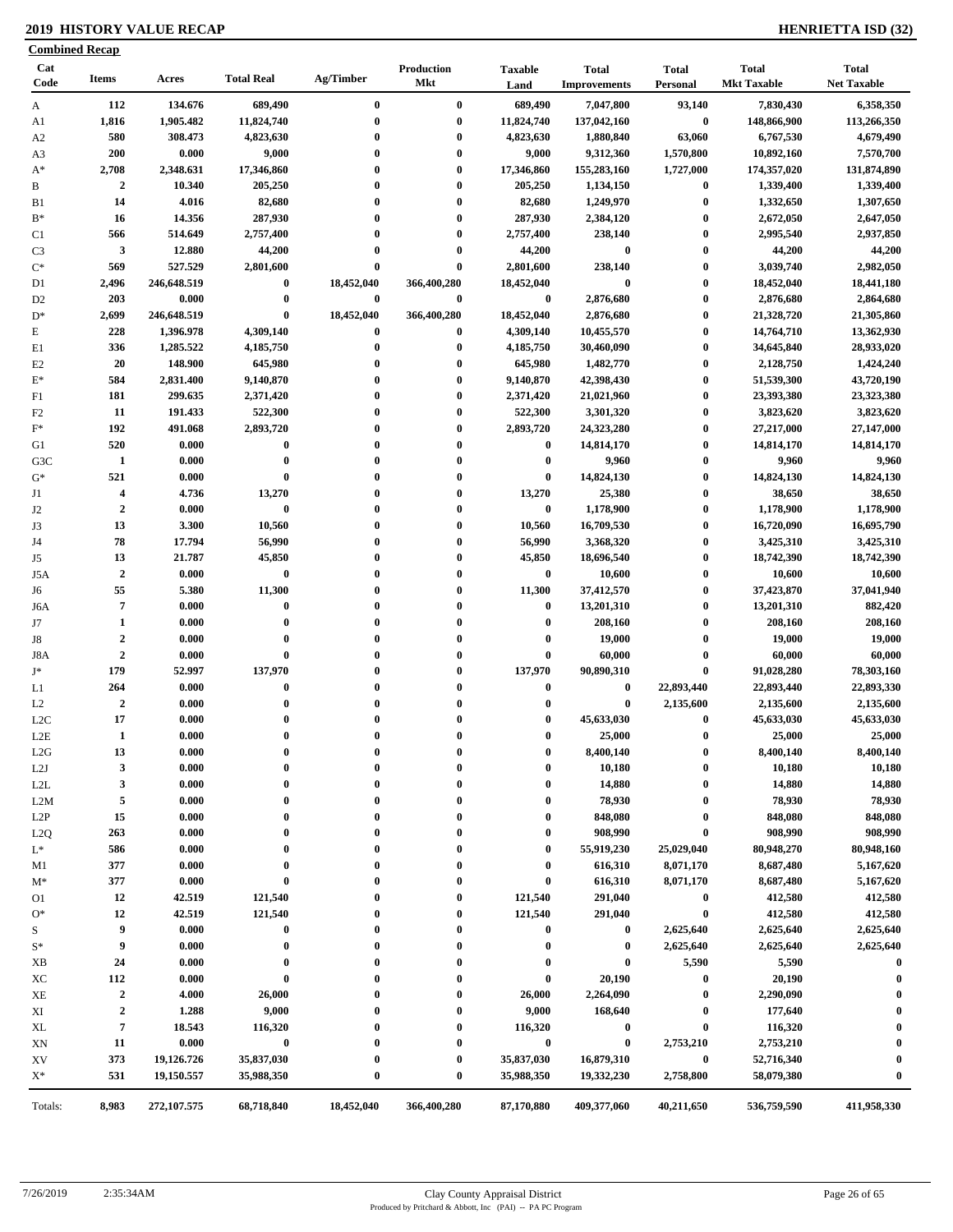### **2019 HISTORY VALUE RECAP HENRIETTA ISD I&S (32IS)**

| Category                            | <b>Value</b>                | <b>Items</b>         | <b>Exempt Value</b> |                              |             |
|-------------------------------------|-----------------------------|----------------------|---------------------|------------------------------|-------------|
| HS Real:                            | 17,003,830                  | 2,144                | 53,060              |                              |             |
| Non-HS Real:                        | 51,715,010                  | 1,975                | 36,003,800          |                              |             |
| Production Market:                  | 366,400,280                 | 2,496                | $\boldsymbol{0}$    | Total Land Mkt Value:        | 435,119,120 |
| HS Improvements:                    | 190,457,240                 | 2,263                | 698,850             |                              |             |
| New HS Improvements:                | 1,238,970                   | 10                   | $\mathbf{0}$        |                              |             |
| Non-HS Improvements:                | 55,175,880                  | 857                  | 18,732,970          |                              |             |
| New Non-HS Improvements:            | $\boldsymbol{0}$            | $\mathbf{0}$         | $\mathbf{0}$        | Total Imps Mkt Value:        | 246,872,090 |
| HS Personal:                        | 8,357,270                   | 280                  | 13,850              |                              |             |
| New Personal:                       | 191,120                     | 1                    | $\boldsymbol{0}$    |                              |             |
| Non-HS Personal:                    |                             | 387                  |                     |                              |             |
|                                     | 31,663,260                  |                      | 2,754,650           |                              |             |
| New Non-HS Personal:                | $\boldsymbol{0}$            | $\mathbf{0}$         | $\boldsymbol{0}$    | <b>Total Pers Mkt Value:</b> | 40,211,650  |
| <b>Total Real Market:</b>           | 722,202,860                 | 10,413               |                     |                              |             |
| MN Value:                           | 14,834,360                  | 632                  |                     |                              |             |
| MN Inv. Value - Real:               | 147,670,610                 | 476                  |                     |                              |             |
| MN Inv. Value - Personal:           | $\boldsymbol{0}$            | $\mathbf{0}$         |                     |                              |             |
| <b>Total Mineral Mkt:</b>           | 162,504,970                 | 1,108                |                     | Total Mineral Mkt:           | 162,504,970 |
|                                     |                             |                      |                     |                              |             |
| Land Timber Gain:                   | $\boldsymbol{0}$            | $\mathbf{0}$         |                     | <b>Total Market Value:</b>   | 884,707,830 |
| Production Market:                  | 366,400,280                 | 2,496                |                     |                              |             |
| Land Ag 1D Value:                   | 34,870                      | 3                    |                     |                              |             |
| Land Ag 1D1 Value:                  | 18,417,170                  | 2,487                |                     |                              |             |
| Land Ag Tim Value:                  | $\mathbf{0}$                | $\theta$             |                     |                              |             |
| <b>Productivity Loss:</b>           | 347,948,240                 | 2,490                |                     | <b>Total Market Taxable:</b> | 536,759,590 |
| Less Real Exempt Property:          | 58,257,180                  | 417                  |                     |                              |             |
| Less \$500 Inc. Real Personal:      | 4,260                       | 16                   |                     |                              |             |
| Other Freeport:                     | $\mathbf{0}$                | $\mathbf{0}$         |                     |                              |             |
| Other Allocation:                   |                             |                      |                     |                              |             |
|                                     | $\boldsymbol{0}$            | $\boldsymbol{0}$     |                     |                              |             |
| Other Goods In Tranit:              | $\overline{0}$              | $\boldsymbol{0}$     |                     |                              |             |
| Other MultiUse:                     | $\boldsymbol{0}$            | $\boldsymbol{0}$     |                     |                              |             |
| Less Real/Pers Abatements:          | $\mathbf{0}$                | $\overline{2}$       |                     |                              |             |
| Less 10% Cap Loss:                  | 3,979,130                   | 444                  |                     |                              |             |
| Less Min Exempt Property:           | $\boldsymbol{0}$            | $\mathbf{0}$         |                     |                              |             |
| Less \$500 Inc. Mineral Owner:      | 20,190                      | 112                  |                     |                              |             |
| Less TNRCC:                         | 12,725,120                  | 40                   |                     |                              |             |
| Less Min Abatements/VLA:            | $\mathbf{0}$                | $\boldsymbol{0}$     |                     |                              |             |
| Less Min Freeports/Int State Com:   | $\theta$                    | $\mathbf{0}$         |                     |                              |             |
| Less Min Unknowns:                  | $\boldsymbol{0}$            | $\Omega$             |                     |                              |             |
| Less Protest Value:                 | $\boldsymbol{0}$            | $\theta$             |                     |                              |             |
| <b>Total Losses:</b>                | 422,934,120                 |                      |                     |                              |             |
| <b>Total Appraised:</b>             | 461,773,710                 |                      |                     | Total Appraised:             | 461,773,710 |
| <b>Reimbursable Exemptions</b>      |                             |                      |                     |                              |             |
| Homestead H,S:                      | 38,634,050                  | 1,769                |                     |                              |             |
| Senior S:                           | 6,221,510                   | 714                  |                     |                              |             |
| Disable B:                          | 347,590                     | 46                   |                     |                              |             |
| DV 100%:                            | 3,756,340                   | 43                   |                     |                              |             |
|                                     |                             |                      |                     |                              |             |
| <b>Total Reimbursable:</b>          | 48,959,490                  | 2,572                |                     |                              |             |
| Local Discount:<br>Disable Veteran: | $\boldsymbol{0}$<br>855,890 | $\overline{0}$<br>90 |                     |                              |             |
|                                     |                             |                      |                     |                              |             |
| Optional 65:                        | $\boldsymbol{0}$            | 0                    |                     |                              |             |
| Local Disable:                      | $\boldsymbol{0}$            | $\boldsymbol{0}$     |                     |                              |             |
| State Homestead:                    | $\boldsymbol{0}$            | $\theta$             |                     |                              |             |
| <b>Total Exemptions:</b>            | 49,815,380                  |                      |                     |                              |             |
| <b>Net Taxable Value:</b>           | 411,958,330                 |                      |                     | Net Taxable Value            | 411,958,330 |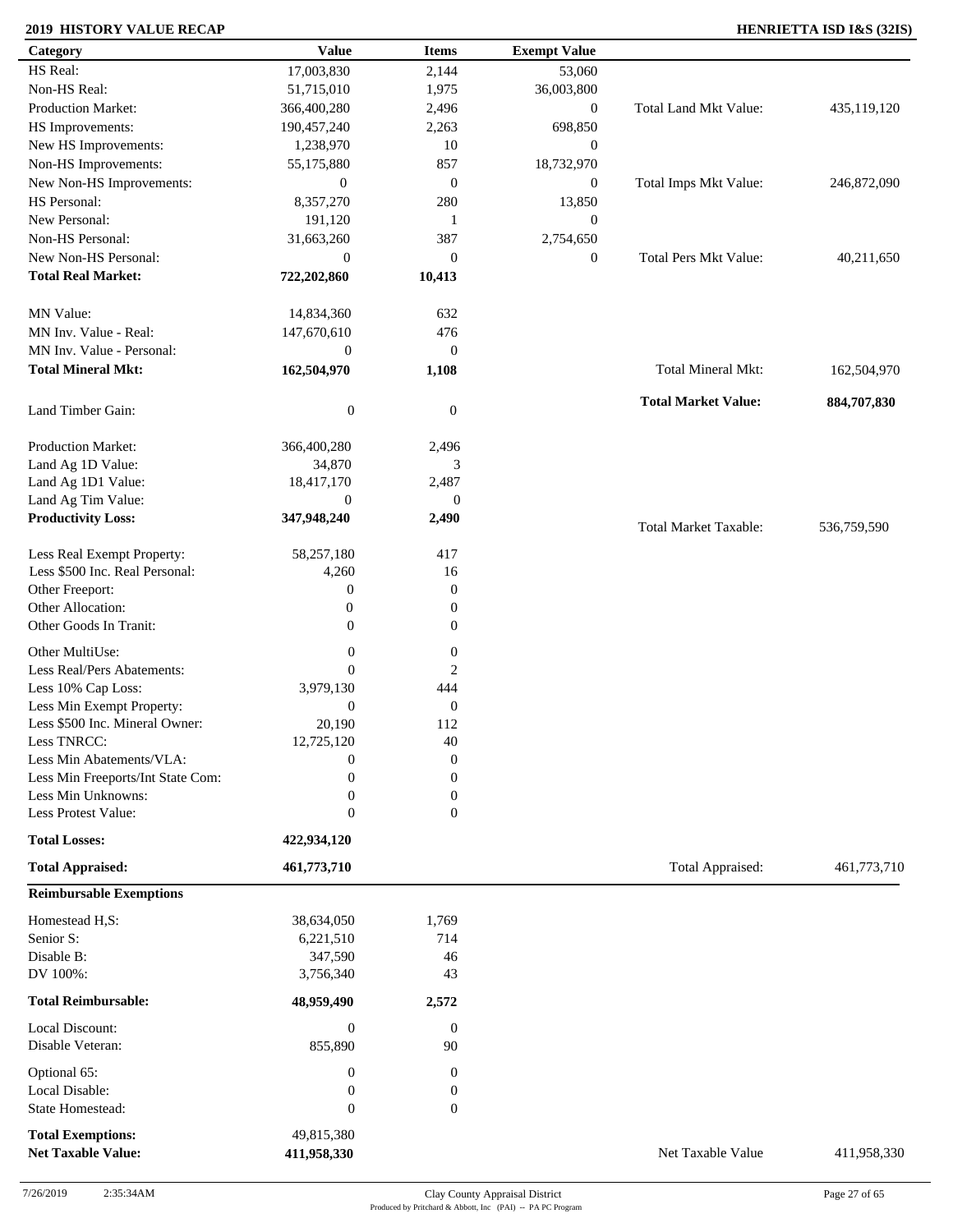## **2010 HISTORY VALUE RECAP**

Exempt Value of First Time Partial Exemption:

Value Loss Due to New AGT/Timber: New Imps/New Pers Market Value:

| <b>HENRIETTA ISD I&amp;S (32IS)</b> |  |  |  |
|-------------------------------------|--|--|--|
|-------------------------------------|--|--|--|

|                           | **** Freeze Totals: (This is only for Effective Tax Rate Calculation) |                |       |   |              |                |     |              |               |                                                                                |  |
|---------------------------|-----------------------------------------------------------------------|----------------|-------|---|--------------|----------------|-----|--------------|---------------|--------------------------------------------------------------------------------|--|
| <b>Total Ceiling Tax:</b> |                                                                       |                |       |   | 0.00         |                |     |              |               |                                                                                |  |
|                           | <b>Total Freeze Taxable:</b>                                          |                |       |   | 42,992,370   |                |     |              |               |                                                                                |  |
|                           | New Imp/Pers with Ceiling: +                                          |                |       |   | 55,230       |                |     |              |               |                                                                                |  |
|                           | **Freeze Adjusted Taxable:                                            |                |       |   | 369,021,190  |                |     |              |               | ** This number DOES NOT represent any Jurisdiction's Certified Taxable Value** |  |
|                           | or (Freeze Adjusted Taxable * Tax Rate / 100) + Total Ceiling Tax     |                |       |   |              |                |     |              |               |                                                                                |  |
|                           |                                                                       |                |       |   |              |                |     |              |               |                                                                                |  |
|                           | <b>Count of Homesteads for</b>                                        |                |       |   |              |                |     |              | H - Homestead | W - Widow                                                                      |  |
| $\bf H$                   | S                                                                     | F              | B     | D | W            | $\mathbf 0$    | DV  | <b>DV100</b> | $S -$ Over 65 | DV - Disabled Veteran                                                          |  |
| 904                       | 811                                                                   | $\overline{0}$ | 59    | 2 | $\mathbf{0}$ | $\overline{0}$ | 117 | 43           | B - Disabled  | $O -$ Over 65 (No HS)                                                          |  |
| <b>Total Parcels:</b>     |                                                                       |                | 8,839 |   |              |                |     |              |               |                                                                                |  |

\$2,071,310 \$129,220 \$1,430,090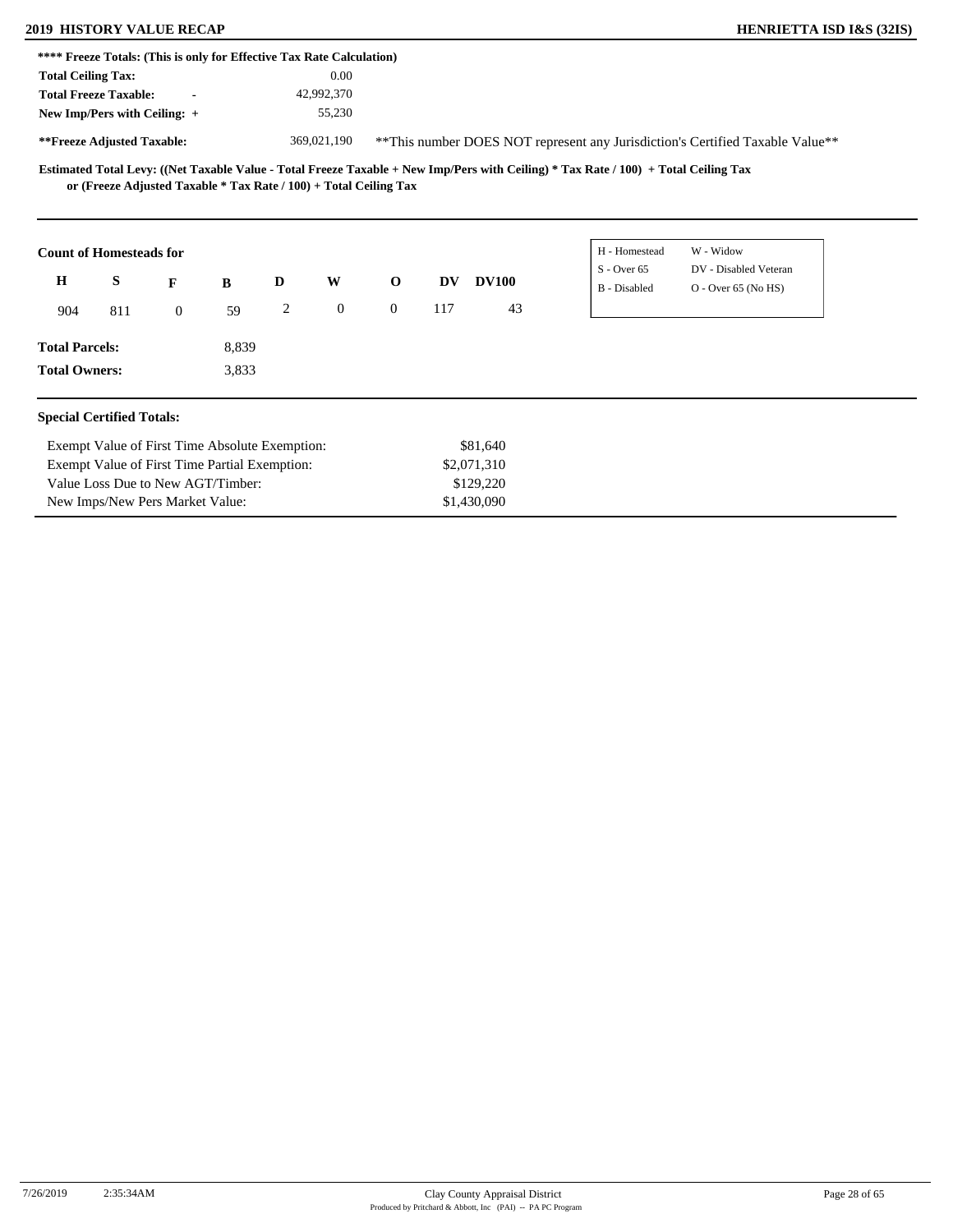### **2019 HISTORY VALUE RECAP HENRIETTA ISD I&S (32IS)**

| <b>Combined Recap</b> |                         |                |                      |              |                          |                        |                                     |                          |                                    |                                    |
|-----------------------|-------------------------|----------------|----------------------|--------------|--------------------------|------------------------|-------------------------------------|--------------------------|------------------------------------|------------------------------------|
| Cat<br>Code           | <b>Items</b>            | Acres          | <b>Total Real</b>    | Ag/Timber    | Production<br><b>Mkt</b> | <b>Taxable</b><br>Land | <b>Total</b><br><b>Improvements</b> | <b>Total</b><br>Personal | <b>Total</b><br><b>Mkt Taxable</b> | <b>Total</b><br><b>Net Taxable</b> |
| A                     | 112                     | 134.676        | 689,490              | $\bf{0}$     | $\bf{0}$                 | 689,490                | 7,047,800                           | 93,140                   | 7,830,430                          | 6,358,350                          |
| A1                    | 1,816                   | 1,905.482      | 11,824,740           | $\bf{0}$     | $\bf{0}$                 | 11,824,740             | 137,042,160                         | $\pmb{0}$                | 148,866,900                        | 113,266,350                        |
| A <sub>2</sub>        | 580                     | 308.473        | 4,823,630            | $\bf{0}$     | $\bf{0}$                 | 4,823,630              | 1,880,840                           | 63,060                   | 6,767,530                          | 4,679,490                          |
| A3                    | 200                     | 0.000          | 9,000                | $\bf{0}$     | $\bf{0}$                 | 9,000                  | 9,312,360                           | 1,570,800                | 10,892,160                         | 7,570,700                          |
| $A^*$                 | 2,708                   | 2,348.631      | 17,346,860           | $\bf{0}$     | $\bf{0}$                 | 17,346,860             | 155,283,160                         | 1,727,000                | 174,357,020                        | 131,874,890                        |
| B                     | $\overline{2}$          | 10.340         | 205,250              | $\mathbf{0}$ | $\bf{0}$                 | 205,250                | 1,134,150                           | $\boldsymbol{0}$         | 1,339,400                          | 1,339,400                          |
| B1                    | 14                      | 4.016          | 82,680               | $\bf{0}$     | $\bf{0}$                 | 82,680                 | 1,249,970                           | $\boldsymbol{0}$         | 1,332,650                          | 1,307,650                          |
| $B^*$                 | 16                      | 14.356         | 287,930              | $\bf{0}$     | $\bf{0}$                 | 287,930                | 2,384,120                           | $\bf{0}$                 | 2,672,050                          | 2,647,050                          |
| C <sub>1</sub>        | 566                     | 514.648        | 2,757,400            | $\bf{0}$     | $\bf{0}$                 | 2,757,400              | 238,140                             | $\bf{0}$                 | 2,995,540                          | 2,937,850                          |
| C <sub>3</sub>        | 3                       | 12.880         | 44,200               | $\bf{0}$     | $\bf{0}$                 | 44,200                 | $\bf{0}$                            | $\bf{0}$                 | 44,200                             | 44,200                             |
| $C^*$                 | 569                     | 527.528        | 2,801,600            | $\bf{0}$     | $\bf{0}$                 | 2,801,600              | 238,140                             | $\bf{0}$                 | 3,039,740                          | 2,982,050                          |
| D1                    | 2,496                   | 246,648.519    | $\boldsymbol{0}$     | 18,452,040   | 366,400,280              | 18,452,040             | $\bf{0}$                            | $\bf{0}$                 | 18,452,040                         | 18,441,180                         |
| D <sub>2</sub>        | 203                     | 0.000          | $\bf{0}$             | $\bf{0}$     | $\bf{0}$                 | $\bf{0}$               | 2,876,680                           | $\bf{0}$                 | 2,876,680                          | 2,864,680                          |
| $D^*$                 | 2,699                   | 246,648.519    | $\bf{0}$             | 18,452,040   | 366,400,280              | 18,452,040             | 2,876,680                           | $\bf{0}$                 | 21,328,720                         | 21,305,860                         |
| E                     | 228                     | 1,396.978      | 4,309,140            | 0            | $\bf{0}$                 | 4,309,140              | 10,455,570                          | $\bf{0}$                 | 14,764,710                         | 13,362,930                         |
| E1                    | 336                     | 1,285.522      | 4,185,750            | $\bf{0}$     | $\bf{0}$                 | 4,185,750              | 30,460,090                          | $\bf{0}$                 | 34,645,840                         | 28,933,020                         |
| E2                    | 20                      | 148.900        | 645,980              | $\mathbf{0}$ | $\bf{0}$                 | 645,980                | 1,482,770                           | $\bf{0}$                 | 2,128,750                          | 1,424,240                          |
| $E^*$                 | 584                     | 2,831.400      | 9,140,870            | $\mathbf{0}$ | $\bf{0}$                 | 9,140,870              | 42,398,430                          | $\bf{0}$                 | 51,539,300                         | 43,720,190                         |
| F1                    | 181                     | 299.635        | 2,371,420            | $\bf{0}$     | $\bf{0}$                 | 2,371,420              | 21,021,960                          | $\bf{0}$                 | 23,393,380                         | 23,323,380                         |
| F <sub>2</sub>        | 11                      | 191.433        | 522,300              | $\bf{0}$     | $\bf{0}$                 | 522,300                | 3,301,320                           | $\bf{0}$                 | 3,823,620                          | 3,823,620                          |
| $\mathbf{F}^*$        | 192                     | 491.068        | 2,893,720            | $\mathbf{0}$ | $\bf{0}$                 | 2,893,720              | 24,323,280                          | $\bf{0}$                 | 27,217,000                         | 27,147,000                         |
| G1                    | 520                     | 0.000          | $\bf{0}$             | $\bf{0}$     | $\bf{0}$                 | $\bf{0}$               | 14,814,170                          | $\bf{0}$                 | 14,814,170                         | 14,814,170                         |
| G3C                   | 1                       | 0.000          | $\bf{0}$             | $\bf{0}$     | $\bf{0}$                 | $\bf{0}$               | 9,960                               | $\bf{0}$                 | 9,960                              | 9,960                              |
| $G^*$                 | 521                     | 0.000          | $\bf{0}$             | $\bf{0}$     | $\bf{0}$                 | $\bf{0}$               | 14,824,130                          | $\bf{0}$                 | 14,824,130                         | 14,824,130                         |
| J1                    | $\overline{\mathbf{4}}$ | 4.736          | 13,270               | $\bf{0}$     | $\bf{0}$                 | 13,270                 | 25,380                              | $\bf{0}$                 | 38,650                             | 38,650                             |
| J2                    | $\overline{2}$          | 0.000          | $\bf{0}$             | $\mathbf{0}$ | $\bf{0}$                 | $\bf{0}$               | 1,178,900                           | $\boldsymbol{0}$         | 1,178,900                          | 1,178,900                          |
| J3                    | 13                      | 3.300          | 10,560               | $\bf{0}$     | $\bf{0}$                 | 10,560                 | 16,709,530                          | $\bf{0}$                 | 16,720,090                         | 16,695,790                         |
| J4                    | 78                      | 17.794         | 56,990               | $\bf{0}$     | $\bf{0}$                 | 56,990                 | 3,368,320                           | $\bf{0}$                 | 3,425,310                          | 3,425,310                          |
| J5                    | 13                      | 21.787         | 45,850               | $\bf{0}$     | $\bf{0}$                 | 45,850                 | 18,696,540                          | $\bf{0}$                 | 18,742,390                         | 18,742,390                         |
| J5A                   | $\overline{2}$          | 0.000          | $\pmb{0}$            | $\mathbf{0}$ | $\bf{0}$                 | $\bf{0}$               | 10,600                              | $\bf{0}$                 | 10,600                             | 10,600                             |
| J6                    | 55                      | 5.380          | 11,300               | $\bf{0}$     | $\bf{0}$                 | 11,300                 | 37,412,570                          | $\bf{0}$                 | 37,423,870                         | 37,041,940                         |
| J6A                   | $\overline{7}$          | 0.000          | $\bf{0}$             | $\bf{0}$     | $\bf{0}$                 | $\bf{0}$               | 13,201,310                          | $\bf{0}$                 | 13,201,310                         | 882,420                            |
| J7                    | $\mathbf{1}$            | 0.000          | $\bf{0}$             | $\mathbf{0}$ | $\bf{0}$                 | $\boldsymbol{0}$       | 208,160                             | $\bf{0}$                 | 208,160                            | 208,160                            |
| J8                    | $\boldsymbol{2}$        | 0.000          | $\bf{0}$             | $\bf{0}$     | $\bf{0}$                 | $\bf{0}$               | 19,000                              | $\bf{0}$                 | 19,000                             | 19,000                             |
| J8A                   | $\boldsymbol{2}$        | 0.000          | $\bf{0}$             | $\bf{0}$     | $\bf{0}$                 | $\bf{0}$               | 60,000                              | $\bf{0}$                 | 60,000                             | 60,000                             |
| $\mathbf{J}^*$        | 179                     | 52.997         | 137,970              | $\bf{0}$     | $\bf{0}$                 | 137,970                | 90,890,310                          | $\bf{0}$                 | 91,028,280                         | 78,303,160                         |
|                       | 264                     | 0.000          | $\bf{0}$             | $\mathbf{0}$ | $\bf{0}$                 | $\bf{0}$               | $\bf{0}$                            | 22,893,440               | 22,893,440                         | 22,893,330                         |
| L1                    |                         |                |                      | $\bf{0}$     |                          | $\mathbf 0$            |                                     |                          |                                    |                                    |
| L2                    | $\mathbf 2$<br>17       | 0.000<br>0.000 | $\bf{0}$<br>$\bf{0}$ | $\bf{0}$     | $\bf{0}$<br>$\bf{0}$     | $\bf{0}$               | $\bf{0}$<br>45,633,030              | 2,135,600<br>$\bf{0}$    | 2,135,600                          | 2,135,600                          |
| L <sub>2</sub> C      |                         |                | $\theta$             |              |                          | $\mathbf{0}$           |                                     | $\bf{0}$                 | 45,633,030                         | 45,633,030                         |
| $_{\rm L2E}$          | -1                      | 0.000          |                      |              |                          |                        | 25,000                              |                          | 25,000                             | 25,000                             |
| L2G                   | 13                      | 0.000          | $\boldsymbol{0}$     | 0            | $\boldsymbol{0}$         | $\bf{0}$               | 8,400,140                           | $\boldsymbol{0}$         | 8,400,140                          | 8,400,140                          |
| L2J                   | 3                       | 0.000          | $\bf{0}$             | $\bf{0}$     | $\bf{0}$                 | $\boldsymbol{0}$       | 10,180                              | $\boldsymbol{0}$         | 10,180                             | 10,180                             |
| L2L                   | 3                       | 0.000          | $\bf{0}$             | 0            | $\boldsymbol{0}$         | $\boldsymbol{0}$       | 14,880                              | $\bf{0}$                 | 14,880                             | 14,880                             |
| L2M                   | 5                       | 0.000          | $\bf{0}$             | 0            | $\mathbf{0}$             | $\boldsymbol{0}$       | 78,930                              | $\boldsymbol{0}$         | 78,930                             | 78,930                             |
| L2P                   | 15                      | 0.000          | $\bf{0}$             | 0            | $\boldsymbol{0}$         | $\bf{0}$               | 848,080                             | $\boldsymbol{0}$         | 848,080                            | 848,080                            |
| L2Q                   | 263                     | 0.000          | $\bf{0}$             |              | $\boldsymbol{0}$         | $\boldsymbol{0}$       | 908,990                             | $\bf{0}$                 | 908,990                            | 908,990                            |
| $L^*$                 | 586                     | 0.000          | $\bf{0}$             |              | $\boldsymbol{0}$         | $\bf{0}$               | 55,919,230                          | 25,029,040               | 80,948,270                         | 80,948,160                         |
| M1                    | 377                     | 0.000          | $\bf{0}$             | $\bf{0}$     | $\boldsymbol{0}$         | $\bf{0}$               | 616,310                             | 8,071,170                | 8,687,480                          | 5,167,620                          |
| $M^*$                 | 377                     | 0.000          | $\bf{0}$             |              | $\boldsymbol{0}$         | $\boldsymbol{0}$       | 616,310                             | 8,071,170                | 8,687,480                          | 5,167,620                          |
| O1                    | 12                      | 42.519         | 121,540              |              | $\boldsymbol{0}$         | 121,540                | 291,040                             | $\boldsymbol{0}$         | 412,580                            | 412,580                            |
| $O*$                  | 12                      | 42.519         | 121,540              |              | $\bf{0}$                 | 121,540                | 291,040                             | $\boldsymbol{0}$         | 412,580                            | 412,580                            |
| S                     | 9                       | 0.000          | $\bf{0}$             | 0            | $\boldsymbol{0}$         | $\bf{0}$               | $\bf{0}$                            | 2,625,640                | 2,625,640                          | 2,625,640                          |
| $S^*$                 | 9                       | 0.000          | $\bf{0}$             | 0            | $\boldsymbol{0}$         | $\bf{0}$               | $\bf{0}$                            | 2,625,640                | 2,625,640                          | 2,625,640                          |
| XB                    | 24                      | 0.000          | $\bf{0}$             |              | $\boldsymbol{0}$         | $\bf{0}$               | $\bf{0}$                            | 5,590                    | 5,590                              | $\bf{0}$                           |
| XC                    | 112                     | 0.000          | $\bf{0}$             |              | $\boldsymbol{0}$         | $\boldsymbol{0}$       | 20,190                              | $\bf{0}$                 | 20,190                             | $\bf{0}$                           |
| XЕ                    | $\overline{2}$          | 4.000          | 26,000               |              | $\boldsymbol{0}$         | 26,000                 | 2,264,090                           | $\bf{0}$                 | 2,290,090                          | 0                                  |
| XI                    | $\boldsymbol{2}$        | 1.288          | 9,000                |              | $\boldsymbol{0}$         | 9,000                  | 168,640                             | $\boldsymbol{0}$         | 177,640                            | 0                                  |
| XL                    | $\pmb{7}$               | 18.543         | 116,320              |              | $\bf{0}$                 | 116,320                | $\bf{0}$                            | $\pmb{0}$                | 116,320                            | 0                                  |
| XN                    | 11                      | 0.000          | $\bf{0}$             |              | $\boldsymbol{0}$         | $\bf{0}$               | $\bf{0}$                            | 2,753,210                | 2,753,210                          | $\boldsymbol{0}$                   |
| XV                    | 373                     | 19,126.726     | 35,837,030           |              | $\boldsymbol{0}$         | 35,837,030             | 16,879,310                          | $\pmb{0}$                | 52,716,340                         | $\bf{0}$                           |
| $X^*$                 | 531                     | 19,150.557     | 35,988,350           | 0            | $\bf{0}$                 | 35,988,350             | 19,332,230                          | 2,758,800                | 58,079,380                         | $\bf{0}$                           |
| Totals:               | 8,983                   | 272,107.575    | 68,718,840           | 18,452,040   | 366,400,280              | 87,170,880             | 409,377,060                         | 40,211,650               | 536,759,590                        | 411,958,330                        |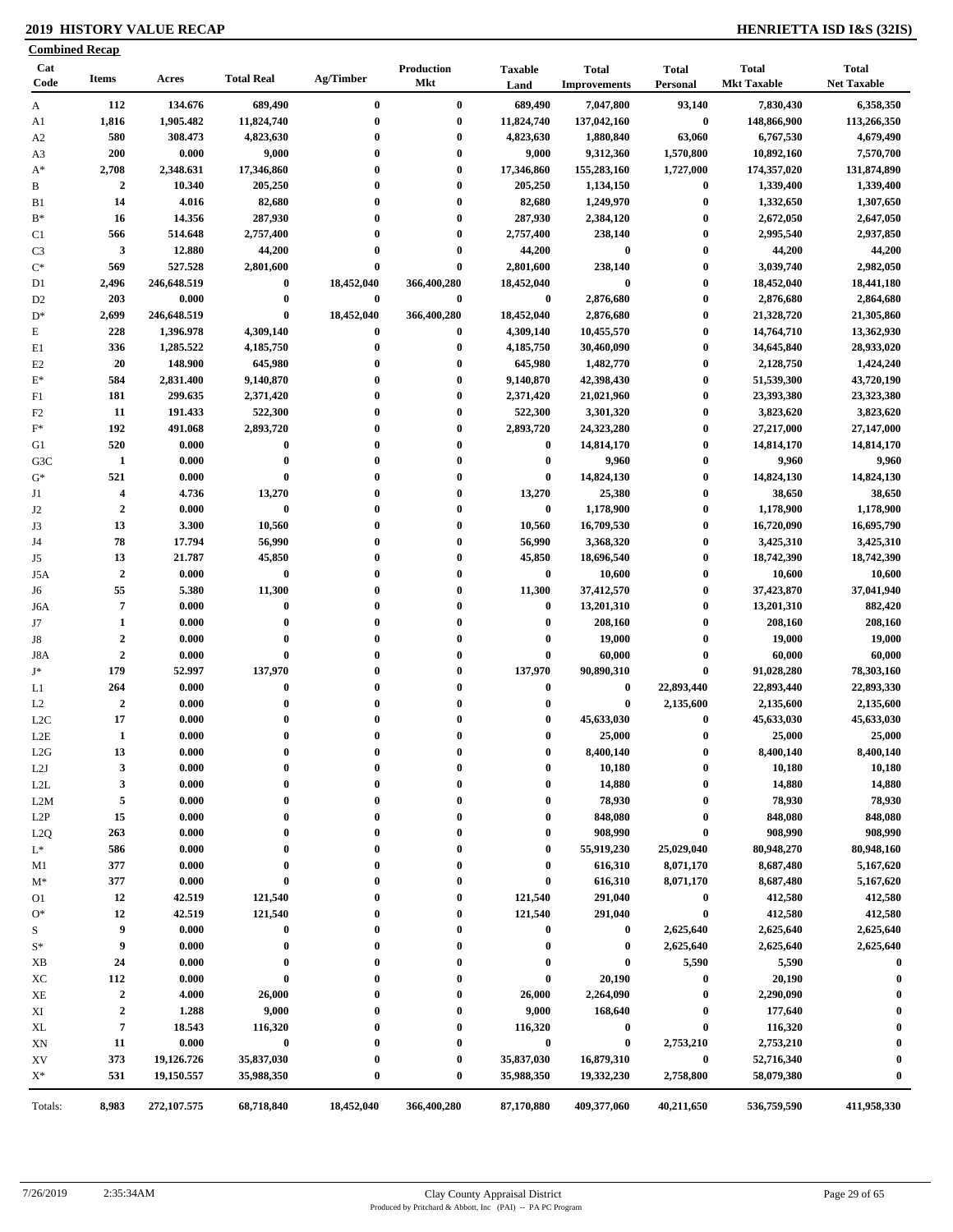### **2019 HISTORY VALUE RECAP MIDWAY ISD M&O (34)**

| Category                          | <b>Value</b>                | <b>Items</b>           | <b>Exempt Value</b> |                              |             |
|-----------------------------------|-----------------------------|------------------------|---------------------|------------------------------|-------------|
| HS Real:                          | 3,300,900                   | 335                    | 7,280               |                              |             |
| Non-HS Real:                      | 2,820,750                   | 258                    | 331,330             |                              |             |
| <b>Production Market:</b>         | 240,838,780                 | 1,673                  | $\mathbf{0}$        | <b>Total Land Mkt Value:</b> | 246,960,430 |
| HS Improvements:                  | 29,530,810                  | 349                    | 107,140             |                              |             |
| New HS Improvements:              | 185,340                     | 1                      | $\mathbf{0}$        |                              |             |
| Non-HS Improvements:              | 8,066,430                   | 338                    | 2,538,830           |                              |             |
| New Non-HS Improvements:          | $\mathbf{0}$                | $\mathbf{0}$           | $\mathbf{0}$        | Total Imps Mkt Value:        | 37,782,580  |
| HS Personal:                      | 1,176,000                   | 36                     | $\boldsymbol{0}$    |                              |             |
| New Personal:                     | $\boldsymbol{0}$            | $\mathbf{0}$           | $\mathbf{0}$        |                              |             |
| Non-HS Personal:                  | 968,940                     | 46                     | 150                 |                              |             |
|                                   |                             |                        |                     |                              |             |
| New Non-HS Personal:              | $\boldsymbol{0}$            | $\mathbf{0}$           | $\boldsymbol{0}$    | <b>Total Pers Mkt Value:</b> | 2,144,940   |
| <b>Total Real Market:</b>         | 286,887,950                 | 3,036                  |                     |                              |             |
| MN Value:                         | 19,309,230                  | 3,754                  |                     |                              |             |
| MN Inv. Value - Real:             | 201,147,160                 | 97                     |                     |                              |             |
| MN Inv. Value - Personal:         | $\boldsymbol{0}$            | $\mathbf{0}$           |                     |                              |             |
| <b>Total Mineral Mkt:</b>         | 220,456,390                 | 3,851                  |                     | Total Mineral Mkt:           | 220,456,390 |
|                                   |                             |                        |                     |                              |             |
| Land Timber Gain:                 | $\boldsymbol{0}$            | $\mathbf{0}$           |                     | <b>Total Market Value:</b>   | 507,344,340 |
| Production Market:                | 240,838,780                 | 1,673                  |                     |                              |             |
| Land Ag 1D Value:                 | $\mathbf{0}$                | $\boldsymbol{0}$       |                     |                              |             |
| Land Ag 1D1 Value:                | 11,106,460                  | 1,673                  |                     |                              |             |
| Land Ag Tim Value:                | $\mathbf{0}$                | $\mathbf{0}$           |                     |                              |             |
| <b>Productivity Loss:</b>         | 229,732,320                 | 1,673                  |                     |                              |             |
|                                   |                             |                        |                     | <b>Total Market Taxable:</b> | 277,612,020 |
| Less Real Exempt Property:        | 2,984,730                   | 34                     |                     |                              |             |
| Less \$500 Inc. Real Personal:    | 520                         | $\overline{4}$         |                     |                              |             |
| Other Freeport:                   | $\boldsymbol{0}$            | $\mathbf{0}$           |                     |                              |             |
| Other Allocation:                 | 0                           | $\boldsymbol{0}$       |                     |                              |             |
| Other Goods In Tranit:            | $\boldsymbol{0}$            | $\boldsymbol{0}$       |                     |                              |             |
| Other MultiUse:                   | $\boldsymbol{0}$            | $\boldsymbol{0}$       |                     |                              |             |
| Less Real/Pers Abatements:        | $\theta$                    |                        |                     |                              |             |
|                                   |                             | $\boldsymbol{0}$       |                     |                              |             |
| Less 10% Cap Loss:                | 1,340,300                   | 89                     |                     |                              |             |
| Less Min Exempt Property:         | 26,400                      | 1                      |                     |                              |             |
| Less \$500 Inc. Mineral Owner:    | 112,440                     | 1,051                  |                     |                              |             |
| Less TNRCC:                       | $\boldsymbol{0}$            | $\boldsymbol{0}$       |                     |                              |             |
| Less Min Abatements/VLA:          | 182,706,630                 | $\overline{7}$         |                     |                              |             |
| Less Min Freeports/Int State Com: | 0                           | $\boldsymbol{0}$       |                     |                              |             |
| Less Min Unknowns:                | $\boldsymbol{0}$            | $\boldsymbol{0}$       |                     |                              |             |
| Less Protest Value:               | $\boldsymbol{0}$            | $\mathbf{0}$           |                     |                              |             |
| <b>Total Losses:</b>              | 416,903,340                 |                        |                     |                              |             |
| <b>Total Appraised:</b>           | 90,441,000                  |                        |                     | Total Appraised:             | 90,441,000  |
| <b>Reimbursable Exemptions</b>    |                             |                        |                     |                              |             |
| Homestead H,S:                    | 5,859,480                   | 247                    |                     |                              |             |
| Senior S:                         | 1,154,080                   | 119                    |                     |                              |             |
| Disable B:                        | 30,140                      | 5                      |                     |                              |             |
| DV 100%:                          | 536,520                     | 5                      |                     |                              |             |
| <b>Total Reimbursable:</b>        | 7,580,220                   | 376                    |                     |                              |             |
| Local Discount:                   |                             |                        |                     |                              |             |
| Disable Veteran:                  | $\boldsymbol{0}$<br>161,560 | $\boldsymbol{0}$<br>16 |                     |                              |             |
|                                   |                             |                        |                     |                              |             |
| Optional 65:                      | 0                           | $\boldsymbol{0}$       |                     |                              |             |
| Local Disable:                    | $\boldsymbol{0}$            | $\boldsymbol{0}$       |                     |                              |             |
| State Homestead:                  | $\boldsymbol{0}$            | $\mathbf{0}$           |                     |                              |             |
| <b>Total Exemptions:</b>          | 7,741,780                   |                        |                     |                              |             |
| <b>Net Taxable Value:</b>         | 82,699,220                  |                        |                     | Net Taxable Value            | 82,699,220  |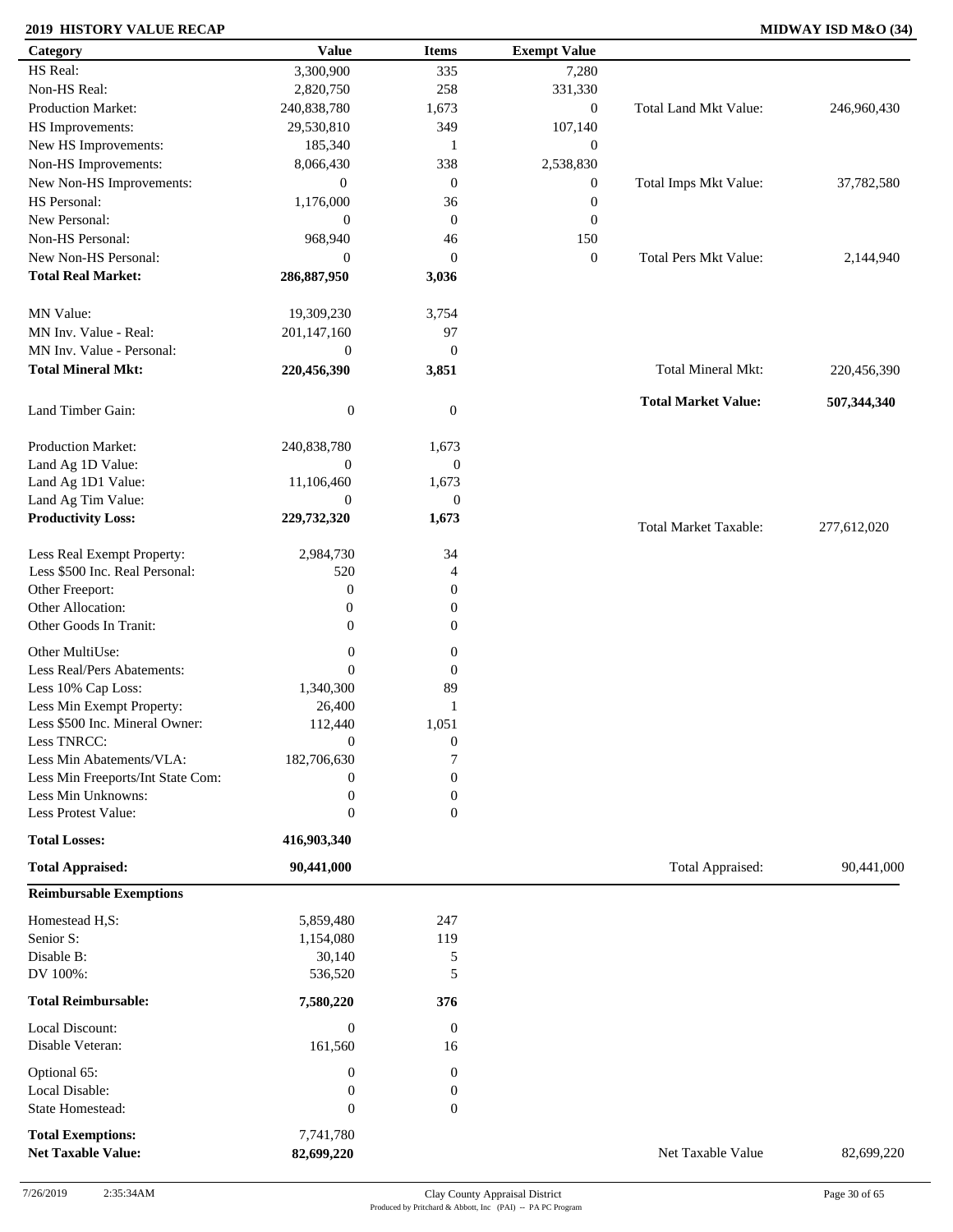### **2019 HISTORY VALUE RECAP MIDWAY ISD M&O (34)**

Value Loss Due to New AGT/Timber: New Imps/New Pers Market Value:

|                                                                   |              | **** Freeze Totals: (This is only for Effective Tax Rate Calculation) |              | 56,585.54      |              |    |              |                                                                                                                                     |                                                                                |
|-------------------------------------------------------------------|--------------|-----------------------------------------------------------------------|--------------|----------------|--------------|----|--------------|-------------------------------------------------------------------------------------------------------------------------------------|--------------------------------------------------------------------------------|
| <b>Total Ceiling Tax:</b><br><b>Total Freeze Taxable:</b>         |              |                                                                       |              |                |              |    |              |                                                                                                                                     |                                                                                |
|                                                                   |              |                                                                       |              | 7,391,430      |              |    |              |                                                                                                                                     |                                                                                |
| New Imp/Pers with Ceiling: +                                      |              |                                                                       |              | $\overline{0}$ |              |    |              |                                                                                                                                     |                                                                                |
| **Freeze Adjusted Taxable:                                        |              |                                                                       |              | 75,307,790     |              |    |              |                                                                                                                                     | ** This number DOES NOT represent any Jurisdiction's Certified Taxable Value** |
| or (Freeze Adjusted Taxable * Tax Rate / 100) + Total Ceiling Tax |              |                                                                       |              |                |              |    |              | Estimated Total Levy: ((Net Taxable Value - Total Freeze Taxable + New Imp/Pers with Ceiling) * Tax Rate / 100) + Total Ceiling Tax |                                                                                |
| <b>Count of Homesteads for</b>                                    |              |                                                                       |              |                |              |    |              | H - Homestead                                                                                                                       | W - Widow                                                                      |
| H<br>S                                                            |              |                                                                       |              |                |              |    |              | $S -$ Over 65                                                                                                                       | DV - Disabled Veteran                                                          |
|                                                                   | F            | B                                                                     | D            | W              | $\mathbf{o}$ | DV | <b>DV100</b> | <b>B</b> - Disabled                                                                                                                 | $O -$ Over 65 (No HS)                                                          |
| 128<br>115                                                        | $\mathbf{0}$ | 5                                                                     | $\mathbf{0}$ | $\overline{0}$ | $\Omega$     | 17 | 5            |                                                                                                                                     |                                                                                |
|                                                                   |              |                                                                       |              |                |              |    |              |                                                                                                                                     |                                                                                |
| <b>Total Parcels:</b>                                             |              | 6,167                                                                 |              |                |              |    |              |                                                                                                                                     |                                                                                |

\$27,000 \$185,340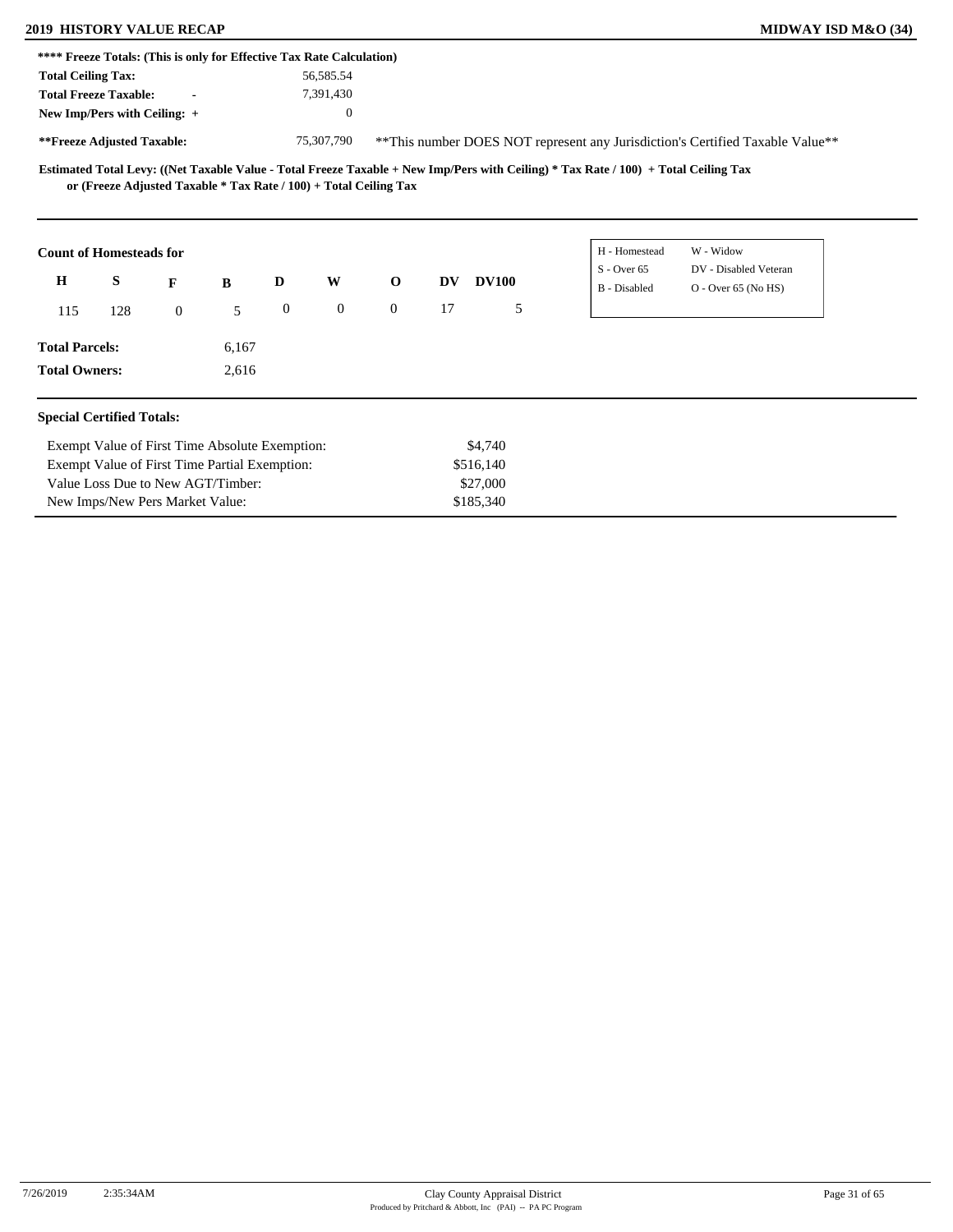### **2019 HISTORY VALUE RECAP MIDWAY ISD M&O (34)**

| Cat<br>Code    | <b>Items</b>   | Acres       | <b>Total Real</b> | Ag/Timber  | Production  | <b>Taxable</b> | <b>Total</b>        | <b>Total</b>     | <b>Total</b>       | <b>Total</b>       |
|----------------|----------------|-------------|-------------------|------------|-------------|----------------|---------------------|------------------|--------------------|--------------------|
|                |                |             |                   |            | Mkt         | Land           | <b>Improvements</b> | Personal         | <b>Mkt Taxable</b> | <b>Net Taxable</b> |
| A              | 14             | 27.737      | 93,240            | $\bf{0}$   | $\bf{0}$    | 93,240         | 901,240             | 111,570          | 1,106,050          | 746,010            |
| A1             | 128            | 279.207     | 978,420           | $\bf{0}$   | $\bf{0}$    | 978,420        | 6,389,410           | 111,610          | 7,479,440          | 5,237,110          |
| A <sub>2</sub> | 76             | 46.797      | 152,250           | $\bf{0}$   | $\bf{0}$    | 152,250        | 177,470             | 1,151,340        | 1,481,060          | 997,230            |
| $A^*$          | 218            | 353.741     | 1,223,910         | $\bf{0}$   | $\bf{0}$    | 1,223,910      | 7,468,120           | 1,374,520        | 10,066,550         | 6,980,350          |
| C1             | 49             | 52.312      | 138,960           | $\bf{0}$   | $\bf{0}$    | 138,960        | $\bf{0}$            | $\bf{0}$         | 138,960            | 138,960            |
| $\mathrm{C}^*$ | 49             | 52.312      | 138,960           | $\bf{0}$   | $\bf{0}$    | 138,960        | $\bf{0}$            | $\bf{0}$         | 138,960            | 138,960            |
| D1             | 1,673          | 155,259.837 | $\bf{0}$          | 11,106,460 | 240,838,780 | 11,106,460     | $\bf{0}$            | $\bf{0}$         | 11,106,460         | 11,085,840         |
| D <sub>2</sub> | 180            | 0.000       | $\bf{0}$          | $\bf{0}$   | $\bf{0}$    | $\bf{0}$       | 2,804,550           | $\bf{0}$         | 2,804,550          | 2,804,550          |
| $\mathbf{D}^*$ | 1,853          | 155,259.837 | $\bf{0}$          | 11,106,460 | 240,838,780 | 11,106,460     | 2,804,550           | $\bf{0}$         | 13,911,010         | 13,890,390         |
| E              | 110            | 557.668     | 1,430,000         | $\bf{0}$   | $\bf{0}$    | 1,430,000      | 3,062,270           | 83,260           | 4,575,530          | 4,085,420          |
| E1             | 280            | 660.644     | 2,620,650         | $\bf{0}$   | $\bf{0}$    | 2,620,650      | 20,495,290          | $\boldsymbol{0}$ | 23,115,940         | 18,050,340         |
| E2             | 16             | 89.390      | 314,410           | $\bf{0}$   | $\bf{0}$    | 314,410        | 1,075,180           | $\bf{0}$         | 1,389,590          | 926,870            |
| $\mathbf{E}^*$ | 406            | 1,307.702   | 4,365,060         | $\bf{0}$   | $\bf{0}$    | 4,365,060      | 24,632,740          | 83,260           | 29,081,060         | 23,062,630         |
| F1             | 8              | 7.388       | 26,910            | $\bf{0}$   | $\bf{0}$    | 26,910         | 138,240             | $\bf{0}$         | 165,150            | 165,150            |
| F2             | $\overline{2}$ | 0.000       | $\bf{0}$          | $\bf{0}$   | $\bf{0}$    | $\bf{0}$       | 187, 122, 160       | $\bf{0}$         | 187, 122, 160      | 187, 122, 160      |
| $\mathbf{F}^*$ | 10             | 7.388       | 26,910            | $\bf{0}$   | $\bf{0}$    | 26,910         | 187,260,400         | $\bf{0}$         | 187,287,310        | 187,287,310        |
| G1             | 2,703          | 0.000       | $\bf{0}$          | $\bf{0}$   | $\bf{0}$    | $\bf{0}$       | 19,196,790          | $\bf{0}$         | 19,196,790         | 19,196,790         |
| $\mathrm{G}^*$ | 2,703          | 0.000       | $\bf{0}$          | $\bf{0}$   | $\bf{0}$    | $\bf{0}$       | 19,196,790          | $\bf{0}$         | 19,196,790         | 19,196,790         |
| J3             | 12             | 11.740      | 21,600            | $\bf{0}$   | $\bf{0}$    | 21,600         | 9,609,870           | $\bf{0}$         | 9,631,470          | 9,631,470          |
| J3A            | $\mathbf{1}$   | 0.000       | $\bf{0}$          | $\bf{0}$   | $\bf{0}$    | $\bf{0}$       | 80,000              | $\boldsymbol{0}$ | 80,000             | 80,000             |
| J4             | 42             | 7.000       | 12,600            | $\bf{0}$   | $\bf{0}$    | 12,600         | 1,270,710           | $\boldsymbol{0}$ | 1,283,310          | 1,283,310          |
| J5             | $\mathbf{1}$   | 0.000       | $\bf{0}$          | $\bf{0}$   | $\bf{0}$    | $\bf{0}$       | 6,920               | $\bf{0}$         | 6,920              | 6,920              |
| J6             | 37             | 0.000       | $\bf{0}$          | $\bf{0}$   | $\bf{0}$    | $\bf{0}$       | 2,134,460           | $\bf{0}$         | 2,134,460          | 2,134,460          |
| J6A            | $\mathbf{1}$   | 0.000       | $\bf{0}$          | $\bf{0}$   | $\bf{0}$    | $\bf{0}$       | 283,720             | $\bf{0}$         | 283,720            | 283,720            |
| J*             | 94             | 18.740      | 34,200            | $\bf{0}$   | $\bf{0}$    | 34,200         | 13,385,680          | $\bf{0}$         | 13,419,880         | 13,419,880         |
| L1             | 15             | 0.000       | $\bf{0}$          | $\bf{0}$   | $\bf{0}$    | $\bf{0}$       | $\bf{0}$            | 237,570          | 237,570            | 237,570            |
| L2             | $\mathbf{1}$   | 0.000       | $\bf{0}$          | $\bf{0}$   | $\bf{0}$    | $\bf{0}$       | $\bf{0}$            | 190,220          | 190,220            | 190,220            |
| L2C            | 1              | 0.000       | $\bf{0}$          | $\bf{0}$   | $\bf{0}$    | $\bf{0}$       | 512,020             | $\bf{0}$         | 512,020            | 512,020            |
| L2G            | $\overline{2}$ | 0.000       | $\bf{0}$          | $\bf{0}$   | $\bf{0}$    | $\bf{0}$       | 85,370              | $\bf{0}$         | 85,370             | 85,370             |
| L2J            | 3              | 0.000       | $\bf{0}$          | $\bf{0}$   | $\bf{0}$    | $\bf{0}$       | 21,570              | $\bf{0}$         | 21,570             | 21,570             |
| L2P            | $\overline{4}$ | 0.000       | $\bf{0}$          | $\bf{0}$   | $\bf{0}$    | $\theta$       | 149,620             | $\bf{0}$         | 149,620            | 149,620            |
| L*             | 26             | 0.000       | $\bf{0}$          | $\bf{0}$   | $\bf{0}$    | $\bf{0}$       | 768,580             | 427,790          | 1,196,370          | 1,196,370          |
| M1             | 9              | 0.000       | $\bf{0}$          | $\bf{0}$   | $\bf{0}$    | $\bf{0}$       | 18,140              | 258,700          | 276,840            | 233,170            |
| $M^*$          | 9              | 0.000       | $\bf{0}$          | $\bf{0}$   | $\bf{0}$    | $\bf{0}$       | 18,140              | 258,700          | 276,840            | 233,170            |
| XВ             | 5              | 0.000       | $\bf{0}$          | $\bf{0}$   | $\bf{0}$    | $\bf{0}$       | $\bf{0}$            | 670              | 670                | $\bf{0}$           |
| XC             | 1,051          | 0.000       | $\bf{0}$          | $\bf{0}$   | 0           | $\bf{0}$       | 112,440             | $\bf{0}$         | 112,440            | $\mathbf{0}$       |
| XJ1            | 1              | 0.000       | $\bf{0}$          | $\bf{0}$   | $\bf{0}$    | $\mathbf{0}$   | 26,400              | $\bf{0}$         | 26,400             | $\mathbf 0$        |
| XV             | 32             | 137.625     | 332,610           | $\bf{0}$   | $\bf{0}$    | 332,610        | 2,565,130           | $\bf{0}$         | 2,897,740          | $\mathbf 0$        |
| $X^*$          | 1,089          | 137.625     | 332,610           | $\bf{0}$   | $\bf{0}$    | 332,610        | 2,703,970           | 670              | 3,037,250          | $\mathbf{0}$       |
|                |                |             |                   |            |             |                |                     |                  |                    |                    |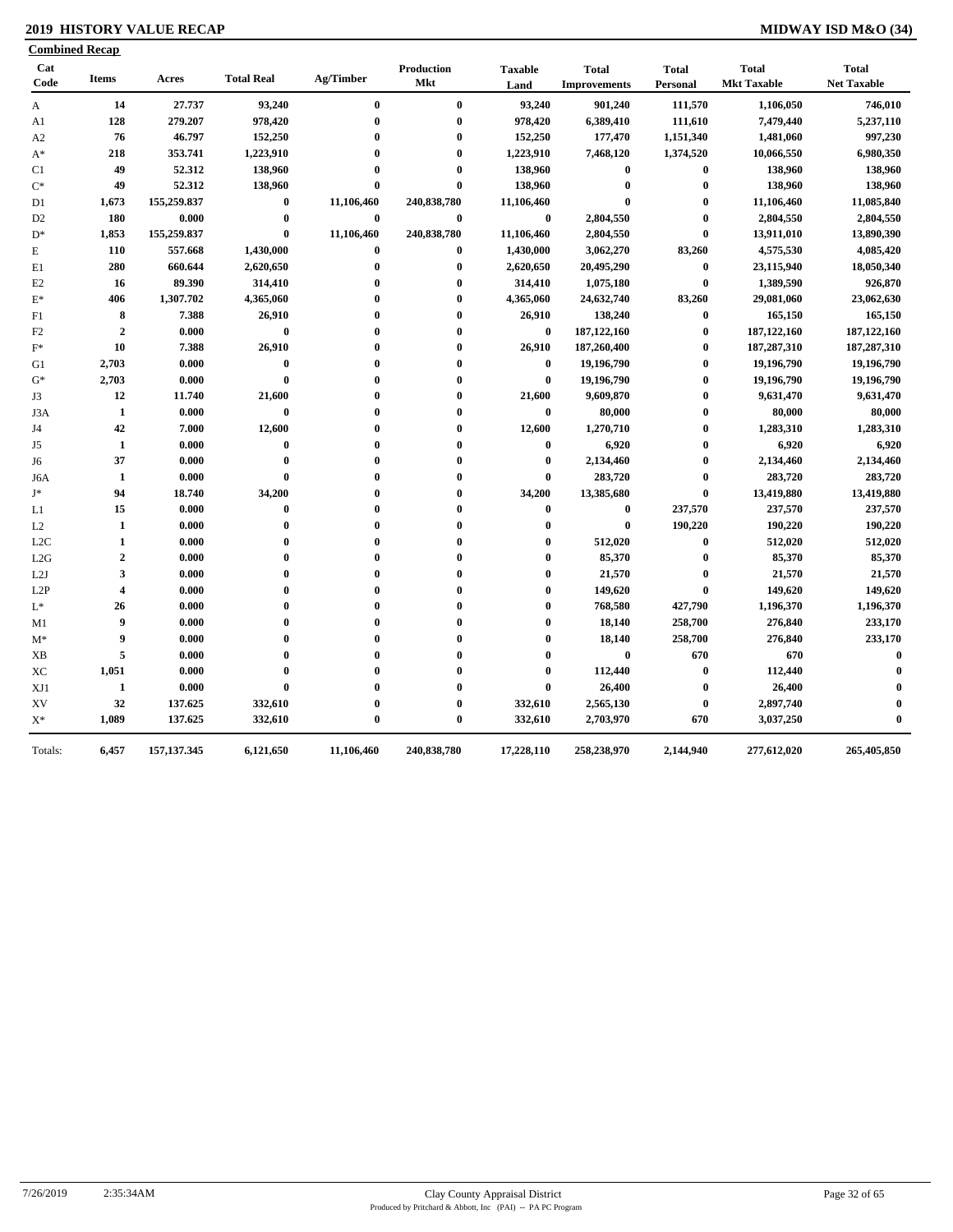### **2019 HISTORY VALUE RECAP MIDWAY ISD I&S (34IS)**

| Category                                 | <b>Value</b>           | <b>Items</b>          | <b>Exempt Value</b> |                              |             |
|------------------------------------------|------------------------|-----------------------|---------------------|------------------------------|-------------|
| HS Real:                                 | 3,300,900              | 335                   | 7,280               |                              |             |
| Non-HS Real:                             | 2,820,750              | 258                   | 331,330             |                              |             |
| <b>Production Market:</b>                | 240,838,780            | 1,673                 | $\mathbf{0}$        | Total Land Mkt Value:        | 246,960,430 |
| HS Improvements:                         | 29,530,810             | 349                   | 107,140             |                              |             |
| New HS Improvements:                     | 185,340                | 1                     | $\boldsymbol{0}$    |                              |             |
| Non-HS Improvements:                     | 8,066,430              | 338                   | 2,538,830           |                              |             |
| New Non-HS Improvements:                 | $\boldsymbol{0}$       | $\mathbf{0}$          | $\boldsymbol{0}$    | Total Imps Mkt Value:        | 37,782,580  |
| HS Personal:                             | 1,176,000              | 36                    | $\boldsymbol{0}$    |                              |             |
| New Personal:                            | $\overline{0}$         | $\mathbf{0}$          | $\boldsymbol{0}$    |                              |             |
| Non-HS Personal:                         | 968,940                | 46                    | 150                 |                              |             |
| New Non-HS Personal:                     | $\overline{0}$         | $\mathbf{0}$          | $\boldsymbol{0}$    | <b>Total Pers Mkt Value:</b> | 2,144,940   |
| <b>Total Real Market:</b>                | 286,887,950            | 3,036                 |                     |                              |             |
|                                          |                        |                       |                     |                              |             |
| MN Value:                                | 19,309,230             | 3,754                 |                     |                              |             |
| MN Inv. Value - Real:                    | 201,147,160            | 97                    |                     |                              |             |
| MN Inv. Value - Personal:                | $\boldsymbol{0}$       | $\mathbf{0}$          |                     |                              |             |
| <b>Total Mineral Mkt:</b>                | 220,456,390            | 3,851                 |                     | Total Mineral Mkt:           | 220,456,390 |
|                                          |                        |                       |                     |                              |             |
|                                          |                        |                       |                     | <b>Total Market Value:</b>   | 507,344,340 |
| Land Timber Gain:                        | $\boldsymbol{0}$       | $\boldsymbol{0}$      |                     |                              |             |
|                                          |                        |                       |                     |                              |             |
| Production Market:                       | 240,838,780            | 1,673                 |                     |                              |             |
| Land Ag 1D Value:                        | $\mathbf{0}$           | $\boldsymbol{0}$      |                     |                              |             |
| Land Ag 1D1 Value:<br>Land Ag Tim Value: | 11,106,460<br>$\theta$ | 1,673<br>$\mathbf{0}$ |                     |                              |             |
| <b>Productivity Loss:</b>                | 229,732,320            | 1,673                 |                     |                              |             |
|                                          |                        |                       |                     | <b>Total Market Taxable:</b> | 277,612,020 |
| Less Real Exempt Property:               | 2,984,730              | 34                    |                     |                              |             |
| Less \$500 Inc. Real Personal:           | 520                    | $\overline{4}$        |                     |                              |             |
| Other Freeport:                          | $\boldsymbol{0}$       | $\mathbf{0}$          |                     |                              |             |
| Other Allocation:                        | $\boldsymbol{0}$       | $\boldsymbol{0}$      |                     |                              |             |
| Other Goods In Tranit:                   | $\mathbf{0}$           | $\mathbf{0}$          |                     |                              |             |
|                                          |                        |                       |                     |                              |             |
| Other MultiUse:                          | $\boldsymbol{0}$       | $\boldsymbol{0}$      |                     |                              |             |
| Less Real/Pers Abatements:               | $\overline{0}$         | $\mathbf{0}$          |                     |                              |             |
| Less 10% Cap Loss:                       | 1,340,300              | 89                    |                     |                              |             |
| Less Min Exempt Property:                | 26,400                 | 1                     |                     |                              |             |
| Less \$500 Inc. Mineral Owner:           | 112,440                | 1,051                 |                     |                              |             |
| Less TNRCC:                              | $\overline{0}$         | $\boldsymbol{0}$      |                     |                              |             |
| Less Min Abatements/VLA:                 | $\boldsymbol{0}$       | $\boldsymbol{0}$      |                     |                              |             |
| Less Min Freeports/Int State Com:        | $\Omega$               | $\boldsymbol{0}$      |                     |                              |             |
| Less Min Unknowns:                       | $\boldsymbol{0}$       | $\boldsymbol{0}$      |                     |                              |             |
| Less Protest Value:                      | $\mathbf{0}$           | $\overline{0}$        |                     |                              |             |
| <b>Total Losses:</b>                     | 234,196,710            |                       |                     |                              |             |
| <b>Total Appraised:</b>                  | 273,147,630            |                       |                     | Total Appraised:             | 273,147,630 |
|                                          |                        |                       |                     |                              |             |
| <b>Reimbursable Exemptions</b>           |                        |                       |                     |                              |             |
| Homestead H,S:                           | 5,859,480              | 247                   |                     |                              |             |
| Senior S:                                | 1,154,080              | 119                   |                     |                              |             |
| Disable B:                               | 30,140                 | 5                     |                     |                              |             |
| DV 100%:                                 | 536,520                | 5                     |                     |                              |             |
| <b>Total Reimbursable:</b>               | 7,580,220              | 376                   |                     |                              |             |
|                                          |                        |                       |                     |                              |             |
| Local Discount:                          | $\boldsymbol{0}$       | $\boldsymbol{0}$      |                     |                              |             |
| Disable Veteran:                         | 161,560                | 16                    |                     |                              |             |
| Optional 65:                             | $\boldsymbol{0}$       | $\boldsymbol{0}$      |                     |                              |             |
| Local Disable:                           | $\boldsymbol{0}$       | $\boldsymbol{0}$      |                     |                              |             |
| State Homestead:                         | $\boldsymbol{0}$       | $\boldsymbol{0}$      |                     |                              |             |
|                                          |                        |                       |                     |                              |             |
| <b>Total Exemptions:</b>                 | 7,741,780              |                       |                     |                              |             |
| <b>Net Taxable Value:</b>                | 265,405,850            |                       |                     | Net Taxable Value            | 265,405,850 |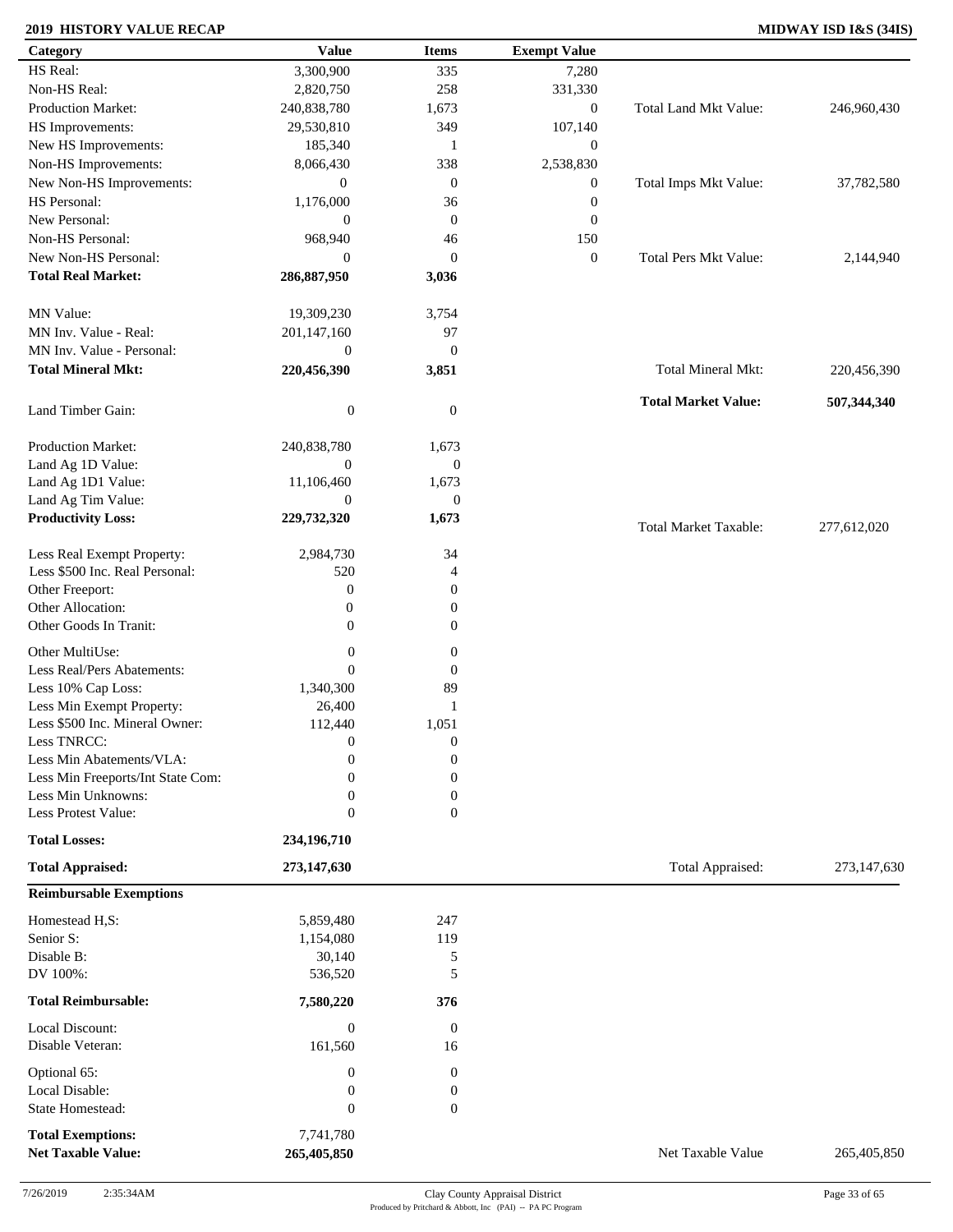### **2019 HISTORY VALUE RECAP MIDWAY ISD I&S (34IS)**

New Imps/New Pers Market Value:

|                                                                                                                                                                                                                                                                                                                                                                                                                                                                                                                                                                                                                                                                                                                                                                                                                                                                                                                                                      |                                                |  | 0.00 |  |           |  |  |
|------------------------------------------------------------------------------------------------------------------------------------------------------------------------------------------------------------------------------------------------------------------------------------------------------------------------------------------------------------------------------------------------------------------------------------------------------------------------------------------------------------------------------------------------------------------------------------------------------------------------------------------------------------------------------------------------------------------------------------------------------------------------------------------------------------------------------------------------------------------------------------------------------------------------------------------------------|------------------------------------------------|--|------|--|-----------|--|--|
|                                                                                                                                                                                                                                                                                                                                                                                                                                                                                                                                                                                                                                                                                                                                                                                                                                                                                                                                                      |                                                |  |      |  |           |  |  |
| **** Freeze Totals: (This is only for Effective Tax Rate Calculation)<br><b>Total Ceiling Tax:</b><br><b>Total Freeze Taxable:</b><br>7,391,430<br>New Imp/Pers with Ceiling: +<br>$\mathbf{0}$<br>**Freeze Adjusted Taxable:<br>258,014,420<br>** This number DOES NOT represent any Jurisdiction's Certified Taxable Value**<br>Estimated Total Levy: ((Net Taxable Value - Total Freeze Taxable + New Imp/Pers with Ceiling) * Tax Rate / 100) + Total Ceiling Tax<br>or (Freeze Adjusted Taxable * Tax Rate / 100) + Total Ceiling Tax<br>H - Homestead<br>W - Widow<br><b>Count of Homesteads for</b><br>DV - Disabled Veteran<br>$S -$ Over 65<br>S<br>$\mathbf H$<br>W<br>$\mathbf{o}$<br>D<br><b>DV100</b><br>F<br>DV<br>B<br>B - Disabled<br>$O -$ Over 65 (No HS)<br>$\boldsymbol{0}$<br>$\mathbf{0}$<br>$\overline{0}$<br>17<br>5<br>5<br>$\overline{0}$<br>115<br>128<br><b>Total Parcels:</b><br>6,167<br><b>Total Owners:</b><br>2,616 |                                                |  |      |  |           |  |  |
|                                                                                                                                                                                                                                                                                                                                                                                                                                                                                                                                                                                                                                                                                                                                                                                                                                                                                                                                                      |                                                |  |      |  |           |  |  |
|                                                                                                                                                                                                                                                                                                                                                                                                                                                                                                                                                                                                                                                                                                                                                                                                                                                                                                                                                      |                                                |  |      |  |           |  |  |
|                                                                                                                                                                                                                                                                                                                                                                                                                                                                                                                                                                                                                                                                                                                                                                                                                                                                                                                                                      |                                                |  |      |  |           |  |  |
|                                                                                                                                                                                                                                                                                                                                                                                                                                                                                                                                                                                                                                                                                                                                                                                                                                                                                                                                                      |                                                |  |      |  |           |  |  |
|                                                                                                                                                                                                                                                                                                                                                                                                                                                                                                                                                                                                                                                                                                                                                                                                                                                                                                                                                      |                                                |  |      |  |           |  |  |
|                                                                                                                                                                                                                                                                                                                                                                                                                                                                                                                                                                                                                                                                                                                                                                                                                                                                                                                                                      |                                                |  |      |  |           |  |  |
|                                                                                                                                                                                                                                                                                                                                                                                                                                                                                                                                                                                                                                                                                                                                                                                                                                                                                                                                                      |                                                |  |      |  |           |  |  |
| <b>Special Certified Totals:</b>                                                                                                                                                                                                                                                                                                                                                                                                                                                                                                                                                                                                                                                                                                                                                                                                                                                                                                                     |                                                |  |      |  |           |  |  |
|                                                                                                                                                                                                                                                                                                                                                                                                                                                                                                                                                                                                                                                                                                                                                                                                                                                                                                                                                      | Exempt Value of First Time Absolute Exemption: |  |      |  | \$4,740   |  |  |
|                                                                                                                                                                                                                                                                                                                                                                                                                                                                                                                                                                                                                                                                                                                                                                                                                                                                                                                                                      | Exempt Value of First Time Partial Exemption:  |  |      |  | \$516,140 |  |  |
|                                                                                                                                                                                                                                                                                                                                                                                                                                                                                                                                                                                                                                                                                                                                                                                                                                                                                                                                                      | Value Loss Due to New AGT/Timber:              |  |      |  | \$27,000  |  |  |

\$185,340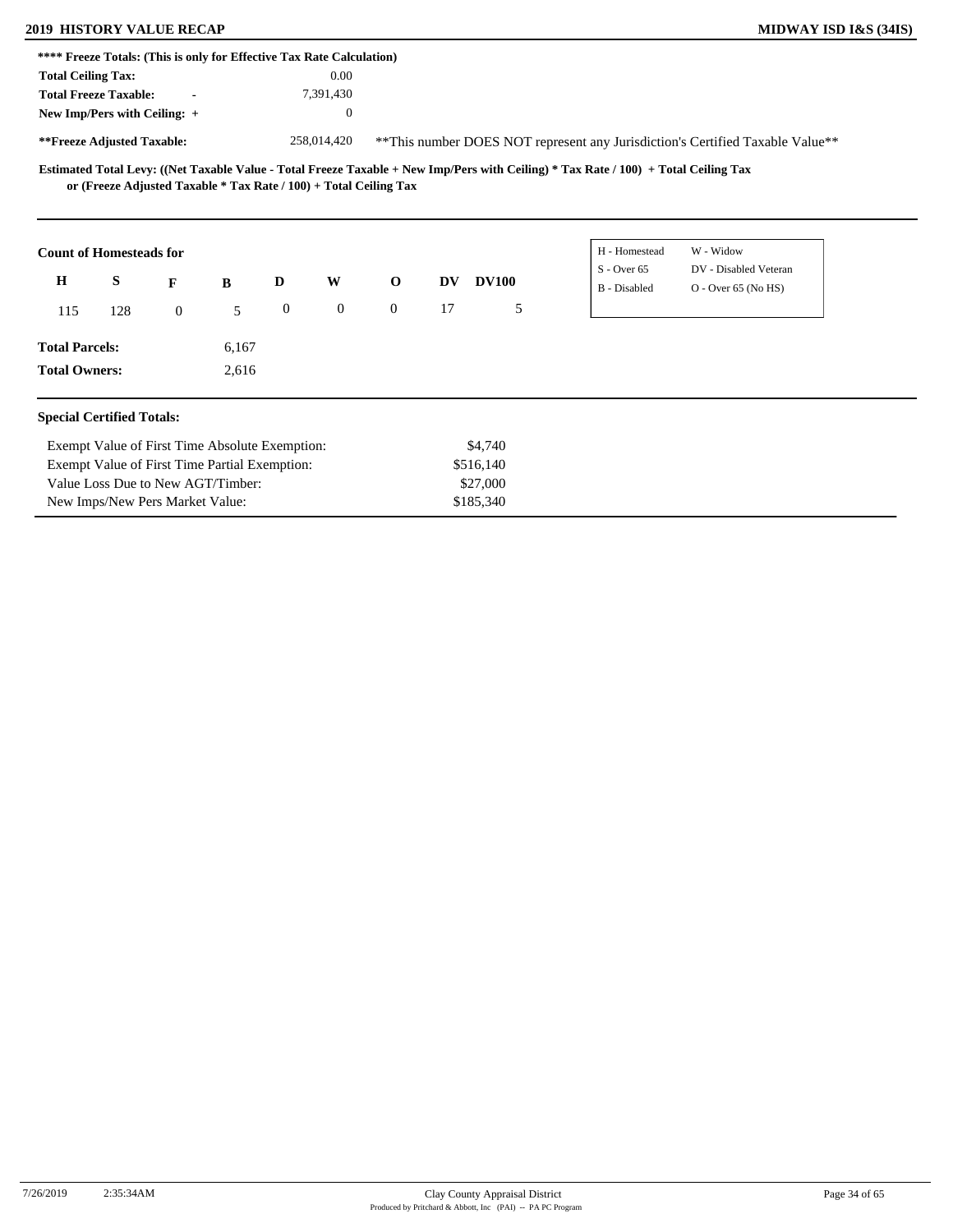### **2019 HISTORY VALUE RECAP MIDWAY ISD I&S (34IS)**

| Cat            |                |             |                   |            | Production  | <b>Taxable</b> | <b>Total</b>        | <b>Total</b>     | <b>Total</b>       | <b>Total</b>       |
|----------------|----------------|-------------|-------------------|------------|-------------|----------------|---------------------|------------------|--------------------|--------------------|
| Code           | <b>Items</b>   | Acres       | <b>Total Real</b> | Ag/Timber  | Mkt         | Land           | <b>Improvements</b> | Personal         | <b>Mkt Taxable</b> | <b>Net Taxable</b> |
| A              | 14             | 27.737      | 93,240            | $\bf{0}$   | $\bf{0}$    | 93,240         | 901,240             | 111,570          | 1,106,050          | 746,010            |
| A1             | 128            | 279.207     | 978,420           | $\bf{0}$   | $\bf{0}$    | 978,420        | 6,389,410           | 111,610          | 7,479,440          | 5,237,110          |
| A2             | 76             | 46.797      | 152,250           | $\bf{0}$   | $\bf{0}$    | 152,250        | 177,470             | 1,151,340        | 1,481,060          | 997,230            |
| $A^*$          | 218            | 353.741     | 1,223,910         | $\bf{0}$   | $\bf{0}$    | 1,223,910      | 7,468,120           | 1,374,520        | 10,066,550         | 6,980,350          |
| C1             | 49             | 52.312      | 138,960           | $\bf{0}$   | $\bf{0}$    | 138,960        | $\bf{0}$            | $\bf{0}$         | 138,960            | 138,960            |
| $\mathrm{C}^*$ | 49             | 52.312      | 138,960           | $\bf{0}$   | $\bf{0}$    | 138,960        | $\bf{0}$            | $\bf{0}$         | 138,960            | 138,960            |
| D <sub>1</sub> | 1,673          | 155,259.837 | $\bf{0}$          | 11,106,460 | 240,838,780 | 11,106,460     | $\bf{0}$            | $\boldsymbol{0}$ | 11,106,460         | 11,085,840         |
| D <sub>2</sub> | 180            | 0.000       | $\bf{0}$          | $\bf{0}$   | $\bf{0}$    | $\bf{0}$       | 2,804,550           | $\bf{0}$         | 2,804,550          | 2,804,550          |
| $D^*$          | 1,853          | 155,259.837 | $\bf{0}$          | 11,106,460 | 240,838,780 | 11,106,460     | 2,804,550           | $\bf{0}$         | 13,911,010         | 13,890,390         |
| E              | 110            | 557.668     | 1,430,000         | $\bf{0}$   | $\bf{0}$    | 1,430,000      | 3,062,270           | 83,260           | 4,575,530          | 4,085,420          |
| E1             | 280            | 660.644     | 2,620,650         | $\bf{0}$   | $\bf{0}$    | 2,620,650      | 20,495,290          | $\bf{0}$         | 23,115,940         | 18,050,340         |
| E2             | 16             | 89.390      | 314,410           | $\bf{0}$   | $\bf{0}$    | 314,410        | 1,075,180           | $\bf{0}$         | 1,389,590          | 926,870            |
| $\mathbf{E}^*$ | 406            | 1,307.702   | 4,365,060         | $\bf{0}$   | $\bf{0}$    | 4,365,060      | 24,632,740          | 83,260           | 29,081,060         | 23,062,630         |
| F1             | 8              | 7.388       | 26,910            | $\bf{0}$   | $\bf{0}$    | 26,910         | 138,240             | $\bf{0}$         | 165,150            | 165,150            |
| F2             | $\overline{2}$ | 0.000       | $\bf{0}$          | $\bf{0}$   | $\bf{0}$    | $\bf{0}$       | 187, 122, 160       | $\bf{0}$         | 187, 122, 160      | 187, 122, 160      |
| $\mathbf{F}^*$ | 10             | 7.388       | 26,910            | $\bf{0}$   | $\bf{0}$    | 26,910         | 187,260,400         | $\bf{0}$         | 187,287,310        | 187,287,310        |
| G1             | 2,703          | 0.000       | $\bf{0}$          | $\bf{0}$   | $\bf{0}$    | $\bf{0}$       | 19,196,790          | $\mathbf{0}$     | 19,196,790         | 19,196,790         |
| $G^*$          | 2,703          | 0.000       | $\bf{0}$          | $\bf{0}$   | $\bf{0}$    | $\bf{0}$       | 19,196,790          | $\bf{0}$         | 19,196,790         | 19,196,790         |
| J3             | 12             | 11.740      | 21,600            | $\bf{0}$   | $\bf{0}$    | 21,600         | 9,609,870           | $\bf{0}$         | 9,631,470          | 9,631,470          |
| J3A            | $\mathbf{1}$   | 0.000       | $\bf{0}$          | $\bf{0}$   | $\bf{0}$    | $\bf{0}$       | 80,000              | $\boldsymbol{0}$ | 80,000             | 80,000             |
| J4             | 42             | 7.000       | 12,600            | $\bf{0}$   | $\bf{0}$    | 12,600         | 1,270,710           | $\bf{0}$         | 1,283,310          | 1,283,310          |
| J5             | 1              | 0.000       | $\bf{0}$          | $\bf{0}$   | $\bf{0}$    | $\bf{0}$       | 6,920               | $\bf{0}$         | 6,920              | 6,920              |
| J6             | 37             | 0.000       | $\bf{0}$          | $\bf{0}$   | $\bf{0}$    | $\bf{0}$       | 2,134,460           | $\boldsymbol{0}$ | 2,134,460          | 2,134,460          |
| J6A            | $\mathbf{1}$   | 0.000       | $\bf{0}$          | $\bf{0}$   | $\bf{0}$    | $\bf{0}$       | 283,720             | $\bf{0}$         | 283,720            | 283,720            |
| J*             | 94             | 18.740      | 34,200            | $\bf{0}$   | $\bf{0}$    | 34,200         | 13,385,680          | $\bf{0}$         | 13,419,880         | 13,419,880         |
| L1             | 15             | 0.000       | $\bf{0}$          | $\bf{0}$   | $\bf{0}$    | $\bf{0}$       | $\boldsymbol{0}$    | 237,570          | 237,570            | 237,570            |
| L2             | 1              | 0.000       | $\bf{0}$          | $\bf{0}$   | $\bf{0}$    | $\bf{0}$       | $\bf{0}$            | 190,220          | 190,220            | 190,220            |
| L2C            | $\mathbf{1}$   | 0.000       | $\bf{0}$          | $\bf{0}$   | $\bf{0}$    | $\bf{0}$       | 512,020             | $\bf{0}$         | 512,020            | 512,020            |
| L2G            | $\overline{2}$ | 0.000       | $\bf{0}$          | $\bf{0}$   | $\bf{0}$    | $\mathbf{0}$   | 85,370              | $\bf{0}$         | 85,370             | 85,370             |
| L2J            | 3              | 0.000       | $\bf{0}$          | $\bf{0}$   | $\bf{0}$    | $\bf{0}$       | 21,570              | $\bf{0}$         | 21,570             | 21,570             |
| L2P            | 4              | 0.000       | $\bf{0}$          | $\bf{0}$   | $\bf{0}$    | $\bf{0}$       | 149,620             | $\bf{0}$         | 149,620            | 149,620            |
| L*             | 26             | 0.000       | $\bf{0}$          | $\bf{0}$   | $\bf{0}$    | $\bf{0}$       | 768,580             | 427,790          | 1,196,370          | 1,196,370          |
| M1             | 9              | 0.000       | $\bf{0}$          | $\bf{0}$   | $\bf{0}$    | $\bf{0}$       | 18,140              | 258,700          | 276,840            | 233,170            |
| $M^*$          | 9              | 0.000       | $\bf{0}$          | $\bf{0}$   | $\bf{0}$    | $\bf{0}$       | 18,140              | 258,700          | 276,840            | 233,170            |
| XВ             | 5              | 0.000       | $\bf{0}$          | $\bf{0}$   | $\bf{0}$    | $\bf{0}$       | $\bf{0}$            | 670              | 670                | $\bf{0}$           |
| XC             | 1,051          | 0.000       | $\bf{0}$          | $\bf{0}$   | $\bf{0}$    | $\bf{0}$       | 112,440             | $\bf{0}$         | 112,440            | $\mathbf 0$        |
| XJ1            | 1              | 0.000       | $\mathbf{0}$      | $\bf{0}$   | 0           | $\bf{0}$       | 26,400              | $\bf{0}$         | 26,400             | $\mathbf 0$        |
| XV             | 32             | 137.625     | 332,610           | $\bf{0}$   | $\bf{0}$    | 332,610        | 2,565,130           | $\bf{0}$         | 2,897,740          | $\mathbf 0$        |
| $\mathbf{X}^*$ | 1,089          | 137.625     | 332,610           | $\bf{0}$   | $\bf{0}$    | 332,610        | 2,703,970           | 670              | 3,037,250          | $\mathbf{0}$       |
|                |                |             |                   |            |             |                |                     |                  |                    |                    |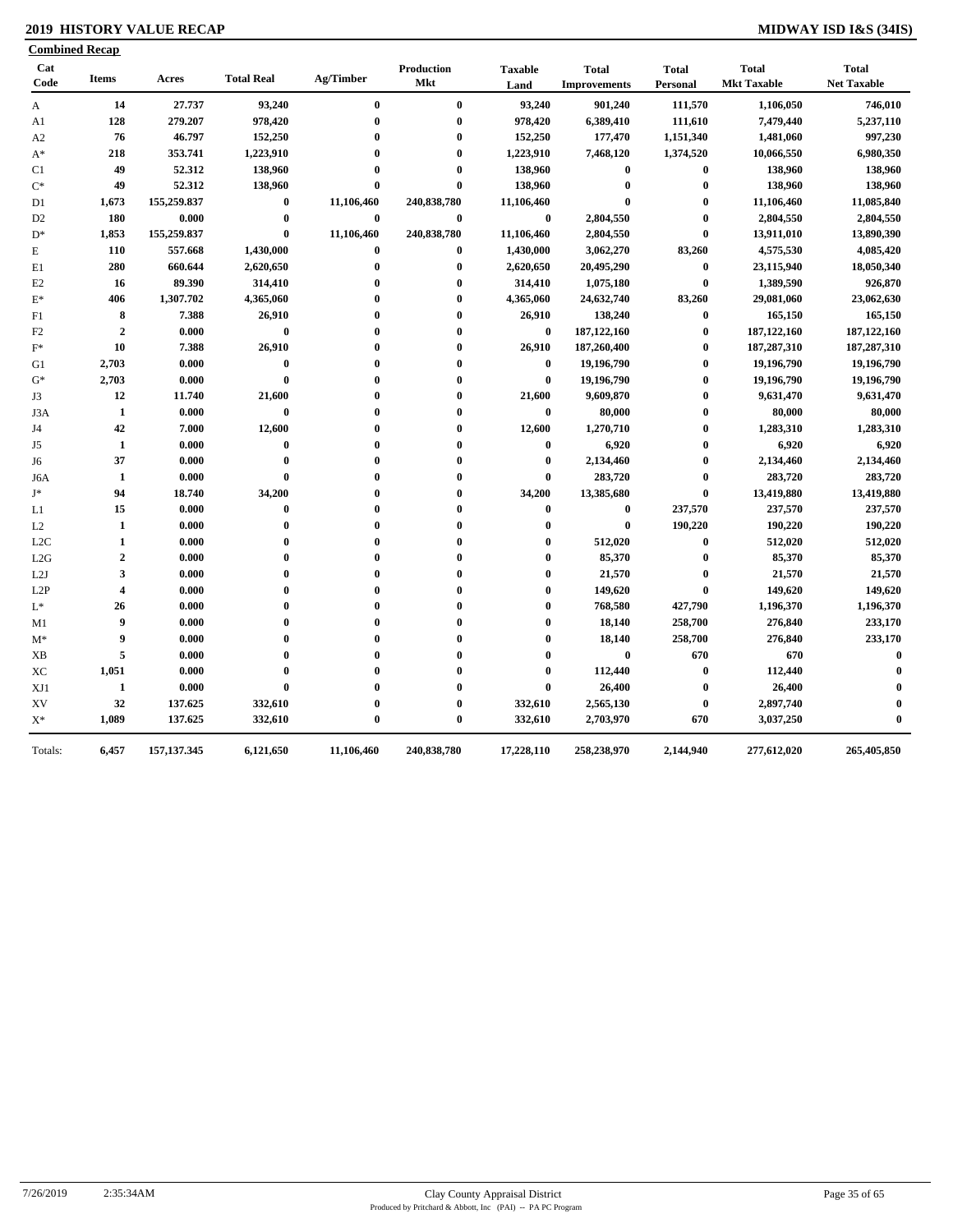### **2019 HISTORY VALUE RECAP PETROLIA CISD M&O (36)**

| Category                                                    | <b>Value</b>                | <b>Items</b>           | <b>Exempt Value</b> |                              |             |
|-------------------------------------------------------------|-----------------------------|------------------------|---------------------|------------------------------|-------------|
| HS Real:                                                    | 8,194,850                   | 1,049                  | 35,360              |                              |             |
| Non-HS Real:                                                | 6,846,490                   | 911                    | 1,124,350           |                              |             |
| Production Market:                                          | 202,729,230                 | 1,364                  | $\boldsymbol{0}$    | Total Land Mkt Value:        | 217,770,570 |
| HS Improvements:                                            | 96,905,540                  | 1,040                  | 499,770             |                              |             |
| New HS Improvements:                                        | 755,760                     | 3                      | $\boldsymbol{0}$    |                              |             |
| Non-HS Improvements:                                        | 25,031,890                  | 527                    | 12,142,320          |                              |             |
| New Non-HS Improvements:                                    | $\mathbf{0}$                | $\boldsymbol{0}$       | $\boldsymbol{0}$    | Total Imps Mkt Value:        | 122,693,190 |
| HS Personal:                                                | 2,964,360                   | 120                    | $\boldsymbol{0}$    |                              |             |
| New Personal:                                               | $\mathbf{0}$                | $\boldsymbol{0}$       | $\boldsymbol{0}$    |                              |             |
| Non-HS Personal:                                            | 4,009,770                   | 140                    | 753,330             |                              |             |
| New Non-HS Personal:                                        | $\mathbf{0}$                | $\boldsymbol{0}$       | $\boldsymbol{0}$    | <b>Total Pers Mkt Value:</b> | 6,974,130   |
| <b>Total Real Market:</b>                                   | 347,437,890                 | 5,154                  |                     |                              |             |
| MN Value:                                                   | 1,640,580                   | 529                    |                     |                              |             |
| MN Inv. Value - Real:                                       | 38,493,570                  | 140                    |                     |                              |             |
| MN Inv. Value - Personal:                                   | $\mathbf{0}$                | $\mathbf{0}$           |                     |                              |             |
| <b>Total Mineral Mkt:</b>                                   | 40,134,150                  | 669                    |                     | Total Mineral Mkt:           | 40,134,150  |
|                                                             |                             |                        |                     |                              |             |
| Land Timber Gain:                                           | $\boldsymbol{0}$            | $\mathbf{0}$           |                     | <b>Total Market Value:</b>   | 387,572,040 |
| Production Market:                                          | 202,729,230                 | 1,364                  |                     |                              |             |
| Land Ag 1D Value:                                           | $\mathbf{0}$                | $\mathbf{0}$           |                     |                              |             |
| Land Ag 1D1 Value:                                          | 13,469,010                  | 1,364                  |                     |                              |             |
| Land Ag Tim Value:                                          | $\mathbf{0}$                | $\mathbf{0}$           |                     |                              |             |
| <b>Productivity Loss:</b>                                   | 189,260,220                 | 1,364                  |                     | <b>Total Market Taxable:</b> | 198,311,820 |
| Less Real Exempt Property:                                  | 14,555,130                  | 126                    |                     |                              |             |
| Less \$500 Inc. Real Personal:                              | 1,150                       | 6                      |                     |                              |             |
| Other Freeport:                                             | $\boldsymbol{0}$            | $\theta$               |                     |                              |             |
| Other Allocation:                                           | $\boldsymbol{0}$            | $\boldsymbol{0}$       |                     |                              |             |
| Other Goods In Tranit:                                      | $\mathbf{0}$                | $\boldsymbol{0}$       |                     |                              |             |
|                                                             |                             |                        |                     |                              |             |
| Other MultiUse:                                             | $\boldsymbol{0}$            | $\boldsymbol{0}$       |                     |                              |             |
| Less Real/Pers Abatements:                                  | $\overline{0}$              | $\boldsymbol{0}$       |                     |                              |             |
| Less 10% Cap Loss:                                          | 2,623,680                   | 273<br>3               |                     |                              |             |
| Less Min Exempt Property:<br>Less \$500 Inc. Mineral Owner: | 62,630<br>19,110            | 165                    |                     |                              |             |
| Less TNRCC:                                                 | 4,734,630                   | 21                     |                     |                              |             |
| Less Min Abatements/VLA:                                    | $\boldsymbol{0}$            | $\boldsymbol{0}$       |                     |                              |             |
| Less Min Freeports/Int State Com:                           | 0                           | $\overline{0}$         |                     |                              |             |
| Less Min Unknowns:                                          | $\overline{0}$              | $\boldsymbol{0}$       |                     |                              |             |
| Less Protest Value:                                         | $\boldsymbol{0}$            | $\overline{0}$         |                     |                              |             |
| <b>Total Losses:</b>                                        | 211,256,550                 |                        |                     |                              |             |
| <b>Total Appraised:</b>                                     | 176,315,490                 |                        |                     | Total Appraised:             | 176,315,490 |
| <b>Reimbursable Exemptions</b>                              |                             |                        |                     |                              |             |
| Homestead H,S:                                              | 18,891,290                  | 792                    |                     |                              |             |
| Senior S:                                                   | 3,145,660                   | 331                    |                     |                              |             |
| Disable B:                                                  | 271,830                     | $28\,$                 |                     |                              |             |
| DV 100%:                                                    | 2,382,870                   | 17                     |                     |                              |             |
|                                                             |                             |                        |                     |                              |             |
| <b>Total Reimbursable:</b>                                  | 24,691,650                  | 1,168                  |                     |                              |             |
| Local Discount:<br>Disable Veteran:                         | $\boldsymbol{0}$<br>484,950 | $\boldsymbol{0}$<br>47 |                     |                              |             |
| Optional 65:                                                | $\boldsymbol{0}$            | $\boldsymbol{0}$       |                     |                              |             |
| Local Disable:                                              | $\boldsymbol{0}$            | $\boldsymbol{0}$       |                     |                              |             |
| <b>State Homestead:</b>                                     | $\boldsymbol{0}$            | $\boldsymbol{0}$       |                     |                              |             |
| <b>Total Exemptions:</b>                                    | 25,176,600                  |                        |                     |                              |             |
| <b>Net Taxable Value:</b>                                   | 151,138,890                 |                        |                     | Net Taxable Value            | 151,138,890 |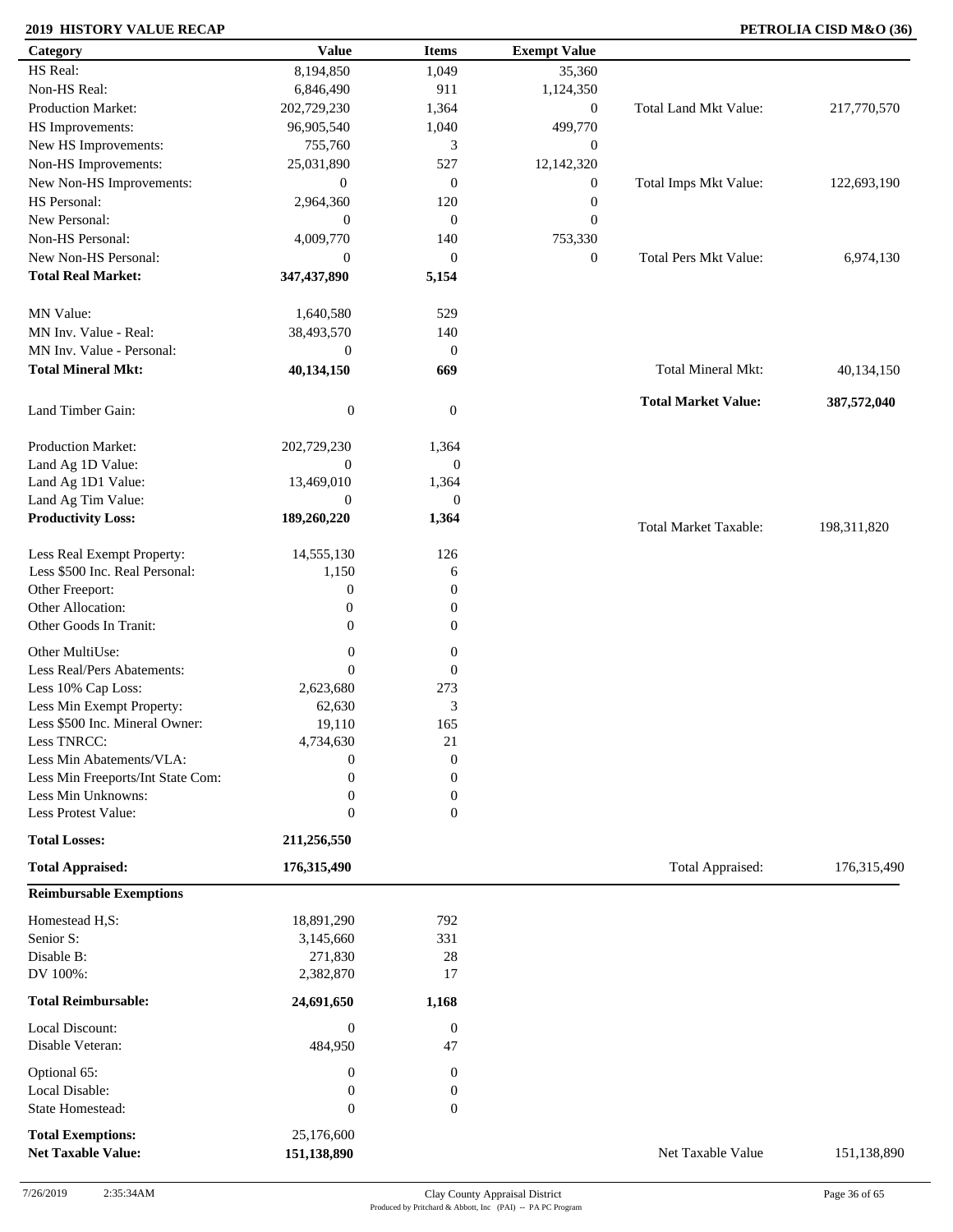Value Loss Due to New AGT/Timber: New Imps/New Pers Market Value:

|                                                                       |     | <b>2019 HISTORY VALUE RECAP</b> |       |                  |              |                                                                   |           |              |                                                                                                                                     |           |                       | PETROLIA CISD M&O (36) |
|-----------------------------------------------------------------------|-----|---------------------------------|-------|------------------|--------------|-------------------------------------------------------------------|-----------|--------------|-------------------------------------------------------------------------------------------------------------------------------------|-----------|-----------------------|------------------------|
| **** Freeze Totals: (This is only for Effective Tax Rate Calculation) |     |                                 |       |                  |              |                                                                   |           |              |                                                                                                                                     |           |                       |                        |
| <b>Total Ceiling Tax:</b>                                             |     |                                 |       |                  | 193,118.46   |                                                                   |           |              |                                                                                                                                     |           |                       |                        |
| <b>Total Freeze Taxable:</b>                                          |     | $\blacksquare$                  |       |                  | 22,529,190   |                                                                   |           |              |                                                                                                                                     |           |                       |                        |
| New Imp/Pers with Ceiling: +                                          |     |                                 |       |                  | $\theta$     |                                                                   |           |              |                                                                                                                                     |           |                       |                        |
| **Freeze Adjusted Taxable:                                            |     |                                 |       |                  | 128,609,700  |                                                                   |           |              | ** This number DOES NOT represent any Jurisdiction's Certified Taxable Value**                                                      |           |                       |                        |
|                                                                       |     |                                 |       |                  |              |                                                                   |           |              | Estimated Total Levy: ((Net Taxable Value - Total Freeze Taxable + New Imp/Pers with Ceiling) * Tax Rate / 100) + Total Ceiling Tax |           |                       |                        |
|                                                                       |     |                                 |       |                  |              | or (Freeze Adjusted Taxable * Tax Rate / 100) + Total Ceiling Tax |           |              |                                                                                                                                     |           |                       |                        |
| <b>Count of Homesteads for</b>                                        |     |                                 |       |                  |              |                                                                   |           |              | H - Homestead                                                                                                                       | W - Widow |                       |                        |
|                                                                       |     |                                 |       |                  |              |                                                                   |           |              | $S -$ Over 65                                                                                                                       |           | DV - Disabled Veteran |                        |
| H                                                                     | S   | F                               | B     | D                | W            | $\mathbf 0$                                                       | <b>DV</b> | <b>DV100</b> | B - Disabled                                                                                                                        |           | $O -$ Over 65 (No HS) |                        |
| 385                                                                   | 374 | $\overline{0}$                  | 34    | $\boldsymbol{0}$ | $\mathbf{0}$ | $\overline{0}$                                                    | 54        | 17           |                                                                                                                                     |           |                       |                        |
| <b>Total Parcels:</b>                                                 |     |                                 | 4,350 |                  |              |                                                                   |           |              |                                                                                                                                     |           |                       |                        |

\$0 \$755,760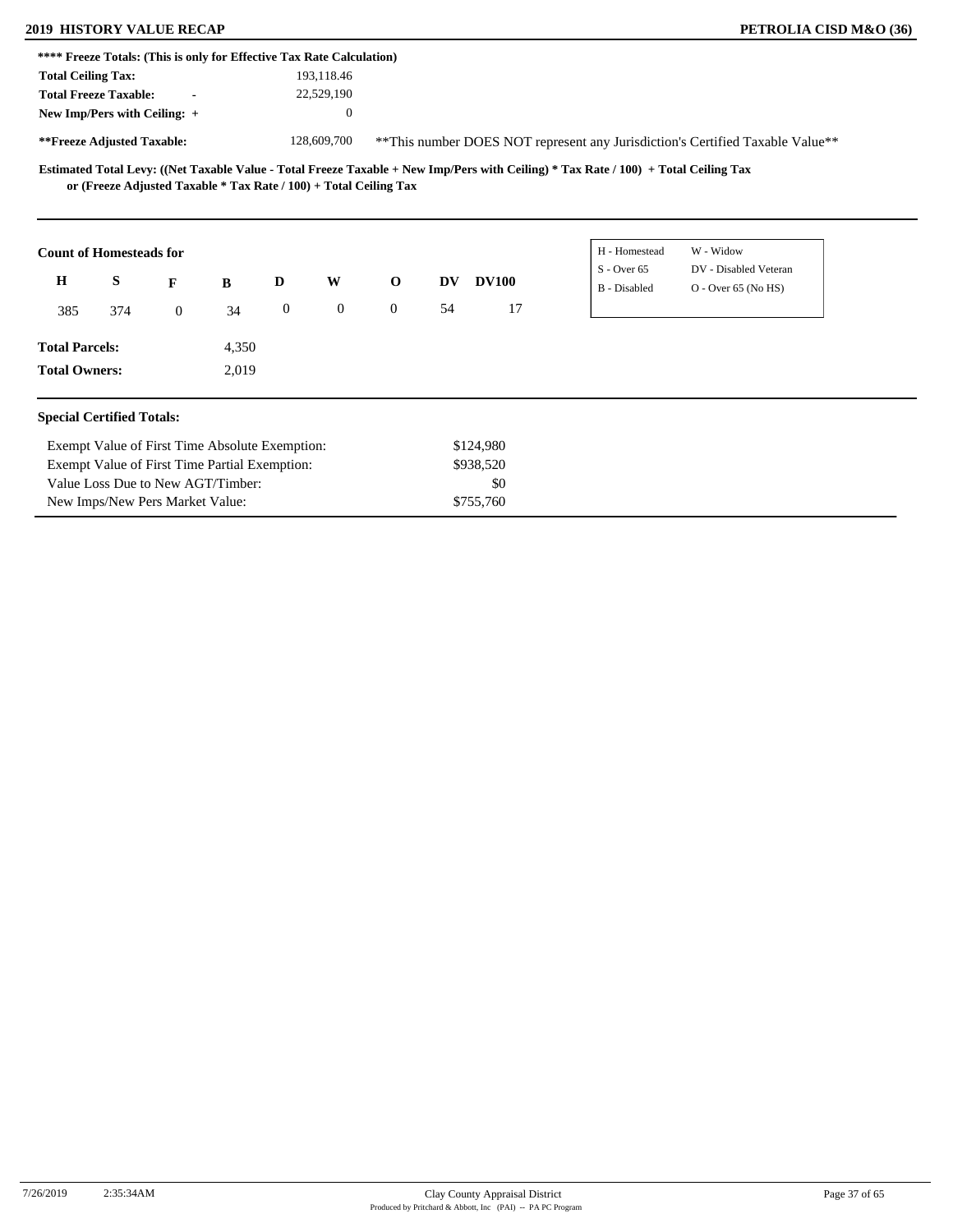### **2019 HISTORY VALUE RECAP PETROLIA CISD M&O (36)**

| <b>Combined Recap</b> |                         |             |                   |              |                                 |                        |                                     |                          |                                    |                                    |
|-----------------------|-------------------------|-------------|-------------------|--------------|---------------------------------|------------------------|-------------------------------------|--------------------------|------------------------------------|------------------------------------|
| Cat<br>Code           | <b>Items</b>            | Acres       | <b>Total Real</b> | Ag/Timber    | <b>Production</b><br><b>Mkt</b> | <b>Taxable</b><br>Land | <b>Total</b><br><b>Improvements</b> | <b>Total</b><br>Personal | <b>Total</b><br><b>Mkt Taxable</b> | <b>Total</b><br><b>Net Taxable</b> |
| A                     | 48                      | 91.542      | 332,580           | $\bf{0}$     | $\bf{0}$                        | 332,580                | 3,270,090                           | 97,700                   | 3,700,370                          | 2,854,530                          |
| A1                    | 901                     | 1,493.332   | 5,338,120         | $\bf{0}$     | $\bf{0}$                        | 5,338,120              | 68,509,520                          | $\bf{0}$                 | 73,847,640                         | 55,576,870                         |
| A <sub>2</sub>        | 268                     | 234.963     | 825,620           | $\bf{0}$     | $\bf{0}$                        | 825,620                | 1,246,620                           | 2,037,780                | 4,110,020                          | 2,426,410                          |
| $A^*$                 | 1,217                   | 1,819.837   | 6,496,320         | $\bf{0}$     | $\bf{0}$                        | 6,496,320              | 73,026,230                          | 2,135,480                | 81,658,030                         | 60,857,810                         |
| B                     | 1                       | 20.000      | 60,000            | $\bf{0}$     | $\bf{0}$                        | 60,000                 | 128,010                             | $\boldsymbol{0}$         | 188,010                            | $\bf{0}$                           |
| B <sub>1</sub>        | $\overline{2}$          | 0.401       | 2,880             | $\bf{0}$     | $\bf{0}$                        | 2,880                  | 128,340                             | $\bf{0}$                 | 131,220                            | 40,100                             |
| $B^*$                 | 3                       | 20.401      | 62,880            | $\bf{0}$     | $\bf{0}$                        | 62,880                 | 256,350                             | $\boldsymbol{0}$         | 319,230                            | 40,100                             |
| C1                    | 358                     | 489.951     | 1,547,630         | $\bf{0}$     | $\bf{0}$                        | 1,547,630              | 922,150                             | $\boldsymbol{0}$         | 2,469,780                          | 2,464,800                          |
| C <sub>3</sub>        | $\mathbf{3}$            | 10.100      | 40,540            | $\bf{0}$     | $\bf{0}$                        | 40,540                 | 521,700                             | $\bf{0}$                 | 562,240                            | 562,240                            |
| $C^*$                 | 361                     | 500.051     | 1,588,170         | $\bf{0}$     | $\bf{0}$                        | 1,588,170              | 1,443,850                           | $\bf{0}$                 | 3,032,020                          | 3,027,040                          |
| D1                    | 1,364                   | 126,049.049 | $\bf{0}$          | 13,469,010   | 202,729,230                     | 13,469,010             | $\bf{0}$                            | $\boldsymbol{0}$         | 13,469,010                         | 13,457,660                         |
| D <sub>2</sub>        | 164                     | 0.000       | $\bf{0}$          | $\bf{0}$     | $\bf{0}$                        | $\bf{0}$               | 2,831,580                           | $\bf{0}$                 | 2,831,580                          | 2,831,580                          |
| $D^*$                 | 1,528                   | 126,049.049 | $\bf{0}$          | 13,469,010   | 202,729,230                     | 13,469,010             | 2,831,580                           | $\bf{0}$                 | 16,300,590                         | 16,289,240                         |
| $\mathbf E$           | 125                     | 735.944     | 1,997,860         | $\bf{0}$     | $\bf{0}$                        | 1,997,860              | 4,132,620                           | $\bf{0}$                 | 6,130,480                          | 5,419,670                          |
| E1                    | 275                     | 641.866     | 3,111,260         | $\bf{0}$     | $\bf{0}$                        | 3,111,260              | 24,756,080                          | $\bf{0}$                 | 27,867,340                         | 22,423,930                         |
| E2                    | 11                      | 17.889      | 180,750           | $\bf{0}$     | $\bf{0}$                        | 180,750                | 445,010                             | $\bf{0}$                 | 625,760                            | 513,000                            |
| $E^*$                 | 411                     | 1,395.699   | 5,289,870         | $\mathbf{0}$ | $\bf{0}$                        | 5,289,870              | 29,333,710                          | $\bf{0}$                 | 34,623,580                         | 28,356,600                         |
| F1                    | 83                      | 120.904     | 383,100           | $\bf{0}$     | $\bf{0}$                        | 383,100                | 3,014,420                           | $\bf{0}$                 | 3,397,520                          | 3,372,460                          |
| F <sub>2</sub>        | 1                       | 0.080       | 880               | $\bf{0}$     | $\bf{0}$                        | 880                    | 24,300                              | $\bf{0}$                 | 25,180                             | 25,180                             |
| $F^*$                 | 84                      | 120.984     | 383,980           | 0            | $\bf{0}$                        | 383,980                | 3,038,720                           | $\bf{0}$                 | 3,422,700                          | 3,397,640                          |
| G1                    | 363                     | 0.000       | $\pmb{0}$         | $\bf{0}$     | $\bf{0}$                        | $\bf{0}$               | 1,613,840                           | $\bf{0}$                 | 1,613,840                          | 1,613,840                          |
| $G^*$                 | 363                     | 0.000       | $\bf{0}$          | $\bf{0}$     | $\bf{0}$                        | $\bf{0}$               | 1,613,840                           | $\boldsymbol{0}$         | 1,613,840                          | 1,613,840                          |
| J1                    | $\overline{\mathbf{4}}$ | 21.070      | 53,690            | $\bf{0}$     | $\bf{0}$                        | 53,690                 | 3,190                               | $\bf{0}$                 | 56,880                             | 56,880                             |
| J2                    | $\overline{\mathbf{4}}$ | 2.000       | 3,600             | $\bf{0}$     | $\bf{0}$                        | 3,600                  | 536,620                             | $\bf{0}$                 | 540,220                            | 540,220                            |
| J3                    | 10                      | 1.275       | 3,830             | $\mathbf{0}$ | $\bf{0}$                        | 3,830                  | 11,962,680                          | $\bf{0}$                 | 11,966,510                         | 11,966,510                         |
| J4                    | 51                      | 0.723       | 7,880             | $\bf{0}$     | $\bf{0}$                        | 7,880                  | 867,380                             | $\bf{0}$                 | 875,260                            | 875,260                            |
| J4A                   | 1                       | 0.000       | $\bf{0}$          | 0            | $\bf{0}$                        | $\bf{0}$               | 35,000                              | $\bf{0}$                 | 35,000                             | 35,000                             |
| J6                    | 41                      | 0.000       | $\bf{0}$          | $\bf{0}$     | $\bf{0}$                        | $\bf{0}$               | 19,236,620                          | $\bf{0}$                 | 19,236,620                         | 19,023,670                         |
| J6A                   | $\overline{7}$          | 0.000       | $\bf{0}$          | $\bf{0}$     | $\bf{0}$                        | $\mathbf 0$            | 4,550,980                           | $\bf{0}$                 | 4,550,980                          | 29,300                             |
| J8                    | $\overline{7}$          | 0.000       | $\bf{0}$          | $\mathbf{0}$ | $\bf{0}$                        | $\boldsymbol{0}$       | 1,089,160                           | $\bf{0}$                 | 1,089,160                          | 1,089,160                          |
| $\mathbf{J}^*$        | 125                     | 25.068      | 69,000            | $\bf{0}$     | $\bf{0}$                        | 69,000                 | 38,281,630                          | $\pmb{0}$                | 38,350,630                         | 33,616,000                         |
| L1                    | 84                      | 0.000       | $\bf{0}$          | $\mathbf{0}$ | $\bf{0}$                        | $\bf{0}$               | $\bf{0}$                            | 2,802,560                | 2,802,560                          | 2,802,560                          |
| L <sub>2</sub> A      | $\mathbf{3}$            | 0.000       | $\bf{0}$          | $\mathbf{0}$ | $\bf{0}$                        | $\bf{0}$               | 9,700                               | $\bf{0}$                 | 9,700                              | 9,700                              |
| L2D                   | $\boldsymbol{2}$        | 0.000       | $\bf{0}$          | $\bf{0}$     | $\bf{0}$                        | $\bf{0}$               | 11,500                              | $\bf{0}$                 | 11,500                             | 11,500                             |
| L2E                   | $\mathbf{1}$            | 0.000       | $\bf{0}$          | $\bf{0}$     | $\bf{0}$                        | $\boldsymbol{0}$       | 21,000                              | $\bf{0}$                 | 21,000                             | 21,000                             |
| L2G                   | $\overline{\mathbf{4}}$ | 0.000       | $\bf{0}$          | $\mathbf{0}$ | $\bf{0}$                        | $\boldsymbol{0}$       | 79,960                              | $\bf{0}$                 | 79,960                             | 79,960                             |
| L2M                   | 1                       | 0.000       | $\bf{0}$          | $\mathbf{0}$ | $\bf{0}$                        | $\boldsymbol{0}$       | 3,600                               | $\bf{0}$                 | 3,600                              | 3,600                              |
| L2P                   | $\overline{\mathbf{4}}$ | 0.000       | $\bf{0}$          | $\bf{0}$     | $\bf{0}$                        | $\boldsymbol{0}$       | 177,610                             | $\bf{0}$                 | 177,610                            | 177,610                            |
| L2Q                   | 9                       | 0.000       | $\bf{0}$          | $\bf{0}$     | $\bf{0}$                        | $\bf{0}$               | 7,820                               | $\bf{0}$                 | 7,820                              | 7,820                              |
| $L^*$                 | 108                     | 0.000       | $\theta$          |              | $\Omega$                        | $\Omega$               | 311,190                             | 2,802,560                | 3,113,750                          | 3,113,750                          |
| M1                    | 58                      | 0.000       | $\bf{0}$          | 0            | 0                               | $\bf{0}$               | 56,170                              | 1,216,290                | 1,272,460                          | 761,550                            |
| $M^*$                 | 58                      | 0.000       | 0                 | 0            | 0                               | 0                      | 56,170                              | 1,216,290                | 1,272,460                          | 761,550                            |
| S                     | $\mathbf{1}$            | 0.000       | $\bf{0}$          |              |                                 | $\bf{0}$               | $\bf{0}$                            | 65,320                   | 65,320                             | 65,320                             |
| $S^*$                 | 1                       | 0.000       | 0                 |              | 0                               | 0                      | $\bf{0}$                            | 65,320                   | 65,320                             | 65,320                             |
| XВ                    | 9                       | 0.000       | $\bf{0}$          |              | 0                               | 0                      | $\bf{0}$                            | 1,640                    | 1,640                              | $\bf{0}$                           |
| ХC                    | 165                     | 0.000       | 0                 |              | 0                               | $\boldsymbol{0}$       | 19,110                              | $\bf{0}$                 | 19,110                             | $\bf{0}$                           |
|                       | $\overline{\mathbf{4}}$ | 54.091      | 85,460            |              | $\boldsymbol{0}$                | 85,460                 | 281,570                             | $\bf{0}$                 | 367,030                            |                                    |
| XI                    |                         |             |                   |              |                                 |                        |                                     |                          |                                    | $\bf{0}$                           |
| XL <sub>2</sub>       | $\mathbf{2}$            | 0.000       | $\bf{0}$          |              | $\bf{0}$                        | $\bf{0}$               | 55,000                              | $\bf{0}$                 | 55,000                             |                                    |
| XN                    | 5                       | 0.000       | $\bf{0}$          |              | $\bf{0}$                        | $\bf{0}$               | $\bf{0}$                            | 702,840                  | 702,840                            |                                    |
| XV                    | 109                     | 415.969     | 1,065,660         |              | 0                               | 1,065,660              | 12,270,760                          | 50,000                   | 13,386,420                         | 0                                  |
| <b>XXV</b>            | $\mathbf{1}$            | 0.000       | $\bf{0}$          |              | $\boldsymbol{0}$                | $\bf{0}$               | 7,630                               | $\bf{0}$                 | 7,630                              | $\bf{0}$                           |
| $X^*$                 | 295                     | 470.060     | 1,151,120         | $\bf{0}$     | $\boldsymbol{0}$                | 1,151,120              | 12,634,070                          | 754,480                  | 14,539,670                         | $\bf{0}$                           |
| Totals:               | 4,554                   | 130,401.149 | 15,041,340        | 13,469,010   | 202,729,230                     | 28,510,350             | 162,827,340                         | 6,974,130                | 198,311,820                        | 151,138,890                        |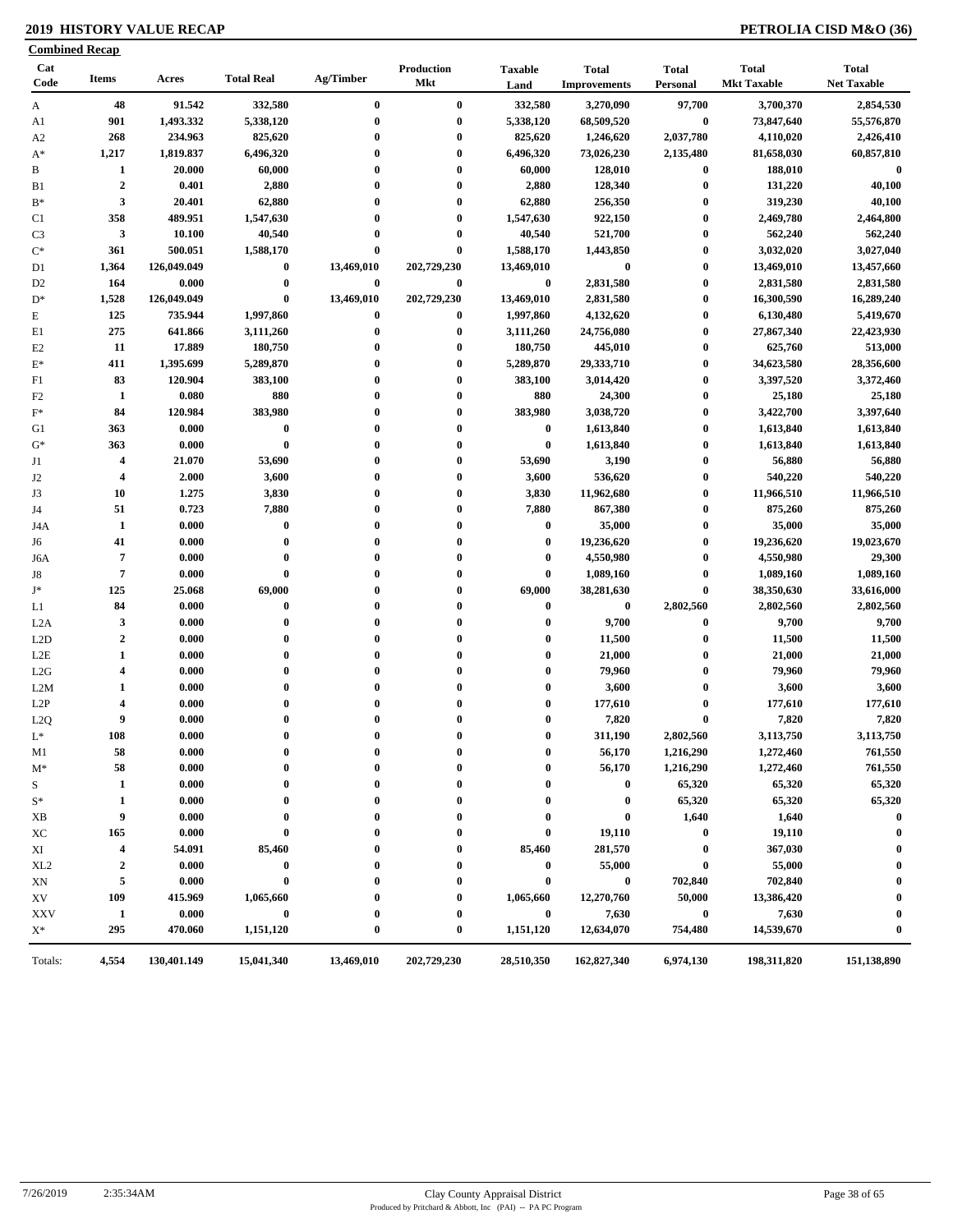### **2019 HISTORY VALUE RECAP PETROLIA CISD I&S (36IS)**

| Category                                              | <b>Value</b>                  | <b>Items</b>              | <b>Exempt Value</b> |                              |             |
|-------------------------------------------------------|-------------------------------|---------------------------|---------------------|------------------------------|-------------|
| HS Real:                                              | 8,194,850                     | 1,049                     | 35,360              |                              |             |
| Non-HS Real:                                          | 6,846,490                     | 911                       | 1,124,350           |                              |             |
| Production Market:                                    | 202,729,230                   | 1,364                     | $\boldsymbol{0}$    | Total Land Mkt Value:        | 217,770,570 |
| HS Improvements:                                      | 96,905,540                    | 1,040                     | 499,770             |                              |             |
| New HS Improvements:                                  | 755,760                       | 3                         | $\mathbf{0}$        |                              |             |
| Non-HS Improvements:                                  | 25,031,890                    | 527                       | 12,142,320          |                              |             |
| New Non-HS Improvements:                              | $\boldsymbol{0}$              | $\mathbf{0}$              | $\mathbf{0}$        | Total Imps Mkt Value:        | 122,693,190 |
| HS Personal:                                          | 2,964,360                     | 120                       | $\boldsymbol{0}$    |                              |             |
| New Personal:                                         | $\boldsymbol{0}$              | $\mathbf{0}$              | $\mathbf{0}$        |                              |             |
| Non-HS Personal:                                      | 4,009,770                     | 140                       | 753,330             |                              |             |
|                                                       |                               |                           |                     |                              |             |
| New Non-HS Personal:                                  | $\boldsymbol{0}$              | $\mathbf{0}$              | $\boldsymbol{0}$    | <b>Total Pers Mkt Value:</b> | 6,974,130   |
| <b>Total Real Market:</b>                             | 347,437,890                   | 5,154                     |                     |                              |             |
| MN Value:                                             | 1,640,580                     | 529                       |                     |                              |             |
| MN Inv. Value - Real:                                 | 38,493,570                    | 140                       |                     |                              |             |
| MN Inv. Value - Personal:                             | $\boldsymbol{0}$              | $\mathbf{0}$              |                     |                              |             |
| <b>Total Mineral Mkt:</b>                             | 40,134,150                    | 669                       |                     | <b>Total Mineral Mkt:</b>    | 40,134,150  |
| Land Timber Gain:                                     | $\boldsymbol{0}$              | $\boldsymbol{0}$          |                     | <b>Total Market Value:</b>   | 387,572,040 |
| Production Market:                                    |                               |                           |                     |                              |             |
|                                                       | 202,729,230<br>$\overline{0}$ | 1,364<br>$\boldsymbol{0}$ |                     |                              |             |
| Land Ag 1D Value:                                     |                               |                           |                     |                              |             |
| Land Ag 1D1 Value:                                    | 13,469,010                    | 1,364                     |                     |                              |             |
| Land Ag Tim Value:                                    | $\overline{0}$                | $\theta$                  |                     |                              |             |
| <b>Productivity Loss:</b>                             | 189,260,220                   | 1,364                     |                     | <b>Total Market Taxable:</b> | 198,311,820 |
| Less Real Exempt Property:                            | 14,555,130                    | 126                       |                     |                              |             |
| Less \$500 Inc. Real Personal:                        | 1,150                         | 6                         |                     |                              |             |
| Other Freeport:                                       | $\boldsymbol{0}$              | $\mathbf{0}$              |                     |                              |             |
| Other Allocation:                                     | $\boldsymbol{0}$              | $\boldsymbol{0}$          |                     |                              |             |
| Other Goods In Tranit:                                | $\overline{0}$                | $\boldsymbol{0}$          |                     |                              |             |
| Other MultiUse:                                       | $\boldsymbol{0}$              | $\boldsymbol{0}$          |                     |                              |             |
| Less Real/Pers Abatements:                            | $\mathbf{0}$                  | $\boldsymbol{0}$          |                     |                              |             |
|                                                       | 2,623,680                     | 273                       |                     |                              |             |
| Less 10% Cap Loss:                                    |                               | 3                         |                     |                              |             |
| Less Min Exempt Property:                             | 62,630                        |                           |                     |                              |             |
| Less \$500 Inc. Mineral Owner:                        | 19,110                        | 165                       |                     |                              |             |
| Less TNRCC:                                           | 4,734,630                     | 21                        |                     |                              |             |
| Less Min Abatements/VLA:                              | $\boldsymbol{0}$              | $\boldsymbol{0}$          |                     |                              |             |
| Less Min Freeports/Int State Com:                     | $\theta$                      | $\mathbf{0}$              |                     |                              |             |
| Less Min Unknowns:                                    | $\boldsymbol{0}$              | $\mathbf{0}$              |                     |                              |             |
| Less Protest Value:                                   | $\boldsymbol{0}$              | $\mathbf{0}$              |                     |                              |             |
| <b>Total Losses:</b>                                  | 211,256,550                   |                           |                     |                              |             |
| <b>Total Appraised:</b>                               | 176,315,490                   |                           |                     | Total Appraised:             | 176,315,490 |
| <b>Reimbursable Exemptions</b>                        |                               |                           |                     |                              |             |
| Homestead H,S:                                        | 18,891,290                    | 792                       |                     |                              |             |
| Senior S:                                             | 3,145,660                     | 331                       |                     |                              |             |
| Disable B:                                            | 271,830                       | 28                        |                     |                              |             |
| DV 100%:                                              | 2,382,870                     | 17                        |                     |                              |             |
| <b>Total Reimbursable:</b>                            | 24,691,650                    | 1,168                     |                     |                              |             |
| Local Discount:                                       | $\boldsymbol{0}$              | $\boldsymbol{0}$          |                     |                              |             |
| Disable Veteran:                                      | 484,950                       | 47                        |                     |                              |             |
| Optional 65:                                          | $\boldsymbol{0}$              | $\boldsymbol{0}$          |                     |                              |             |
| Local Disable:                                        | $\boldsymbol{0}$              | $\boldsymbol{0}$          |                     |                              |             |
| State Homestead:                                      | $\boldsymbol{0}$              | $\boldsymbol{0}$          |                     |                              |             |
|                                                       |                               |                           |                     |                              |             |
| <b>Total Exemptions:</b><br><b>Net Taxable Value:</b> | 25,176,600<br>151,138,890     |                           |                     | Net Taxable Value            | 151,138,890 |
|                                                       |                               |                           |                     |                              |             |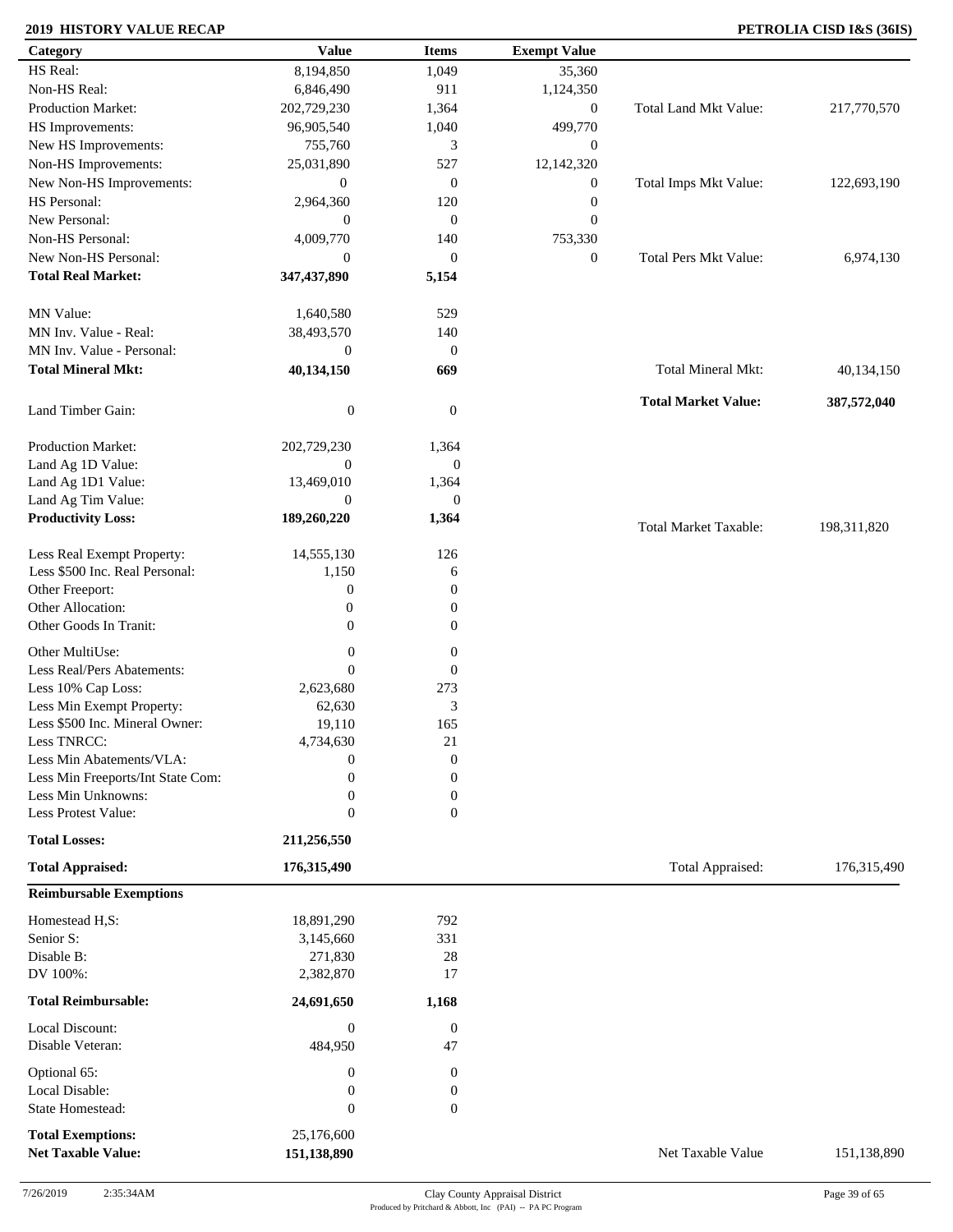# **2019 HISTORY VALUE RECAP PETROLIA CISD I&S (36IS)**

New Imps/New Pers Market Value:

| **** Freeze Totals: (This is only for Effective Tax Rate Calculation) |                                                |                                   |       |                  |                |                                                                                |           |              |                                                                                                                                     |                                                |  |  |
|-----------------------------------------------------------------------|------------------------------------------------|-----------------------------------|-------|------------------|----------------|--------------------------------------------------------------------------------|-----------|--------------|-------------------------------------------------------------------------------------------------------------------------------------|------------------------------------------------|--|--|
| <b>Total Ceiling Tax:</b>                                             |                                                |                                   |       |                  | 0.00           |                                                                                |           |              |                                                                                                                                     |                                                |  |  |
| <b>Total Freeze Taxable:</b>                                          |                                                |                                   |       |                  | 22,529,190     |                                                                                |           |              |                                                                                                                                     |                                                |  |  |
| New Imp/Pers with Ceiling: +                                          |                                                |                                   |       |                  | $\mathbf{0}$   |                                                                                |           |              |                                                                                                                                     |                                                |  |  |
| **Freeze Adjusted Taxable:                                            |                                                |                                   |       |                  | 128,609,700    | ** This number DOES NOT represent any Jurisdiction's Certified Taxable Value** |           |              |                                                                                                                                     |                                                |  |  |
|                                                                       |                                                |                                   |       |                  |                | or (Freeze Adjusted Taxable * Tax Rate / 100) + Total Ceiling Tax              |           |              | Estimated Total Levy: ((Net Taxable Value - Total Freeze Taxable + New Imp/Pers with Ceiling) * Tax Rate / 100) + Total Ceiling Tax |                                                |  |  |
| <b>Count of Homesteads for</b>                                        |                                                |                                   |       |                  |                |                                                                                |           |              | H - Homestead                                                                                                                       | W - Widow                                      |  |  |
| $\mathbf H$                                                           | S                                              | F                                 | B     | D                | W              | $\mathbf{o}$                                                                   | DV        | <b>DV100</b> | $S -$ Over 65<br><b>B</b> - Disabled                                                                                                | DV - Disabled Veteran<br>$O -$ Over 65 (No HS) |  |  |
| 385                                                                   | 374                                            | $\overline{0}$                    | 34    | $\boldsymbol{0}$ | $\overline{0}$ | $\overline{0}$                                                                 | 54        | 17           |                                                                                                                                     |                                                |  |  |
| <b>Total Parcels:</b>                                                 |                                                |                                   | 4,350 |                  |                |                                                                                |           |              |                                                                                                                                     |                                                |  |  |
| <b>Total Owners:</b>                                                  |                                                |                                   | 2,019 |                  |                |                                                                                |           |              |                                                                                                                                     |                                                |  |  |
| <b>Special Certified Totals:</b>                                      |                                                |                                   |       |                  |                |                                                                                |           |              |                                                                                                                                     |                                                |  |  |
|                                                                       | Exempt Value of First Time Absolute Exemption: |                                   |       |                  |                |                                                                                | \$124,980 |              |                                                                                                                                     |                                                |  |  |
| Exempt Value of First Time Partial Exemption:                         |                                                |                                   |       |                  |                |                                                                                |           | \$938,520    |                                                                                                                                     |                                                |  |  |
|                                                                       |                                                | Value Loss Due to New AGT/Timber: |       |                  |                |                                                                                |           | \$0          |                                                                                                                                     |                                                |  |  |

\$755,760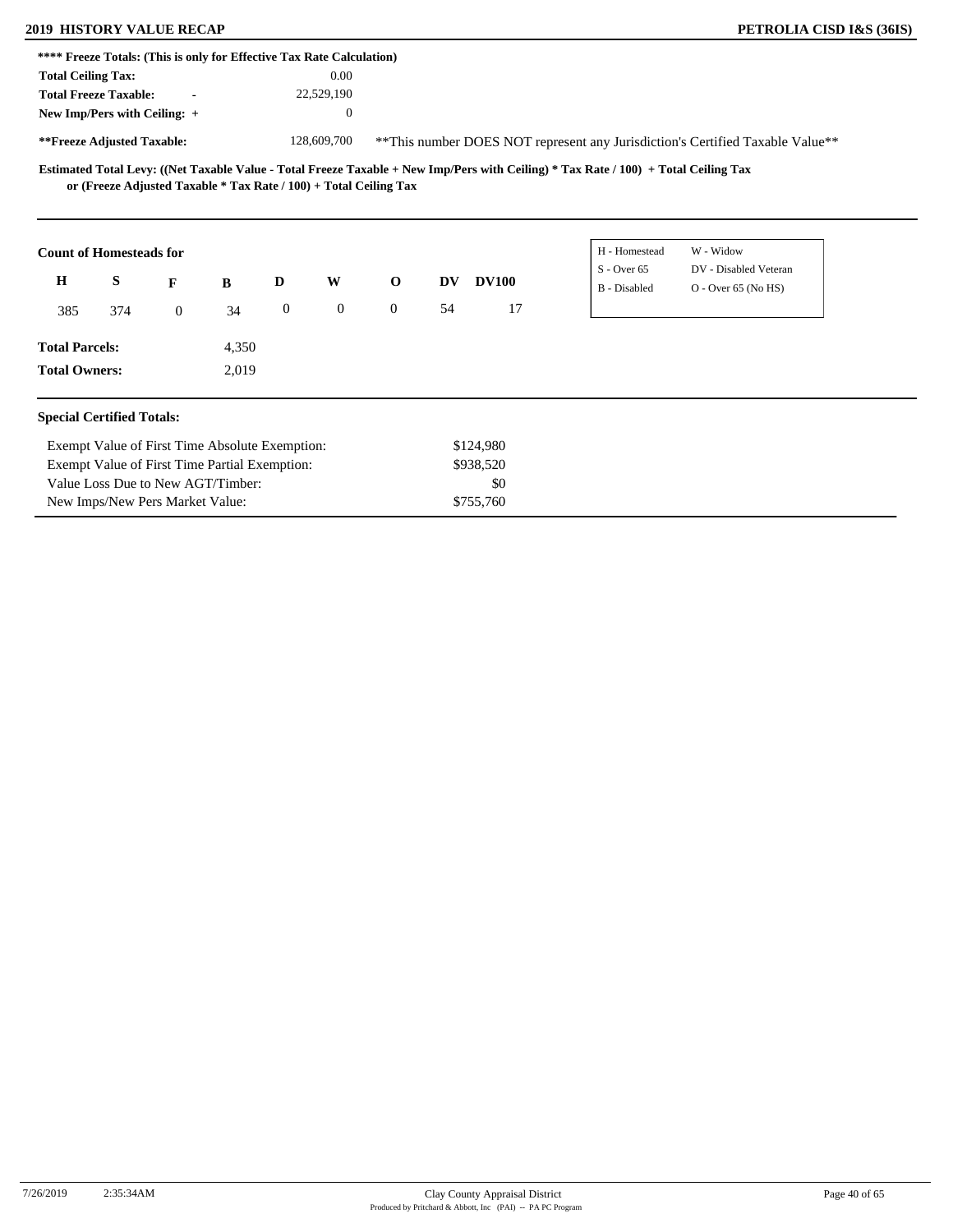### **2019 HISTORY VALUE RECAP PETROLIA CISD I&S (36IS)**

| <b>Combined Recap</b> |                         |                 |                   |              |                                 |                        |                                     |                          |                                    |                                    |
|-----------------------|-------------------------|-----------------|-------------------|--------------|---------------------------------|------------------------|-------------------------------------|--------------------------|------------------------------------|------------------------------------|
| Cat<br>Code           | <b>Items</b>            | Acres           | <b>Total Real</b> | Ag/Timber    | <b>Production</b><br><b>Mkt</b> | <b>Taxable</b><br>Land | <b>Total</b><br><b>Improvements</b> | <b>Total</b><br>Personal | <b>Total</b><br><b>Mkt Taxable</b> | <b>Total</b><br><b>Net Taxable</b> |
| A                     | 48                      | 91.542          | 332,580           | $\bf{0}$     | $\bf{0}$                        | 332,580                | 3,270,090                           | 97,700                   | 3,700,370                          | 2,854,530                          |
| A1                    | 901                     | 1,493.332       | 5,338,120         | $\bf{0}$     | $\bf{0}$                        | 5,338,120              | 68,509,520                          | $\bf{0}$                 | 73,847,640                         | 55,576,870                         |
| A <sub>2</sub>        | 268                     | 234.963         | 825,620           | $\bf{0}$     | $\bf{0}$                        | 825,620                | 1,246,620                           | 2,037,780                | 4,110,020                          | 2,426,410                          |
| $A^*$                 | 1,217                   | 1,819.837       | 6,496,320         | $\bf{0}$     | $\bf{0}$                        | 6,496,320              | 73,026,230                          | 2,135,480                | 81,658,030                         | 60,857,810                         |
| B                     | 1                       | 20.000          | 60,000            | 0            | $\bf{0}$                        | 60,000                 | 128,010                             | $\boldsymbol{0}$         | 188,010                            | $\bf{0}$                           |
| B <sub>1</sub>        | $\overline{2}$          | 0.401           | 2,880             | $\bf{0}$     | $\bf{0}$                        | 2,880                  | 128,340                             | $\boldsymbol{0}$         | 131,220                            | 40,100                             |
| $B^*$                 | 3                       | 20.401          | 62,880            | $\bf{0}$     | $\bf{0}$                        | 62,880                 | 256,350                             | $\boldsymbol{0}$         | 319,230                            | 40,100                             |
| C1                    | 358                     | 489.951         | 1,547,630         | $\bf{0}$     | $\bf{0}$                        | 1,547,630              | 922,150                             | $\boldsymbol{0}$         | 2,469,780                          | 2,464,800                          |
| C <sub>3</sub>        | $\mathbf{3}$            | 10.100          | 40,540            | 0            | $\bf{0}$                        | 40,540                 | 521,700                             | $\bf{0}$                 | 562,240                            | 562,240                            |
| $C^*$                 | 361                     | 500.051         | 1,588,170         | $\bf{0}$     | $\bf{0}$                        | 1,588,170              | 1,443,850                           | $\bf{0}$                 | 3,032,020                          | 3,027,040                          |
| D1                    | 1,364                   | 126,049.049     | $\bf{0}$          | 13,469,010   | 202,729,230                     | 13,469,010             | $\bf{0}$                            | $\boldsymbol{0}$         | 13,469,010                         | 13,457,660                         |
| D <sub>2</sub>        | 164                     | 0.000           | $\bf{0}$          | $\bf{0}$     | $\bf{0}$                        | $\bf{0}$               | 2,831,580                           | $\bf{0}$                 | 2,831,580                          | 2,831,580                          |
| $D^*$                 | 1,528                   | 126,049.049     | $\bf{0}$          | 13,469,010   | 202,729,230                     | 13,469,010             | 2,831,580                           | $\bf{0}$                 | 16,300,590                         | 16,289,240                         |
| $\mathbf E$           | 125                     | 735.944         | 1,997,860         | 0            | $\bf{0}$                        | 1,997,860              | 4,132,620                           | $\bf{0}$                 | 6,130,480                          | 5,419,670                          |
| E1                    | 275                     | 641.866         | 3,111,260         | 0            | $\bf{0}$                        | 3,111,260              | 24,756,080                          | $\bf{0}$                 | 27,867,340                         | 22,423,930                         |
| E2                    | 11                      | 17.889          | 180,750           | 0            | $\bf{0}$                        | 180,750                | 445,010                             | $\bf{0}$                 | 625,760                            | 513,000                            |
| $E^*$                 | 411                     | 1,395.699       | 5,289,870         | $\mathbf{0}$ | $\bf{0}$                        | 5,289,870              | 29,333,710                          | $\bf{0}$                 | 34,623,580                         | 28,356,600                         |
| F1                    | 83                      | 120.904         | 383,100           | $\bf{0}$     | $\bf{0}$                        | 383,100                | 3,014,420                           | $\boldsymbol{0}$         | 3,397,520                          | 3,372,460                          |
| F <sub>2</sub>        | 1                       | 0.080           | 880               | $\bf{0}$     | $\bf{0}$                        | 880                    | 24,300                              | $\boldsymbol{0}$         | 25,180                             | 25,180                             |
| $F^*$                 | 84                      | 120.984         | 383,980           | 0            | $\bf{0}$                        | 383,980                | 3,038,720                           | $\bf{0}$                 | 3,422,700                          | 3,397,640                          |
| G1                    | 363                     | 0.000           | $\pmb{0}$         | $\bf{0}$     | $\bf{0}$                        | $\bf{0}$               | 1,613,840                           | $\bf{0}$                 | 1,613,840                          | 1,613,840                          |
| $G^*$                 | 363                     | 0.000           | $\bf{0}$          | $\bf{0}$     | $\bf{0}$                        | $\bf{0}$               | 1,613,840                           | $\boldsymbol{0}$         | 1,613,840                          | 1,613,840                          |
| J1                    | $\overline{\mathbf{4}}$ | 21.070          | 53,690            | $\bf{0}$     | $\bf{0}$                        | 53,690                 | 3,190                               | $\bf{0}$                 | 56,880                             | 56,880                             |
| J2                    | $\overline{\mathbf{4}}$ | 2.000           | 3,600             | $\bf{0}$     | $\bf{0}$                        | 3,600                  | 536,620                             | $\bf{0}$                 | 540,220                            | 540,220                            |
| J3                    | 10                      | 1.275           | 3,830             | $\mathbf{0}$ | $\bf{0}$                        | 3,830                  | 11,962,680                          | $\bf{0}$                 | 11,966,510                         | 11,966,510                         |
| J4                    | 51                      | 0.723           | 7,880             | $\bf{0}$     | $\bf{0}$                        | 7,880                  | 867,380                             | $\bf{0}$                 | 875,260                            | 875,260                            |
| J4A                   | 1                       | 0.000           | $\bf{0}$          | 0            | $\bf{0}$                        | $\bf{0}$               | 35,000                              | $\bf{0}$                 | 35,000                             | 35,000                             |
|                       | 41                      | 0.000           | $\bf{0}$          | $\bf{0}$     | $\bf{0}$                        | $\bf{0}$               | 19,236,620                          | $\bf{0}$                 | 19,236,620                         | 19,023,670                         |
| J6                    | $\overline{7}$          |                 | $\bf{0}$          | $\bf{0}$     | $\bf{0}$                        | $\mathbf 0$            |                                     | $\bf{0}$                 |                                    |                                    |
| J6A                   | $\overline{7}$          | 0.000           | $\bf{0}$          | $\mathbf{0}$ | $\bf{0}$                        | $\boldsymbol{0}$       | 4,550,980                           | $\bf{0}$                 | 4,550,980                          | 29,300                             |
| J8<br>$\mathbf{J}^*$  | 125                     | 0.000<br>25.068 | 69,000            | $\bf{0}$     | $\bf{0}$                        | 69,000                 | 1,089,160                           | $\pmb{0}$                | 1,089,160                          | 1,089,160                          |
|                       |                         |                 |                   | $\mathbf{0}$ |                                 |                        | 38,281,630                          |                          | 38,350,630                         | 33,616,000                         |
| L1                    | 84                      | 0.000           | $\bf{0}$          | $\mathbf{0}$ | $\bf{0}$<br>$\bf{0}$            | $\bf{0}$               | $\bf{0}$                            | 2,802,560                | 2,802,560                          | 2,802,560                          |
| L <sub>2</sub> A      | $\mathbf{3}$            | 0.000           | $\bf{0}$          |              |                                 | $\bf{0}$               | 9,700                               | $\bf{0}$                 | 9,700                              | 9,700                              |
| L2D                   | $\boldsymbol{2}$        | 0.000           | $\bf{0}$          | $\bf{0}$     | $\bf{0}$                        | $\bf{0}$               | 11,500                              | $\bf{0}$                 | 11,500                             | 11,500                             |
| L2E                   | $\mathbf{1}$            | 0.000           | $\bf{0}$          | $\bf{0}$     | $\bf{0}$                        | $\boldsymbol{0}$       | 21,000                              | $\bf{0}$                 | 21,000                             | 21,000                             |
| L2G                   | $\overline{\mathbf{4}}$ | 0.000           | $\bf{0}$          | $\mathbf{0}$ | $\bf{0}$                        | $\boldsymbol{0}$       | 79,960                              | $\bf{0}$                 | 79,960                             | 79,960                             |
| L2M                   | 1                       | 0.000           | $\bf{0}$          | $\mathbf{0}$ | $\bf{0}$                        | $\boldsymbol{0}$       | 3,600                               | $\bf{0}$                 | 3,600                              | 3,600                              |
| L2P                   | $\overline{\mathbf{4}}$ | 0.000           | $\bf{0}$          | $\bf{0}$     | $\bf{0}$                        | $\boldsymbol{0}$       | 177,610                             | $\bf{0}$                 | 177,610                            | 177,610                            |
| L2Q                   | 9                       | 0.000           | $\bf{0}$          | $\bf{0}$     | $\bf{0}$<br>$\Omega$            | $\bf{0}$               | 7,820                               | $\bf{0}$                 | 7,820                              | 7,820                              |
| $L^*$                 | 108                     | 0.000           | $\theta$          |              |                                 | $\Omega$               | 311,190                             | 2,802,560                | 3,113,750                          | 3,113,750                          |
| M1                    | 58                      | 0.000           | $\bf{0}$          | 0            | $\bf{0}$                        | $\boldsymbol{0}$       | 56,170                              | 1,216,290                | 1,272,460                          | 761,550                            |
| $M^*$                 | 58                      | 0.000           | 0                 | 0            | 0                               | 0                      | 56,170                              | 1,216,290                | 1,272,460                          | 761,550                            |
| S                     | 1                       | 0.000           | $\bf{0}$          |              |                                 | $\bf{0}$               | $\bf{0}$                            | 65,320                   | 65,320                             | 65,320                             |
| $S^*$                 | 1                       | 0.000           | 0                 |              | 0                               | $\bf{0}$               | $\bf{0}$                            | 65,320                   | 65,320                             | 65,320                             |
| XВ                    | 9                       | 0.000           | $\bf{0}$          |              | 0                               | 0                      | $\bf{0}$                            | 1,640                    | 1,640                              | $\bf{0}$                           |
| ХC                    | 165                     | 0.000           | 0                 |              | $\bf{0}$                        | $\boldsymbol{0}$       | 19,110                              | $\bf{0}$                 | 19,110                             | $\bf{0}$                           |
| XI                    | $\overline{\mathbf{4}}$ | 54.091          | 85,460            |              | $\boldsymbol{0}$                | 85,460                 | 281,570                             | $\bf{0}$                 | 367,030                            |                                    |
| XL <sub>2</sub>       | $\mathbf{2}$            | 0.000           | $\bf{0}$          |              | $\bf{0}$                        | $\bf{0}$               | 55,000                              | $\boldsymbol{0}$         | 55,000                             | $\bf{0}$                           |
| XN                    | 5                       | 0.000           | $\bf{0}$          |              | $\bf{0}$                        | $\bf{0}$               | $\bf{0}$                            | 702,840                  | 702,840                            |                                    |
| XV                    | 109                     | 415.969         | 1,065,660         |              | 0                               | 1,065,660              | 12,270,760                          | 50,000                   | 13,386,420                         | 0                                  |
| <b>XXV</b>            | $\mathbf{1}$            | 0.000           | $\bf{0}$          |              | $\boldsymbol{0}$                | $\bf{0}$               | 7,630                               | $\bf{0}$                 | 7,630                              | $\bf{0}$                           |
| $X^*$                 | 295                     | 470.060         | 1,151,120         | $\bf{0}$     | $\boldsymbol{0}$                | 1,151,120              | 12,634,070                          | 754,480                  | 14,539,670                         | $\bf{0}$                           |
| Totals:               | 4,554                   | 130,401.149     | 15,041,340        | 13,469,010   | 202,729,230                     | 28,510,350             | 162,827,340                         | 6,974,130                | 198,311,820                        | 151,138,890                        |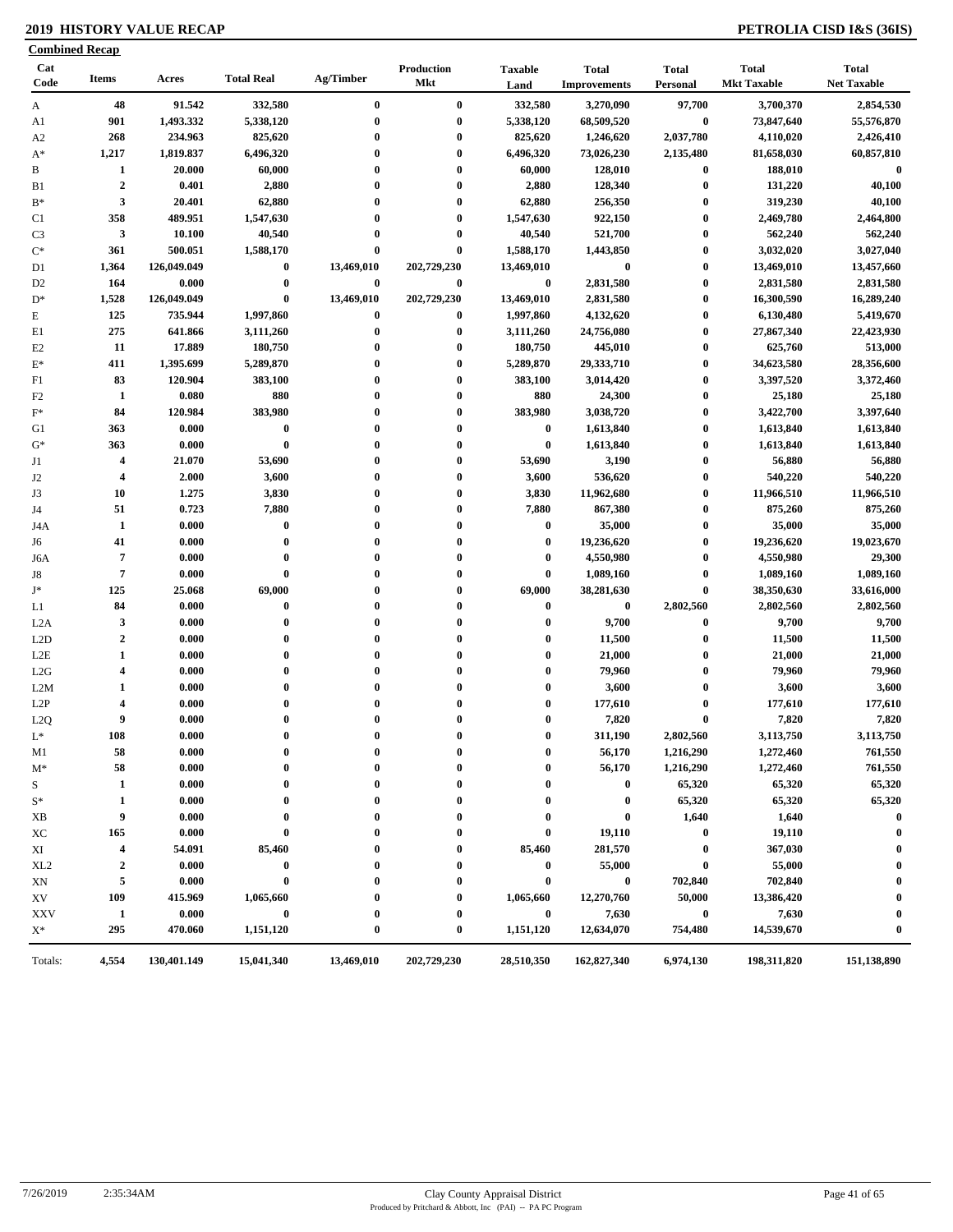### **2019 HISTORY VALUE RECAP EMERGENCY SERV DIST #1 (60)**

| Category                            | <b>Value</b>                | <b>Items</b>            | <b>Exempt Value</b> |                              |             |
|-------------------------------------|-----------------------------|-------------------------|---------------------|------------------------------|-------------|
| HS Real:                            | 6,048,460                   | 470                     | 23,410              |                              |             |
| Non-HS Real:                        | 3,595,600                   | 280                     | 107,980             |                              |             |
| Production Market:                  | 57,250,640                  | 426                     | $\boldsymbol{0}$    | Total Land Mkt Value:        | 66,894,700  |
| HS Improvements:                    | 58,451,480                  | 490                     | 183,630             |                              |             |
| New HS Improvements:                | 755,760                     | 3                       | $\boldsymbol{0}$    |                              |             |
| Non-HS Improvements:                | 5,278,800                   | 175                     | 935,220             |                              |             |
|                                     |                             |                         |                     |                              |             |
| New Non-HS Improvements:            | $\mathbf{0}$                | $\boldsymbol{0}$        | $\boldsymbol{0}$    | Total Imps Mkt Value:        | 64,486,040  |
| HS Personal:                        | 1,529,460                   | 54                      | $\boldsymbol{0}$    |                              |             |
| New Personal:                       | $\overline{0}$              | $\boldsymbol{0}$        | $\boldsymbol{0}$    |                              |             |
| Non-HS Personal:                    | 2,441,790                   | $72\,$                  | 145,890             |                              |             |
| New Non-HS Personal:                | $\overline{0}$              | $\boldsymbol{0}$        | $\boldsymbol{0}$    | Total Pers Mkt Value:        | 3,971,250   |
| <b>Total Real Market:</b>           | 135,351,990                 | 1,970                   |                     |                              |             |
| MN Value:                           | 96,660                      | 7                       |                     |                              |             |
| MN Inv. Value - Real:               | 6,781,360                   | 26                      |                     |                              |             |
| MN Inv. Value - Personal:           | $\boldsymbol{0}$            | $\mathbf{0}$            |                     |                              |             |
| <b>Total Mineral Mkt:</b>           | 6,878,020                   | 33                      |                     | Total Mineral Mkt:           | 6,878,020   |
| Land Timber Gain:                   | $\boldsymbol{0}$            | $\overline{0}$          |                     | <b>Total Market Value:</b>   | 142,230,010 |
|                                     |                             |                         |                     |                              |             |
| Production Market:                  | 57,250,640                  | 426                     |                     |                              |             |
| Land Ag 1D Value:                   | $\boldsymbol{0}$            | $\mathbf{0}$            |                     |                              |             |
| Land Ag 1D1 Value:                  | 3,183,350                   | 426                     |                     |                              |             |
| Land Ag Tim Value:                  | $\boldsymbol{0}$            | $\mathbf{0}$            |                     |                              |             |
| <b>Productivity Loss:</b>           | 54,067,290                  | 426                     |                     | <b>Total Market Taxable:</b> | 88,162,720  |
| Less Real Exempt Property:          | 1,396,130                   | 15                      |                     |                              |             |
| Less \$500 Inc. Real Personal:      | 560                         | $\boldsymbol{2}$        |                     |                              |             |
| Other Freeport:                     | $\mathbf{0}$                | $\boldsymbol{0}$        |                     |                              |             |
| Other Allocation:                   | $\mathbf{0}$                | $\boldsymbol{0}$        |                     |                              |             |
|                                     |                             |                         |                     |                              |             |
| Other Goods In Tranit:              | $\overline{0}$              | $\overline{0}$          |                     |                              |             |
| Other MultiUse:                     | $\boldsymbol{0}$            | $\boldsymbol{0}$        |                     |                              |             |
| Less Real/Pers Abatements:          | $\overline{0}$              | $\mathbf{0}$            |                     |                              |             |
| Less 10% Cap Loss:                  | 1,293,950                   | 131                     |                     |                              |             |
| Less Min Exempt Property:           | $\boldsymbol{0}$            | $\boldsymbol{0}$        |                     |                              |             |
| Less \$500 Inc. Mineral Owner:      | $\boldsymbol{0}$            | $\boldsymbol{0}$        |                     |                              |             |
| Less TNRCC:                         | 74,710                      | $\overline{\mathbf{c}}$ |                     |                              |             |
| Less Min Abatements/VLA:            | $\boldsymbol{0}$            | $\boldsymbol{0}$        |                     |                              |             |
| Less Min Freeports/Int State Com:   | $\Omega$                    | $\overline{0}$          |                     |                              |             |
| Less Min Unknowns:                  | $\overline{0}$              | $\boldsymbol{0}$        |                     |                              |             |
| Less Protest Value:                 | $\overline{0}$              | $\mathbf{0}$            |                     |                              |             |
| <b>Total Losses:</b>                | 56,832,640                  |                         |                     |                              |             |
| <b>Total Appraised:</b>             | 85,397,370                  |                         |                     | Total Appraised:             | 85,397,370  |
| <b>Reimbursable Exemptions</b>      |                             |                         |                     |                              |             |
| Homestead H,S:                      | $\boldsymbol{0}$            | $\boldsymbol{0}$        |                     |                              |             |
| Senior S:                           | $\boldsymbol{0}$            | $\boldsymbol{0}$        |                     |                              |             |
| Disable B:                          | $\theta$                    | $\boldsymbol{0}$        |                     |                              |             |
| DV 100%:                            | 1,765,520                   | 9                       |                     |                              |             |
| <b>Total Reimbursable:</b>          | 1,765,520                   | 9                       |                     |                              |             |
|                                     |                             |                         |                     |                              |             |
| Local Discount:<br>Disable Veteran: | $\boldsymbol{0}$<br>352,030 | $\boldsymbol{0}$<br>34  |                     |                              |             |
|                                     |                             |                         |                     |                              |             |
| Optional 65:                        | $\boldsymbol{0}$            | $\boldsymbol{0}$        |                     |                              |             |
| Local Disable:                      | $\boldsymbol{0}$            | 0                       |                     |                              |             |
| State Homestead:                    | $\boldsymbol{0}$            | $\overline{0}$          |                     |                              |             |
| <b>Total Exemptions:</b>            | 2,117,550                   |                         |                     |                              |             |
| <b>Net Taxable Value:</b>           | 83,279,820                  |                         |                     | Net Taxable Value            | 83,279,820  |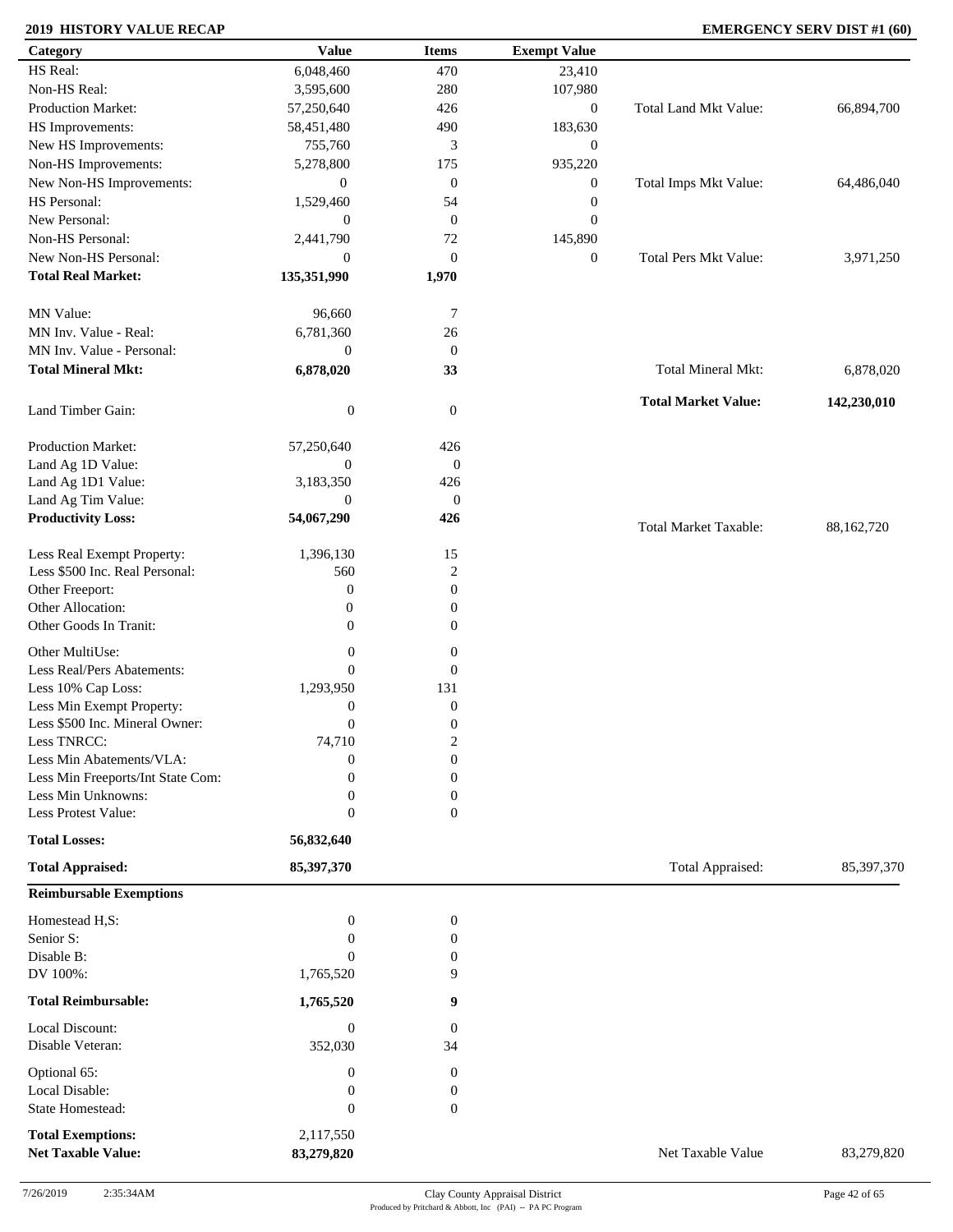### **2019 HISTORY VALUE RECAP EMERGENCY SERV DIST #1 (60)**

| <b>Count of Homesteads for</b>   |     |                |       |                  |                |                  |    |              | H - Homestead                 | W - Widow                                      |
|----------------------------------|-----|----------------|-------|------------------|----------------|------------------|----|--------------|-------------------------------|------------------------------------------------|
| $\mathbf H$                      | S   | F              | B     | D                | W              | $\mathbf{o}$     | DV | <b>DV100</b> | $S - Over 65$<br>B - Disabled | DV - Disabled Veteran<br>$O -$ Over 65 (No HS) |
| 219                              | 180 | $\overline{0}$ | 11    | $\boldsymbol{0}$ | $\overline{0}$ | $\boldsymbol{0}$ | 37 | 9            |                               |                                                |
| <b>Total Parcels:</b>            |     |                | 1,377 |                  |                |                  |    |              |                               |                                                |
| <b>Total Owners:</b>             |     |                | 746   |                  |                |                  |    |              |                               |                                                |
|                                  |     |                |       |                  |                |                  |    |              |                               |                                                |
| <b>Special Certified Totals:</b> |     |                |       |                  |                |                  |    |              |                               |                                                |

| Exempt Value of First Time Absolute Exemption: | SO.       |
|------------------------------------------------|-----------|
| Exempt Value of First Time Partial Exemption:  | \$325,190 |
| Value Loss Due to New AGT/Timber:              | SO.       |
| New Imps/New Pers Market Value:                | \$755,760 |

| Cat<br>Code    | <b>Items</b>            | Acres      | <b>Total Real</b> | Ag/Timber    | Production<br>Mkt | <b>Taxable</b><br>Land | <b>Total</b><br><b>Improvements</b> | <b>Total</b><br>Personal | <b>Total</b><br><b>Mkt Taxable</b> | <b>Total</b><br><b>Net Taxable</b> |
|----------------|-------------------------|------------|-------------------|--------------|-------------------|------------------------|-------------------------------------|--------------------------|------------------------------------|------------------------------------|
| A              | 28                      | 64.834     | 244,870           | $\bf{0}$     | $\mathbf{0}$      | 244,870                | 2,433,890                           | 30,690                   | 2,709,450                          | 2,647,370                          |
| A1             | 381                     | 1,144.721  | 4,132,830         | $\mathbf 0$  | $\mathbf{0}$      | 4,132,830              | 41,397,910                          | $\bf{0}$                 | 45,530,740                         | 43,583,920                         |
| A2             | 102                     | 158.147    | 551,240           | $\mathbf{0}$ | $\mathbf 0$       | 551,240                | 731,220                             | 963,960                  | 2,246,420                          | 2,200,890                          |
| $A^*$          | 511                     | 1,367.702  | 4,928,940         | $\Omega$     | $\Omega$          | 4,928,940              | 44,563,020                          | 994,650                  | 50,486,610                         | 48,432,180                         |
| B              | 1                       | 20.000     | 60,000            | $\mathbf{0}$ | 0                 | 60,000                 | 128,010                             | $\bf{0}$                 | 188,010                            | $\bf{0}$                           |
| $B^*$          | 1                       | 20.000     | 60,000            | $\mathbf{0}$ | $\mathbf{0}$      | 60,000                 | 128,010                             | $\bf{0}$                 | 188,010                            | $\theta$                           |
| C1             | 105                     | 298.199    | 964,310           | $\mathbf 0$  | $\mathbf{0}$      | 964,310                | 298,630                             | $\mathbf{0}$             | 1,262,940                          | 1,262,940                          |
| C <sub>3</sub> | 3                       | 10.100     | 40,540            | $\mathbf 0$  | $\mathbf 0$       | 40,540                 | 521,700                             | $\bf{0}$                 | 562,240                            | 562,240                            |
| $C^*$          | 108                     | 308.299    | 1,004,850         | $\mathbf 0$  | $\mathbf{0}$      | 1,004,850              | 820,330                             | $\bf{0}$                 | 1,825,180                          | 1,825,180                          |
| D1             | 426                     | 38,169.146 | $\boldsymbol{0}$  | 3,183,350    | 57,250,640        | 3,183,350              | $\bf{0}$                            | $\bf{0}$                 | 3,183,350                          | 3,180,320                          |
| D <sub>2</sub> | 57                      | 0.000      | $\bf{0}$          | $\bf{0}$     | $\bf{0}$          | $\bf{0}$               | 948,510                             | $\mathbf{0}$             | 948,510                            | 948,510                            |
| $\mathbf{D}^*$ | 483                     | 38,169.146 | $\bf{0}$          | 3,183,350    | 57,250,640        | 3,183,350              | 948,510                             | $\mathbf{0}$             | 4,131,860                          | 4,128,830                          |
| E              | 62                      | 441.909    | 1,209,180         | $\bf{0}$     | $\bf{0}$          | 1,209,180              | 2,643,770                           | $\bf{0}$                 | 3,852,950                          | 3,631,680                          |
| E1             | 126                     | 414.170    | 1,912,010         | $\bf{0}$     | $\mathbf{0}$      | 1,912,010              | 13,150,410                          | $\bf{0}$                 | 15,062,420                         | 14,157,780                         |
| E <sub>2</sub> | $\overline{7}$          | 12.279     | 150,500           | $\mathbf 0$  | $\mathbf 0$       | 150,500                | 295,980                             | $\bf{0}$                 | 446,480                            | 410,200                            |
| $\mathbf{E}^*$ | 195                     | 868.358    | 3,271,690         | $\mathbf 0$  | $\mathbf{0}$      | 3,271,690              | 16,090,160                          | $\bf{0}$                 | 19,361,850                         | 18,199,660                         |
| F1             | 30                      | 81.443     | 217,230           | $\mathbf 0$  | $\mathbf{0}$      | 217,230                | 817,160                             | $\bf{0}$                 | 1,034,390                          | 1,034,390                          |
| $\mathbf{F}^*$ | 30                      | 81.443     | 217,230           | $\mathbf{0}$ | $\mathbf 0$       | 217,230                | 817,160                             | $\bf{0}$                 | 1,034,390                          | 1,034,390                          |
| G1             | $\overline{7}$          | 0.000      | $\boldsymbol{0}$  | $\Omega$     | $\mathbf{0}$      | $\bf{0}$               | 96,660                              | $\bf{0}$                 | 96,660                             | 96,660                             |
| $G^*$          | $\overline{7}$          | 0.000      | $\bf{0}$          | $\mathbf{0}$ | $\mathbf{0}$      | $\bf{0}$               | 96,660                              | $\mathbf{0}$             | 96,660                             | 96,660                             |
| J1             | 1                       | 7.990      | 29,960            |              | $\mathbf{0}$      | 29,960                 | $\bf{0}$                            | $\mathbf{0}$             | 29,960                             | 29,960                             |
| J3             | $\overline{\mathbf{4}}$ | 0.000      | $\bf{0}$          |              | $\mathbf{0}$      | $\bf{0}$               | 1,026,420                           | $\mathbf{0}$             | 1,026,420                          | 1,026,420                          |
| J4             | $\boldsymbol{2}$        | 0.000      | $\bf{0}$          | $\mathbf{0}$ | $\mathbf 0$       | $\bf{0}$               | 299,430                             | $\mathbf{0}$             | 299,430                            | 299,430                            |
| J6             | 9                       | 0.000      | $\bf{0}$          | $\mathbf{0}$ | $\mathbf{0}$      | $\bf{0}$               | 5,369,080                           | $\bf{0}$                 | 5,369,080                          | 5,294,370                          |
| J*             | 16                      | 7.990      | 29,960            | $\mathbf 0$  | $\mathbf 0$       | 29,960                 | 6,694,930                           | $\bf{0}$                 | 6,724,890                          | 6,650,180                          |
| L1             | 51                      | 0.000      | $\bf{0}$          | $\mathbf 0$  | $\mathbf 0$       | $\bf{0}$               | $\bf{0}$                            | 2,047,930                | 2,047,930                          | 2,047,930                          |
| L2P            | $\overline{2}$          | 0.000      | $\theta$          | $\mathbf 0$  | $\mathbf 0$       | $\bf{0}$               | 78,610                              | $\bf{0}$                 | 78,610                             | 78,610                             |
| L2Q            | 9                       | 0.000      | $\theta$          | $\mathbf 0$  | $\mathbf 0$       | $\mathbf{0}$           | 7,820                               | $\bf{0}$                 | 7,820                              | 7,820                              |
| $L^*$          | 62                      | 0.000      | $\theta$          | $\mathbf{0}$ | $\mathbf{0}$      | $\mathbf{0}$           | 86,430                              | 2,047,930                | 2,134,360                          | 2,134,360                          |
| M1             | 28                      | 0.000      | $\mathbf{0}$      | $\mathbf{0}$ | $\mathbf{0}$      | $\mathbf{0}$           | $\mathbf{0}$                        | 716,900                  | 716,900                            | 713,060                            |
| $M^*$          | 28                      | 0.000      | $\theta$          | $\mathbf{0}$ | $\mathbf{0}$      | $\bf{0}$               | $\mathbf{0}$                        | 716,900                  | 716,900                            | 713,060                            |
| S              | 1                       | 0.000      | $\mathbf{0}$      |              | $\mathbf{0}$      | $\bf{0}$               | $\mathbf{0}$                        | 65,320                   | 65,320                             | 65,320                             |
| $\mathbf{S}^*$ | 1                       | 0.000      | $\theta$          | $\Omega$     | $\mathbf{0}$      | $\mathbf{0}$           | $\theta$                            | 65,320                   | 65,320                             | 65,320                             |
| <b>XB</b>      | $\boldsymbol{2}$        | 0.000      | $\mathbf{0}$      | $\Omega$     | 0                 | $\mathbf{0}$           | $\theta$                            | 560                      | 560                                | $\mathbf 0$                        |
| XN             | 3                       | 0.000      | $\theta$          | $\Omega$     | 0                 | $\mathbf{0}$           | $\mathbf{0}$                        | 95,890                   | 95,890                             |                                    |
| XV             | 12                      | 32.146     | 131,390           | $\mathbf 0$  | 0                 | 131,390                | 1,118,850                           | 50,000                   | 1,300,240                          |                                    |
| $X^*$          | 17                      | 32.146     | 131,390           | $\mathbf 0$  | $\mathbf{0}$      | 131,390                | 1,118,850                           | 146,450                  | 1,396,690                          | $\mathbf 0$                        |
| Totals:        | 1,459                   | 40,855.084 | 9,644,060         | 3,183,350    | 57,250,640        | 12,827,410             | 71,364,060                          | 3,971,250                | 88,162,720                         | 83,279,820                         |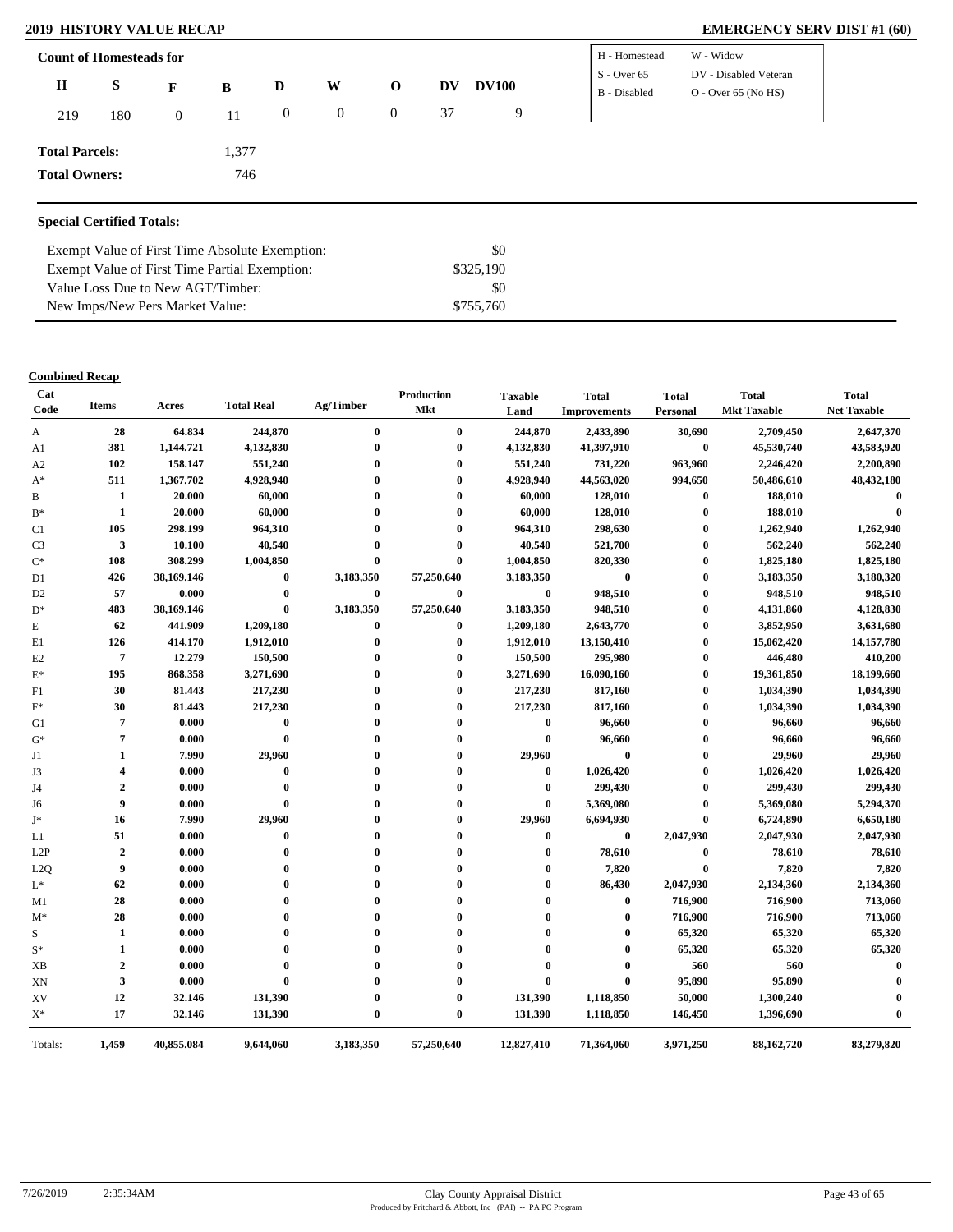### **2019 HISTORY VALUE RECAP EMERGENCY SERV DIST #2 (61)**

| Category                          | <b>Value</b>     | <b>Items</b>     | <b>Exempt Value</b> |                              |            |
|-----------------------------------|------------------|------------------|---------------------|------------------------------|------------|
| HS Real:                          | 5,498,330        | 289              | $\overline{0}$      |                              |            |
| Non-HS Real:                      | 3,469,170        | 228              | 41,120              |                              |            |
| Production Market:                | 2,048,010        | 58               | $\boldsymbol{0}$    | Total Land Mkt Value:        | 11,015,510 |
| HS Improvements:                  | 41,726,290       | 305              | $\boldsymbol{0}$    |                              |            |
| New HS Improvements:              | 99,730           | 1                | $\boldsymbol{0}$    |                              |            |
| Non-HS Improvements:              | 1,131,100        | 48               | 405,120             |                              |            |
| New Non-HS Improvements:          | $\boldsymbol{0}$ | $\mathbf{0}$     | $\boldsymbol{0}$    | Total Imps Mkt Value:        | 42,957,120 |
| HS Personal:                      | 518,460          | 15               | $\boldsymbol{0}$    |                              |            |
| New Personal:                     | 191,120          | 1                | $\boldsymbol{0}$    |                              |            |
| Non-HS Personal:                  | 283,970          | 20               | 91,810              |                              |            |
| New Non-HS Personal:              |                  |                  |                     |                              |            |
|                                   | $\boldsymbol{0}$ | $\mathbf{0}$     | $\boldsymbol{0}$    | <b>Total Pers Mkt Value:</b> | 993,550    |
| <b>Total Real Market:</b>         | 54,966,180       | 965              |                     |                              |            |
| MN Value:                         | $\mathbf{0}$     | $\boldsymbol{0}$ |                     |                              |            |
| MN Inv. Value - Real:             | 268,940          | 3                |                     |                              |            |
| MN Inv. Value - Personal:         | $\overline{0}$   | $\boldsymbol{0}$ |                     |                              |            |
| <b>Total Mineral Mkt:</b>         | 268,940          | 3                |                     | Total Mineral Mkt:           | 268,940    |
|                                   |                  |                  |                     |                              |            |
| Land Timber Gain:                 | $\boldsymbol{0}$ | $\boldsymbol{0}$ |                     | <b>Total Market Value:</b>   | 55,235,120 |
| Production Market:                | 2,048,010        | 58               |                     |                              |            |
| Land Ag 1D Value:                 | $\boldsymbol{0}$ | $\boldsymbol{0}$ |                     |                              |            |
| Land Ag 1D1 Value:                | 64,380           | 58               |                     |                              |            |
| Land Ag Tim Value:                | $\overline{0}$   | $\mathbf{0}$     |                     |                              |            |
| <b>Productivity Loss:</b>         | 1,983,630        | 58               |                     |                              |            |
|                                   |                  |                  |                     | Total Market Taxable:        | 53,251,490 |
| Less Real Exempt Property:        | 538,050          | 5                |                     |                              |            |
| Less \$500 Inc. Real Personal:    | 170              | 1                |                     |                              |            |
| Other Freeport:                   | $\boldsymbol{0}$ | $\mathbf{0}$     |                     |                              |            |
| Other Allocation:                 | $\boldsymbol{0}$ | $\boldsymbol{0}$ |                     |                              |            |
| Other Goods In Tranit:            | $\boldsymbol{0}$ | 0                |                     |                              |            |
| Other MultiUse:                   | $\boldsymbol{0}$ | $\boldsymbol{0}$ |                     |                              |            |
| Less Real/Pers Abatements:        | $\overline{0}$   | $\boldsymbol{0}$ |                     |                              |            |
| Less 10% Cap Loss:                | 601,640          | 44               |                     |                              |            |
| Less Min Exempt Property:         | $\theta$         | $\boldsymbol{0}$ |                     |                              |            |
| Less \$500 Inc. Mineral Owner:    | $\boldsymbol{0}$ | $\boldsymbol{0}$ |                     |                              |            |
| Less TNRCC:                       | $\mathbf{0}$     | $\boldsymbol{0}$ |                     |                              |            |
| Less Min Abatements/VLA:          | $\boldsymbol{0}$ | $\boldsymbol{0}$ |                     |                              |            |
| Less Min Freeports/Int State Com: | 0                | $\boldsymbol{0}$ |                     |                              |            |
| Less Min Unknowns:                | $\overline{0}$   | 0                |                     |                              |            |
| Less Protest Value:               | $\theta$         | $\overline{0}$   |                     |                              |            |
| <b>Total Losses:</b>              | 3,123,490        |                  |                     |                              |            |
| <b>Total Appraised:</b>           | 52,111,630       |                  |                     | Total Appraised:             | 52,111,630 |
| <b>Reimbursable Exemptions</b>    |                  |                  |                     |                              |            |
| Homestead H,S:                    | $\boldsymbol{0}$ | $\boldsymbol{0}$ |                     |                              |            |
| Senior S:                         | $\theta$         | $\boldsymbol{0}$ |                     |                              |            |
| Disable B:                        | $\mathbf{0}$     | 0                |                     |                              |            |
| DV 100%:                          | 1,292,070        | 8                |                     |                              |            |
|                                   |                  |                  |                     |                              |            |
| <b>Total Reimbursable:</b>        | 1,292,070        | 8                |                     |                              |            |
| Local Discount:                   | $\boldsymbol{0}$ | $\mathbf{0}$     |                     |                              |            |
| Disable Veteran:                  | 252,440          | 28               |                     |                              |            |
| Optional 65:                      | $\boldsymbol{0}$ | $\boldsymbol{0}$ |                     |                              |            |
| Local Disable:                    | $\boldsymbol{0}$ | $\boldsymbol{0}$ |                     |                              |            |
| State Homestead:                  | $\mathbf{0}$     | $\boldsymbol{0}$ |                     |                              |            |
| <b>Total Exemptions:</b>          | 1,544,510        |                  |                     |                              |            |
| <b>Net Taxable Value:</b>         | 50,567,120       |                  |                     | Net Taxable Value            | 50,567,120 |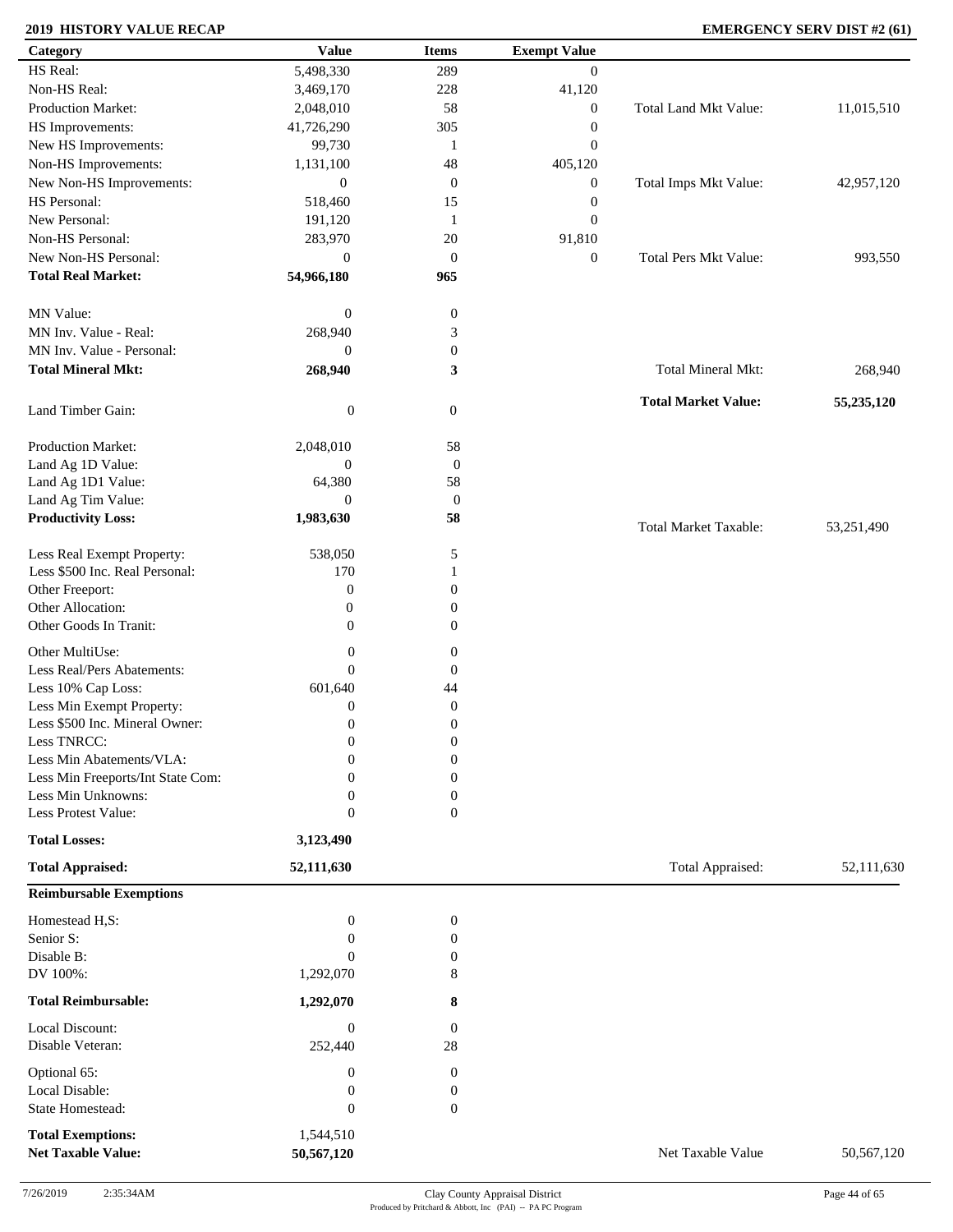### **2019 HISTORY VALUE RECAP EMERGENCY SERV DIST #2 (61)**

| $\bf H$<br>S<br>W<br><b>DV100</b><br>$\mathbf{o}$<br>DV<br>D<br>$\mathbf{F}$<br>B<br>$O - Over 65 (No HS)$<br>B - Disabled<br>8<br>32<br>$\overline{0}$<br>$\overline{0}$<br>$\boldsymbol{0}$<br>88<br>3<br>162<br>$\overline{0}$<br><b>Total Parcels:</b><br>600 | <b>Count of Homesteads for</b> |     |  |  | H - Homestead | W - Widow             |
|-------------------------------------------------------------------------------------------------------------------------------------------------------------------------------------------------------------------------------------------------------------------|--------------------------------|-----|--|--|---------------|-----------------------|
|                                                                                                                                                                                                                                                                   |                                |     |  |  | $S - Over 65$ | DV - Disabled Veteran |
|                                                                                                                                                                                                                                                                   |                                |     |  |  |               |                       |
|                                                                                                                                                                                                                                                                   |                                |     |  |  |               |                       |
|                                                                                                                                                                                                                                                                   | <b>Total Owners:</b>           | 407 |  |  |               |                       |

| Exempt Value of First Time Absolute Exemption: | \$0       |
|------------------------------------------------|-----------|
| Exempt Value of First Time Partial Exemption:  | \$12,000  |
| Value Loss Due to New AGT/Timber:              | \$0       |
| New Imps/New Pers Market Value:                | \$290.850 |

| Cat<br>Code    | <b>Items</b> | Acres     | <b>Total Real</b> | Ag/Timber    | <b>Production</b><br>Mkt | <b>Taxable</b><br>Land | <b>Total</b><br><b>Improvements</b> | <b>Total</b><br>Personal | <b>Total</b><br><b>Mkt Taxable</b> | <b>Total</b><br><b>Net Taxable</b> |
|----------------|--------------|-----------|-------------------|--------------|--------------------------|------------------------|-------------------------------------|--------------------------|------------------------------------|------------------------------------|
| A              | 15           | 52.871    | 237,350           | $\mathbf{0}$ | $\mathbf{0}$             | 237,350                | 2,024,760                           | $\bf{0}$                 | 2,262,110                          | 2,216,420                          |
| A <sub>1</sub> | 249          | 1,011.511 | 4,390,170         |              |                          | 4,390,170              | 34,037,400                          | $\bf{0}$                 | 38,427,570                         | 36,885,000                         |
| A2             | 34           | 159.582   | 680,670           |              |                          | 680,670                | 850,770                             | 63,060                   | 1,594,500                          | 1,574,500                          |
| $A^*$          | 298          | 1,223.964 | 5,308,190         |              |                          | 5,308,190              | 36,912,930                          | 63,060                   | 42,284,180                         | 40,675,920                         |
| C1             | 115          | 224.934   | 870,760           |              |                          | 870,760                | 1,520                               | $\mathbf{0}$             | 872,280                            | 866,840                            |
| C <sub>3</sub> | 1            | 8.300     | 31,130            |              |                          | 31,130                 | $\bf{0}$                            | $\bf{0}$                 | 31,130                             | 31,130                             |
| $C^*$          | 116          | 233.234   | 901,890           |              | $\mathbf 0$              | 901,890                | 1,520                               | $\mathbf{0}$             | 903,410                            | 897,970                            |
| D <sub>1</sub> | 58           | 899.830   | $\mathbf{0}$      | 64,380       | 2,048,010                | 64,380                 | $\bf{0}$                            | 0                        | 64,380                             | 63,380                             |
| D <sub>2</sub> | 8            | 0.000     |                   | $\bf{0}$     | $\bf{0}$                 | $\bf{0}$               | 59,900                              |                          | 59,900                             | 59,900                             |
| $D^*$          | 66           | 899.830   | $\mathbf{0}$      | 64,380       | 2,048,010                | 64,380                 | 59,900                              | 0                        | 124,280                            | 123,280                            |
| E              | 80           | 675.150   | 1,952,130         | $\mathbf{0}$ | $\bf{0}$                 | 1,952,130              | 2,425,290                           | 0                        | 4,377,420                          | 4,372,420                          |
| E1             | 20           | 44.870    | 444,550           |              |                          | 444,550                | 2,180,690                           | 0                        | 2,625,240                          | 2,189,210                          |
| E2             | 6            | 49.460    | 264,190           |              | $_{0}$                   | 264,190                | 599,630                             | 0                        | 863,820                            | 773,490                            |
| $\mathbf{E}^*$ | 106          | 769.480   | 2,660,870         |              |                          | 2,660,870              | 5,205,610                           | 0                        | 7,866,480                          | 7,335,120                          |
| F1             | 4            | 11.245    | 55,430            |              |                          | 55,430                 | 372,040                             | $\bf{0}$                 | 427,470                            | 427,470                            |
| $F^*$          |              | 11.245    | 55,430            |              |                          | 55,430                 | 372,040                             | 0                        | 427,470                            | 427,470                            |
| J3             | $\mathbf{2}$ | 0.000     | $\mathbf 0$       |              |                          | 0                      | 222,370                             | 0                        | 222,370                            | 222,370                            |
| J4             |              | 0.000     |                   |              |                          |                        | 46,570                              |                          | 46,570                             | 46,570                             |
| J*             | 3            | 0.000     |                   |              |                          |                        | 268,940                             |                          | 268,940                            | 268,940                            |
| L1             | 18           | 0.000     |                   |              |                          |                        | $\mathbf{0}$                        | 133,070                  | 133,070                            | 133,070                            |
| $L^*$          | 18           | 0.000     |                   |              |                          |                        | 0                                   | 133,070                  | 133,070                            | 133,070                            |
| M1             | 17           | 0.000     |                   |              |                          |                        |                                     | 705,440                  | 705,440                            | 705,350                            |
| $M^*$          | 17           | 0.000     |                   |              |                          |                        |                                     | 705,440                  | 705,440                            | 705,350                            |
| <b>XB</b>      | 1            | 0.000     |                   |              |                          |                        |                                     | 170                      | 170                                |                                    |
| XN             | 1            | 0.000     | $\mathbf{0}$      |              |                          | 0                      | $\bf{0}$                            | 91,810                   | 91,810                             |                                    |
| XV             | 4            | 7.820     | 41,120            |              |                          | 41,120                 | 405,120                             | $\bf{0}$                 | 446,240                            |                                    |
| $\mathbf{X}^*$ | 6            | 7.820     | 41,120            | $\bf{0}$     | $\bf{0}$                 | 41,120                 | 405,120                             | 91,980                   | 538,220                            |                                    |
| Totals:        | 634          | 3,145.573 | 8,967,500         | 64,380       | 2,048,010                | 9,031,880              | 43,226,060                          | 993,550                  | 53,251,490                         | 50,567,120                         |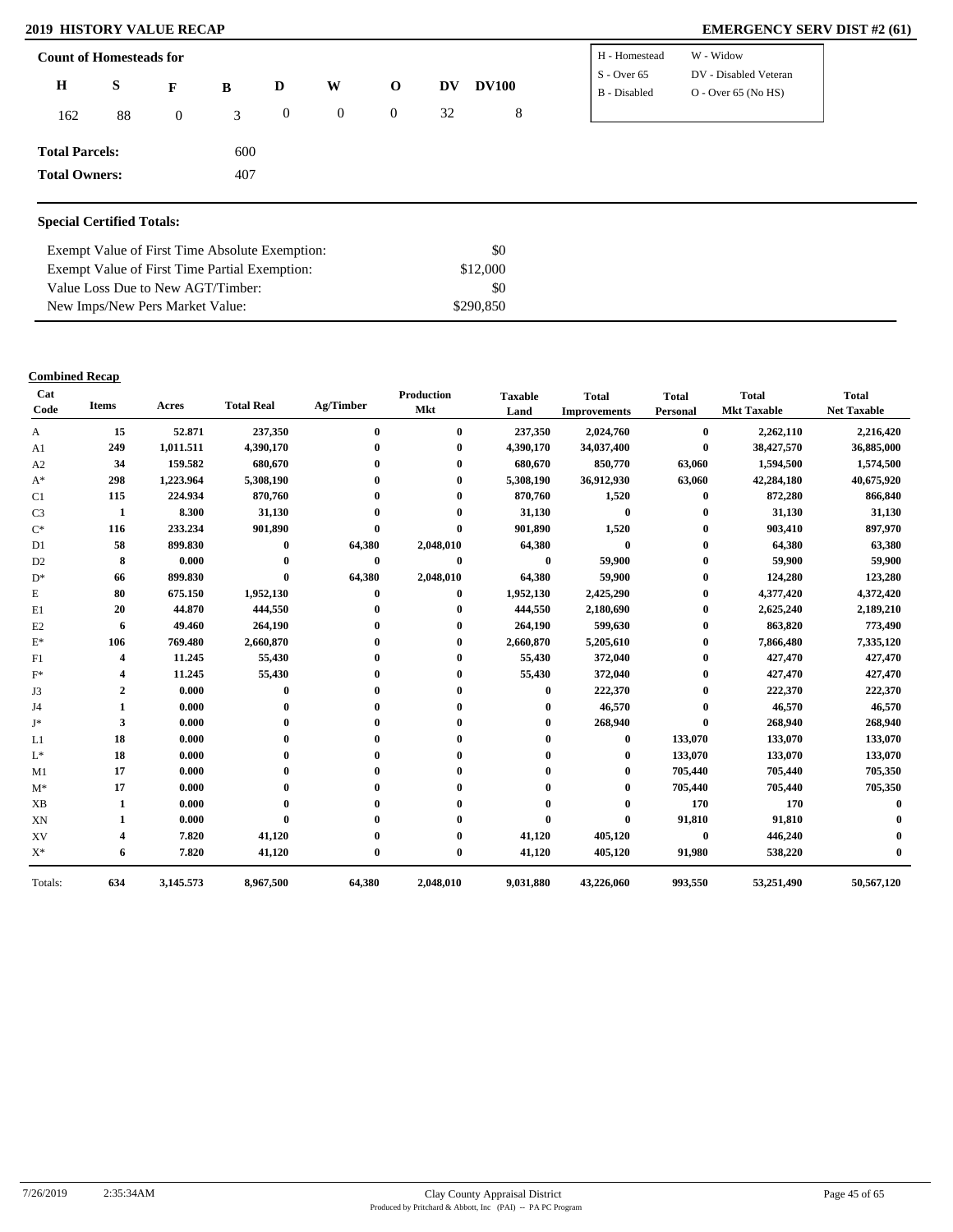### **2019 HISTORY VALUE RECAP JACK CO (MIDWAY) M&O (80)**

| Category                          | <b>Value</b>     | <b>Items</b>     | <b>Exempt Value</b> |                              |            |
|-----------------------------------|------------------|------------------|---------------------|------------------------------|------------|
| HS Real:                          | 205,220          | 30               | $\mathbf{0}$        |                              |            |
| Non-HS Real:                      | 105,950          | $22\,$           | 8,620               |                              |            |
| Production Market:                | 20,488,320       | 139              | $\boldsymbol{0}$    | Total Land Mkt Value:        | 20,799,490 |
| HS Improvements:                  | 1,327,600        | $27\,$           | $\boldsymbol{0}$    |                              |            |
| New HS Improvements:              | 5,060            | $\mathbf{1}$     | $\boldsymbol{0}$    |                              |            |
| Non-HS Improvements:              | 647,280          | 42               | 94,010              |                              |            |
|                                   |                  |                  |                     |                              |            |
| New Non-HS Improvements:          | $\overline{0}$   | $\boldsymbol{0}$ | $\boldsymbol{0}$    | Total Imps Mkt Value:        | 1,979,940  |
| HS Personal:                      | 51,010           | 4                | $\boldsymbol{0}$    |                              |            |
| New Personal:                     | $\boldsymbol{0}$ | $\boldsymbol{0}$ | $\boldsymbol{0}$    |                              |            |
| Non-HS Personal:                  | 31,310           | $\overline{c}$   | $\boldsymbol{0}$    |                              |            |
| New Non-HS Personal:              | $\theta$         | $\boldsymbol{0}$ | $\mathbf{0}$        | <b>Total Pers Mkt Value:</b> | 82,320     |
| <b>Total Real Market:</b>         | 22,861,750       | 267              |                     |                              |            |
| MN Value:                         | 2,965,380        | 334              |                     |                              |            |
| MN Inv. Value - Real:             | 982,430          | 15               |                     |                              |            |
| MN Inv. Value - Personal:         | $\mathbf{0}$     | $\mathbf{0}$     |                     |                              |            |
| <b>Total Mineral Mkt:</b>         | 3,947,810        | 349              |                     | Total Mineral Mkt:           | 3,947,810  |
| Land Timber Gain:                 | $\boldsymbol{0}$ | $\overline{0}$   |                     | <b>Total Market Value:</b>   | 26,809,560 |
|                                   |                  |                  |                     |                              |            |
| Production Market:                | 20,488,320       | 139              |                     |                              |            |
| Land Ag 1D Value:                 | $\overline{0}$   | $\mathbf{0}$     |                     |                              |            |
| Land Ag 1D1 Value:                | 739,590          | 139              |                     |                              |            |
| Land Ag Tim Value:                | $\mathbf{0}$     | $\mathbf{0}$     |                     |                              |            |
| <b>Productivity Loss:</b>         | 19,748,730       | 139              |                     | <b>Total Market Taxable:</b> | 7,060,830  |
| Less Real Exempt Property:        | 102,630          | 5                |                     |                              |            |
| Less \$500 Inc. Real Personal:    | $\boldsymbol{0}$ | $\boldsymbol{0}$ |                     |                              |            |
| Other Freeport:                   | $\overline{0}$   | $\boldsymbol{0}$ |                     |                              |            |
| Other Allocation:                 | $\mathbf{0}$     | $\boldsymbol{0}$ |                     |                              |            |
| Other Goods In Tranit:            | $\overline{0}$   | $\overline{0}$   |                     |                              |            |
|                                   |                  |                  |                     |                              |            |
| Other MultiUse:                   | $\boldsymbol{0}$ | $\boldsymbol{0}$ |                     |                              |            |
| Less Real/Pers Abatements:        | $\overline{0}$   | $\boldsymbol{0}$ |                     |                              |            |
| Less 10% Cap Loss:                | 3,150            | 1                |                     |                              |            |
| Less Min Exempt Property:         | $\mathbf{0}$     | $\boldsymbol{0}$ |                     |                              |            |
| Less \$500 Inc. Mineral Owner:    | 12,870           | 140              |                     |                              |            |
| Less TNRCC:                       | $\mathbf{0}$     | $\boldsymbol{0}$ |                     |                              |            |
| Less Min Abatements/VLA:          | $\boldsymbol{0}$ | $\boldsymbol{0}$ |                     |                              |            |
| Less Min Freeports/Int State Com: | 0                | 0                |                     |                              |            |
| Less Min Unknowns:                | 0                | 0                |                     |                              |            |
| Less Protest Value:               | $\overline{0}$   | $\overline{0}$   |                     |                              |            |
| <b>Total Losses:</b>              | 19,867,380       |                  |                     |                              |            |
| <b>Total Appraised:</b>           | 6,942,180        |                  |                     | Total Appraised:             | 6,942,180  |
| <b>Reimbursable Exemptions</b>    |                  |                  |                     |                              |            |
| Homestead H,S:                    | 516,430          | 26               |                     |                              |            |
| Senior S:                         | 61,380           | 7                |                     |                              |            |
| Disable B:                        | $\boldsymbol{0}$ | $\boldsymbol{0}$ |                     |                              |            |
| DV 100%:                          | 0                | $\boldsymbol{0}$ |                     |                              |            |
| <b>Total Reimbursable:</b>        | 577,810          | 33               |                     |                              |            |
| Local Discount:                   | $\boldsymbol{0}$ | $\boldsymbol{0}$ |                     |                              |            |
| Disable Veteran:                  | $\overline{0}$   | $\Omega$         |                     |                              |            |
| Optional 65:                      | 0                | $\mathbf{0}$     |                     |                              |            |
| Local Disable:                    | 0                | $\boldsymbol{0}$ |                     |                              |            |
| State Homestead:                  | $\overline{0}$   | $\mathbf{0}$     |                     |                              |            |
| <b>Total Exemptions:</b>          | 577,810          |                  |                     |                              |            |
| <b>Net Taxable Value:</b>         | 6,364,370        |                  |                     | Net Taxable Value            | 6,364,370  |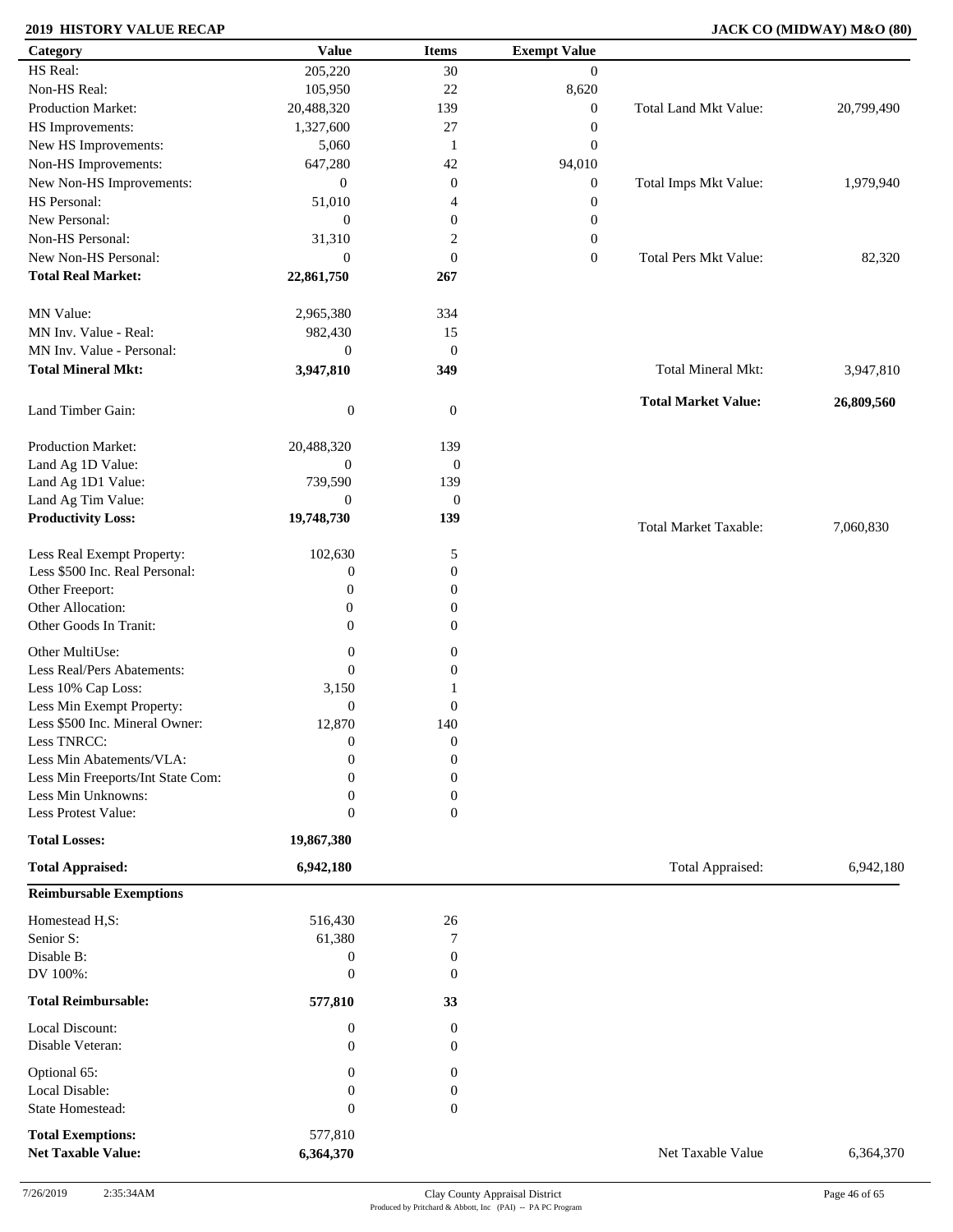### **2019 HISTORY VALUE RECAP JACK CO (MIDWAY) M&O (80)**

| **** Freeze Totals: (This is only for Effective Tax Rate Calculation)                                                                                                                                    |              |                                                                               |  |  |  |  |  |  |  |
|----------------------------------------------------------------------------------------------------------------------------------------------------------------------------------------------------------|--------------|-------------------------------------------------------------------------------|--|--|--|--|--|--|--|
| <b>Total Ceiling Tax:</b>                                                                                                                                                                                | 1.028.60     |                                                                               |  |  |  |  |  |  |  |
| <b>Total Freeze Taxable:</b><br>$\blacksquare$                                                                                                                                                           | 172,820      |                                                                               |  |  |  |  |  |  |  |
| New Imp/Pers with Ceiling: $+$                                                                                                                                                                           | $\mathbf{0}$ |                                                                               |  |  |  |  |  |  |  |
| **Freeze Adjusted Taxable:                                                                                                                                                                               | 6.191.550    | **This number DOES NOT represent any Jurisdiction's Certified Taxable Value** |  |  |  |  |  |  |  |
| Estimated Total Levy: ((Net Taxable Value - Total Freeze Taxable + New Imp/Pers with Ceiling) * Tax Rate / 100) + Total Ceiling Tax<br>or (Freeze Adjusted Taxable * Tax Rate / 100) + Total Ceiling Tax |              |                                                                               |  |  |  |  |  |  |  |

| <b>Count of Homesteads for</b> |   |              |     |                |                  |                |                |              | H - Homestead | W - Widow             |
|--------------------------------|---|--------------|-----|----------------|------------------|----------------|----------------|--------------|---------------|-----------------------|
| $\bf H$<br>S                   |   |              |     | D              | W                | $\mathbf{O}$   | <b>DV</b>      | <b>DV100</b> | $S -$ Over 65 | DV - Disabled Veteran |
|                                |   | $\mathbf{F}$ | B   |                |                  |                |                |              | B - Disabled  | $O -$ Over 65 (No HS) |
| 17                             | 8 | $\bf{0}$     | 2   | $\overline{0}$ | $\boldsymbol{0}$ | $\overline{0}$ | $\overline{0}$ | $\mathbf{0}$ |               |                       |
| <b>Total Parcels:</b>          |   |              | 553 |                |                  |                |                |              |               |                       |
| <b>Total Owners:</b>           |   |              | 351 |                |                  |                |                |              |               |                       |

#### **Special Certified Totals:**

| Exempt Value of First Time Absolute Exemption: | \$102,630 |  |
|------------------------------------------------|-----------|--|
| Exempt Value of First Time Partial Exemption:  | \$0       |  |
| Value Loss Due to New AGT/Timber:              | - \$0     |  |
| New Imps/New Pers Market Value:                | \$5,060   |  |

| Cat<br>Code    | <b>Items</b>   | Acres      | <b>Total Real</b> | Ag/Timber | <b>Production</b><br>Mkt | <b>Taxable</b><br>Land | <b>Total</b><br><b>Improvements</b> | <b>Total</b><br>Personal | <b>Total</b><br><b>Mkt Taxable</b> | <b>Total</b><br><b>Net Taxable</b> |
|----------------|----------------|------------|-------------------|-----------|--------------------------|------------------------|-------------------------------------|--------------------------|------------------------------------|------------------------------------|
| A              |                | 0.689      | 1,800             | $\bf{0}$  | $\bf{0}$                 | 1,800                  | 3,430                               | $\bf{0}$                 | 5,230                              | 5,230                              |
| A1             | $\overline{2}$ | 2.070      | 10,100            |           | $\bf{0}$                 | 10,100                 | 64,810                              | $\mathbf{0}$             | 74,910                             | 24,910                             |
| $A^*$          | 3              | 2.759      | 11,900            |           | $\mathbf{0}$             | 11,900                 | 68,240                              | $\bf{0}$                 | 80,140                             | 30,140                             |
| C1             | 5              | 7.570      | 15,570            |           |                          | 15,570                 | 0                                   | $\bf{0}$                 | 15,570                             | 15,570                             |
| $\mathrm{C}^*$ | 5              | 7.570      | 15,570            | $\bf{0}$  | $\mathbf{0}$             | 15,570                 |                                     | 0                        | 15,570                             | 15,570                             |
| D1             | 139            | 13,120.082 | $\mathbf{0}$      | 739,590   | 20,488,320               | 739,590                |                                     | $\bf{0}$                 | 739,590                            | 739,590                            |
| D <sub>2</sub> | 29             | 0.000      | $\bf{0}$          | $\bf{0}$  | $\bf{0}$                 | $\bf{0}$               | 410,920                             | 0                        | 410,920                            | 410,920                            |
| $D^*$          | 168            | 13,120.082 | $\bf{0}$          | 739,590   | 20,488,320               | 739,590                | 410,920                             | $\bf{0}$                 | 1,150,510                          | 1,150,510                          |
| E              | 7              | 6.416      | 15,070            | $\bf{0}$  | $\mathbf{0}$             | 15,070                 | 1,590                               | $\bf{0}$                 | 16,660                             | 6,340                              |
| E1             | 34             | 51.580     | 223,810           |           |                          | 223,810                | 1,237,500                           | 0                        | 1,461,310                          | 1,081,760                          |
| E2             | 6              | 9.060      | 36,200            |           |                          | 36,200                 | 111,230                             | $\bf{0}$                 | 147,430                            | 91,160                             |
| $\mathbf{E}^*$ | 47             | 67.056     | 275,080           |           |                          | 275,080                | 1,350,320                           | $\bf{0}$                 | 1,625,400                          | 1,179,260                          |
| G1             | 194            | 0.000      | $\mathbf{0}$      |           |                          | $\mathbf{0}$           | 2,952,510                           | $\bf{0}$                 | 2,952,510                          | 2,952,510                          |
| $G^*$          | 194            | 0.000      |                   |           |                          | $\mathbf 0$            | 2,952,510                           | $\bf{0}$                 | 2,952,510                          | 2,952,510                          |
| J3             | 4              | 0.000      |                   |           |                          |                        | 654,850                             | $\bf{0}$                 | 654,850                            | 654,850                            |
| J6             | 11             | 0.000      |                   |           |                          |                        | 327,580                             | 0                        | 327,580                            | 327,580                            |
| J*             | 15             | 0.000      |                   |           |                          |                        | 982,430                             | $\bf{0}$                 | 982,430                            | 982,430                            |
| M1             | 7              | 0.000      |                   |           |                          |                        | 56,450                              | 82,320                   | 138,770                            | 53,950                             |
| $M^*$          | 7              | 0.000      |                   |           |                          |                        | 56,450                              | 82,320                   | 138,770                            | 53,950                             |
| XC             | 140            | 0.000      |                   |           |                          |                        | 12,870                              | $\mathbf{0}$             | 12,870                             |                                    |
| XV1            |                | 6.000      |                   |           |                          | $\mathbf{0}$           | 18,250                              | $\bf{0}$                 | 18,250                             |                                    |
| XV7            | 3              | 1.000      | 8,220             |           |                          | 8,220                  | 59,380                              | $\mathbf{0}$             | 67,600                             |                                    |
| XV8            |                | 0.500      | 400               |           |                          | 400                    | 16,380                              | 0                        | 16,780                             |                                    |
| $X^*$          | 145            | 7.500      | 8,620             | $\bf{0}$  | $\bf{0}$                 | 8,620                  | 106,880                             | $\bf{0}$                 | 115,500                            |                                    |
| Totals:        | 584            | 13,204.967 | 311,170           | 739,590   | 20,488,320               | 1,050,760              | 5,927,750                           | 82,320                   | 7,060,830                          | 6,364,370                          |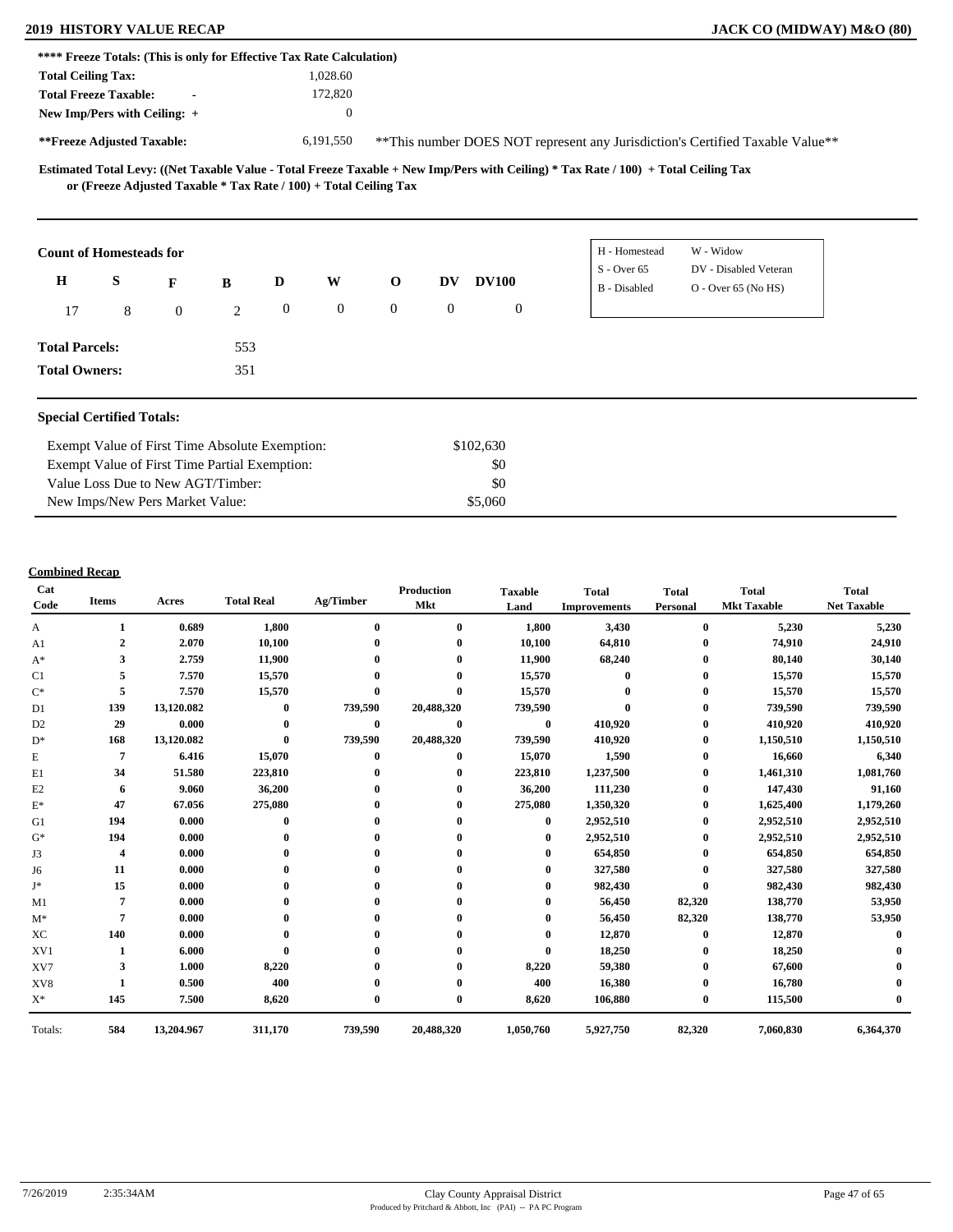### **2019 HISTORY VALUE RECAP JACK CO (MIDWAY) I&S (80IS)**

| Category                          | <b>Value</b>     | <b>Items</b>     | <b>Exempt Value</b> |                              |            |
|-----------------------------------|------------------|------------------|---------------------|------------------------------|------------|
| HS Real:                          | 205,220          | 30               | $\boldsymbol{0}$    |                              |            |
| Non-HS Real:                      | 105,950          | 22               | 8,620               |                              |            |
| Production Market:                | 20,488,320       | 139              | $\boldsymbol{0}$    | Total Land Mkt Value:        | 20,799,490 |
| HS Improvements:                  | 1,327,600        | 27               | $\boldsymbol{0}$    |                              |            |
| New HS Improvements:              | 5,060            | -1               | $\boldsymbol{0}$    |                              |            |
| Non-HS Improvements:              | 647,280          | 42               | 94,010              |                              |            |
|                                   |                  |                  |                     |                              |            |
| New Non-HS Improvements:          | $\overline{0}$   | $\mathbf{0}$     | $\boldsymbol{0}$    | Total Imps Mkt Value:        | 1,979,940  |
| HS Personal:                      | 51,010           | $\overline{4}$   | $\boldsymbol{0}$    |                              |            |
| New Personal:                     | $\overline{0}$   | $\boldsymbol{0}$ | $\boldsymbol{0}$    |                              |            |
| Non-HS Personal:                  | 31,310           | $\boldsymbol{2}$ | $\boldsymbol{0}$    |                              |            |
| New Non-HS Personal:              | $\mathbf{0}$     | $\mathbf{0}$     | $\boldsymbol{0}$    | <b>Total Pers Mkt Value:</b> | 82,320     |
| <b>Total Real Market:</b>         | 22,861,750       | 267              |                     |                              |            |
|                                   |                  |                  |                     |                              |            |
| MN Value:                         | 2,965,380        | 334              |                     |                              |            |
| MN Inv. Value - Real:             | 982,430          | 15               |                     |                              |            |
| MN Inv. Value - Personal:         | $\boldsymbol{0}$ | $\mathbf{0}$     |                     |                              |            |
| <b>Total Mineral Mkt:</b>         | 3,947,810        | 349              |                     | <b>Total Mineral Mkt:</b>    | 3,947,810  |
| Land Timber Gain:                 | $\boldsymbol{0}$ | $\mathbf{0}$     |                     | <b>Total Market Value:</b>   | 26,809,560 |
|                                   |                  |                  |                     |                              |            |
| Production Market:                | 20,488,320       | 139              |                     |                              |            |
| Land Ag 1D Value:                 | $\boldsymbol{0}$ | $\boldsymbol{0}$ |                     |                              |            |
| Land Ag 1D1 Value:                | 739,590          | 139              |                     |                              |            |
| Land Ag Tim Value:                | $\boldsymbol{0}$ | $\mathbf{0}$     |                     |                              |            |
| <b>Productivity Loss:</b>         | 19,748,730       | 139              |                     | <b>Total Market Taxable:</b> | 7,060,830  |
| Less Real Exempt Property:        | 102,630          | 5                |                     |                              |            |
| Less \$500 Inc. Real Personal:    | $\boldsymbol{0}$ | $\boldsymbol{0}$ |                     |                              |            |
| Other Freeport:                   | $\mathbf{0}$     | $\boldsymbol{0}$ |                     |                              |            |
| Other Allocation:                 | $\boldsymbol{0}$ | $\boldsymbol{0}$ |                     |                              |            |
| Other Goods In Tranit:            | $\Omega$         | $\Omega$         |                     |                              |            |
|                                   |                  |                  |                     |                              |            |
| Other MultiUse:                   | $\boldsymbol{0}$ | 0                |                     |                              |            |
| Less Real/Pers Abatements:        | $\boldsymbol{0}$ | $\mathbf{0}$     |                     |                              |            |
| Less 10% Cap Loss:                | 3,150            |                  |                     |                              |            |
| Less Min Exempt Property:         | $\mathbf{0}$     | $\boldsymbol{0}$ |                     |                              |            |
| Less \$500 Inc. Mineral Owner:    | 12,870           | 140              |                     |                              |            |
| Less TNRCC:                       | $\boldsymbol{0}$ | $\boldsymbol{0}$ |                     |                              |            |
| Less Min Abatements/VLA:          | $\mathbf{0}$     | $\boldsymbol{0}$ |                     |                              |            |
| Less Min Freeports/Int State Com: | 0                | $\boldsymbol{0}$ |                     |                              |            |
| Less Min Unknowns:                | $\mathbf{0}$     | $\boldsymbol{0}$ |                     |                              |            |
| Less Protest Value:               | $\boldsymbol{0}$ | $\boldsymbol{0}$ |                     |                              |            |
| <b>Total Losses:</b>              | 19,867,380       |                  |                     |                              |            |
| <b>Total Appraised:</b>           | 6,942,180        |                  |                     | Total Appraised:             | 6,942,180  |
| <b>Reimbursable Exemptions</b>    |                  |                  |                     |                              |            |
| Homestead H,S:                    | 516,430          | $26\,$           |                     |                              |            |
| Senior S:                         | 61,380           | 7                |                     |                              |            |
| Disable B:                        | $\boldsymbol{0}$ | $\boldsymbol{0}$ |                     |                              |            |
| DV 100%:                          | $\boldsymbol{0}$ | $\overline{0}$   |                     |                              |            |
|                                   |                  |                  |                     |                              |            |
| <b>Total Reimbursable:</b>        | 577,810          | 33               |                     |                              |            |
| Local Discount:                   | $\boldsymbol{0}$ | $\boldsymbol{0}$ |                     |                              |            |
| Disable Veteran:                  | $\mathbf{0}$     | $\theta$         |                     |                              |            |
| Optional 65:                      | $\mathbf{0}$     | $\overline{0}$   |                     |                              |            |
| Local Disable:                    | $\mathbf{0}$     | $\theta$         |                     |                              |            |
| State Homestead:                  | $\boldsymbol{0}$ | $\boldsymbol{0}$ |                     |                              |            |
|                                   |                  |                  |                     |                              |            |
| <b>Total Exemptions:</b>          | 577,810          |                  |                     |                              |            |
| <b>Net Taxable Value:</b>         | 6,364,370        |                  |                     | Net Taxable Value            | 6,364,370  |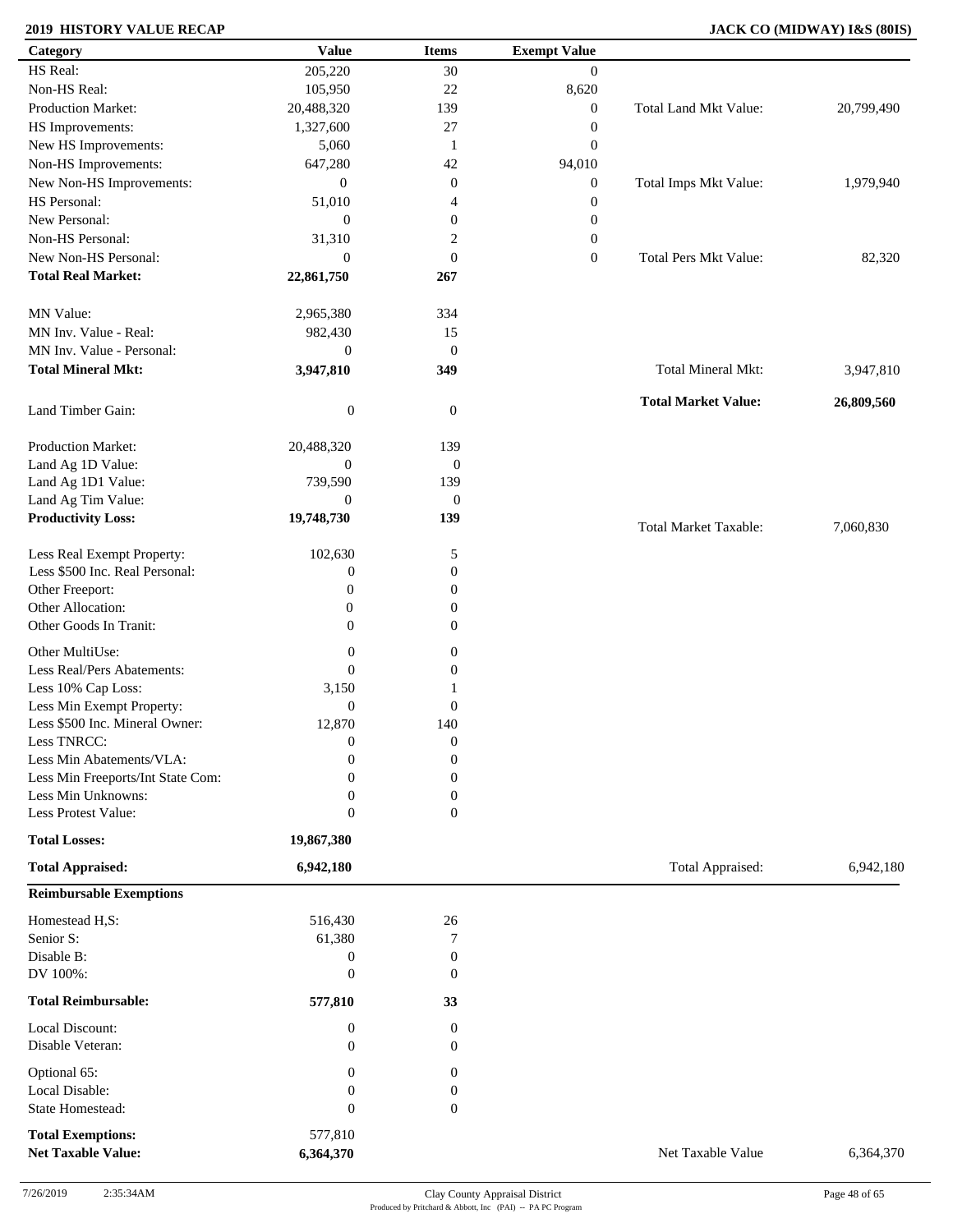| <b>2019 HISTORY VALUE RECAP</b> | <b>JACK CO (MIDWAY) I&amp;S (80IS)</b> |
|---------------------------------|----------------------------------------|
|---------------------------------|----------------------------------------|

|                           |                                                                   |                          |   |                  | **** Freeze Totals: (This is only for Effective Tax Rate Calculation) |                |              |              |              |                                                                                                                                     |                                                                                |  |
|---------------------------|-------------------------------------------------------------------|--------------------------|---|------------------|-----------------------------------------------------------------------|----------------|--------------|--------------|--------------|-------------------------------------------------------------------------------------------------------------------------------------|--------------------------------------------------------------------------------|--|
| <b>Total Ceiling Tax:</b> |                                                                   |                          |   |                  | 0.00                                                                  |                |              |              |              |                                                                                                                                     |                                                                                |  |
|                           | <b>Total Freeze Taxable:</b>                                      | $\overline{\phantom{a}}$ |   |                  | 172,820                                                               |                |              |              |              |                                                                                                                                     |                                                                                |  |
|                           | New Imp/Pers with Ceiling: $+$                                    |                          |   |                  | $\mathbf{0}$                                                          |                |              |              |              |                                                                                                                                     |                                                                                |  |
|                           | **Freeze Adjusted Taxable:                                        |                          |   |                  | 6,191,550                                                             |                |              |              |              |                                                                                                                                     | ** This number DOES NOT represent any Jurisdiction's Certified Taxable Value** |  |
|                           | or (Freeze Adjusted Taxable * Tax Rate / 100) + Total Ceiling Tax |                          |   |                  |                                                                       |                |              |              |              | Estimated Total Levy: ((Net Taxable Value - Total Freeze Taxable + New Imp/Pers with Ceiling) * Tax Rate / 100) + Total Ceiling Tax |                                                                                |  |
|                           |                                                                   |                          |   |                  |                                                                       |                |              |              |              |                                                                                                                                     |                                                                                |  |
|                           | <b>Count of Homesteads for</b>                                    |                          |   |                  |                                                                       |                |              |              |              | H - Homestead                                                                                                                       | W - Widow                                                                      |  |
|                           |                                                                   |                          |   |                  |                                                                       |                |              |              |              | $S -$ Over 65                                                                                                                       | DV - Disabled Veteran                                                          |  |
| H                         | S                                                                 | F                        | B | D                | W                                                                     | $\mathbf{o}$   | DV           | <b>DV100</b> |              | <b>B</b> - Disabled                                                                                                                 | $O -$ Over 65 (No HS)                                                          |  |
| 17                        | 8                                                                 | $\overline{0}$           | 2 | $\boldsymbol{0}$ | $\mathbf{0}$                                                          | $\overline{0}$ | $\mathbf{0}$ |              | $\mathbf{0}$ |                                                                                                                                     |                                                                                |  |

#### **Special Certified Totals:**

**Total Owners:**

| Exempt Value of First Time Absolute Exemption: | \$102,630 |  |
|------------------------------------------------|-----------|--|
| Exempt Value of First Time Partial Exemption:  | \$0       |  |
| Value Loss Due to New AGT/Timber:              | SO.       |  |
| New Imps/New Pers Market Value:                | \$5,060   |  |

351

| Cat<br>Code    | <b>Items</b> | Acres      | <b>Total Real</b> | Ag/Timber | <b>Production</b><br>Mkt | <b>Taxable</b><br>Land | <b>Total</b><br><b>Improvements</b> | <b>Total</b><br>Personal | <b>Total</b><br><b>Mkt Taxable</b> | <b>Total</b><br><b>Net Taxable</b> |
|----------------|--------------|------------|-------------------|-----------|--------------------------|------------------------|-------------------------------------|--------------------------|------------------------------------|------------------------------------|
| A              | 1            | 0.689      | 1,800             | $\bf{0}$  | $\bf{0}$                 | 1,800                  | 3,430                               | $\bf{0}$                 | 5,230                              | 5,230                              |
| A1             | $\mathbf{2}$ | 2.070      | 10,100            |           | $\bf{0}$                 | 10,100                 | 64,810                              | $\mathbf{0}$             | 74,910                             | 24,910                             |
| $A^*$          | 3            | 2.759      | 11,900            |           |                          | 11,900                 | 68,240                              | $\mathbf{0}$             | 80,140                             | 30,140                             |
| C1             | 5            | 7.570      | 15,570            |           |                          | 15,570                 | $\bf{0}$                            | $\bf{0}$                 | 15,570                             | 15,570                             |
| $\mathrm{C}^*$ | 5            | 7.570      | 15,570            | $\bf{0}$  |                          | 15,570                 |                                     | 0                        | 15,570                             | 15,570                             |
| D1             | 139          | 13,120.082 | $\bf{0}$          | 739,590   | 20,488,320               | 739,590                |                                     | $\bf{0}$                 | 739,590                            | 739,590                            |
| D <sub>2</sub> | 29           | 0.000      | $\bf{0}$          | $\bf{0}$  | $\bf{0}$                 | $\bf{0}$               | 410,920                             | 0                        | 410,920                            | 410,920                            |
| $D^*$          | 168          | 13,120.082 | $\bf{0}$          | 739,590   | 20,488,320               | 739,590                | 410,920                             | $\bf{0}$                 | 1,150,510                          | 1,150,510                          |
| E              | 7            | 6.416      | 15,070            | $\bf{0}$  | $\bf{0}$                 | 15,070                 | 1,590                               | $\bf{0}$                 | 16,660                             | 6,340                              |
| E1             | 34           | 51.580     | 223,810           |           |                          | 223,810                | 1,237,500                           | $\bf{0}$                 | 1,461,310                          | 1,081,760                          |
| E2             | 6            | 9.060      | 36,200            |           |                          | 36,200                 | 111,230                             | $\mathbf{0}$             | 147,430                            | 91,160                             |
| $E^*$          | 47           | 67.056     | 275,080           |           |                          | 275,080                | 1,350,320                           | $\bf{0}$                 | 1,625,400                          | 1,179,260                          |
| G1             | 194          | 0.000      | $\Omega$          |           |                          | $\mathbf 0$            | 2,952,510                           | $\bf{0}$                 | 2,952,510                          | 2,952,510                          |
| $G^*$          | 194          | 0.000      |                   |           |                          | 0                      | 2,952,510                           | $\bf{0}$                 | 2,952,510                          | 2,952,510                          |
| J3             | 4            | 0.000      |                   |           |                          |                        | 654,850                             | $\bf{0}$                 | 654,850                            | 654,850                            |
| J6             | 11           | 0.000      |                   |           |                          |                        | 327,580                             | 0                        | 327,580                            | 327,580                            |
| J*             | 15           | 0.000      |                   |           |                          | 0                      | 982,430                             | $\mathbf{0}$             | 982,430                            | 982,430                            |
| M1             |              | 0.000      |                   |           |                          | 0                      | 56,450                              | 82,320                   | 138,770                            | 53,950                             |
| $M^*$          | 7            | 0.000      |                   |           |                          |                        | 56,450                              | 82,320                   | 138,770                            | 53,950                             |
| XC             | 140          | 0.000      |                   |           |                          |                        | 12,870                              | $\mathbf{0}$             | 12,870                             |                                    |
| XV1            |              | 6.000      |                   |           |                          | $\mathbf{0}$           | 18,250                              | $\bf{0}$                 | 18,250                             |                                    |
| XV7            | 3            | 1.000      | 8,220             |           |                          | 8,220                  | 59,380                              | $\bf{0}$                 | 67,600                             |                                    |
| XV8            |              | 0.500      | 400               |           |                          | 400                    | 16,380                              | 0                        | 16,780                             |                                    |
| $X^*$          | 145          | 7.500      | 8,620             | $\bf{0}$  | $\bf{0}$                 | 8,620                  | 106,880                             | $\bf{0}$                 | 115,500                            |                                    |
| Totals:        | 584          | 13,204.967 | 311,170           | 739,590   | 20,488,320               | 1,050,760              | 5,927,750                           | 82,320                   | 7,060,830                          | 6,364,370                          |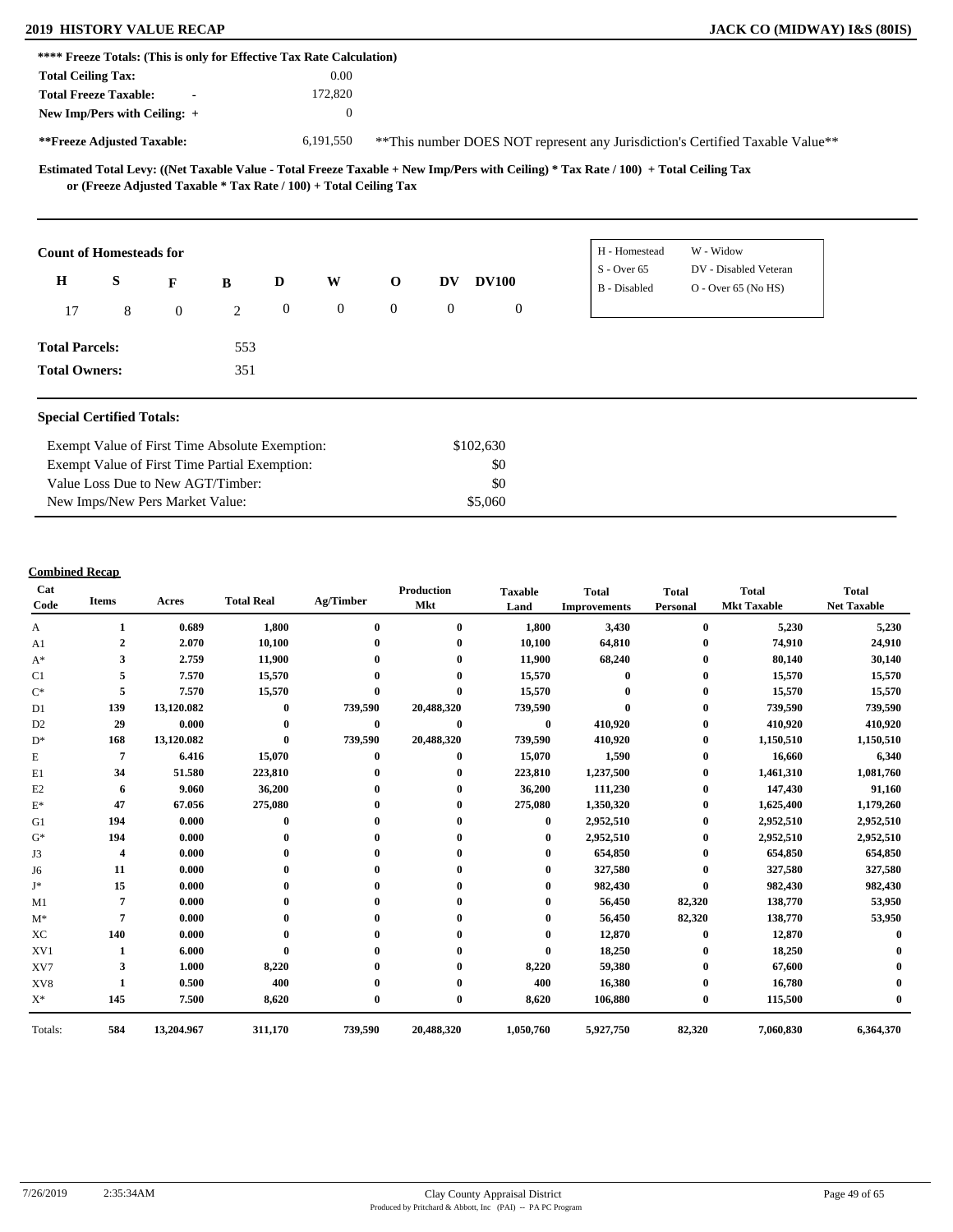#### **2019 HISTORY VALUE RECAP BURKBURNETT ISD (90)**

| Category                                              | <b>Value</b>            | <b>Items</b>          | <b>Exempt Value</b> |                              |            |
|-------------------------------------------------------|-------------------------|-----------------------|---------------------|------------------------------|------------|
| HS Real:                                              | 832,900                 | 73                    | $\mathbf{0}$        |                              |            |
| Non-HS Real:                                          | 437,290                 | 39                    | 38,050              |                              |            |
| Production Market:                                    | 23,805,570              | 206                   | $\boldsymbol{0}$    | Total Land Mkt Value:        | 25,075,760 |
| HS Improvements:                                      | 8,427,150               | $77\,$                | 28,710              |                              |            |
| New HS Improvements:                                  | $\boldsymbol{0}$        | $\boldsymbol{0}$      | $\mathbf{0}$        |                              |            |
| Non-HS Improvements:                                  | 1,161,410               | 38                    | 165,040             |                              |            |
| New Non-HS Improvements:                              | $\boldsymbol{0}$        | $\boldsymbol{0}$      | $\boldsymbol{0}$    | Total Imps Mkt Value:        | 9,588,560  |
| HS Personal:                                          | 51,050                  | 3                     | $\boldsymbol{0}$    |                              |            |
| New Personal:                                         | $\mathbf{0}$            | $\boldsymbol{0}$      |                     |                              |            |
| Non-HS Personal:                                      |                         |                       | $\boldsymbol{0}$    |                              |            |
|                                                       | 66,230                  | $\,8\,$               | $\boldsymbol{0}$    |                              |            |
| New Non-HS Personal:                                  | $\boldsymbol{0}$        | $\boldsymbol{0}$      | $\boldsymbol{0}$    | Total Pers Mkt Value:        | 117,280    |
| <b>Total Real Market:</b>                             | 34,781,600              | 444                   |                     |                              |            |
| MN Value:                                             | 762,430                 | 138                   |                     |                              |            |
| MN Inv. Value - Real:                                 | 2,364,640               | $\,8\,$               |                     |                              |            |
| MN Inv. Value - Personal:                             | $\boldsymbol{0}$        | $\boldsymbol{0}$      |                     |                              |            |
| <b>Total Mineral Mkt:</b>                             | 3,127,070               | 146                   |                     | Total Mineral Mkt:           | 3,127,070  |
| Land Timber Gain:                                     | $\boldsymbol{0}$        | $\boldsymbol{0}$      |                     | <b>Total Market Value:</b>   | 37,908,670 |
|                                                       |                         |                       |                     |                              |            |
| Production Market:                                    | 23,805,570              | 206                   |                     |                              |            |
| Land Ag 1D Value:                                     | $\boldsymbol{0}$        | $\mathbf{0}$          |                     |                              |            |
| Land Ag 1D1 Value:                                    | 2,250,330               | 206                   |                     |                              |            |
| Land Ag Tim Value:                                    | $\boldsymbol{0}$        | $\boldsymbol{0}$      |                     |                              |            |
| <b>Productivity Loss:</b>                             | 21,555,240              | 206                   |                     | <b>Total Market Taxable:</b> | 16,353,430 |
| Less Real Exempt Property:                            | 231,800                 | 5                     |                     |                              |            |
| Less \$500 Inc. Real Personal:                        | 290                     | 1                     |                     |                              |            |
| Other Freeport:                                       | $\boldsymbol{0}$        | $\boldsymbol{0}$      |                     |                              |            |
| Other Allocation:                                     | $\boldsymbol{0}$        | $\boldsymbol{0}$      |                     |                              |            |
| Other Goods In Tranit:                                | $\overline{0}$          | $\boldsymbol{0}$      |                     |                              |            |
| Other MultiUse:                                       | $\boldsymbol{0}$        | 0                     |                     |                              |            |
| Less Real/Pers Abatements:                            | $\theta$                | $\boldsymbol{0}$      |                     |                              |            |
| Less 10% Cap Loss:                                    | 370,020                 | 18                    |                     |                              |            |
| Less Min Exempt Property:                             | $\mathbf{0}$            | $\boldsymbol{0}$      |                     |                              |            |
| Less \$500 Inc. Mineral Owner:                        | 6,020                   | 36                    |                     |                              |            |
| Less TNRCC:                                           | $\boldsymbol{0}$        | $\boldsymbol{0}$      |                     |                              |            |
| Less Min Abatements/VLA:                              | $\boldsymbol{0}$        | $\boldsymbol{0}$      |                     |                              |            |
| Less Min Freeports/Int State Com:                     | 0                       | $\boldsymbol{0}$      |                     |                              |            |
| Less Min Unknowns:                                    | 0                       | $\boldsymbol{0}$      |                     |                              |            |
| Less Protest Value:                                   | $\theta$                | $\boldsymbol{0}$      |                     |                              |            |
| <b>Total Losses:</b>                                  | 22,163,370              |                       |                     |                              |            |
| <b>Total Appraised:</b>                               | 15,745,300              |                       |                     | Total Appraised:             | 15,745,300 |
| <b>Reimbursable Exemptions</b>                        |                         |                       |                     |                              |            |
| Homestead H,S:                                        | 1,226,330               | 51                    |                     |                              |            |
| Senior S:                                             | 230,000                 | 24                    |                     |                              |            |
| Disable B:                                            | 30,000                  | 3                     |                     |                              |            |
| DV 100%:                                              | 210,930                 | 3                     |                     |                              |            |
| <b>Total Reimbursable:</b>                            | 1,697,260               | 81                    |                     |                              |            |
| Local Discount:                                       |                         |                       |                     |                              |            |
| Disable Veteran:                                      | $\mathbf{0}$<br>49,770  | $\boldsymbol{0}$<br>5 |                     |                              |            |
| Optional 65:                                          | $\mathbf{0}$            | 0                     |                     |                              |            |
| Local Disable:                                        | $\boldsymbol{0}$        | 0                     |                     |                              |            |
| State Homestead:                                      | $\boldsymbol{0}$        | $\boldsymbol{0}$      |                     |                              |            |
|                                                       |                         |                       |                     |                              |            |
| <b>Total Exemptions:</b><br><b>Net Taxable Value:</b> | 1,747,030<br>13,998,270 |                       |                     | Net Taxable Value            | 13,998,270 |
|                                                       |                         |                       |                     |                              |            |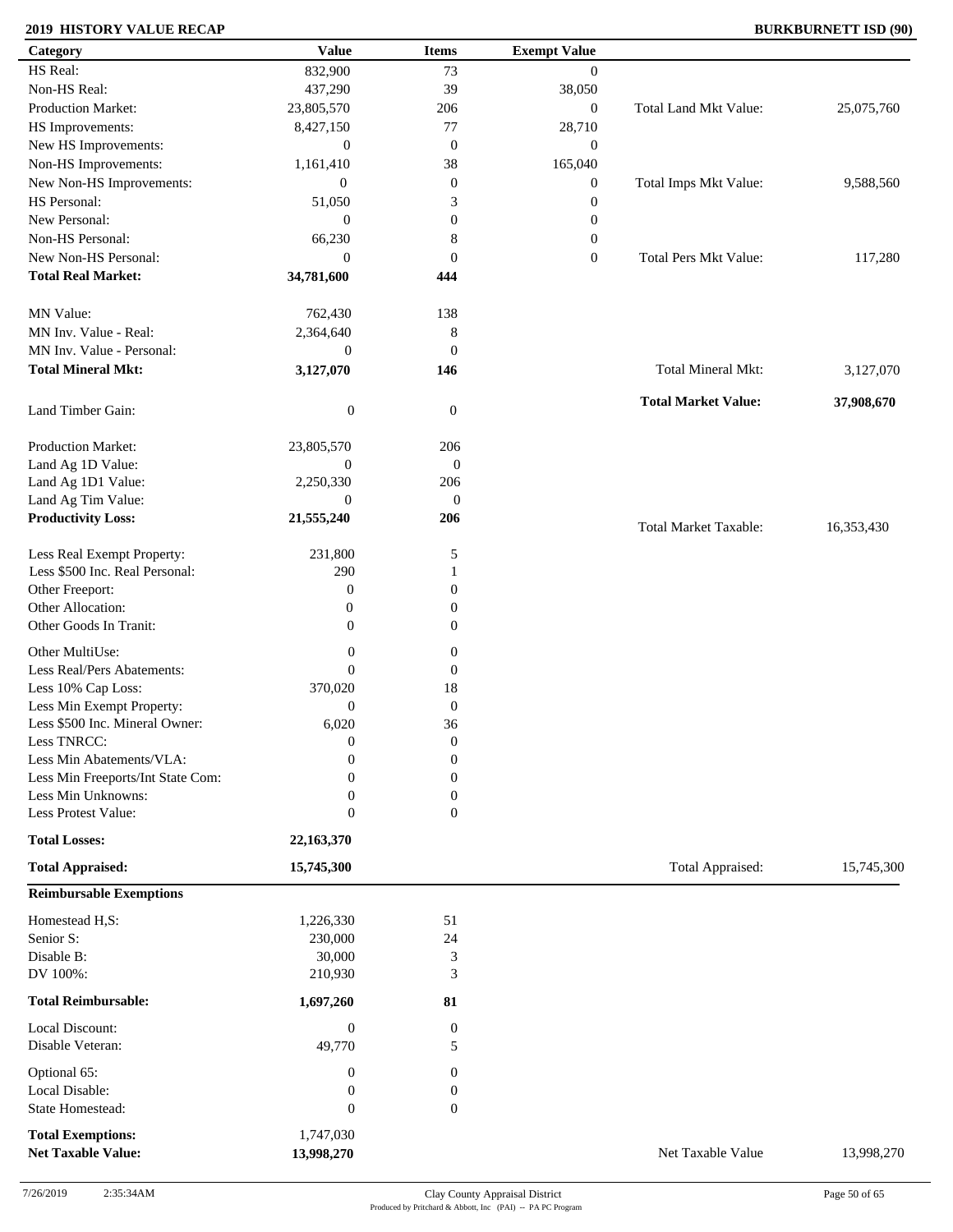### **2019 HISTORY VALUE RECAP BURKBURNETT ISD (90)**

|                                |    |                |          |                  | **** Freeze Totals: (This is only for Effective Tax Rate Calculation) |                |           |              |                               |                                                                               |  |
|--------------------------------|----|----------------|----------|------------------|-----------------------------------------------------------------------|----------------|-----------|--------------|-------------------------------|-------------------------------------------------------------------------------|--|
| <b>Total Ceiling Tax:</b>      |    |                |          |                  | 23,045.69                                                             |                |           |              |                               |                                                                               |  |
| <b>Total Freeze Taxable:</b>   |    | $\blacksquare$ |          |                  | 2,596,420                                                             |                |           |              |                               |                                                                               |  |
| New Imp/Pers with Ceiling: +   |    |                |          |                  | $\mathbf{0}$                                                          |                |           |              |                               |                                                                               |  |
| **Freeze Adjusted Taxable:     |    |                |          |                  | 11,401,850                                                            |                |           |              |                               | **This number DOES NOT represent any Jurisdiction's Certified Taxable Value** |  |
|                                |    |                |          |                  | or (Freeze Adjusted Taxable $*$ Tax Rate / 100) + Total Ceiling Tax   |                |           |              |                               |                                                                               |  |
|                                |    |                |          |                  |                                                                       |                |           |              |                               |                                                                               |  |
| <b>Count of Homesteads for</b> |    |                |          |                  |                                                                       |                |           |              | H - Homestead                 | W - Widow                                                                     |  |
| $\mathbf H$                    | S  | F              | $\bf{B}$ | D                | W                                                                     | $\mathbf{o}$   | <b>DV</b> | <b>DV100</b> | $S -$ Over 65<br>B - Disabled | DV - Disabled Veteran<br>O - Over 65 (No HS)                                  |  |
| 24                             | 24 | $\overline{0}$ | 3        | $\boldsymbol{0}$ | $\overline{0}$                                                        | $\overline{0}$ | 5         | 3            |                               |                                                                               |  |
| <b>Total Parcels:</b>          |    |                | 464      |                  |                                                                       |                |           |              |                               |                                                                               |  |

#### **Special Certified Totals:**

| Exempt Value of First Time Absolute Exemption: | \$0       |  |
|------------------------------------------------|-----------|--|
| Exempt Value of First Time Partial Exemption:  | \$75.780  |  |
| Value Loss Due to New AGT/Timber:              | SO.       |  |
| New Imps/New Pers Market Value:                | <b>SO</b> |  |

| Cat<br>Code    | <b>Items</b>            | Acres      | <b>Total Real</b> | Ag/Timber    | <b>Production</b><br>Mkt | <b>Taxable</b><br>Land | <b>Total</b><br><b>Improvements</b> | <b>Total</b><br>Personal | <b>Total</b><br><b>Mkt Taxable</b> | <b>Total</b><br><b>Net Taxable</b> |
|----------------|-------------------------|------------|-------------------|--------------|--------------------------|------------------------|-------------------------------------|--------------------------|------------------------------------|------------------------------------|
| A              | $\overline{2}$          | 7.876      | 29,630            | $\bf{0}$     | $\bf{0}$                 | 29,630                 | 103,400                             | $\bf{0}$                 | 133,030                            | 98,030                             |
| A <sub>1</sub> | 43                      | 113.827    | 446,790           |              | $\mathbf{0}$             | 446,790                | 3,492,190                           | $\bf{0}$                 | 3,938,980                          | 3,054,220                          |
| A2             | 4                       | 0.000      | $\bf{0}$          |              | $\mathbf 0$              | $\bf{0}$               | $\bf{0}$                            | 50,860                   | 50,860                             | 30,310                             |
| $A^*$          | 49                      | 121.703    | 476,420           |              |                          | 476,420                | 3,595,590                           | 50,860                   | 4,122,870                          | 3,182,560                          |
| C1             | $\overline{\mathbf{2}}$ | 6.380      | 21,530            |              |                          | 21,530                 | $\bf{0}$                            | $\bf{0}$                 | 21,530                             | 21,530                             |
| $\mathrm{C}^*$ | $\overline{2}$          | 6.380      | 21,530            | $\bf{0}$     | $\mathbf 0$              | 21,530                 |                                     | $\mathbf{0}$             | 21,530                             | 21,530                             |
| D1             | 206                     | 14,211.880 | $\bf{0}$          | 2,250,330    | 23,805,570               | 2,250,330              | $\bf{0}$                            | $\bf{0}$                 | 2,250,330                          | 2,248,560                          |
| D <sub>2</sub> | 15                      | 0.000      | $\bf{0}$          | $\bf{0}$     | $\bf{0}$                 | $\bf{0}$               | 176,760                             | 0                        | 176,760                            | 176,760                            |
| $\mathbf{D}^*$ | 221                     | 14,211.880 | $\bf{0}$          | 2,250,330    | 23,805,570               | 2,250,330              | 176,760                             | $\bf{0}$                 | 2,427,090                          | 2,425,320                          |
| E              | 14                      | 80.190     | 284,140           | $\bf{0}$     | $\bf{0}$                 | 284,140                | 704,780                             | $\bf{0}$                 | 988,920                            | 891,920                            |
| E1             | 50                      | 91.080     | 421,030           |              | $\mathbf 0$              | 421,030                | 4,885,140                           | $\mathbf{0}$             | 5,306,170                          | 4,240,200                          |
| $\mathbf{E}^*$ | 64                      | 171.270    | 705,170           |              |                          | 705,170                | 5,589,920                           | 0                        | 6,295,090                          | 5,132,120                          |
| F1             | 1                       | 4.290      | 9,870             |              | 0                        | 9,870                  | 22,900                              | $\bf{0}$                 | 32,770                             | 32,770                             |
| F2             |                         | 4.910      | 19,150            |              | 0                        | 19,150                 | 9,640                               | $\mathbf{0}$             | 28,790                             | 28,790                             |
| $F^*$          | $\overline{2}$          | 9.200      | 29,020            |              |                          | 29,020                 | 32,540                              | 0                        | 61,560                             | 61,560                             |
| G1             | 102                     | 0.000      | $\bf{0}$          |              |                          | $\mathbf{0}$           | 756,410                             | 0                        | 756,410                            | 756,410                            |
| $G^*$          | 102                     | 0.000      |                   |              |                          |                        | 756,410                             | $\bf{0}$                 | 756,410                            | 756,410                            |
| J3             | 1                       | 0.000      |                   |              |                          | 0                      | 1,977,000                           | $\bf{0}$                 | 1,977,000                          | 1,977,000                          |
| J4             | $\overline{2}$          | 0.000      |                   |              |                          |                        | 70,470                              | $\bf{0}$                 | 70,470                             | 70,470                             |
| J6             | 5                       | 0.000      |                   |              |                          |                        | 317,170                             | $\bf{0}$                 | 317,170                            | 317,170                            |
| J∗             | 8                       | 0.000      |                   |              |                          |                        | 2,364,640                           | $\bf{0}$                 | 2,364,640                          | 2,364,640                          |
| L1             | 3                       | 0.000      |                   |              |                          |                        | $\mathbf{0}$                        | 12,500                   | 12,500                             | 12,500                             |
| $L^*$          | 3                       | 0.000      |                   |              |                          |                        | $\mathbf{0}$                        | 12,500                   | 12,500                             | 12,500                             |
| M1             | $\overline{2}$          | 0.000      |                   |              |                          |                        |                                     | 53,630                   | 53,630                             | 41,630                             |
| $M^*$          | $\overline{2}$          | 0.000      |                   |              |                          |                        | $\mathbf{0}$                        | 53,630                   | 53,630                             | 41,630                             |
| <b>XB</b>      | 1                       | 0.000      |                   |              |                          |                        |                                     | 290                      | 290                                |                                    |
| XC             | 36                      | 0.000      | $\mathbf 0$       |              |                          | 0                      | 6,020                               | $\bf{0}$                 | 6,020                              |                                    |
| XV             | 5                       | 7.460      | 38,050            |              |                          | 38,050                 | 193,750                             | $\bf{0}$                 | 231,800                            |                                    |
| $X^*$          | 42                      | 7.460      | 38,050            | $\mathbf{0}$ | $\mathbf{0}$             | 38,050                 | 199,770                             | 290                      | 238,110                            |                                    |
| Totals:        | 495                     | 14,527.893 | 1,270,190         | 2,250,330    | 23,805,570               | 3,520,520              | 12,715,630                          | 117,280                  | 16,353,430                         | 13,998,270                         |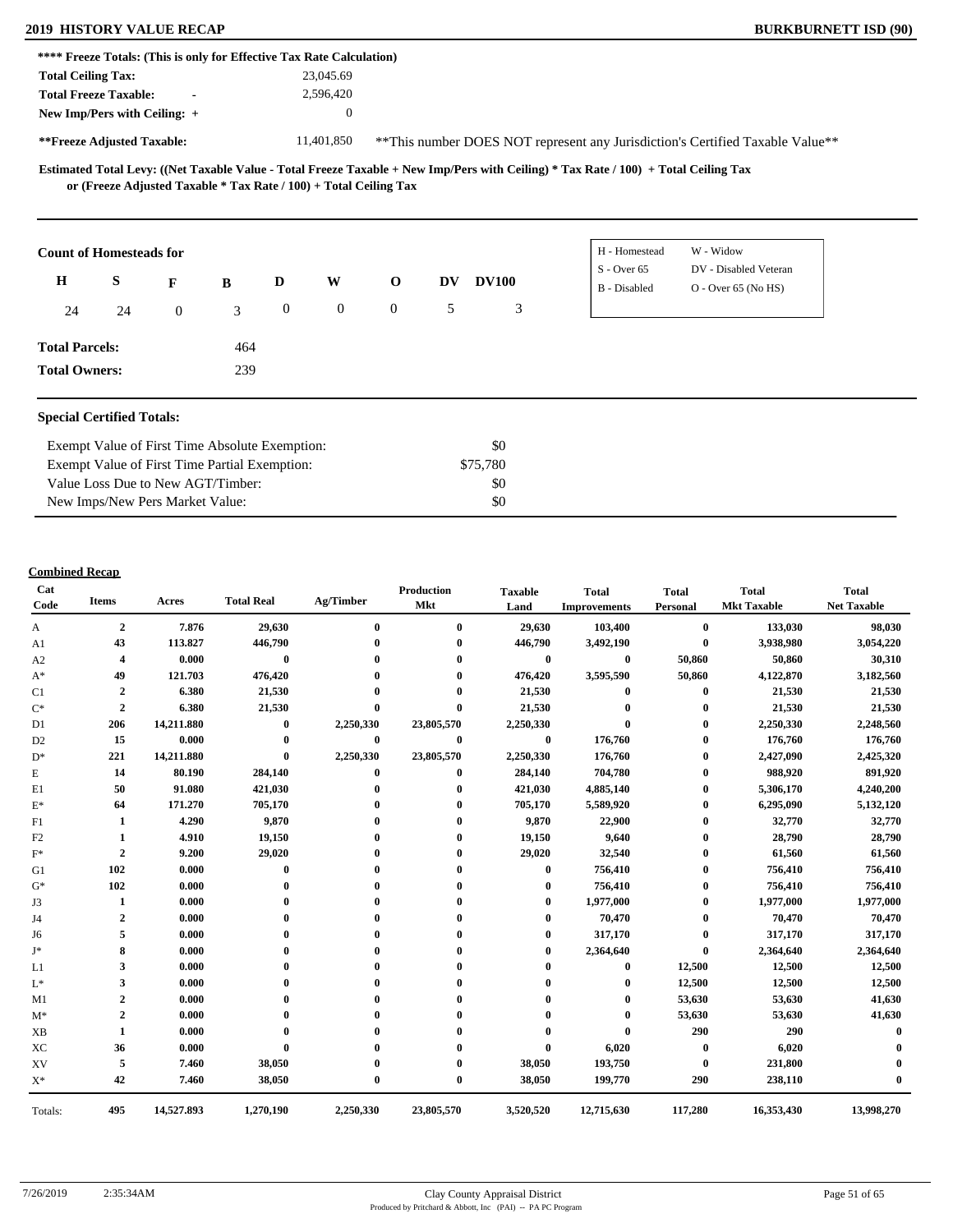### **2019 HISTORY VALUE RECAP BURKBURNETT ISD I&S (90IS)**

| Category                            | <b>Value</b>               | <b>Items</b>          | <b>Exempt Value</b> |                              |            |
|-------------------------------------|----------------------------|-----------------------|---------------------|------------------------------|------------|
| HS Real:                            | 832,900                    | 73                    | $\overline{0}$      |                              |            |
| Non-HS Real:                        | 437,290                    | 39                    | 38,050              |                              |            |
| Production Market:                  | 23,805,570                 | 206                   | $\boldsymbol{0}$    | Total Land Mkt Value:        | 25,075,760 |
| HS Improvements:                    | 8,427,150                  | 77                    | 28,710              |                              |            |
| New HS Improvements:                | $\mathbf{0}$               | $\mathbf{0}$          | $\boldsymbol{0}$    |                              |            |
| Non-HS Improvements:                | 1,161,410                  | 38                    | 165,040             |                              |            |
| New Non-HS Improvements:            | $\overline{0}$             | $\mathbf{0}$          | $\boldsymbol{0}$    | Total Imps Mkt Value:        | 9,588,560  |
| HS Personal:                        | 51,050                     | 3                     | $\boldsymbol{0}$    |                              |            |
| New Personal:                       | $\mathbf{0}$               | $\boldsymbol{0}$      |                     |                              |            |
| Non-HS Personal:                    |                            |                       | $\boldsymbol{0}$    |                              |            |
|                                     | 66,230                     | $\,8\,$               | $\boldsymbol{0}$    |                              |            |
| New Non-HS Personal:                | $\mathbf{0}$               | $\mathbf{0}$          | $\boldsymbol{0}$    | Total Pers Mkt Value:        | 117,280    |
| <b>Total Real Market:</b>           | 34,781,600                 | 444                   |                     |                              |            |
| MN Value:                           | 762,430                    | 138                   |                     |                              |            |
| MN Inv. Value - Real:               | 2,364,640                  | 8                     |                     |                              |            |
| MN Inv. Value - Personal:           | $\mathbf{0}$               | $\mathbf{0}$          |                     |                              |            |
| <b>Total Mineral Mkt:</b>           | 3,127,070                  | 146                   |                     | Total Mineral Mkt:           | 3,127,070  |
|                                     |                            |                       |                     |                              |            |
| Land Timber Gain:                   | $\boldsymbol{0}$           | $\mathbf{0}$          |                     | <b>Total Market Value:</b>   | 37,908,670 |
| Production Market:                  | 23,805,570                 | 206                   |                     |                              |            |
| Land Ag 1D Value:                   | $\boldsymbol{0}$           | $\mathbf{0}$          |                     |                              |            |
| Land Ag 1D1 Value:                  | 2,250,330                  | 206                   |                     |                              |            |
| Land Ag Tim Value:                  | $\mathbf{0}$               | $\mathbf{0}$          |                     |                              |            |
| <b>Productivity Loss:</b>           | 21,555,240                 | 206                   |                     | <b>Total Market Taxable:</b> | 16,353,430 |
| Less Real Exempt Property:          | 231,800                    | 5                     |                     |                              |            |
| Less \$500 Inc. Real Personal:      | 290                        |                       |                     |                              |            |
| Other Freeport:                     |                            | 1                     |                     |                              |            |
|                                     | $\boldsymbol{0}$           | $\boldsymbol{0}$      |                     |                              |            |
| Other Allocation:                   | $\boldsymbol{0}$           | $\boldsymbol{0}$      |                     |                              |            |
| Other Goods In Tranit:              | $\overline{0}$             | $\mathbf{0}$          |                     |                              |            |
| Other MultiUse:                     | $\boldsymbol{0}$           | $\boldsymbol{0}$      |                     |                              |            |
| Less Real/Pers Abatements:          | $\mathbf{0}$               | $\boldsymbol{0}$      |                     |                              |            |
| Less 10% Cap Loss:                  | 370,020                    | 18                    |                     |                              |            |
| Less Min Exempt Property:           | $\theta$                   | $\boldsymbol{0}$      |                     |                              |            |
| Less \$500 Inc. Mineral Owner:      | 6,020                      | 36                    |                     |                              |            |
| Less TNRCC:                         | $\boldsymbol{0}$           | $\boldsymbol{0}$      |                     |                              |            |
| Less Min Abatements/VLA:            | $\boldsymbol{0}$           | $\boldsymbol{0}$      |                     |                              |            |
| Less Min Freeports/Int State Com:   | $\overline{0}$             | $\boldsymbol{0}$      |                     |                              |            |
| Less Min Unknowns:                  | 0                          | $\boldsymbol{0}$      |                     |                              |            |
| Less Protest Value:                 | $\theta$                   | $\boldsymbol{0}$      |                     |                              |            |
| <b>Total Losses:</b>                | 22,163,370                 |                       |                     |                              |            |
| <b>Total Appraised:</b>             | 15,745,300                 |                       |                     | Total Appraised:             | 15,745,300 |
| <b>Reimbursable Exemptions</b>      |                            |                       |                     |                              |            |
| Homestead H,S:                      | 1,226,330                  | 51                    |                     |                              |            |
| Senior S:                           | 230,000                    | 24                    |                     |                              |            |
| Disable B:                          | 30,000                     | 3                     |                     |                              |            |
| DV 100%:                            | 210,930                    | 3                     |                     |                              |            |
|                                     |                            |                       |                     |                              |            |
| <b>Total Reimbursable:</b>          | 1,697,260                  | 81                    |                     |                              |            |
| Local Discount:<br>Disable Veteran: | $\boldsymbol{0}$<br>49,770 | $\boldsymbol{0}$<br>5 |                     |                              |            |
|                                     |                            |                       |                     |                              |            |
| Optional 65:                        | $\bf{0}$                   | $\boldsymbol{0}$      |                     |                              |            |
| Local Disable:                      | $\boldsymbol{0}$           | $\boldsymbol{0}$      |                     |                              |            |
| State Homestead:                    | $\mathbf{0}$               | $\boldsymbol{0}$      |                     |                              |            |
| <b>Total Exemptions:</b>            | 1,747,030                  |                       |                     |                              |            |
| <b>Net Taxable Value:</b>           | 13,998,270                 |                       |                     | Net Taxable Value            | 13,998,270 |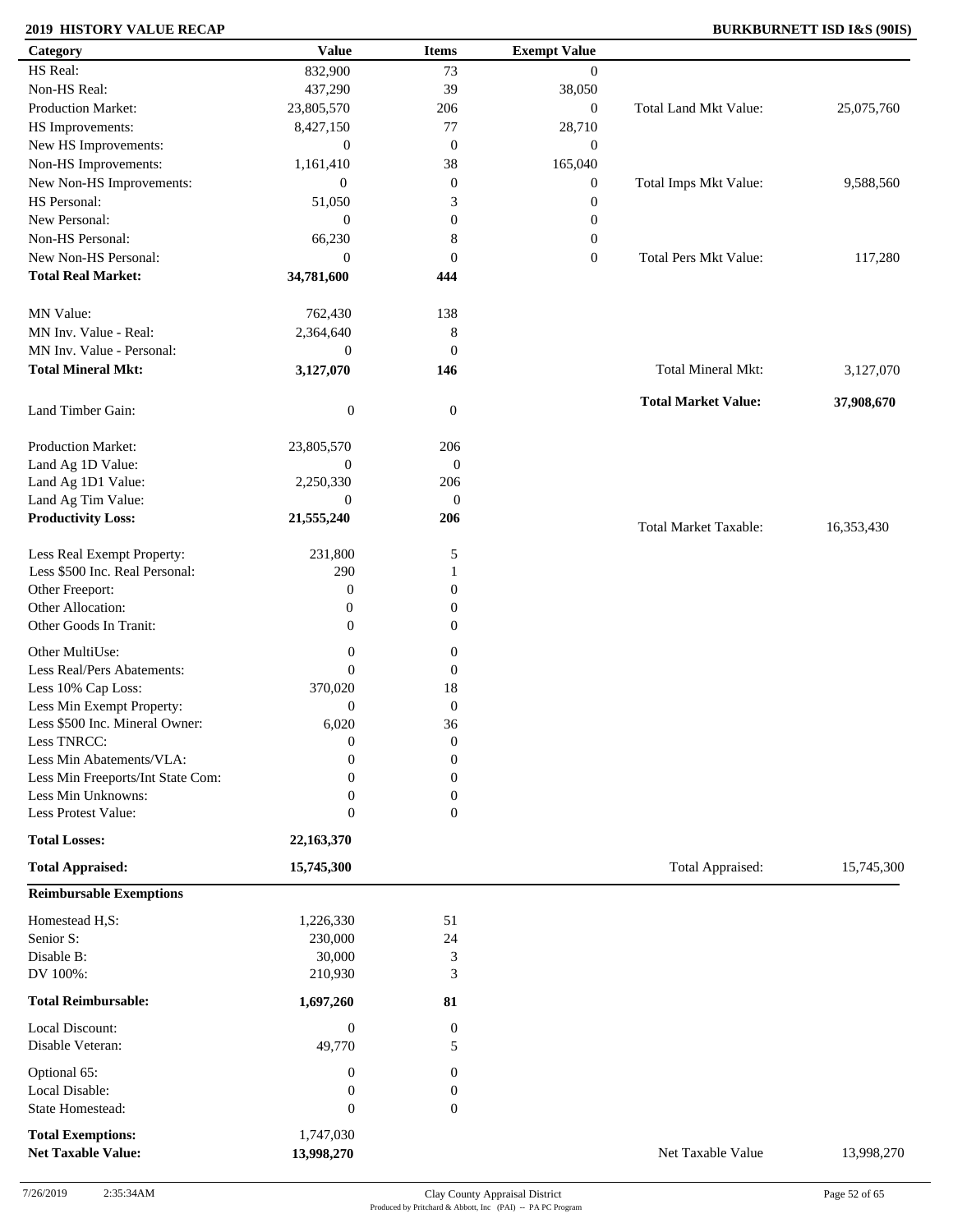# **2019 HISTORY VALUE RECAP BURKBURNETT ISD I&S (90IS)**

| **** Freeze Totals: (This is only for Effective Tax Rate Calculation) |    |                  |                                                |              |                  |                                                                   |           |              |                                                                                                                                     |                                                                                |  |
|-----------------------------------------------------------------------|----|------------------|------------------------------------------------|--------------|------------------|-------------------------------------------------------------------|-----------|--------------|-------------------------------------------------------------------------------------------------------------------------------------|--------------------------------------------------------------------------------|--|
| <b>Total Ceiling Tax:</b>                                             |    |                  |                                                |              | 0.00             |                                                                   |           |              |                                                                                                                                     |                                                                                |  |
| <b>Total Freeze Taxable:</b>                                          |    | $\blacksquare$   |                                                |              | 2,596,420        |                                                                   |           |              |                                                                                                                                     |                                                                                |  |
| New Imp/Pers with Ceiling: +                                          |    |                  |                                                |              | $\boldsymbol{0}$ |                                                                   |           |              |                                                                                                                                     |                                                                                |  |
| **Freeze Adjusted Taxable:                                            |    |                  |                                                |              | 11,401,850       |                                                                   |           |              |                                                                                                                                     | ** This number DOES NOT represent any Jurisdiction's Certified Taxable Value** |  |
|                                                                       |    |                  |                                                |              |                  | or (Freeze Adjusted Taxable * Tax Rate / 100) + Total Ceiling Tax |           |              | Estimated Total Levy: ((Net Taxable Value - Total Freeze Taxable + New Imp/Pers with Ceiling) * Tax Rate / 100) + Total Ceiling Tax |                                                                                |  |
| <b>Count of Homesteads for</b>                                        |    |                  |                                                |              |                  |                                                                   |           |              | H - Homestead<br>$S -$ Over 65                                                                                                      | W - Widow<br>DV - Disabled Veteran                                             |  |
| $\mathbf H$                                                           | S  | F                | B                                              | D            | W                | $\mathbf 0$                                                       | <b>DV</b> | <b>DV100</b> | <b>B</b> - Disabled                                                                                                                 | $O -$ Over 65 (No HS)                                                          |  |
| 24                                                                    | 24 | $\boldsymbol{0}$ | 3                                              | $\mathbf{0}$ | $\mathbf{0}$     | $\overline{0}$                                                    | 5         | 3            |                                                                                                                                     |                                                                                |  |
| <b>Total Parcels:</b>                                                 |    |                  | 464                                            |              |                  |                                                                   |           |              |                                                                                                                                     |                                                                                |  |
| <b>Total Owners:</b>                                                  |    |                  | 239                                            |              |                  |                                                                   |           |              |                                                                                                                                     |                                                                                |  |
|                                                                       |    |                  |                                                |              |                  |                                                                   |           |              |                                                                                                                                     |                                                                                |  |
| <b>Special Certified Totals:</b>                                      |    |                  |                                                |              |                  |                                                                   |           |              |                                                                                                                                     |                                                                                |  |
|                                                                       |    |                  | Exempt Value of First Time Absolute Exemption: |              |                  |                                                                   |           | \$0          |                                                                                                                                     |                                                                                |  |
|                                                                       |    |                  | Exempt Value of First Time Partial Exemption:  |              |                  |                                                                   |           | \$75,780     |                                                                                                                                     |                                                                                |  |

\$0

\$0

#### **Combined Recap**

Value Loss Due to New AGT/Timber: New Imps/New Pers Market Value:

| Cat<br>Code    | <b>Items</b>     | Acres      | <b>Total Real</b> | Ag/Timber   | Production<br>Mkt | <b>Taxable</b><br>Land | <b>Total</b><br><b>Improvements</b> | <b>Total</b><br>Personal | <b>Total</b><br><b>Mkt Taxable</b> | <b>Total</b><br><b>Net Taxable</b> |
|----------------|------------------|------------|-------------------|-------------|-------------------|------------------------|-------------------------------------|--------------------------|------------------------------------|------------------------------------|
| A              | $\boldsymbol{2}$ | 7.876      | 29,630            | $\bf{0}$    | $\bf{0}$          | 29,630                 | 103,400                             | $\bf{0}$                 | 133,030                            | 98,030                             |
| A1             | 43               | 113.827    | 446,790           |             | 0                 | 446,790                | 3,492,190                           | $\bf{0}$                 | 3,938,980                          | 3,054,220                          |
| A2             | 4                | 0.000      | $\bf{0}$          |             |                   | $\bf{0}$               | $\bf{0}$                            | 50,860                   | 50,860                             | 30,310                             |
| $A^*$          | 49               | 121.703    | 476,420           |             |                   | 476,420                | 3,595,590                           | 50,860                   | 4,122,870                          | 3,182,560                          |
| C1             | $\boldsymbol{2}$ | 6.380      | 21,530            |             |                   | 21,530                 | $\mathbf{0}$                        | $\bf{0}$                 | 21,530                             | 21,530                             |
| $C^*$          | $\boldsymbol{2}$ | 6.380      | 21,530            | 0           | 0                 | 21,530                 | $\bf{0}$                            | $\bf{0}$                 | 21,530                             | 21,530                             |
| D1             | 206              | 14,211.880 | $\bf{0}$          | 2,250,330   | 23,805,570        | 2,250,330              | $\bf{0}$                            | $\bf{0}$                 | 2,250,330                          | 2,248,560                          |
| D <sub>2</sub> | 15               | 0.000      | $\bf{0}$          | $\bf{0}$    | $\bf{0}$          | $\bf{0}$               | 176,760                             | $\bf{0}$                 | 176,760                            | 176,760                            |
| $D^*$          | 221              | 14,211.880 | $\bf{0}$          | 2,250,330   | 23,805,570        | 2,250,330              | 176,760                             | $\bf{0}$                 | 2,427,090                          | 2,425,320                          |
| E              | 14               | 80.190     | 284,140           | $\bf{0}$    | $\mathbf{0}$      | 284,140                | 704,780                             | $\bf{0}$                 | 988,920                            | 891,920                            |
| E1             | 50               | 91.080     | 421,030           |             |                   | 421,030                | 4,885,140                           | $\bf{0}$                 | 5,306,170                          | 4,240,200                          |
| $\mathbf{E}^*$ | 64               | 171.270    | 705,170           |             |                   | 705,170                | 5,589,920                           | $\bf{0}$                 | 6,295,090                          | 5,132,120                          |
| F1             | 1                | 4.290      | 9,870             |             |                   | 9,870                  | 22,900                              | 0                        | 32,770                             | 32,770                             |
| F2             |                  | 4.910      | 19,150            |             |                   | 19,150                 | 9,640                               | $\mathbf{0}$             | 28,790                             | 28,790                             |
| $F^*$          | $\overline{2}$   | 9.200      | 29,020            |             |                   | 29,020                 | 32,540                              | 0                        | 61,560                             | 61,560                             |
| G1             | 102              | 0.000      | $\bf{0}$          |             |                   | $\bf{0}$               | 756,410                             | $\bf{0}$                 | 756,410                            | 756,410                            |
| $G^*$          | 102              | 0.000      |                   |             |                   | $\mathbf{0}$           | 756,410                             | $\bf{0}$                 | 756,410                            | 756,410                            |
| J3             | 1                | 0.000      |                   |             |                   | $\bf{0}$               | 1,977,000                           | $\bf{0}$                 | 1,977,000                          | 1,977,000                          |
| J4             | $\overline{2}$   | 0.000      |                   |             |                   | 0                      | 70,470                              | $\bf{0}$                 | 70,470                             | 70,470                             |
| J6             | 5                | 0.000      |                   |             |                   | $\mathbf 0$            | 317,170                             | $\bf{0}$                 | 317,170                            | 317,170                            |
| J*             | 8                | 0.000      |                   |             |                   | 0                      | 2,364,640                           | $\mathbf{0}$             | 2,364,640                          | 2,364,640                          |
| L1             | 3                | 0.000      |                   |             |                   |                        | $\bf{0}$                            | 12,500                   | 12,500                             | 12,500                             |
| $L^*$          | 3                | 0.000      |                   |             |                   |                        | $\bf{0}$                            | 12,500                   | 12,500                             | 12,500                             |
| M1             | 2                | 0.000      |                   |             |                   |                        | 0                                   | 53,630                   | 53,630                             | 41,630                             |
| $M^*$          | $\overline{2}$   | 0.000      |                   |             |                   |                        | $\bf{0}$                            | 53,630                   | 53,630                             | 41,630                             |
| XB             | 1                | 0.000      |                   |             |                   |                        | $\bf{0}$                            | 290                      | 290                                |                                    |
| XC             | 36               | 0.000      | $\mathbf{0}$      |             |                   | $\bf{0}$               | 6,020                               | $\bf{0}$                 | 6,020                              |                                    |
| XV             | 5                | 7.460      | 38,050            |             |                   | 38,050                 | 193,750                             | $\bf{0}$                 | 231,800                            |                                    |
| $X^*$          | 42               | 7.460      | 38,050            | $\mathbf 0$ | $\bf{0}$          | 38,050                 | 199,770                             | 290                      | 238,110                            |                                    |
| Totals:        | 495              | 14,527.893 | 1,270,190         | 2,250,330   | 23,805,570        | 3,520,520              | 12,715,630                          | 117,280                  | 16,353,430                         | 13,998,270                         |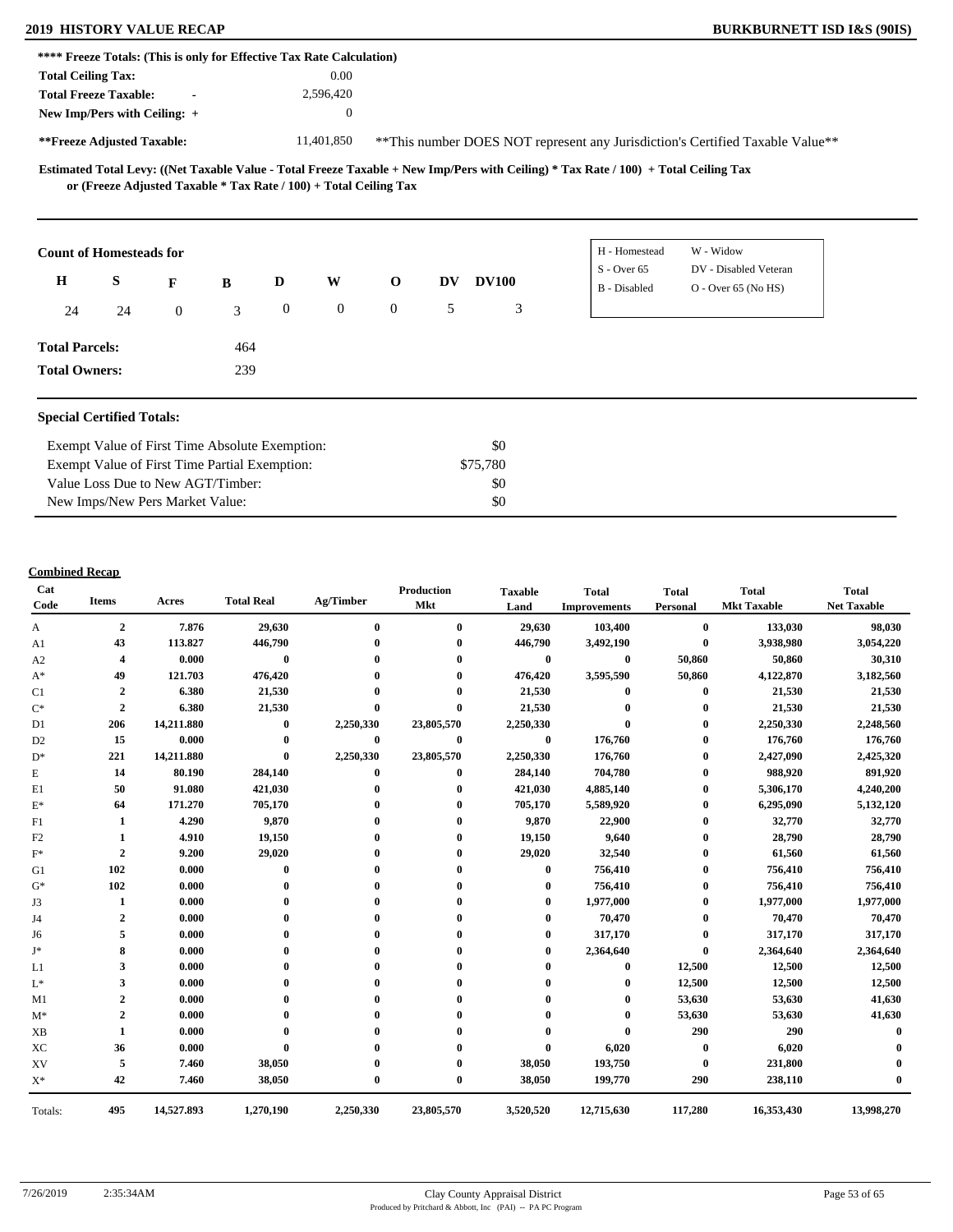### **2019 HISTORY VALUE RECAP GOLDBURG ISD (91)**

| Category                          | <b>Value</b>     | <b>Items</b>     | <b>Exempt Value</b> |                              |              |
|-----------------------------------|------------------|------------------|---------------------|------------------------------|--------------|
| HS Real:                          | 57,450           | 3                | $\boldsymbol{0}$    |                              |              |
| Non-HS Real:                      | 7,500            | $\overline{c}$   | $\boldsymbol{0}$    |                              |              |
| Production Market:                | 8,506,240        | 57               | $\boldsymbol{0}$    | Total Land Mkt Value:        | 8,571,190    |
| HS Improvements:                  | 256,460          | 5                | $\boldsymbol{0}$    |                              |              |
| New HS Improvements:              | $\mathbf{0}$     | $\boldsymbol{0}$ | $\boldsymbol{0}$    |                              |              |
| Non-HS Improvements:              | 22,280           | 3                | $\boldsymbol{0}$    |                              |              |
|                                   |                  |                  |                     |                              |              |
| New Non-HS Improvements:          | $\overline{0}$   | $\boldsymbol{0}$ | $\boldsymbol{0}$    | Total Imps Mkt Value:        | 278,740      |
| HS Personal:                      | $\theta$         | $\boldsymbol{0}$ | $\boldsymbol{0}$    |                              |              |
| New Personal:                     | $\overline{0}$   | $\boldsymbol{0}$ | $\boldsymbol{0}$    |                              |              |
| Non-HS Personal:                  | $\overline{0}$   | $\boldsymbol{0}$ | $\boldsymbol{0}$    |                              |              |
| New Non-HS Personal:              | $\Omega$         | $\mathbf{0}$     | $\boldsymbol{0}$    | Total Pers Mkt Value:        | $\mathbf{0}$ |
| <b>Total Real Market:</b>         | 8,849,930        | 70               |                     |                              |              |
| MN Value:                         | $\boldsymbol{0}$ | $\boldsymbol{0}$ |                     |                              |              |
| MN Inv. Value - Real:             | 1,548,570        | 9                |                     |                              |              |
| MN Inv. Value - Personal:         | $\overline{0}$   | $\boldsymbol{0}$ |                     |                              |              |
| <b>Total Mineral Mkt:</b>         | 1,548,570        | 9                |                     | Total Mineral Mkt:           | 1,548,570    |
| Land Timber Gain:                 | $\boldsymbol{0}$ | $\mathbf{0}$     |                     | <b>Total Market Value:</b>   | 10,398,500   |
| Production Market:                | 8,506,240        | 57               |                     |                              |              |
| Land Ag 1D Value:                 | $\boldsymbol{0}$ | $\boldsymbol{0}$ |                     |                              |              |
|                                   |                  | 57               |                     |                              |              |
| Land Ag 1D1 Value:                | 461,530          |                  |                     |                              |              |
| Land Ag Tim Value:                | $\overline{0}$   | $\boldsymbol{0}$ |                     |                              |              |
| <b>Productivity Loss:</b>         | 8,044,710        | 57               |                     | <b>Total Market Taxable:</b> | 2,353,790    |
| Less Real Exempt Property:        | $\boldsymbol{0}$ | $\boldsymbol{0}$ |                     |                              |              |
| Less \$500 Inc. Real Personal:    | $\mathbf{0}$     | $\boldsymbol{0}$ |                     |                              |              |
| Other Freeport:                   | $\theta$         | $\boldsymbol{0}$ |                     |                              |              |
| Other Allocation:                 | $\mathbf{0}$     | $\boldsymbol{0}$ |                     |                              |              |
| Other Goods In Tranit:            | $\theta$         | $\overline{0}$   |                     |                              |              |
|                                   |                  |                  |                     |                              |              |
| Other MultiUse:                   | $\boldsymbol{0}$ | $\overline{0}$   |                     |                              |              |
| Less Real/Pers Abatements:        | $\mathbf{0}$     | $\overline{0}$   |                     |                              |              |
| Less 10% Cap Loss:                | 750              |                  |                     |                              |              |
| Less Min Exempt Property:         | $\mathbf{0}$     | $\boldsymbol{0}$ |                     |                              |              |
| Less \$500 Inc. Mineral Owner:    | 250              |                  |                     |                              |              |
| Less TNRCC:                       | $\boldsymbol{0}$ | $\boldsymbol{0}$ |                     |                              |              |
| Less Min Abatements/VLA:          | $\mathbf{0}$     | $\boldsymbol{0}$ |                     |                              |              |
| Less Min Freeports/Int State Com: | $\Omega$         | $\boldsymbol{0}$ |                     |                              |              |
| Less Min Unknowns:                | $\mathbf{0}$     | $\boldsymbol{0}$ |                     |                              |              |
| Less Protest Value:               | $\mathbf{0}$     | $\boldsymbol{0}$ |                     |                              |              |
| <b>Total Losses:</b>              | 8,045,710        |                  |                     |                              |              |
| <b>Total Appraised:</b>           | 2,352,790        |                  |                     | Total Appraised:             | 2,352,790    |
| <b>Reimbursable Exemptions</b>    |                  |                  |                     |                              |              |
| Homestead H,S:                    | 75,000           | $\mathfrak 3$    |                     |                              |              |
| Senior S:                         | 10,000           |                  |                     |                              |              |
| Disable B:                        | 10,000           | 1                |                     |                              |              |
| DV 100%:                          | $\mathbf{0}$     | $\boldsymbol{0}$ |                     |                              |              |
| <b>Total Reimbursable:</b>        | 95,000           | 5                |                     |                              |              |
| Local Discount:                   | $\mathbf{0}$     | 0                |                     |                              |              |
| Disable Veteran:                  | $\mathbf{0}$     | $\overline{0}$   |                     |                              |              |
| Optional 65:                      | $\mathbf{0}$     | $\mathbf{0}$     |                     |                              |              |
| Local Disable:                    | $\mathbf{0}$     | $\boldsymbol{0}$ |                     |                              |              |
| State Homestead:                  | $\mathbf{0}$     | $\boldsymbol{0}$ |                     |                              |              |
|                                   |                  |                  |                     |                              |              |
| <b>Total Exemptions:</b>          | 95,000           |                  |                     |                              |              |
| <b>Net Taxable Value:</b>         | 2,257,790        |                  |                     | Net Taxable Value            | 2,257,790    |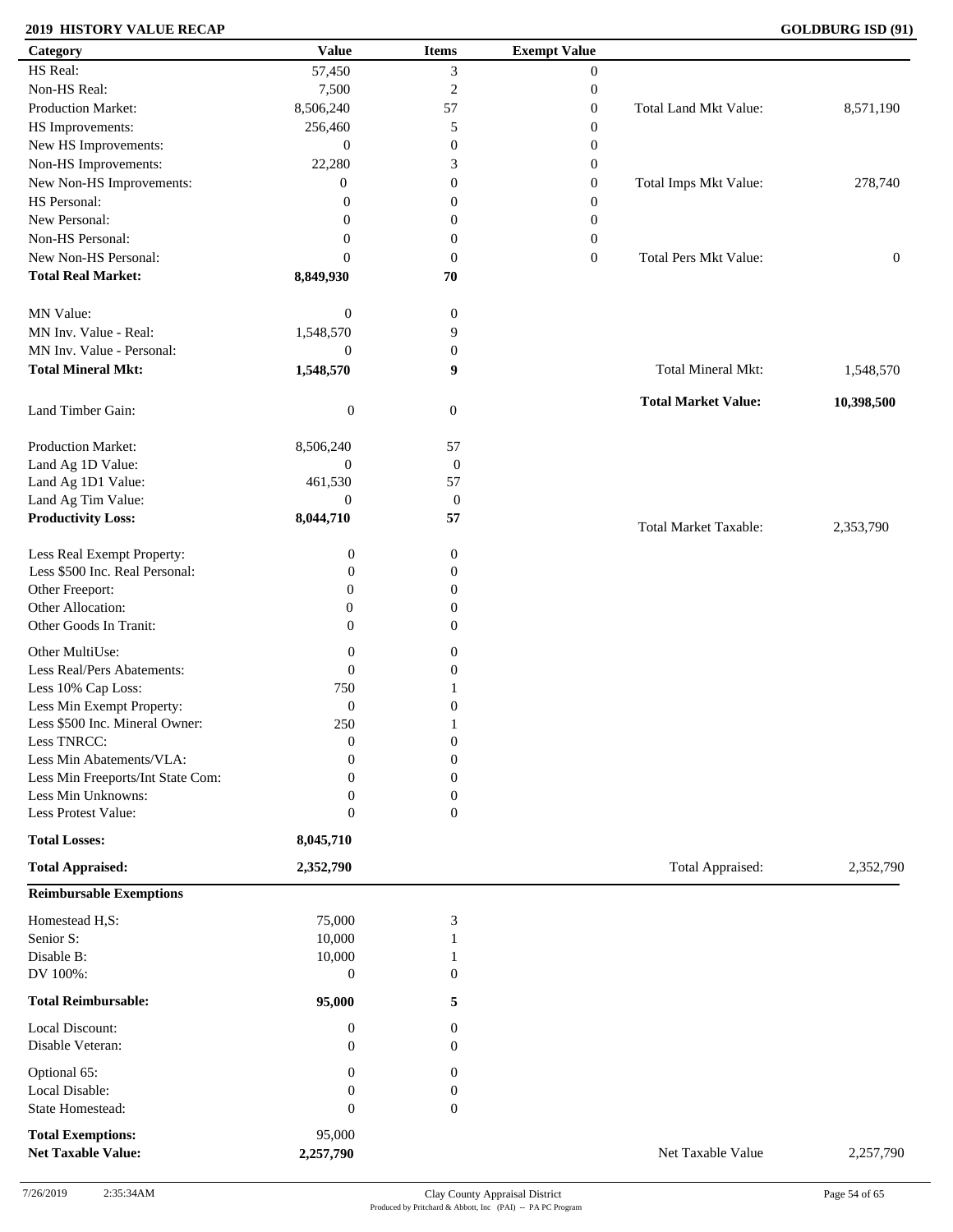### **2019 HISTORY VALUE RECAP GOLDBURG ISD (91)**

| **** Freeze Totals: (This is only for Effective Tax Rate Calculation) |                                               |                                                |    |                |                                                                   |                |                                                                                |              |                                                                                                                                     |                                                |  |  |  |
|-----------------------------------------------------------------------|-----------------------------------------------|------------------------------------------------|----|----------------|-------------------------------------------------------------------|----------------|--------------------------------------------------------------------------------|--------------|-------------------------------------------------------------------------------------------------------------------------------------|------------------------------------------------|--|--|--|
| <b>Total Ceiling Tax:</b>                                             |                                               |                                                |    |                | 1,340.02                                                          |                |                                                                                |              |                                                                                                                                     |                                                |  |  |  |
| <b>Total Freeze Taxable:</b>                                          |                                               |                                                |    |                | 124,500                                                           |                |                                                                                |              |                                                                                                                                     |                                                |  |  |  |
| New Imp/Pers with Ceiling: +                                          |                                               |                                                |    |                | $\boldsymbol{0}$                                                  |                |                                                                                |              |                                                                                                                                     |                                                |  |  |  |
| **Freeze Adjusted Taxable:                                            |                                               |                                                |    |                | 2,133,290                                                         |                | ** This number DOES NOT represent any Jurisdiction's Certified Taxable Value** |              |                                                                                                                                     |                                                |  |  |  |
|                                                                       |                                               |                                                |    |                | or (Freeze Adjusted Taxable * Tax Rate / 100) + Total Ceiling Tax |                |                                                                                |              | Estimated Total Levy: ((Net Taxable Value - Total Freeze Taxable + New Imp/Pers with Ceiling) * Tax Rate / 100) + Total Ceiling Tax |                                                |  |  |  |
| <b>Count of Homesteads for</b>                                        |                                               |                                                |    |                |                                                                   |                |                                                                                |              | H - Homestead                                                                                                                       | W - Widow                                      |  |  |  |
| $\mathbf H$                                                           | S                                             | F                                              | B  | D              | W                                                                 | $\mathbf 0$    | <b>DV</b>                                                                      | <b>DV100</b> | $S -$ Over 65<br>B - Disabled                                                                                                       | DV - Disabled Veteran<br>$O -$ Over 65 (No HS) |  |  |  |
|                                                                       |                                               | $\mathbf{0}$                                   |    | $\overline{0}$ | $\mathbf{0}$                                                      | $\overline{0}$ | $\mathbf{0}$                                                                   | $\mathbf{0}$ |                                                                                                                                     |                                                |  |  |  |
| <b>Total Parcels:</b>                                                 |                                               |                                                | 73 |                |                                                                   |                |                                                                                |              |                                                                                                                                     |                                                |  |  |  |
| <b>Total Owners:</b>                                                  |                                               |                                                | 40 |                |                                                                   |                |                                                                                |              |                                                                                                                                     |                                                |  |  |  |
| <b>Special Certified Totals:</b>                                      |                                               |                                                |    |                |                                                                   |                |                                                                                |              |                                                                                                                                     |                                                |  |  |  |
|                                                                       |                                               | Exempt Value of First Time Absolute Exemption: |    |                |                                                                   |                |                                                                                | \$0          |                                                                                                                                     |                                                |  |  |  |
|                                                                       | Exempt Value of First Time Partial Exemption: |                                                |    |                |                                                                   |                |                                                                                | \$0          |                                                                                                                                     |                                                |  |  |  |
| Value Loss Due to New AGT/Timber:                                     |                                               |                                                |    |                |                                                                   |                | \$0                                                                            |              |                                                                                                                                     |                                                |  |  |  |

\$0

#### **Combined Recap**

New Imps/New Pers Market Value:

| Cat<br>Code    | <b>Items</b>            | Acres     | <b>Total Real</b> | Ag/Timber    | <b>Production</b><br>Mkt | <b>Taxable</b><br>Land | <b>Total</b><br><b>Improvements</b> | <b>Total</b><br><b>Personal</b> | <b>Total</b><br><b>Mkt Taxable</b> | <b>Total</b><br><b>Net Taxable</b> |
|----------------|-------------------------|-----------|-------------------|--------------|--------------------------|------------------------|-------------------------------------|---------------------------------|------------------------------------|------------------------------------|
| A1             |                         | 3.168     | 15,210            | $\bf{0}$     | $\mathbf{0}$             | 15,210                 | 59,540                              | $\bf{0}$                        | 74,750                             | 49,750                             |
| $A^*$          |                         | 3.168     | 15,210            | $\mathbf{0}$ | $\mathbf{0}$             | 15,210                 | 59,540                              | $\bf{0}$                        | 74,750                             | 49,750                             |
| D1             | 57                      | 5,393.770 | $\mathbf{0}$      | 461,530      | 8,506,240                | 461,530                | $\mathbf{0}$                        | $\bf{0}$                        | 461,530                            | 461,530                            |
| D <sub>2</sub> | $\overline{\mathbf{c}}$ | 0.000     | $\mathbf{0}$      | $\mathbf{0}$ | $\mathbf{0}$             | $\mathbf{0}$           | 2,440                               | $\mathbf{0}$                    | 2,440                              | 2,440                              |
| $D^*$          | 59                      | 5,393.770 | $\theta$          | 461,530      | 8,506,240                | 461,530                | 2,440                               | $\bf{0}$                        | 463,970                            | 463,970                            |
| E              |                         | 0.000     | 1,500             | $\bf{0}$     | $\mathbf{0}$             | 1,500                  | $\mathbf{0}$                        | $\bf{0}$                        | 1,500                              | 1,500                              |
| E1             |                         | 9.830     | 48,240            | $\bf{0}$     | $\mathbf{0}$             | 48,240                 | 216,760                             | $\bf{0}$                        | 265,000                            | 194,250                            |
| $\mathbf{E}^*$ | 6                       | 9.830     | 49,740            | $\bf{0}$     | $\mathbf{0}$             | 49,740                 | 216,760                             | $\bf{0}$                        | 266,500                            | 195,750                            |
| J3             | $\mathbf{2}$            | 0.000     | $\mathbf{0}$      | $\bf{0}$     | $\mathbf{0}$             | $\bf{0}$               | 136,810                             | $\bf{0}$                        | 136,810                            | 136,810                            |
| J4             | $\mathbf{2}$            | 0.000     | $\mathbf{0}$      | $\bf{0}$     | $\bf{0}$                 | $\bf{0}$               | 26,120                              | $\bf{0}$                        | 26,120                             | 26,120                             |
| J6             |                         | 0.000     | $\mathbf{0}$      | $\bf{0}$     | $\mathbf{0}$             | $\bf{0}$               | 1,385,390                           | $\bf{0}$                        | 1,385,390                          | 1,385,390                          |
| J*             | 8                       | 0.000     |                   | $\bf{0}$     | 0                        | $\bf{0}$               | 1,548,320                           | $\bf{0}$                        | 1,548,320                          | 1,548,320                          |
| XC             |                         | 0.000     |                   | $\bf{0}$     | $\mathbf{0}$             | 0                      | 250                                 | $\mathbf{0}$                    | 250                                |                                    |
| $X^*$          |                         | 0.000     | $\bf{0}$          | $\bf{0}$     | $\bf{0}$                 | $\bf{0}$               | 250                                 | $\bf{0}$                        | 250                                |                                    |
| Totals:        | 75                      | 5,406.768 | 64,950            | 461,530      | 8,506,240                | 526,480                | 1,827,310                           | $\bf{0}$                        | 2,353,790                          | 2,257,790                          |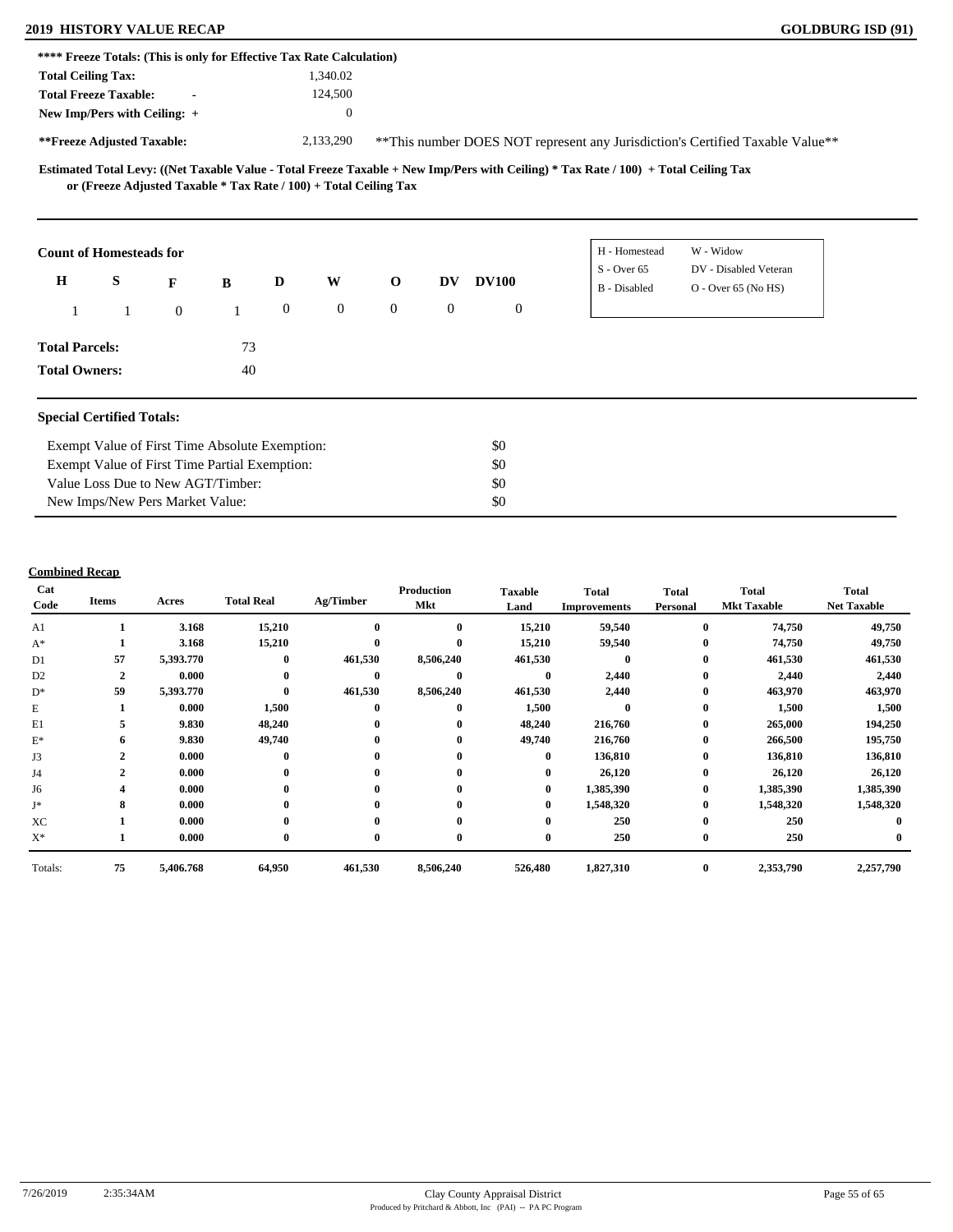### **2019 HISTORY VALUE RECAP GOLDBURG ISD I&S (91IS)**

| Category                          | <b>Value</b>     | <b>Items</b>     | <b>Exempt Value</b> |                              |                  |
|-----------------------------------|------------------|------------------|---------------------|------------------------------|------------------|
| HS Real:                          | 57,450           | 3                | $\mathbf{0}$        |                              |                  |
| Non-HS Real:                      | 7,500            | $\sqrt{2}$       | $\boldsymbol{0}$    |                              |                  |
| Production Market:                | 8,506,240        | 57               | $\boldsymbol{0}$    | Total Land Mkt Value:        | 8,571,190        |
| HS Improvements:                  | 256,460          | 5                | $\boldsymbol{0}$    |                              |                  |
| New HS Improvements:              | $\mathbf{0}$     | $\boldsymbol{0}$ | $\boldsymbol{0}$    |                              |                  |
| Non-HS Improvements:              | 22,280           | 3                | $\boldsymbol{0}$    |                              |                  |
| New Non-HS Improvements:          | $\overline{0}$   | $\boldsymbol{0}$ | $\boldsymbol{0}$    | Total Imps Mkt Value:        | 278,740          |
| HS Personal:                      | $\theta$         | $\boldsymbol{0}$ | $\boldsymbol{0}$    |                              |                  |
| New Personal:                     | $\mathbf{0}$     | $\boldsymbol{0}$ | $\boldsymbol{0}$    |                              |                  |
| Non-HS Personal:                  |                  |                  |                     |                              |                  |
|                                   | $\boldsymbol{0}$ | $\boldsymbol{0}$ | $\boldsymbol{0}$    |                              |                  |
| New Non-HS Personal:              | $\mathbf{0}$     | $\boldsymbol{0}$ | $\boldsymbol{0}$    | <b>Total Pers Mkt Value:</b> | $\boldsymbol{0}$ |
| <b>Total Real Market:</b>         | 8,849,930        | 70               |                     |                              |                  |
| MN Value:                         | $\boldsymbol{0}$ | $\boldsymbol{0}$ |                     |                              |                  |
| MN Inv. Value - Real:             | 1,548,570        | 9                |                     |                              |                  |
| MN Inv. Value - Personal:         | $\boldsymbol{0}$ | $\boldsymbol{0}$ |                     |                              |                  |
| <b>Total Mineral Mkt:</b>         | 1,548,570        | 9                |                     | Total Mineral Mkt:           | 1,548,570        |
| Land Timber Gain:                 | $\boldsymbol{0}$ | $\mathbf{0}$     |                     | <b>Total Market Value:</b>   | 10,398,500       |
| Production Market:                | 8,506,240        | 57               |                     |                              |                  |
| Land Ag 1D Value:                 | $\boldsymbol{0}$ | $\boldsymbol{0}$ |                     |                              |                  |
| Land Ag 1D1 Value:                | 461,530          | 57               |                     |                              |                  |
| Land Ag Tim Value:                | $\theta$         | $\boldsymbol{0}$ |                     |                              |                  |
| <b>Productivity Loss:</b>         | 8,044,710        | 57               |                     | <b>Total Market Taxable:</b> | 2,353,790        |
| Less Real Exempt Property:        | $\boldsymbol{0}$ | $\boldsymbol{0}$ |                     |                              |                  |
| Less \$500 Inc. Real Personal:    | $\boldsymbol{0}$ | 0                |                     |                              |                  |
| Other Freeport:                   | $\boldsymbol{0}$ | $\mathbf{0}$     |                     |                              |                  |
| Other Allocation:                 | $\boldsymbol{0}$ |                  |                     |                              |                  |
| Other Goods In Tranit:            |                  | $\boldsymbol{0}$ |                     |                              |                  |
|                                   | $\boldsymbol{0}$ | $\mathbf{0}$     |                     |                              |                  |
| Other MultiUse:                   | $\boldsymbol{0}$ | $\boldsymbol{0}$ |                     |                              |                  |
| Less Real/Pers Abatements:        | $\boldsymbol{0}$ | $\boldsymbol{0}$ |                     |                              |                  |
| Less 10% Cap Loss:                | 750              |                  |                     |                              |                  |
| Less Min Exempt Property:         | $\boldsymbol{0}$ | $\mathbf{0}$     |                     |                              |                  |
| Less \$500 Inc. Mineral Owner:    | 250              |                  |                     |                              |                  |
| Less TNRCC:                       | $\mathbf{0}$     | $\mathbf{0}$     |                     |                              |                  |
| Less Min Abatements/VLA:          | $\mathbf{0}$     | $\boldsymbol{0}$ |                     |                              |                  |
| Less Min Freeports/Int State Com: | $\overline{0}$   | $\Omega$         |                     |                              |                  |
| Less Min Unknowns:                | $\boldsymbol{0}$ | 0                |                     |                              |                  |
| Less Protest Value:               | $\boldsymbol{0}$ | $\overline{0}$   |                     |                              |                  |
| <b>Total Losses:</b>              | 8,045,710        |                  |                     |                              |                  |
| <b>Total Appraised:</b>           | 2,352,790        |                  |                     | Total Appraised:             | 2,352,790        |
| <b>Reimbursable Exemptions</b>    |                  |                  |                     |                              |                  |
| Homestead H,S:                    | 75,000           | 3                |                     |                              |                  |
| Senior S:                         | 10,000           |                  |                     |                              |                  |
| Disable B:                        | 10,000           |                  |                     |                              |                  |
| DV 100%:                          | $\boldsymbol{0}$ | $\mathbf{0}$     |                     |                              |                  |
| <b>Total Reimbursable:</b>        | 95,000           | 5                |                     |                              |                  |
| Local Discount:                   | $\boldsymbol{0}$ | $\mathbf{0}$     |                     |                              |                  |
| Disable Veteran:                  | $\mathbf{0}$     | $\overline{0}$   |                     |                              |                  |
| Optional 65:                      | 0                | $\mathbf{0}$     |                     |                              |                  |
| Local Disable:                    | $\boldsymbol{0}$ | $\boldsymbol{0}$ |                     |                              |                  |
| State Homestead:                  | $\boldsymbol{0}$ | $\boldsymbol{0}$ |                     |                              |                  |
|                                   |                  |                  |                     |                              |                  |
| <b>Total Exemptions:</b>          | 95,000           |                  |                     |                              |                  |
| <b>Net Taxable Value:</b>         | 2,257,790        |                  |                     | Net Taxable Value            | 2,257,790        |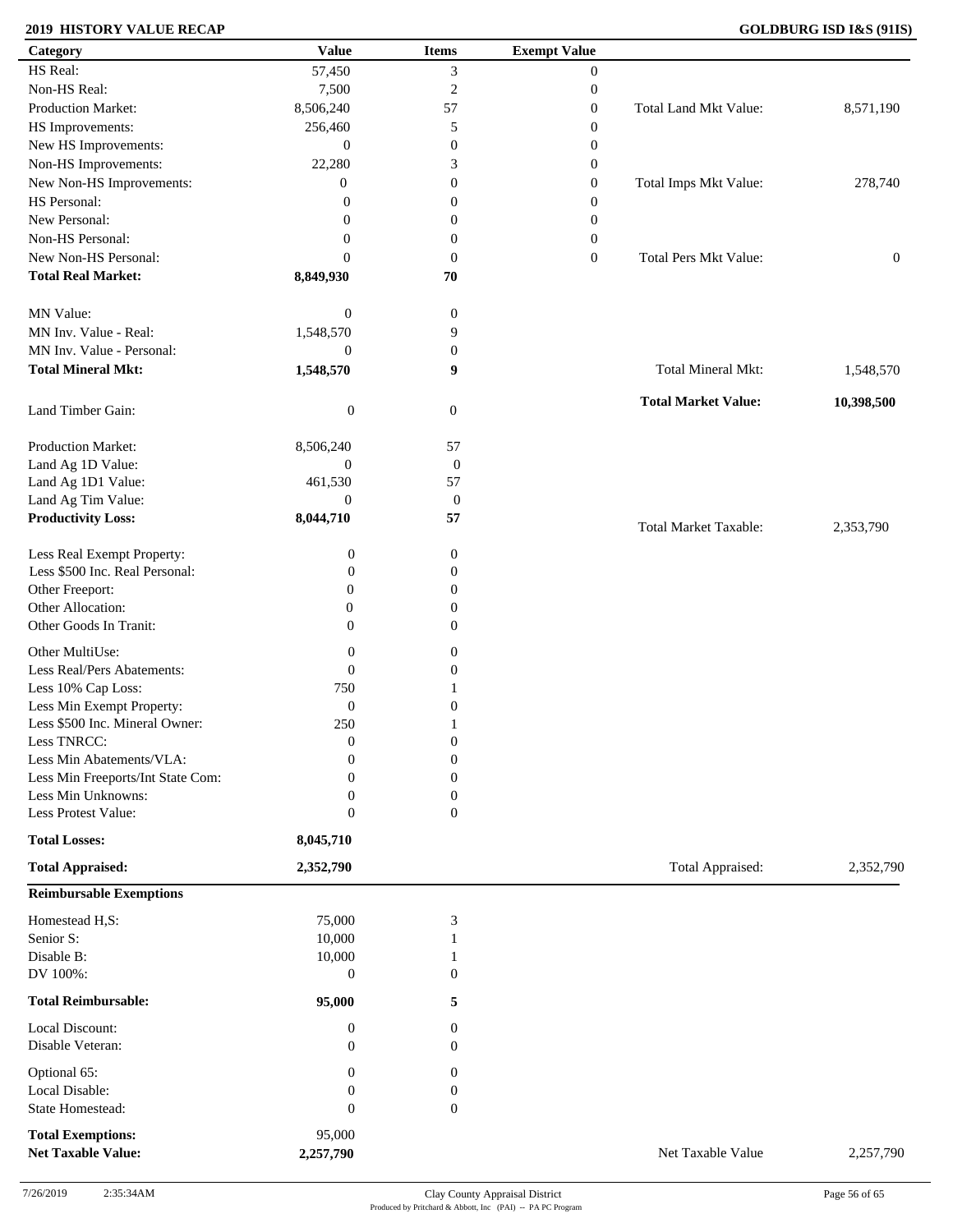### **2019 HISTORY VALUE RECAP GOLDBURG ISD I&S (91IS)**

| **** Freeze Totals: (This is only for Effective Tax Rate Calculation) |                                                                                    |                                                                     |                                 |                  |                  |                |                                                                                |                  |                                                                                                                                     |                                                |  |  |  |
|-----------------------------------------------------------------------|------------------------------------------------------------------------------------|---------------------------------------------------------------------|---------------------------------|------------------|------------------|----------------|--------------------------------------------------------------------------------|------------------|-------------------------------------------------------------------------------------------------------------------------------------|------------------------------------------------|--|--|--|
| <b>Total Ceiling Tax:</b>                                             |                                                                                    |                                                                     |                                 |                  | 0.00             |                |                                                                                |                  |                                                                                                                                     |                                                |  |  |  |
| <b>Total Freeze Taxable:</b>                                          |                                                                                    |                                                                     |                                 |                  | 124,500          |                |                                                                                |                  |                                                                                                                                     |                                                |  |  |  |
| New Imp/Pers with Ceiling: +                                          |                                                                                    |                                                                     |                                 |                  | $\boldsymbol{0}$ |                |                                                                                |                  |                                                                                                                                     |                                                |  |  |  |
| **Freeze Adjusted Taxable:                                            |                                                                                    |                                                                     |                                 |                  | 2,133,290        |                | ** This number DOES NOT represent any Jurisdiction's Certified Taxable Value** |                  |                                                                                                                                     |                                                |  |  |  |
|                                                                       |                                                                                    | or (Freeze Adjusted Taxable $*$ Tax Rate / 100) + Total Ceiling Tax |                                 |                  |                  |                |                                                                                |                  | Estimated Total Levy: ((Net Taxable Value - Total Freeze Taxable + New Imp/Pers with Ceiling) * Tax Rate / 100) + Total Ceiling Tax |                                                |  |  |  |
| <b>Count of Homesteads for</b>                                        |                                                                                    |                                                                     |                                 |                  |                  |                |                                                                                |                  | H - Homestead                                                                                                                       | W - Widow                                      |  |  |  |
| $\mathbf H$                                                           | S                                                                                  | F                                                                   | B                               | D                | W                | $\mathbf 0$    | DV                                                                             | <b>DV100</b>     | $S -$ Over 65<br>B - Disabled                                                                                                       | DV - Disabled Veteran<br>$O -$ Over 65 (No HS) |  |  |  |
|                                                                       | 1                                                                                  | $\mathbf{0}$                                                        | 1                               | $\boldsymbol{0}$ | $\boldsymbol{0}$ | $\overline{0}$ | $\overline{0}$                                                                 | $\boldsymbol{0}$ |                                                                                                                                     |                                                |  |  |  |
| <b>Total Parcels:</b>                                                 |                                                                                    |                                                                     | 73                              |                  |                  |                |                                                                                |                  |                                                                                                                                     |                                                |  |  |  |
| <b>Total Owners:</b>                                                  |                                                                                    |                                                                     | 40                              |                  |                  |                |                                                                                |                  |                                                                                                                                     |                                                |  |  |  |
| <b>Special Certified Totals:</b>                                      |                                                                                    |                                                                     |                                 |                  |                  |                |                                                                                |                  |                                                                                                                                     |                                                |  |  |  |
|                                                                       |                                                                                    | Exempt Value of First Time Absolute Exemption:                      |                                 |                  |                  |                |                                                                                | \$0              |                                                                                                                                     |                                                |  |  |  |
|                                                                       |                                                                                    |                                                                     |                                 |                  |                  |                |                                                                                | \$0              |                                                                                                                                     |                                                |  |  |  |
|                                                                       | Exempt Value of First Time Partial Exemption:<br>Value Loss Due to New AGT/Timber: |                                                                     |                                 |                  |                  |                |                                                                                | \$0              |                                                                                                                                     |                                                |  |  |  |
|                                                                       |                                                                                    |                                                                     | New Imps/New Pers Market Value: |                  |                  |                |                                                                                | \$0              |                                                                                                                                     |                                                |  |  |  |

| Cat<br>Code    | <b>Items</b>   | Acres     | <b>Total Real</b> | Ag/Timber    | Production<br>Mkt | <b>Taxable</b><br>Land | Total<br><b>Improvements</b> | <b>Total</b><br>Personal | <b>Total</b><br><b>Mkt Taxable</b> | <b>Total</b><br><b>Net Taxable</b> |
|----------------|----------------|-----------|-------------------|--------------|-------------------|------------------------|------------------------------|--------------------------|------------------------------------|------------------------------------|
| A <sub>1</sub> |                | 3.168     | 15,210            | $\mathbf 0$  | $\mathbf{0}$      | 15,210                 | 59,540                       | $\bf{0}$                 | 74,750                             | 49,750                             |
| $A^*$          |                | 3.168     | 15,210            | $\mathbf 0$  | $\mathbf{0}$      | 15,210                 | 59,540                       | $\bf{0}$                 | 74,750                             | 49,750                             |
| D1             | 57             | 5,393.770 | $\mathbf{0}$      | 461,530      | 8,506,240         | 461,530                | $\mathbf{0}$                 | $\bf{0}$                 | 461,530                            | 461,530                            |
| D <sub>2</sub> | $\overline{2}$ | 0.000     | $\mathbf{0}$      | $\mathbf 0$  | $\mathbf{0}$      | $\mathbf{0}$           | 2,440                        | $\bf{0}$                 | 2,440                              | 2,440                              |
| $D^*$          | 59             | 5,393.770 | $\mathbf{0}$      | 461,530      | 8,506,240         | 461,530                | 2,440                        | $\bf{0}$                 | 463,970                            | 463,970                            |
| E              |                | 0.000     | 1,500             | $\mathbf 0$  | $\mathbf{0}$      | 1,500                  | 0                            | $\bf{0}$                 | 1,500                              | 1,500                              |
| E1             |                | 9.830     | 48,240            | $\mathbf 0$  | 0                 | 48,240                 | 216,760                      | $\bf{0}$                 | 265,000                            | 194,250                            |
| $\mathbf{E}^*$ | 6              | 9.830     | 49,740            | $\mathbf 0$  | 0                 | 49,740                 | 216,760                      | $\bf{0}$                 | 266,500                            | 195,750                            |
| J3             | $\mathbf{2}$   | 0.000     | $\mathbf{0}$      | $\mathbf 0$  | 0                 | $\mathbf{0}$           | 136,810                      | $\bf{0}$                 | 136,810                            | 136,810                            |
| J4             | $\mathbf{2}$   | 0.000     | $\bf{0}$          | $\mathbf 0$  | $\bf{0}$          | $\bf{0}$               | 26,120                       | $\bf{0}$                 | 26,120                             | 26,120                             |
| J6             |                | 0.000     | $\bf{0}$          | $\mathbf 0$  | $\bf{0}$          | $\bf{0}$               | 1,385,390                    | $\bf{0}$                 | 1,385,390                          | 1,385,390                          |
| J*             | 8              | 0.000     | $\bf{0}$          | $\mathbf{0}$ |                   | $\bf{0}$               | 1,548,320                    | $\bf{0}$                 | 1,548,320                          | 1,548,320                          |
| XC             |                | 0.000     | $\bf{0}$          | $\mathbf{0}$ | 0                 | 0                      | 250                          | $\bf{0}$                 | 250                                |                                    |
| $X^*$          |                | 0.000     | $\bf{0}$          | $\bf{0}$     | 0                 | $\bf{0}$               | 250                          | $\bf{0}$                 | 250                                |                                    |
| Totals:        | 75             | 5,406.768 | 64,950            | 461,530      | 8,506,240         | 526,480                | 1,827,310                    | $\bf{0}$                 | 2,353,790                          | 2,257,790                          |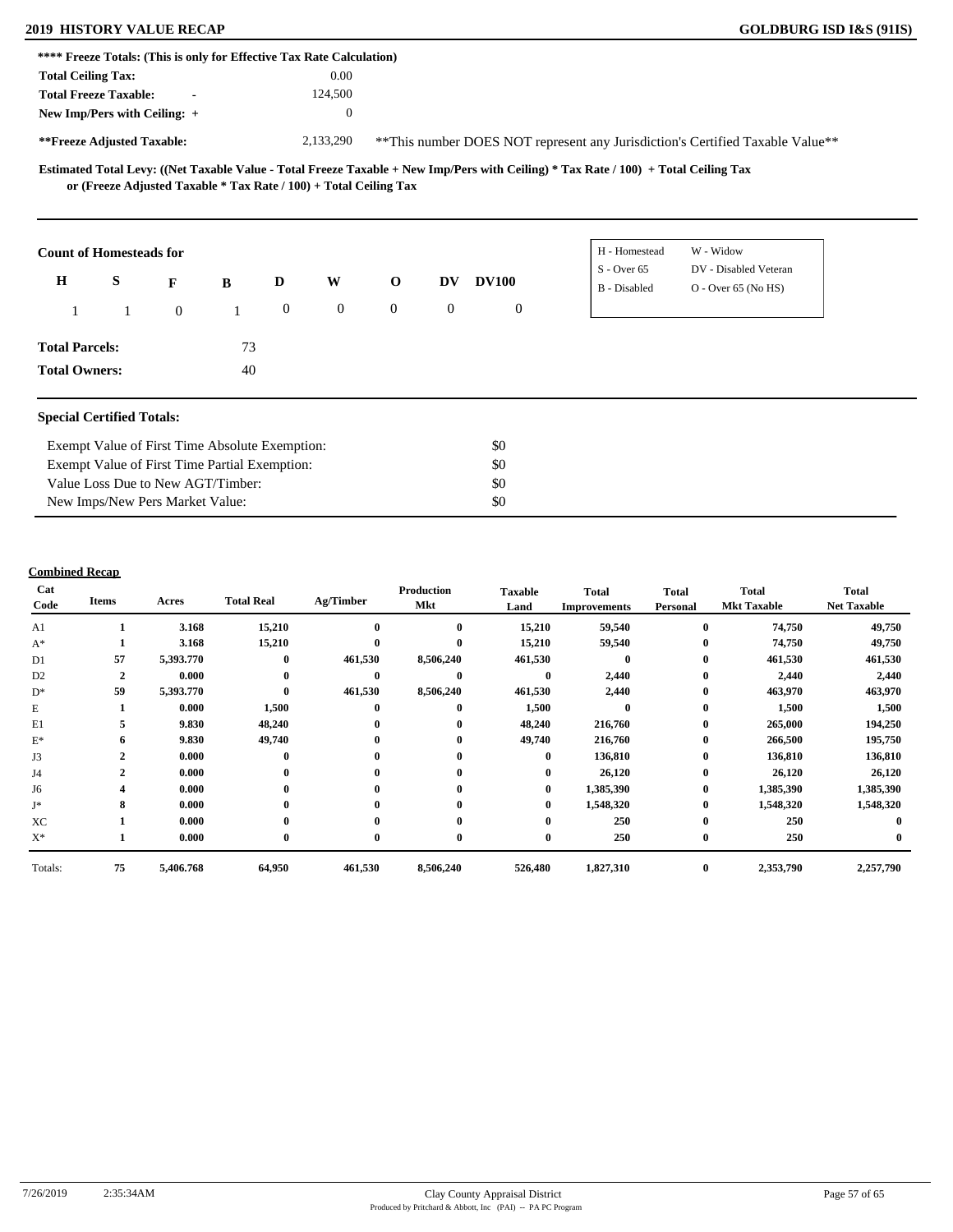### **2019 HISTORY VALUE RECAP BOWIE ISD (92)**

| Category                          | <b>Value</b>     | <b>Items</b>     | <b>Exempt Value</b> |                              |            |
|-----------------------------------|------------------|------------------|---------------------|------------------------------|------------|
| HS Real:                          | 395,360          | 45               | $\overline{0}$      |                              |            |
| Non-HS Real:                      | 446,380          | 44               | 101,350             |                              |            |
| Production Market:                | 16,145,560       | 154              | $\boldsymbol{0}$    | Total Land Mkt Value:        | 16,987,300 |
| HS Improvements:                  | 6,142,040        | 53               | 3,300               |                              |            |
| New HS Improvements:              | $\boldsymbol{0}$ | $\mathbf{0}$     | $\mathbf{0}$        |                              |            |
| Non-HS Improvements:              | 1,206,200        | 34               | 385,860             |                              |            |
| New Non-HS Improvements:          | $\boldsymbol{0}$ | $\mathbf{0}$     | $\mathbf{0}$        | Total Imps Mkt Value:        | 7,348,240  |
| HS Personal:                      | 194,930          | 9                | 23,160              |                              |            |
| New Personal:                     | $\boldsymbol{0}$ | $\boldsymbol{0}$ | $\boldsymbol{0}$    |                              |            |
| Non-HS Personal:                  | 131,690          |                  | $\boldsymbol{0}$    |                              |            |
| New Non-HS Personal:              |                  | 6                |                     |                              |            |
|                                   | $\mathbf{0}$     | $\boldsymbol{0}$ | $\boldsymbol{0}$    | <b>Total Pers Mkt Value:</b> | 326,620    |
| <b>Total Real Market:</b>         | 24,662,160       | 345              |                     |                              |            |
| MN Value:                         | 249,290          | 80               |                     |                              |            |
| MN Inv. Value - Real:             | 604,930          | 13               |                     |                              |            |
| MN Inv. Value - Personal:         |                  |                  |                     |                              |            |
|                                   | $\boldsymbol{0}$ | $\mathbf{0}$     |                     |                              |            |
| <b>Total Mineral Mkt:</b>         | 854,220          | 93               |                     | Total Mineral Mkt:           | 854,220    |
|                                   |                  |                  |                     | <b>Total Market Value:</b>   | 25,516,380 |
| Land Timber Gain:                 | $\boldsymbol{0}$ | $\mathbf{0}$     |                     |                              |            |
| Production Market:                | 16,145,560       | 154              |                     |                              |            |
| Land Ag 1D Value:                 | $\boldsymbol{0}$ | $\boldsymbol{0}$ |                     |                              |            |
| Land Ag 1D1 Value:                | 658,630          | 154              |                     |                              |            |
| Land Ag Tim Value:                | $\overline{0}$   | $\mathbf{0}$     |                     |                              |            |
| <b>Productivity Loss:</b>         | 15,486,930       | 154              |                     |                              |            |
|                                   |                  |                  |                     | <b>Total Market Taxable:</b> | 10,029,450 |
| Less Real Exempt Property:        | 513,670          | 5                |                     |                              |            |
| Less \$500 Inc. Real Personal:    | 220              | $\overline{c}$   |                     |                              |            |
| Other Freeport:                   | $\boldsymbol{0}$ | $\boldsymbol{0}$ |                     |                              |            |
| Other Allocation:                 | $\boldsymbol{0}$ | $\boldsymbol{0}$ |                     |                              |            |
| Other Goods In Tranit:            | $\mathbf{0}$     | $\boldsymbol{0}$ |                     |                              |            |
|                                   |                  |                  |                     |                              |            |
| Other MultiUse:                   | $\boldsymbol{0}$ | $\boldsymbol{0}$ |                     |                              |            |
| Less Real/Pers Abatements:        | $\mathbf{0}$     | $\boldsymbol{0}$ |                     |                              |            |
| Less 10% Cap Loss:                | 60,370           | 9                |                     |                              |            |
| Less Min Exempt Property:         | $\mathbf{0}$     | $\mathbf{0}$     |                     |                              |            |
| Less \$500 Inc. Mineral Owner:    | 3,920            | 42               |                     |                              |            |
| Less TNRCC:                       | $\mathbf{0}$     | $\boldsymbol{0}$ |                     |                              |            |
| Less Min Abatements/VLA:          | $\mathbf{0}$     | $\boldsymbol{0}$ |                     |                              |            |
| Less Min Freeports/Int State Com: | 0                | $\overline{0}$   |                     |                              |            |
| Less Min Unknowns:                | $\mathbf{0}$     | $\boldsymbol{0}$ |                     |                              |            |
| Less Protest Value:               | $\mathbf{0}$     | $\overline{0}$   |                     |                              |            |
| <b>Total Losses:</b>              | 16,065,110       |                  |                     |                              |            |
| <b>Total Appraised:</b>           | 9,451,270        |                  |                     | Total Appraised:             | 9,451,270  |
| <b>Reimbursable Exemptions</b>    |                  |                  |                     |                              |            |
|                                   |                  |                  |                     |                              |            |
| Homestead H,S:                    | 771,500          | 32               |                     |                              |            |
| Senior S:                         | 160,000          | 16               |                     |                              |            |
| Disable B:                        | $\boldsymbol{0}$ | $\boldsymbol{0}$ |                     |                              |            |
| DV 100%:                          | $\mathbf{0}$     | $\theta$         |                     |                              |            |
| <b>Total Reimbursable:</b>        | 931,500          | 48               |                     |                              |            |
| Local Discount:                   | $\boldsymbol{0}$ | $\mathbf{0}$     |                     |                              |            |
| Disable Veteran:                  | 7,500            | -1               |                     |                              |            |
|                                   |                  |                  |                     |                              |            |
| Optional 65:                      | $\boldsymbol{0}$ | $\boldsymbol{0}$ |                     |                              |            |
| Local Disable:                    | $\boldsymbol{0}$ | $\boldsymbol{0}$ |                     |                              |            |
| State Homestead:                  | $\boldsymbol{0}$ | $\boldsymbol{0}$ |                     |                              |            |
| <b>Total Exemptions:</b>          | 939,000          |                  |                     |                              |            |
| <b>Net Taxable Value:</b>         | 8,512,270        |                  |                     | Net Taxable Value            | 8,512,270  |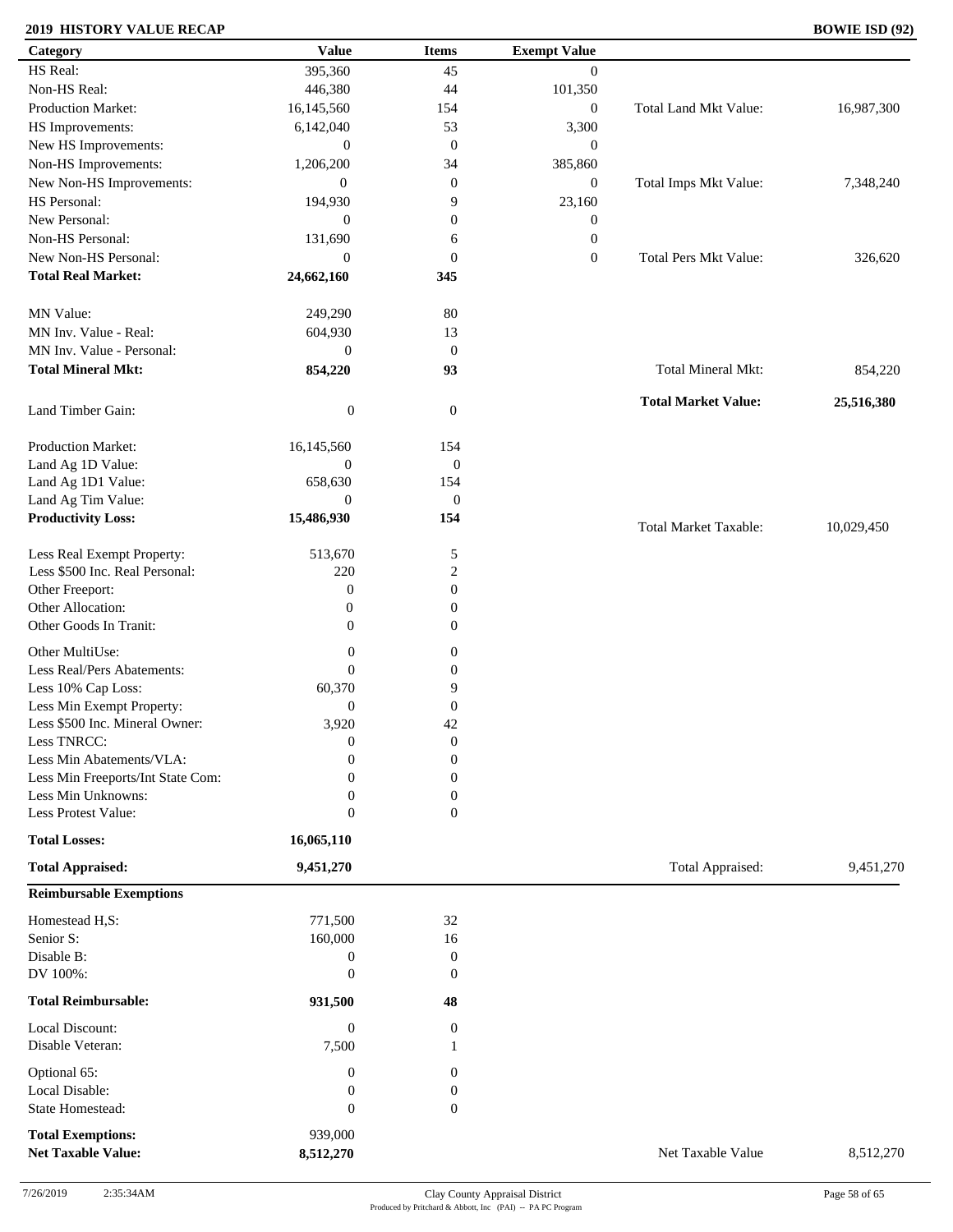#### **2019 HISTORY VALUE RECAP BOWIE ISD (92)**

| **** Freeze Totals: (This is only for Effective Tax Rate Calculation) |                                                                     |                |   |   |              |              |    |              |                                                                                                                                     |                       |  |  |
|-----------------------------------------------------------------------|---------------------------------------------------------------------|----------------|---|---|--------------|--------------|----|--------------|-------------------------------------------------------------------------------------------------------------------------------------|-----------------------|--|--|
| <b>Total Ceiling Tax:</b>                                             |                                                                     |                |   |   | 20,988.38    |              |    |              |                                                                                                                                     |                       |  |  |
| <b>Total Freeze Taxable:</b>                                          |                                                                     | $\blacksquare$ |   |   | 2,004,550    |              |    |              |                                                                                                                                     |                       |  |  |
| New Imp/Pers with Ceiling: $+$                                        |                                                                     |                |   |   | $\mathbf{0}$ |              |    |              |                                                                                                                                     |                       |  |  |
| **Freeze Adjusted Taxable:                                            |                                                                     |                |   |   | 6,507,720    |              |    |              | **This number DOES NOT represent any Jurisdiction's Certified Taxable Value**                                                       |                       |  |  |
|                                                                       |                                                                     |                |   |   |              |              |    |              | Estimated Total Levy: ((Net Taxable Value - Total Freeze Taxable + New Imp/Pers with Ceiling) * Tax Rate / 100) + Total Ceiling Tax |                       |  |  |
|                                                                       | or (Freeze Adjusted Taxable $*$ Tax Rate / 100) + Total Ceiling Tax |                |   |   |              |              |    |              |                                                                                                                                     |                       |  |  |
| <b>Count of Homesteads for</b>                                        |                                                                     |                |   |   |              |              |    |              | H - Homestead                                                                                                                       | W - Widow             |  |  |
|                                                                       |                                                                     |                |   |   |              |              |    |              | $S -$ Over 65                                                                                                                       | DV - Disabled Veteran |  |  |
| $\bf H$                                                               | S                                                                   | F              | B | D | W            | $\mathbf{o}$ | DV | <b>DV100</b> | B - Disabled                                                                                                                        | $O - Over 65 (No HS)$ |  |  |

**Total Parcels: Total Owners:**

#### **Special Certified Totals:**

| Exempt Value of First Time Absolute Exemption: | \$0      |  |
|------------------------------------------------|----------|--|
| Exempt Value of First Time Partial Exemption:  | \$38,770 |  |
| Value Loss Due to New AGT/Timber:              | - \$0    |  |
| New Imps/New Pers Market Value:                | \$0      |  |

 319 187

| Cat<br>Code    | <b>Items</b>   | Acres     | <b>Total Real</b> | Ag/Timber        | <b>Production</b><br>Mkt | <b>Taxable</b><br>Land | <b>Total</b><br><b>Improvements</b> | <b>Total</b><br>Personal | <b>Total</b><br><b>Mkt Taxable</b> | <b>Total</b><br><b>Net Taxable</b> |
|----------------|----------------|-----------|-------------------|------------------|--------------------------|------------------------|-------------------------------------|--------------------------|------------------------------------|------------------------------------|
| A1             | 14             | 25.036    | 85,550            | $\bf{0}$         | $\bf{0}$                 | 85,550                 | 781,740                             | $\bf{0}$                 | 867,290                            | 663,810                            |
| A2             | 14             | 7.944     | 30,040            |                  | 0                        | 30,040                 | 1,260                               | 257,450                  | 288,750                            | 235,670                            |
| $A^*$          | 28             | 32.980    | 115,590           |                  |                          | 115,590                | 783,000                             | 257,450                  | 1,156,040                          | 899,480                            |
| C1             | 17             | 6.585     | 21,170            |                  |                          | 21,170                 | $\mathbf{0}$                        | $\bf{0}$                 | 21,170                             | 21,170                             |
| $C^*$          | 17             | 6.585     | 21,170            | $\mathbf{0}$     | $\theta$                 | 21,170                 |                                     |                          | 21,170                             | 21,170                             |
| D1             | 154            | 9,408.690 | $\bf{0}$          | 658,630          | 16,145,560               | 658,630                |                                     | 0                        | 658,630                            | 658,630                            |
| D <sub>2</sub> | 24             | 0.000     | $\mathbf{0}$      | $\bf{0}$         | $\bf{0}$                 | $\bf{0}$               | 641,200                             | 0                        | 641,200                            | 641,200                            |
| $D^*$          | 178            | 9,408.690 | $\mathbf{0}$      | 658,630          | 16,145,560               | 658,630                | 641,200                             | 0                        | 1,299,830                          | 1,299,830                          |
| E              | 15             | 74.340    | 271,480           | $\mathbf{0}$     | $\bf{0}$                 | 271,480                | 569,590                             | 0                        | 841,070                            | 841,070                            |
| E1             | 34             | 15.170    | 261,150           |                  |                          | 261,150                | 4,305,530                           | 0                        | 4,566,680                          | 3,908,870                          |
| E2             | 5              | 12.000    | 71,000            |                  | 0                        | 71,000                 | 659,760                             | 0                        | 730,760                            | 680,760                            |
| $E^*$          | 54             | 101.510   | 603,630           |                  |                          | 603,630                | 5,534,880                           | 0                        | 6,138,510                          | 5,430,700                          |
| G1             | 38             | 0.000     | $\mathbf{0}$      |                  |                          | 0                      | 245,370                             | 0                        | 245,370                            | 245,370                            |
| $G^*$          | 38             | 0.000     |                   |                  |                          |                        | 245,370                             | 0                        | 245,370                            | 245,370                            |
| J3             | $\overline{2}$ | 0.000     |                   |                  |                          |                        | 25,740                              |                          | 25,740                             | 25,740                             |
| J4             | 1              | 0.000     |                   |                  |                          |                        | 70,240                              | 0                        | 70,240                             | 70,240                             |
| J6             | 10             | 0.000     |                   |                  |                          | 0                      | 508,950                             |                          | 508,950                            | 508,950                            |
| J*             | 13             | 0.000     |                   |                  |                          |                        | 604,930                             | $\mathbf{0}$             | 604,930                            | 604,930                            |
| M1             | 3              | 0.000     |                   |                  |                          |                        | 0                                   | 68,950                   | 68,950                             | 10,790                             |
| $M^*$          | 3              | 0.000     |                   |                  |                          |                        |                                     | 68,950                   | 68,950                             | 10,790                             |
| <b>XB</b>      | $\overline{2}$ | 0.000     |                   |                  |                          |                        |                                     | 220                      | 220                                |                                    |
| XC             | 42             | 0.000     |                   |                  |                          |                        | 3,920                               | $\bf{0}$                 | 3,920                              |                                    |
| XV             |                | 28.459    | 101,350           |                  |                          | 101,350                | 389,160                             | $\mathbf{0}$             | 490,510                            |                                    |
| $X^*$          | 48             | 28.459    | 101,350           | $\boldsymbol{0}$ | $\bf{0}$                 | 101,350                | 393,080                             | 220                      | 494,650                            |                                    |
| Totals:        | 379            | 9,578.224 | 841,740           | 658,630          | 16,145,560               | 1,500,370              | 8,202,460                           | 326,620                  | 10,029,450                         | 8,512,270                          |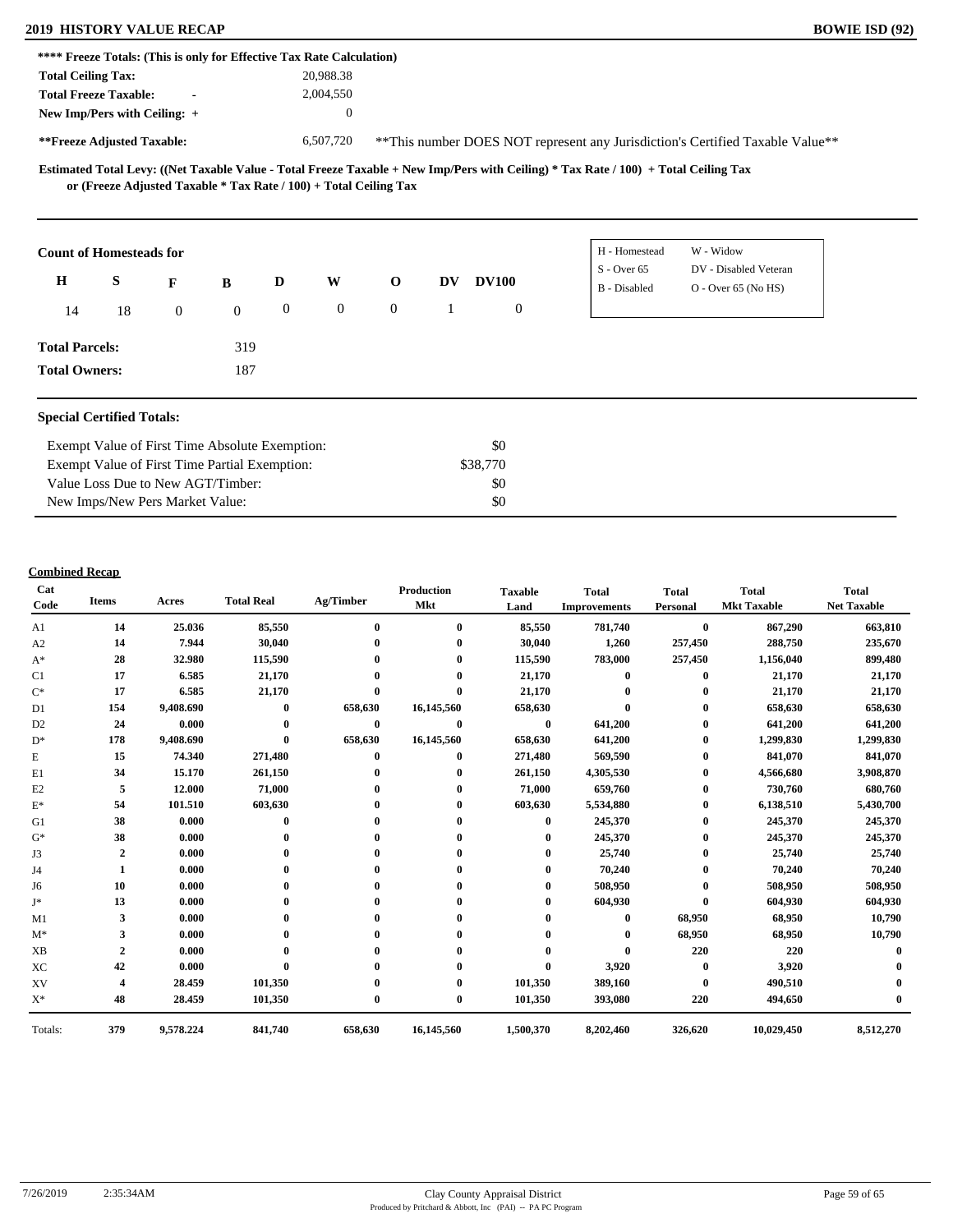### **2019 HISTORY VALUE RECAP BOWIE ISD I&S (92IS)**

| Category                          | <b>Value</b>     | <b>Items</b>     | <b>Exempt Value</b> |                              |            |
|-----------------------------------|------------------|------------------|---------------------|------------------------------|------------|
| HS Real:                          | 395,360          | 45               | $\overline{0}$      |                              |            |
| Non-HS Real:                      | 446,380          | 44               | 101,350             |                              |            |
| Production Market:                | 16,145,560       | 154              | $\boldsymbol{0}$    | Total Land Mkt Value:        | 16,987,300 |
| HS Improvements:                  | 6,142,040        | 53               | 3,300               |                              |            |
| New HS Improvements:              | $\boldsymbol{0}$ | $\mathbf{0}$     | $\mathbf{0}$        |                              |            |
| Non-HS Improvements:              | 1,206,200        | 34               | 385,860             |                              |            |
| New Non-HS Improvements:          | $\boldsymbol{0}$ | $\mathbf{0}$     | $\mathbf{0}$        | Total Imps Mkt Value:        | 7,348,240  |
| HS Personal:                      | 194,930          | 9                | 23,160              |                              |            |
| New Personal:                     | $\boldsymbol{0}$ | $\boldsymbol{0}$ | $\boldsymbol{0}$    |                              |            |
| Non-HS Personal:                  | 131,690          |                  | $\boldsymbol{0}$    |                              |            |
| New Non-HS Personal:              |                  | 6                |                     |                              |            |
|                                   | $\mathbf{0}$     | $\boldsymbol{0}$ | $\boldsymbol{0}$    | <b>Total Pers Mkt Value:</b> | 326,620    |
| <b>Total Real Market:</b>         | 24,662,160       | 345              |                     |                              |            |
| MN Value:                         | 249,290          | 80               |                     |                              |            |
| MN Inv. Value - Real:             | 604,930          | 13               |                     |                              |            |
| MN Inv. Value - Personal:         |                  |                  |                     |                              |            |
|                                   | $\boldsymbol{0}$ | $\mathbf{0}$     |                     |                              |            |
| <b>Total Mineral Mkt:</b>         | 854,220          | 93               |                     | Total Mineral Mkt:           | 854,220    |
|                                   |                  |                  |                     | <b>Total Market Value:</b>   | 25,516,380 |
| Land Timber Gain:                 | $\boldsymbol{0}$ | $\mathbf{0}$     |                     |                              |            |
| Production Market:                | 16,145,560       | 154              |                     |                              |            |
| Land Ag 1D Value:                 | $\boldsymbol{0}$ | $\boldsymbol{0}$ |                     |                              |            |
| Land Ag 1D1 Value:                | 658,630          | 154              |                     |                              |            |
| Land Ag Tim Value:                | $\overline{0}$   | $\mathbf{0}$     |                     |                              |            |
| <b>Productivity Loss:</b>         | 15,486,930       | 154              |                     |                              |            |
|                                   |                  |                  |                     | <b>Total Market Taxable:</b> | 10,029,450 |
| Less Real Exempt Property:        | 513,670          | 5                |                     |                              |            |
| Less \$500 Inc. Real Personal:    | 220              | $\overline{c}$   |                     |                              |            |
| Other Freeport:                   | $\boldsymbol{0}$ | $\boldsymbol{0}$ |                     |                              |            |
| Other Allocation:                 | $\boldsymbol{0}$ | $\boldsymbol{0}$ |                     |                              |            |
| Other Goods In Tranit:            | $\mathbf{0}$     | $\boldsymbol{0}$ |                     |                              |            |
|                                   |                  |                  |                     |                              |            |
| Other MultiUse:                   | $\boldsymbol{0}$ | $\boldsymbol{0}$ |                     |                              |            |
| Less Real/Pers Abatements:        | $\mathbf{0}$     | $\boldsymbol{0}$ |                     |                              |            |
| Less 10% Cap Loss:                | 60,370           | 9                |                     |                              |            |
| Less Min Exempt Property:         | $\mathbf{0}$     | $\mathbf{0}$     |                     |                              |            |
| Less \$500 Inc. Mineral Owner:    | 3,920            | 42               |                     |                              |            |
| Less TNRCC:                       | $\mathbf{0}$     | $\boldsymbol{0}$ |                     |                              |            |
| Less Min Abatements/VLA:          | $\mathbf{0}$     | $\boldsymbol{0}$ |                     |                              |            |
| Less Min Freeports/Int State Com: | 0                | $\overline{0}$   |                     |                              |            |
| Less Min Unknowns:                | $\mathbf{0}$     | $\boldsymbol{0}$ |                     |                              |            |
| Less Protest Value:               | $\mathbf{0}$     | $\overline{0}$   |                     |                              |            |
| <b>Total Losses:</b>              | 16,065,110       |                  |                     |                              |            |
| <b>Total Appraised:</b>           | 9,451,270        |                  |                     | Total Appraised:             | 9,451,270  |
| <b>Reimbursable Exemptions</b>    |                  |                  |                     |                              |            |
|                                   |                  |                  |                     |                              |            |
| Homestead H,S:                    | 771,500          | 32               |                     |                              |            |
| Senior S:                         | 160,000          | 16               |                     |                              |            |
| Disable B:                        | $\boldsymbol{0}$ | $\boldsymbol{0}$ |                     |                              |            |
| DV 100%:                          | $\mathbf{0}$     | $\theta$         |                     |                              |            |
| <b>Total Reimbursable:</b>        | 931,500          | 48               |                     |                              |            |
| Local Discount:                   | $\boldsymbol{0}$ | $\mathbf{0}$     |                     |                              |            |
| Disable Veteran:                  | 7,500            | -1               |                     |                              |            |
|                                   |                  |                  |                     |                              |            |
| Optional 65:                      | $\boldsymbol{0}$ | $\boldsymbol{0}$ |                     |                              |            |
| Local Disable:                    | $\boldsymbol{0}$ | $\boldsymbol{0}$ |                     |                              |            |
| State Homestead:                  | $\boldsymbol{0}$ | $\boldsymbol{0}$ |                     |                              |            |
| <b>Total Exemptions:</b>          | 939,000          |                  |                     |                              |            |
| <b>Net Taxable Value:</b>         | 8,512,270        |                  |                     | Net Taxable Value            | 8,512,270  |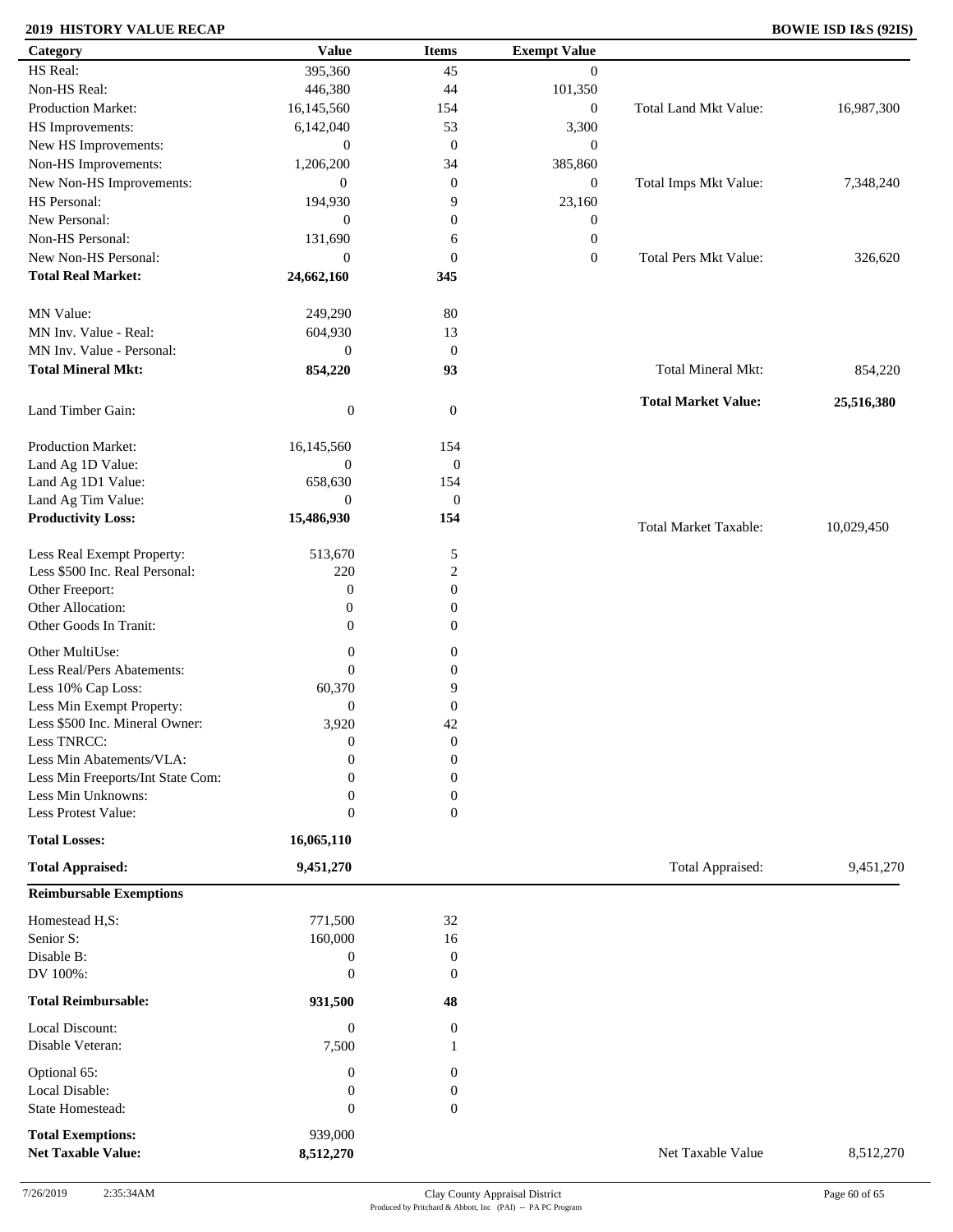### **2019 HISTORY VALUE RECAP BOWIE ISD I&S (92IS)**

|                                |    |                |              |                  | **** Freeze Totals: (This is only for Effective Tax Rate Calculation) |                |           |                  |                     |                                                                                |  |
|--------------------------------|----|----------------|--------------|------------------|-----------------------------------------------------------------------|----------------|-----------|------------------|---------------------|--------------------------------------------------------------------------------|--|
| <b>Total Ceiling Tax:</b>      |    |                |              |                  | 0.00                                                                  |                |           |                  |                     |                                                                                |  |
| <b>Total Freeze Taxable:</b>   |    | $\blacksquare$ |              |                  | 2,004,550                                                             |                |           |                  |                     |                                                                                |  |
| New Imp/Pers with Ceiling: +   |    |                |              |                  | $\theta$                                                              |                |           |                  |                     |                                                                                |  |
| **Freeze Adjusted Taxable:     |    |                |              |                  | 6,507,720                                                             |                |           |                  |                     | ** This number DOES NOT represent any Jurisdiction's Certified Taxable Value** |  |
|                                |    |                |              |                  | or (Freeze Adjusted Taxable * Tax Rate / 100) + Total Ceiling Tax     |                |           |                  |                     |                                                                                |  |
|                                |    |                |              |                  |                                                                       |                |           |                  |                     |                                                                                |  |
| <b>Count of Homesteads for</b> |    |                |              |                  |                                                                       |                |           |                  | H - Homestead       | W - Widow                                                                      |  |
| $\mathbf H$                    | S  | F              | B            | D                | W                                                                     | $\mathbf{o}$   | <b>DV</b> | <b>DV100</b>     | $S -$ Over 65       | DV - Disabled Veteran                                                          |  |
| 14                             | 18 | $\overline{0}$ | $\mathbf{0}$ | $\boldsymbol{0}$ | $\overline{0}$                                                        | $\overline{0}$ | 1         | $\boldsymbol{0}$ | <b>B</b> - Disabled | $O -$ Over 65 (No HS)                                                          |  |
| <b>Total Parcels:</b>          |    |                | 319          |                  |                                                                       |                |           |                  |                     |                                                                                |  |

| Exempt Value of First Time Absolute Exemption: | \$0      |  |
|------------------------------------------------|----------|--|
| Exempt Value of First Time Partial Exemption:  | \$38,770 |  |
| Value Loss Due to New AGT/Timber:              | SO.      |  |
| New Imps/New Pers Market Value:                | \$0      |  |

| Cat<br>Code    | <b>Items</b>   | Acres     | <b>Total Real</b> | Ag/Timber    | <b>Production</b><br>Mkt | <b>Taxable</b><br>Land | <b>Total</b><br><b>Improvements</b> | <b>Total</b><br>Personal | <b>Total</b><br><b>Mkt Taxable</b> | <b>Total</b><br><b>Net Taxable</b> |
|----------------|----------------|-----------|-------------------|--------------|--------------------------|------------------------|-------------------------------------|--------------------------|------------------------------------|------------------------------------|
| A <sub>1</sub> | 14             | 25.036    | 85,550            | $\bf{0}$     | $\bf{0}$                 | 85,550                 | 781,740                             | $\bf{0}$                 | 867,290                            | 663,810                            |
| A2             | 14             | 7.944     | 30,040            |              |                          | 30,040                 | 1,260                               | 257,450                  | 288,750                            | 235,670                            |
| $A^*$          | 28             | 32.980    | 115,590           |              | 0                        | 115,590                | 783,000                             | 257,450                  | 1,156,040                          | 899,480                            |
| C1             | 17             | 6.585     | 21,170            |              |                          | 21,170                 | $\mathbf{0}$                        | $\bf{0}$                 | 21,170                             | 21,170                             |
| $C^*$          | 17             | 6.585     | 21,170            | $\mathbf{0}$ | $\mathbf{0}$             | 21,170                 |                                     | 0                        | 21,170                             | 21,170                             |
| D1             | 154            | 9,408.690 | $\bf{0}$          | 658,630      | 16,145,560               | 658,630                |                                     | 0                        | 658,630                            | 658,630                            |
| D <sub>2</sub> | 24             | 0.000     | $\mathbf{0}$      | $\bf{0}$     | $\bf{0}$                 | $\bf{0}$               | 641,200                             | 0                        | 641,200                            | 641,200                            |
| $D^*$          | 178            | 9,408.690 | $\mathbf{0}$      | 658,630      | 16,145,560               | 658,630                | 641,200                             | 0                        | 1,299,830                          | 1,299,830                          |
| Е              | 15             | 74.340    | 271,480           | $\mathbf{0}$ | $\bf{0}$                 | 271,480                | 569,590                             | 0                        | 841,070                            | 841,070                            |
| E1             | 34             | 15.170    | 261,150           |              |                          | 261,150                | 4,305,530                           | 0                        | 4,566,680                          | 3,908,870                          |
| E2             | 5              | 12.000    | 71,000            |              |                          | 71,000                 | 659,760                             | $\bf{0}$                 | 730,760                            | 680,760                            |
| $E^*$          | 54             | 101.510   | 603,630           |              |                          | 603,630                | 5,534,880                           | 0                        | 6,138,510                          | 5,430,700                          |
| G1             | 38             | 0.000     | 0                 |              |                          | 0                      | 245,370                             | $\mathbf{0}$             | 245,370                            | 245,370                            |
| $G^*$          | 38             | 0.000     |                   |              |                          |                        | 245,370                             | 0                        | 245,370                            | 245,370                            |
| J3             | $\overline{2}$ | 0.000     |                   |              |                          |                        | 25,740                              |                          | 25,740                             | 25,740                             |
| J4             | 1              | 0.000     |                   |              |                          |                        | 70,240                              | 0                        | 70,240                             | 70,240                             |
| J6             | 10             | 0.000     |                   |              |                          | 0                      | 508,950                             | 0                        | 508,950                            | 508,950                            |
| J*             | 13             | 0.000     |                   |              |                          |                        | 604,930                             | 0                        | 604,930                            | 604,930                            |
| M1             | 3              | 0.000     |                   |              |                          |                        | 0                                   | 68,950                   | 68,950                             | 10,790                             |
| $M^*$          | 3              | 0.000     |                   |              |                          |                        |                                     | 68,950                   | 68,950                             | 10,790                             |
| <b>XB</b>      | $\overline{2}$ | 0.000     |                   |              |                          |                        |                                     | 220                      | 220                                |                                    |
| XC             | 42             | 0.000     |                   |              |                          | $\mathbf{0}$           | 3,920                               | $\bf{0}$                 | 3,920                              |                                    |
| XV             |                | 28.459    | 101,350           |              |                          | 101,350                | 389,160                             | $\bf{0}$                 | 490,510                            |                                    |
| $X^*$          | 48             | 28.459    | 101,350           | 0            | $\bf{0}$                 | 101,350                | 393,080                             | 220                      | 494,650                            |                                    |
| Totals:        | 379            | 9,578.224 | 841,740           | 658,630      | 16,145,560               | 1,500,370              | 8,202,460                           | 326,620                  | 10,029,450                         | 8,512,270                          |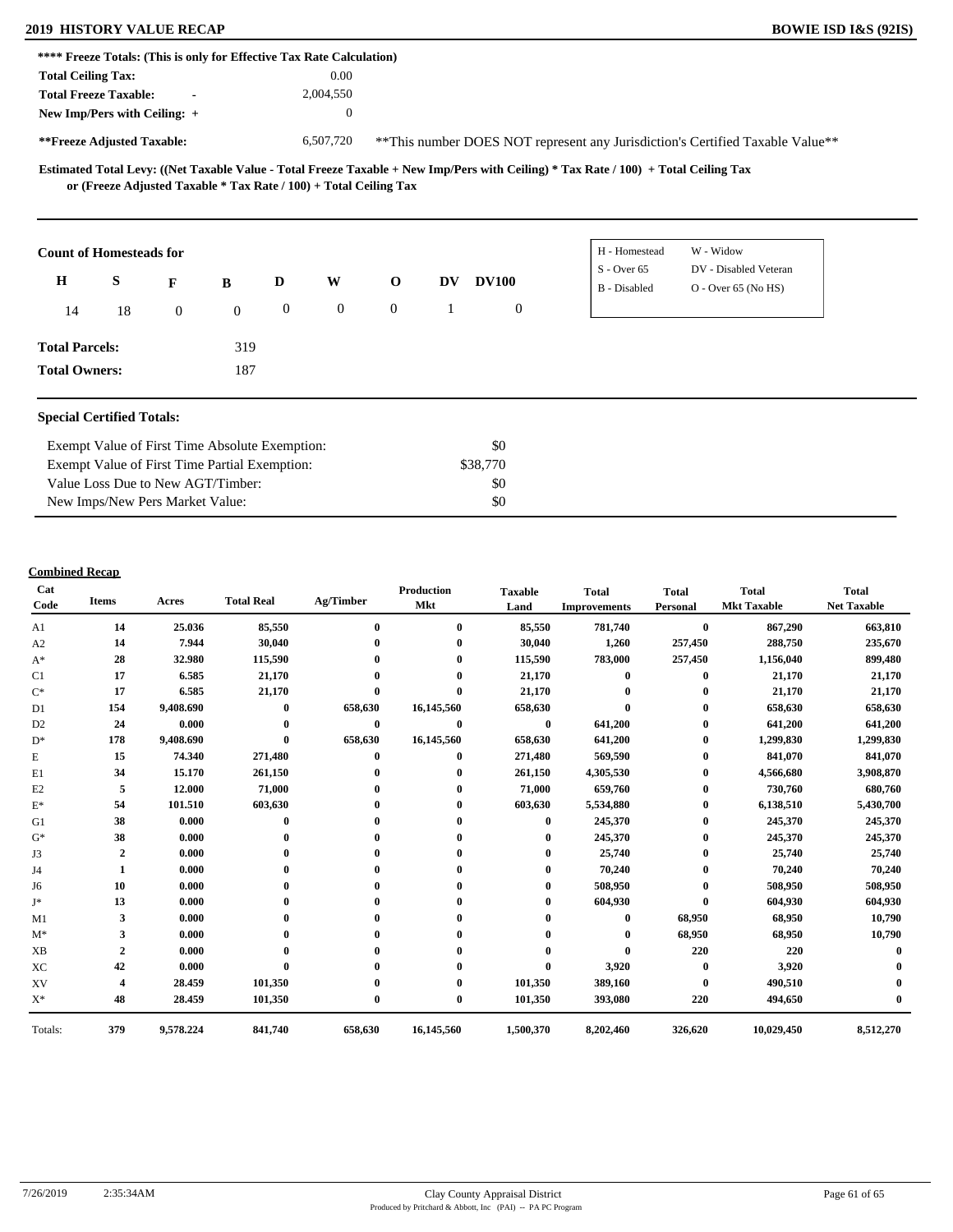### **2019 HISTORY VALUE RECAP WINDTHORST ISD (93)**

| Category                          | <b>Value</b>     | <b>Items</b>     | <b>Exempt Value</b> |                              |            |
|-----------------------------------|------------------|------------------|---------------------|------------------------------|------------|
| HS Real:                          | 622,670          | 73               | $\mathbf{0}$        |                              |            |
| Non-HS Real:                      | 632,100          | 31               | 220,400             |                              |            |
| Production Market:                | 21,012,200       | 155              | $\boldsymbol{0}$    | Total Land Mkt Value:        | 22,266,970 |
| HS Improvements:                  | 8,918,340        | 73               | $\boldsymbol{0}$    |                              |            |
| New HS Improvements:              | $\mathbf{0}$     | $\boldsymbol{0}$ | $\boldsymbol{0}$    |                              |            |
| Non-HS Improvements:              | 1,165,620        | 38               | $\boldsymbol{0}$    |                              |            |
| New Non-HS Improvements:          | $\mathbf{0}$     | $\boldsymbol{0}$ | $\boldsymbol{0}$    | Total Imps Mkt Value:        | 10,083,960 |
| HS Personal:                      | 91,530           | 3                | $\boldsymbol{0}$    |                              |            |
| New Personal:                     | $\mathbf{0}$     | $\boldsymbol{0}$ | $\boldsymbol{0}$    |                              |            |
| Non-HS Personal:                  | 81,070           |                  | 38,410              |                              |            |
| New Non-HS Personal:              |                  | 13               |                     |                              |            |
|                                   | $\mathbf{0}$     | $\mathbf{0}$     | $\boldsymbol{0}$    | <b>Total Pers Mkt Value:</b> | 172,600    |
| <b>Total Real Market:</b>         | 32,523,530       | 386              |                     |                              |            |
| MN Value:                         | 332,330          | 37               |                     |                              |            |
| MN Inv. Value - Real:             | 1,892,880        | 9                |                     |                              |            |
| MN Inv. Value - Personal:         | $\boldsymbol{0}$ | $\boldsymbol{0}$ |                     |                              |            |
| <b>Total Mineral Mkt:</b>         | 2,225,210        | 46               |                     | Total Mineral Mkt:           | 2,225,210  |
|                                   |                  |                  |                     |                              |            |
| Land Timber Gain:                 | $\boldsymbol{0}$ | $\mathbf{0}$     |                     | <b>Total Market Value:</b>   | 34,748,740 |
| Production Market:                | 21,012,200       | 155              |                     |                              |            |
| Land Ag 1D Value:                 | $\boldsymbol{0}$ | $\boldsymbol{0}$ |                     |                              |            |
| Land Ag 1D1 Value:                | 1,267,960        | 155              |                     |                              |            |
| Land Ag Tim Value:                | $\mathbf{0}$     | $\boldsymbol{0}$ |                     |                              |            |
| <b>Productivity Loss:</b>         | 19,744,240       | 155              |                     |                              |            |
|                                   |                  |                  |                     | <b>Total Market Taxable:</b> | 15,004,500 |
| Less Real Exempt Property:        | 258,810          | 6                |                     |                              |            |
| Less \$500 Inc. Real Personal:    | 360              | $\overline{c}$   |                     |                              |            |
| Other Freeport:                   | $\boldsymbol{0}$ | $\boldsymbol{0}$ |                     |                              |            |
| Other Allocation:                 | $\boldsymbol{0}$ | $\boldsymbol{0}$ |                     |                              |            |
| Other Goods In Tranit:            | $\mathbf{0}$     | $\mathbf{0}$     |                     |                              |            |
|                                   |                  |                  |                     |                              |            |
| Other MultiUse:                   | $\boldsymbol{0}$ | $\boldsymbol{0}$ |                     |                              |            |
| Less Real/Pers Abatements:        | $\mathbf{0}$     | $\boldsymbol{0}$ |                     |                              |            |
| Less 10% Cap Loss:                | 8,310            | 5                |                     |                              |            |
| Less Min Exempt Property:         | $\boldsymbol{0}$ | $\boldsymbol{0}$ |                     |                              |            |
| Less \$500 Inc. Mineral Owner:    | 290              | $\boldsymbol{2}$ |                     |                              |            |
| Less TNRCC:                       | $\mathbf{0}$     | $\boldsymbol{0}$ |                     |                              |            |
| Less Min Abatements/VLA:          | $\mathbf{0}$     | $\boldsymbol{0}$ |                     |                              |            |
| Less Min Freeports/Int State Com: | 0                | $\Omega$         |                     |                              |            |
| Less Min Unknowns:                | 0                | 0                |                     |                              |            |
| Less Protest Value:               | $\boldsymbol{0}$ | $\overline{0}$   |                     |                              |            |
| <b>Total Losses:</b>              | 20,012,010       |                  |                     |                              |            |
| <b>Total Appraised:</b>           | 14,736,730       |                  |                     | Total Appraised:             | 14,736,730 |
| <b>Reimbursable Exemptions</b>    |                  |                  |                     |                              |            |
| Homestead H,S:                    | 1,600,000        | 64               |                     |                              |            |
| Senior S:                         | 185,320          | 19               |                     |                              |            |
| Disable B:                        | $\boldsymbol{0}$ | $\boldsymbol{0}$ |                     |                              |            |
| DV 100%:                          | $\boldsymbol{0}$ | $\mathbf{0}$     |                     |                              |            |
| <b>Total Reimbursable:</b>        | 1,785,320        | 83               |                     |                              |            |
| Local Discount:                   | $\boldsymbol{0}$ | $\boldsymbol{0}$ |                     |                              |            |
| Disable Veteran:                  | 12,000           |                  |                     |                              |            |
|                                   |                  |                  |                     |                              |            |
| Optional 65:<br>Local Disable:    | $\boldsymbol{0}$ | $\mathbf{0}$     |                     |                              |            |
|                                   | $\boldsymbol{0}$ | $\boldsymbol{0}$ |                     |                              |            |
| State Homestead:                  | $\mathbf{0}$     | $\mathbf{0}$     |                     |                              |            |
| <b>Total Exemptions:</b>          | 1,797,320        |                  |                     |                              |            |
| <b>Net Taxable Value:</b>         | 12,939,410       |                  |                     | Net Taxable Value            | 12,939,410 |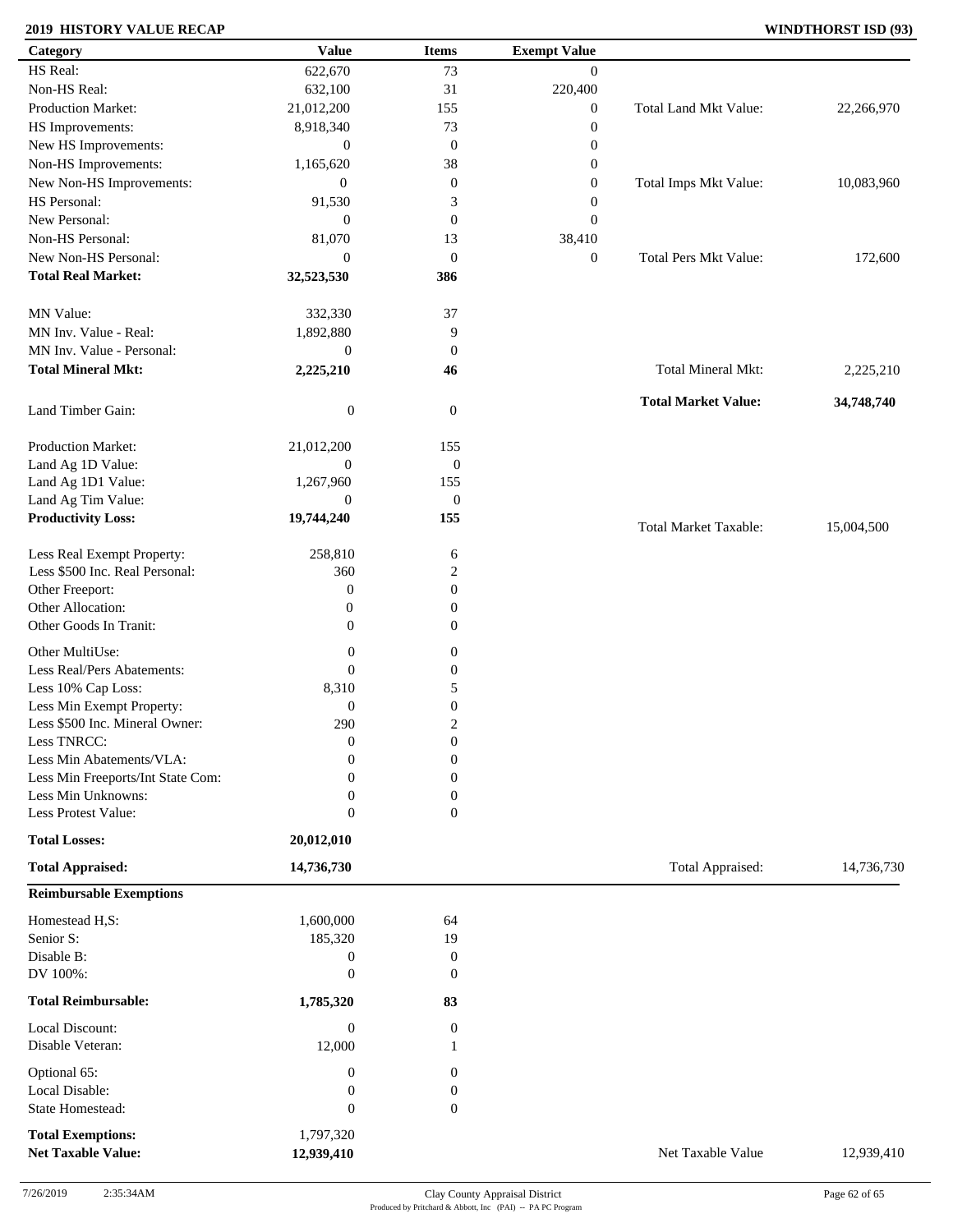### **2019 HISTORY VALUE RECAP WINDTHORST ISD (93)**

| **** Freeze Totals: (This is only for Effective Tax Rate Calculation) |                                                                                                     |                |              |                  |                |              |    |              |                |               |                                                                               |  |
|-----------------------------------------------------------------------|-----------------------------------------------------------------------------------------------------|----------------|--------------|------------------|----------------|--------------|----|--------------|----------------|---------------|-------------------------------------------------------------------------------|--|
| <b>Total Ceiling Tax:</b>                                             |                                                                                                     |                |              |                  | 12,433.15      |              |    |              |                |               |                                                                               |  |
|                                                                       | <b>Total Freeze Taxable:</b>                                                                        | $\blacksquare$ |              |                  | 1,229,740      |              |    |              |                |               |                                                                               |  |
|                                                                       | New Imp/Pers with Ceiling: +                                                                        |                |              |                  | $\overline{0}$ |              |    |              |                |               |                                                                               |  |
|                                                                       | **Freeze Adjusted Taxable:                                                                          |                |              |                  | 11,709,670     |              |    |              |                |               | **This number DOES NOT represent any Jurisdiction's Certified Taxable Value** |  |
|                                                                       | or (Freeze Adjusted Taxable * Tax Rate / 100) + Total Ceiling Tax<br><b>Count of Homesteads for</b> |                |              |                  |                |              |    |              |                | H - Homestead | W - Widow                                                                     |  |
| $\mathbf H$                                                           | S                                                                                                   | F              | B            | D                | W              | $\mathbf{O}$ | DV | <b>DV100</b> |                | $S - Over 65$ | DV - Disabled Veteran                                                         |  |
|                                                                       |                                                                                                     |                |              |                  |                |              |    |              |                | B - Disabled  | $O -$ Over 65 (No HS)                                                         |  |
| 45                                                                    | 19                                                                                                  | $\overline{0}$ | $\mathbf{0}$ | $\boldsymbol{0}$ | $\overline{0}$ | $\theta$     |    |              | $\overline{0}$ |               |                                                                               |  |
| <b>Total Parcels:</b>                                                 |                                                                                                     |                | 311          |                  |                |              |    |              |                |               |                                                                               |  |
| <b>Total Owners:</b>                                                  |                                                                                                     |                | 184          |                  |                |              |    |              |                |               |                                                                               |  |

#### **Special Certified Totals:**

| Exempt Value of First Time Absolute Exemption: | \$0      |  |
|------------------------------------------------|----------|--|
| Exempt Value of First Time Partial Exemption:  | \$35,000 |  |
| Value Loss Due to New AGT/Timber:              | - \$0    |  |
| New Imps/New Pers Market Value:                | \$0      |  |

| Cat<br>Code    | <b>Items</b>   | Acres      | <b>Total Real</b> | Ag/Timber    | <b>Production</b><br><b>Mkt</b> | <b>Taxable</b><br>Land | <b>Total</b><br><b>Improvements</b> | <b>Total</b><br>Personal | <b>Total</b><br><b>Mkt Taxable</b> | <b>Total</b><br><b>Net Taxable</b> |
|----------------|----------------|------------|-------------------|--------------|---------------------------------|------------------------|-------------------------------------|--------------------------|------------------------------------|------------------------------------|
| А              | 3<br>3.000     |            | 9,600             | $\mathbf{0}$ | $\mathbf{0}$                    | 9,600                  | 231,940                             | 33,830                   | 275,370                            | 216,540                            |
| A1             | 35             | 60.964     | 200,150           |              |                                 | 200,150                | 3,915,430                           | $\bf{0}$                 | 4,115,580                          | 3,405,580                          |
| A2             | 9              | 5.040      | 16,180            |              |                                 | 16,180                 | $\bf{0}$                            | 85,440                   | 101,620                            | 76,620                             |
| $A^*$          | 47             | 69.004     | 225,930           |              |                                 | 225,930                | 4,147,370                           | 119,270                  | 4,492,570                          | 3,698,740                          |
| C1             | 4              | 7.151      | 15,030            |              |                                 | 15,030                 |                                     | 0                        | 15,030                             | 15,030                             |
| $C^*$          | 4              | 7.151      | 15,030            | $\mathbf 0$  |                                 | 15,030                 |                                     | 0                        | 15,030                             | 15,030                             |
| D1             | 155            | 12,550.153 | $\bf{0}$          | 1,267,960    | 21,012,200                      | 1,267,960              | $\mathbf{0}$                        | $\bf{0}$                 | 1,267,960                          | 1,255,960                          |
| D <sub>2</sub> | 27             | 0.000      | $\bf{0}$          | $\bf{0}$     | $\bf{0}$                        | $\bf{0}$               | 686,130                             | 0                        | 686,130                            | 686,130                            |
| $D^*$          | 182            | 12,550.153 | $\mathbf{0}$      | 1,267,960    | 21,012,200                      | 1,267,960              | 686,130                             |                          | 1,954,090                          | 1,942,090                          |
| E              | 16             | 76.920     | 304,220           | $\mathbf{0}$ | 0                               | 304,220                | 1,111,110                           | $\bf{0}$                 | 1,415,330                          | 1,239,280                          |
| E1             | 42             | 165.870    | 489,190           |              |                                 | 489,190                | 4,139,350                           | 0                        | 4,628,540                          | 3,804,790                          |
| $\mathbf{E}^*$ | 58             | 242.790    | 793,410           |              |                                 | 793,410                | 5,250,460                           | $\bf{0}$                 | 6,043,870                          | 5,044,070                          |
| G1             | 35             | 0.000      | 0                 |              |                                 | $\mathbf{0}$           | 332,040                             | 0                        | 332,040                            | 332,040                            |
| $G^*$          | 35             | 0.000      |                   |              |                                 |                        | 332,040                             |                          | 332,040                            | 332,040                            |
| J3             | $\overline{2}$ | 0.000      |                   |              |                                 | $_{0}$                 | 1,795,750                           |                          | 1,795,750                          | 1,795,750                          |
| J4             | 7              | 0.000      |                   |              |                                 |                        | 97,130                              | 0                        | 97,130                             | 97,130                             |
| $J^*$          | 9              | 0.000      |                   |              |                                 |                        | 1,892,880                           | $\bf{0}$                 | 1,892,880                          | 1,892,880                          |
| L1             |                | 0.000      |                   |              |                                 |                        | $\bf{0}$                            | 14,560                   | 14,560                             | 14,560                             |
| $L^*$          |                | 0.000      |                   |              |                                 |                        | $\bf{0}$                            | 14,560                   | 14,560                             | 14,560                             |
| XB             | 3              | 0.000      |                   |              |                                 |                        | $\mathbf 0$                         | 480                      | 480                                |                                    |
| XC             | $\overline{2}$ | 0.000      |                   |              |                                 |                        | 290                                 | $\bf{0}$                 | 290                                |                                    |
| XN             |                | 0.000      |                   |              |                                 |                        | $\bf{0}$                            | 38,290                   | 38,290                             |                                    |
| XV             | 4              | 124.750    | 220,400           |              |                                 | 220,400                |                                     | $\mathbf{0}$             | 220,400                            |                                    |
| $X^*$          | 10             | 124.750    | 220,400           | $\mathbf 0$  |                                 | 220,400                | 290                                 | 38,770                   | 259,460                            |                                    |
| Totals:        | 352            | 12,993.848 | 1,254,770         | 1,267,960    | 21,012,200                      | 2,522,730              | 12,309,170                          | 172,600                  | 15,004,500                         | 12,939,410                         |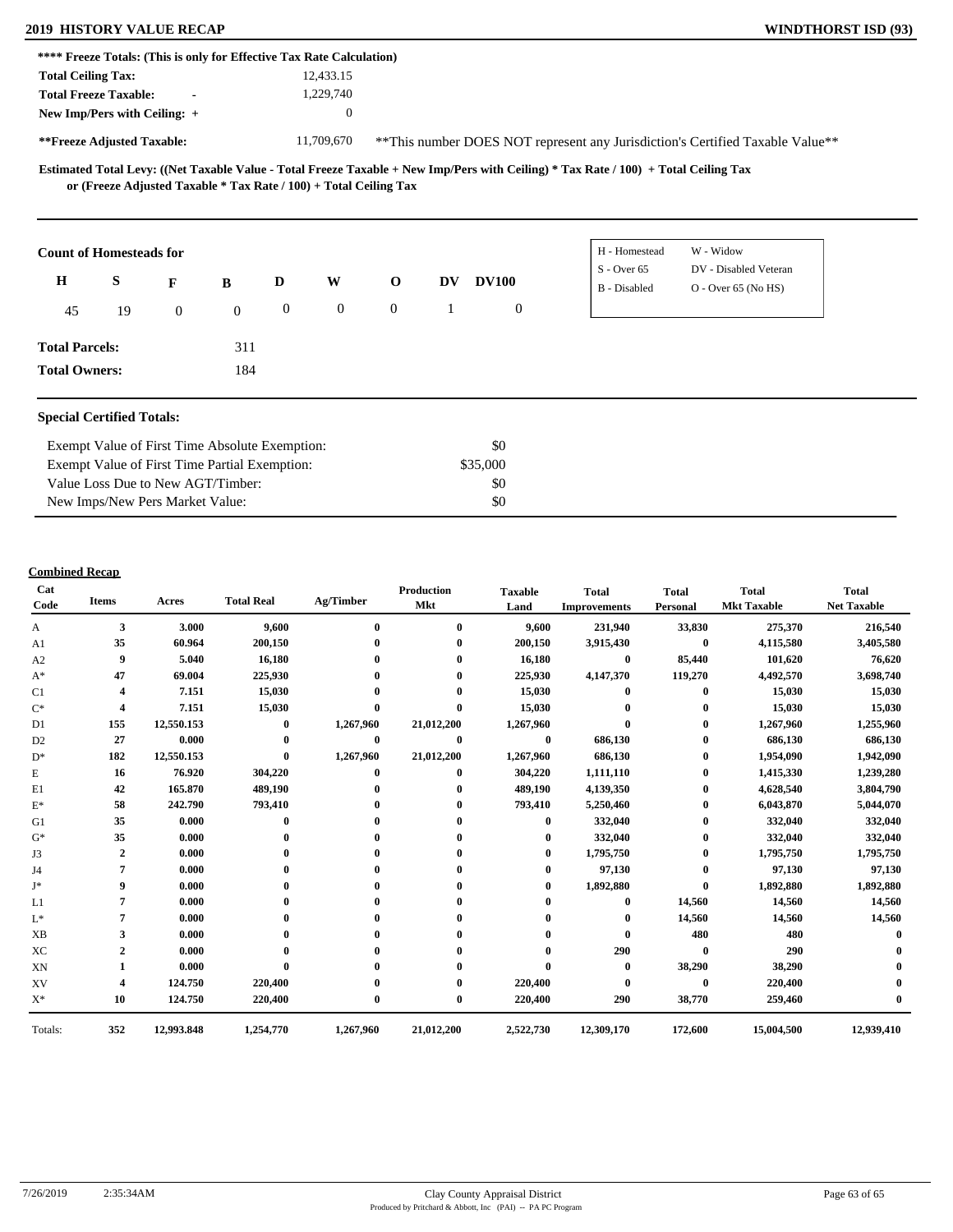### **2019 HISTORY VALUE RECAP WINDTHORST ISD I&S (93IS)**

| Category                          | <b>Value</b>     | <b>Items</b>     | <b>Exempt Value</b> |                              |            |
|-----------------------------------|------------------|------------------|---------------------|------------------------------|------------|
| HS Real:                          | 622,670          | 73               | $\mathbf{0}$        |                              |            |
| Non-HS Real:                      | 632,100          | 31               | 220,400             |                              |            |
| Production Market:                | 21,012,200       | 155              | $\boldsymbol{0}$    | Total Land Mkt Value:        | 22,266,970 |
| HS Improvements:                  | 8,918,340        | 73               | $\boldsymbol{0}$    |                              |            |
| New HS Improvements:              | $\mathbf{0}$     | $\boldsymbol{0}$ | $\boldsymbol{0}$    |                              |            |
| Non-HS Improvements:              | 1,165,620        | 38               | $\boldsymbol{0}$    |                              |            |
| New Non-HS Improvements:          | $\mathbf{0}$     | $\boldsymbol{0}$ | $\boldsymbol{0}$    | Total Imps Mkt Value:        | 10,083,960 |
| HS Personal:                      | 91,530           | 3                | $\boldsymbol{0}$    |                              |            |
| New Personal:                     | $\mathbf{0}$     | $\boldsymbol{0}$ | $\boldsymbol{0}$    |                              |            |
| Non-HS Personal:                  | 81,070           |                  | 38,410              |                              |            |
| New Non-HS Personal:              |                  | 13               |                     |                              |            |
|                                   | $\mathbf{0}$     | $\mathbf{0}$     | $\boldsymbol{0}$    | <b>Total Pers Mkt Value:</b> | 172,600    |
| <b>Total Real Market:</b>         | 32,523,530       | 386              |                     |                              |            |
| MN Value:                         | 332,330          | 37               |                     |                              |            |
| MN Inv. Value - Real:             | 1,892,880        | 9                |                     |                              |            |
| MN Inv. Value - Personal:         |                  |                  |                     |                              |            |
|                                   | $\boldsymbol{0}$ | $\boldsymbol{0}$ |                     |                              |            |
| <b>Total Mineral Mkt:</b>         | 2,225,210        | 46               |                     | Total Mineral Mkt:           | 2,225,210  |
| Land Timber Gain:                 | $\boldsymbol{0}$ | $\mathbf{0}$     |                     | <b>Total Market Value:</b>   | 34,748,740 |
|                                   |                  |                  |                     |                              |            |
| Production Market:                | 21,012,200       | 155              |                     |                              |            |
| Land Ag 1D Value:                 | $\boldsymbol{0}$ | $\boldsymbol{0}$ |                     |                              |            |
| Land Ag 1D1 Value:                | 1,267,960        | 155              |                     |                              |            |
| Land Ag Tim Value:                | $\mathbf{0}$     | $\boldsymbol{0}$ |                     |                              |            |
| <b>Productivity Loss:</b>         | 19,744,240       | 155              |                     | <b>Total Market Taxable:</b> | 15,004,500 |
| Less Real Exempt Property:        | 258,810          | 6                |                     |                              |            |
| Less \$500 Inc. Real Personal:    | 360              | $\overline{c}$   |                     |                              |            |
| Other Freeport:                   | $\boldsymbol{0}$ | $\boldsymbol{0}$ |                     |                              |            |
| Other Allocation:                 | $\boldsymbol{0}$ | $\boldsymbol{0}$ |                     |                              |            |
| Other Goods In Tranit:            | $\boldsymbol{0}$ | $\mathbf{0}$     |                     |                              |            |
|                                   |                  |                  |                     |                              |            |
| Other MultiUse:                   | $\boldsymbol{0}$ | $\boldsymbol{0}$ |                     |                              |            |
| Less Real/Pers Abatements:        | $\mathbf{0}$     | $\boldsymbol{0}$ |                     |                              |            |
| Less 10% Cap Loss:                | 8,310            | 5                |                     |                              |            |
| Less Min Exempt Property:         | $\boldsymbol{0}$ | $\boldsymbol{0}$ |                     |                              |            |
| Less \$500 Inc. Mineral Owner:    | 290              | $\boldsymbol{2}$ |                     |                              |            |
| Less TNRCC:                       | $\mathbf{0}$     | $\boldsymbol{0}$ |                     |                              |            |
| Less Min Abatements/VLA:          | $\mathbf{0}$     | $\boldsymbol{0}$ |                     |                              |            |
| Less Min Freeports/Int State Com: | 0                | $\Omega$         |                     |                              |            |
| Less Min Unknowns:                | 0                | 0                |                     |                              |            |
| Less Protest Value:               | $\boldsymbol{0}$ | $\overline{0}$   |                     |                              |            |
| <b>Total Losses:</b>              | 20,012,010       |                  |                     |                              |            |
| <b>Total Appraised:</b>           | 14,736,730       |                  |                     | Total Appraised:             | 14,736,730 |
| <b>Reimbursable Exemptions</b>    |                  |                  |                     |                              |            |
| Homestead H,S:                    | 1,600,000        | 64               |                     |                              |            |
| Senior S:                         | 185,320          | 19               |                     |                              |            |
| Disable B:                        | $\boldsymbol{0}$ | $\boldsymbol{0}$ |                     |                              |            |
| DV 100%:                          | $\boldsymbol{0}$ | $\mathbf{0}$     |                     |                              |            |
|                                   |                  |                  |                     |                              |            |
| <b>Total Reimbursable:</b>        | 1,785,320        | 83               |                     |                              |            |
| Local Discount:                   | $\boldsymbol{0}$ | $\boldsymbol{0}$ |                     |                              |            |
| Disable Veteran:                  | 12,000           |                  |                     |                              |            |
| Optional 65:                      | $\boldsymbol{0}$ | $\mathbf{0}$     |                     |                              |            |
| Local Disable:                    | $\boldsymbol{0}$ | $\boldsymbol{0}$ |                     |                              |            |
| State Homestead:                  | $\mathbf{0}$     | $\boldsymbol{0}$ |                     |                              |            |
|                                   |                  |                  |                     |                              |            |
| <b>Total Exemptions:</b>          | 1,797,320        |                  |                     |                              |            |
| <b>Net Taxable Value:</b>         | 12,939,410       |                  |                     | Net Taxable Value            | 12,939,410 |